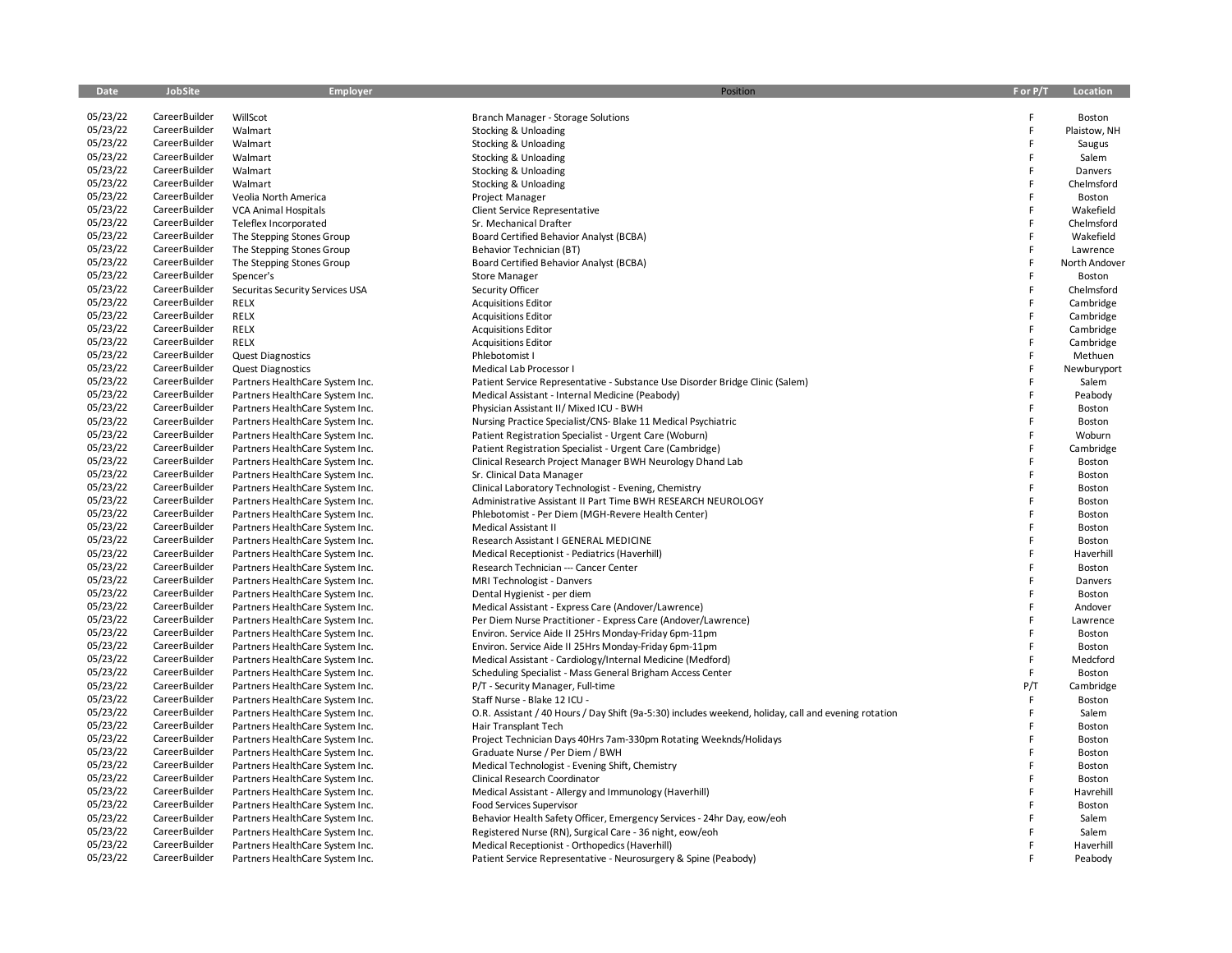| Date                 | <b>JobSite</b>                 | Employer                                                           | Position                                                                                  | F or P/T | Location           |
|----------------------|--------------------------------|--------------------------------------------------------------------|-------------------------------------------------------------------------------------------|----------|--------------------|
|                      |                                |                                                                    |                                                                                           |          |                    |
| 05/23/22<br>05/23/22 | CareerBuilder<br>CareerBuilder | Partners HealthCare System Inc.                                    | Patient Service Representative - Neurosurgery & Spine (Peabody)                           | F        | Peabody            |
| 05/23/22             | CareerBuilder                  | Partners HealthCare System Inc.                                    | Medical Assistant - Neurosurgery and Spine (Peabody)                                      | F<br>F   | Peabody            |
| 05/23/22             | CareerBuilder                  | Partners HealthCare System Inc.                                    | Patient Service Representative - Orthopedics (Beverly)                                    | F        | Beverly            |
| 05/23/22             | CareerBuilder                  | Partners HealthCare System Inc.                                    | Clinical Supervisor - Family Medicine (Beverly)                                           | F        | Beverly            |
| 05/23/22             | CareerBuilder                  | Partners HealthCare System Inc.                                    | Patient Service Representative - Internal Medicine (Lynn)                                 | F        | Lynn<br>Salem      |
| 05/23/22             | CareerBuilder                  | Partners HealthCare System Inc.                                    | RN - Internal Medicine (Salem)                                                            | F        |                    |
| 05/23/22             | CareerBuilder                  | Partners HealthCare System Inc.<br>Partners HealthCare System Inc. | Social Worker Associate/ 40 HOURS/ BWH CARE CONTINUUM<br>RN - Internal Medicine (Danvers) | F        | <b>Boston</b>      |
| 05/23/22             | CareerBuilder                  | Partners HealthCare System Inc.                                    | RN - Internal Medicine (Danvers)                                                          | F        | Danvers<br>Danvers |
| 05/23/22             | CareerBuilder                  | Partners HealthCare System Inc.                                    | RN - Internal Medicine (Salem)                                                            | F        | Salem              |
| 05/23/22             | CareerBuilder                  | Partners HealthCare System Inc.                                    | Registered Nurse (RN), Emergency Services - 36 evening, eow/eoh                           | F        | Salem              |
| 05/23/22             | CareerBuilder                  | Partners HealthCare System Inc.                                    | Registered Nurse, Emergency Services - 36 day rotator, eow/eoh                            | F        | Salem              |
| 05/23/22             | CareerBuilder                  | Partners HealthCare System Inc.                                    | Registered Nurse (RN), Emergency Services - 36 night, eow/eoh                             | F        | Salem              |
| 05/23/22             | CareerBuilder                  | Partners HealthCare System Inc.                                    | Certified Surgical Technologist- 36 Hours/Nights-BWH-Operating Room-SIGN ON BONUS         | F        | Boston             |
| 05/23/22             | CareerBuilder                  | Partners HealthCare System Inc.                                    | Certified Surgical Technologist- 36 Hours/Nights-BWH-Operating Room-SIGN ON BONUS         | F        | Boston             |
| 05/23/22             | CareerBuilder                  | Partners HealthCare System Inc.                                    | Certified Surgical Technologist- 36 Hours/Nights-BWH-Operating Room-SIGN ON BONUS         | F        | Boston             |
| 05/23/22             | CareerBuilder                  | Partners HealthCare System Inc.                                    | Certified Surgical Technologist-36 Hours/Evenings-BWH-Operating Room-SIGN ON BONUS        | F        | Boston             |
| 05/23/22             | CareerBuilder                  | Partners HealthCare System Inc.                                    | Certified Surgical Technologist- 36 Hours/Evenings-BWH-Operating Room-SIGN ON BONUS       | F        | Boston             |
| 05/23/22             | CareerBuilder                  | Partners HealthCare System Inc.                                    | Radiation Therapist, Senior                                                               | F        | Boston             |
| 05/23/22             | CareerBuilder                  | Partners HealthCare System Inc.                                    | Certified Surgical Technologist-36 Hours/Rotating-BWH-Operating Room-SIGN ON BONUS        | F        | <b>Boston</b>      |
| 05/23/22             | CareerBuilder                  | Partners HealthCare System Inc.                                    | Medical Technologist - Day Shift, Blood Bank                                              | F        | Boston             |
| 05/23/22             | CareerBuilder                  | Partners HealthCare System Inc.                                    | Certified Surgical Technologist-36 Hours/Rotating-BWH-Operating Room-SIGN ON BONUS        | F        | Boston             |
| 05/23/22             | CareerBuilder                  | Partners HealthCare System Inc.                                    | Certified Surgical Technologist-20 Hours/NIGHT-BWH-Operating Room-SIGN ON BONUS           | F        | Boston             |
| 05/23/22             | CareerBuilder                  | Partners HealthCare System Inc.                                    | RN - Medical Oncology Unit                                                                | F        | <b>Boston</b>      |
| 05/23/22             | CareerBuilder                  | Partners HealthCare System Inc.                                    | Staff Nurse - Cardiac Arrhythmia Stepdown Unit                                            | F        | Boston             |
| 05/23/22             | CareerBuilder                  | Partners HealthCare System Inc.                                    | 40-Hour Radiology Tech - Rowley/Haverhill/Andover                                         | F        | Rowley             |
| 05/23/22             | CareerBuilder                  | Partners HealthCare System Inc.                                    | Clinical Research Coordinator: Amputation Research Program / BWH Surgery                  | F        | Boston             |
| 05/23/22             | CareerBuilder                  | Partners HealthCare System Inc.                                    | P/T - Medical Technologist - Nights, Microbiology, 20 Hours                               | P/T      | Boston             |
| 05/23/22             | CareerBuilder                  | Partners HealthCare System Inc.                                    | Operations Coordinator - OR                                                               | F        | Boston             |
| 05/23/22             | CareerBuilder                  | Partners HealthCare System Inc.                                    | Medical Technologist - Nights, Hematology                                                 | F        | Boston             |
| 05/23/22             | CareerBuilder                  | Partners HealthCare System Inc.                                    | 40-Hour Sonographer - Peabody                                                             | F        | Peabody            |
| 05/23/22             | CareerBuilder                  | Partners HealthCare System Inc.                                    | 40-Hour Sonographer - Swampscott/Salem                                                    | F        | Salem              |
| 05/23/22             | CareerBuilder                  | Partners HealthCare System Inc.                                    | 40-Hour Sonographer - Urology (Salem)                                                     | F        | Salem              |
| 05/23/22             | CareerBuilder                  | Partners HealthCare System Inc.                                    | STAFF NURSE / 36 HOUR / VARIABLE ROTATION - BWH CARDIAC SURGERY INTERMEDIATE CARE UNIT    | F        | Boston             |
| 05/23/22             | CareerBuilder                  | Partners HealthCare System Inc.                                    | Project Manager                                                                           | F        | Boston             |
| 05/23/22             | CareerBuilder                  | Partners HealthCare System Inc.                                    | 36-Hour Radiology Tech - Peabody/Swampscott                                               | F        | Lynn               |
| 05/23/22             | CareerBuilder                  | Partners HealthCare System Inc.                                    | Pedi/OB Case Manager, RN w/ one weekend shift per month                                   | F        | Boston             |
| 05/23/22             | CareerBuilder                  | Partners HealthCare System Inc.                                    | Radiologic Technologist - Waltham, 36 hours                                               | F        | Waltham            |
| 05/23/22             | CareerBuilder                  | Partners HealthCare System Inc.                                    | STAFF NURSE/36 Hours / Variable Nights / BWH - Operating Room-                            | F        | Boston             |
| 05/23/22             | CareerBuilder                  | Partners HealthCare System Inc.                                    | Per Diem Nurse Practitioner - Salem Hospital Pediatric Emergency Department               | F        | Salem              |
| 05/23/22             | CareerBuilder                  | Partners HealthCare System Inc.                                    | Tech Assistant, MRI (per-diem)                                                            | F        | Boston             |
| 05/23/22             | CareerBuilder                  | Partners HealthCare System Inc.                                    | STAFF NURSE / 36 HOURS / EVENING / BWH - 10BCD NEUROSCIENCE                               | F        | <b>Boston</b>      |
| 05/23/22             | CareerBuilder                  | Partners HealthCare System Inc.                                    | Maintenance Mechanic / 40 Hours / Evening/ BWH Engineering                                | F        | Boston             |
| 05/23/22             | CareerBuilder                  | Partners HealthCare System Inc.                                    | CSPS Materials Coordinator - Evening Shift                                                | F        | <b>Boston</b>      |
| 05/23/22             | CareerBuilder                  | Partners HealthCare System Inc.                                    | P/T - Clinical Research Coordinator II - Part Time                                        | P/T      | <b>Boston</b>      |
| 05/23/22             | CareerBuilder                  | Partners HealthCare System Inc.                                    | Staff Nurse, Translational and Clinical Research Centers                                  | F        | <b>Boston</b>      |
| 05/23/22             | CareerBuilder                  | Partners HealthCare System Inc.                                    | Nurse Midwife - Salem Hospital                                                            | F        | Salem              |
| 05/23/22             | CareerBuilder                  | Partners HealthCare System Inc.                                    | Patient Care Associate/CNA (20 hours) - Ellison 11 Cardiac                                | F        | <b>Boston</b>      |
| 05/23/22             | CareerBuilder                  | Partners HealthCare System Inc.                                    | PATIENT CARE ASSOCIATE / 40 HOURS / ROTATION - BWH CARDIAC SURGERY INTERMEDIATE           | F        | Boston             |
| 05/23/22             | CareerBuilder                  | Partners HealthCare System Inc.                                    | Physical Therapy Aide - Waltham                                                           | F        | Waltham            |
| 05/23/22             | CareerBuilder                  | Partners HealthCare System Inc.                                    | Patient Care Associate/CNA (40 hours, Days) - Vascular Surgery                            | F        | Boston             |
| 05/23/22             | CareerBuilder                  | Partners HealthCare System Inc.                                    | Medical Assistant - Internal Medicine (Haverhill)                                         | F        | Haverhill          |
| 05/23/22             | CareerBuilder                  | Partners HealthCare System Inc.                                    | Per Diem Patient Service Representative - Internal Medicine (Peabody)                     | F        | Peabody            |
| 05/23/22             | <b>CareerBuilder</b>           | Partners HealthCare System Inc.                                    | PCA NURSING CO-OP 1/ PER DIEM / FLEX ROLE - BWH HEM/ONC FLOAT POOL                        |          | <b>Boston</b>      |
| 05/23/22             | <b>CareerBuilder</b>           | Partners HealthCare System Inc.                                    | PCA NURSING CO-OP 1/ PER DIEM / FLEX ROLE - BWH HEM/ONC FLOAT POOL                        |          | <b>Boston</b>      |
| 05/23/22             | CareerBuilder                  | Partners HealthCare System Inc.                                    | Per Diem Patient Service Representative - Internal Medicine (Peabody)                     | F        | Peabody            |
| 05/23/22             | CareerBuilder                  | Partners HealthCare System Inc.                                    | Physician Assistant (PA) for the Emergency Department                                     | F        | Boston             |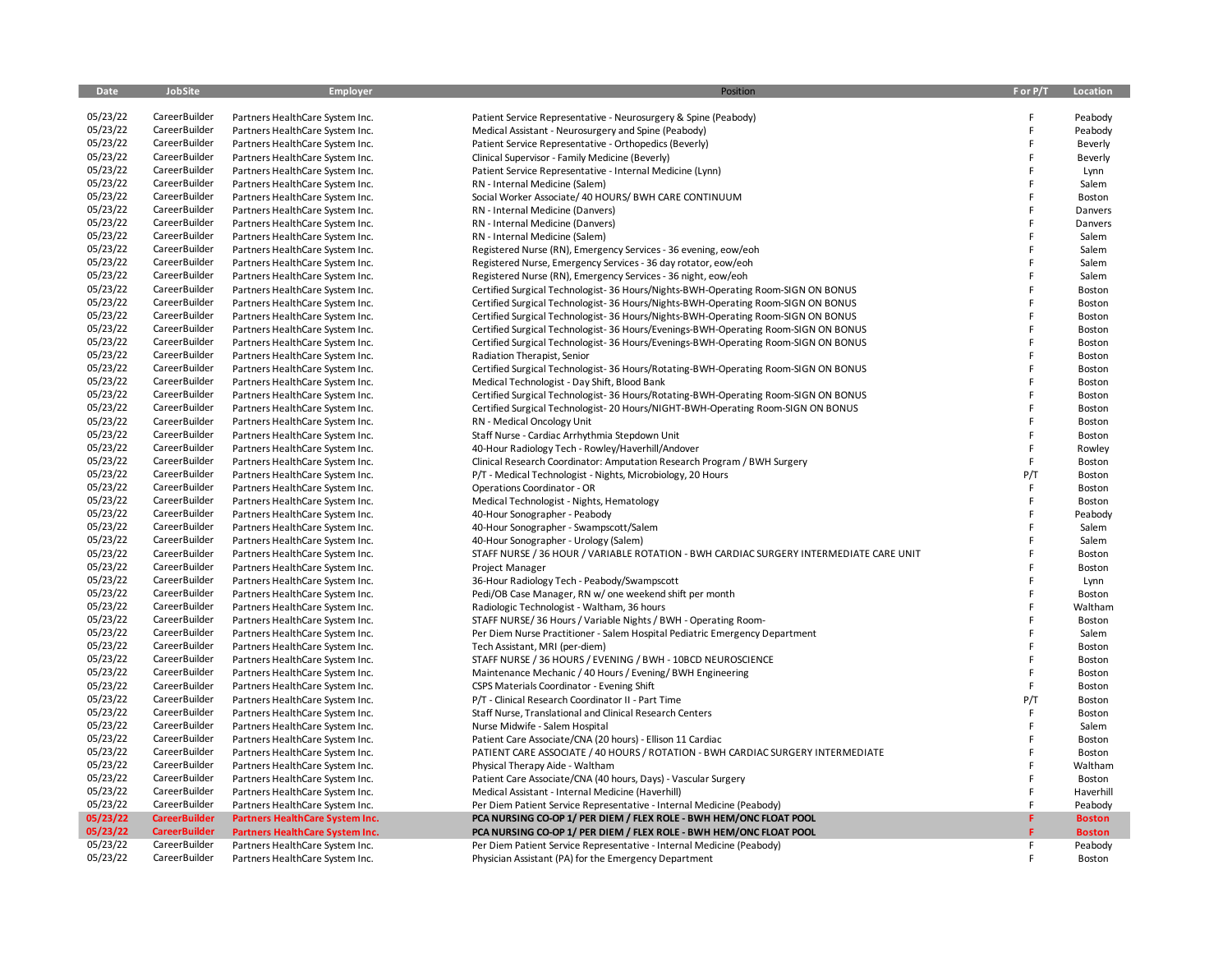| Date     | JobSite              | <b>Employer</b>                        | Position                                                                             | F or P/T | Location      |
|----------|----------------------|----------------------------------------|--------------------------------------------------------------------------------------|----------|---------------|
|          |                      |                                        |                                                                                      |          |               |
| 05/23/22 | <b>CareerBuilder</b> | <b>Partners HealthCare System Inc.</b> | PCA NURSING CO-OP 1/ PER DIEM / FLEX ROLE - BWH HEM/ONC FLOAT POOL                   | F.       | <b>Boston</b> |
| 05/23/22 | <b>CareerBuilder</b> | Partners HealthCare System Inc.        | PCA NURSING CO-OP 1/ PER DIEM / FLEX ROLE - BWH HEM/ONC FLOAT POOL                   |          | <b>Boston</b> |
| 05/23/22 | CareerBuilder        | Partners HealthCare System Inc.        | Assistant Project Manager TIMI Study Group                                           | F        | Boston        |
| 05/23/22 | CareerBuilder        | Partners HealthCare System Inc.        | CNS/Nursing Practice Specialist White 9                                              | F        | Boston        |
| 05/23/22 | CareerBuilder        | Partners HealthCare System Inc.        | Patient Services Coordinator III - Women's Health                                    |          | Boston        |
| 05/23/22 | CareerBuilder        | Partners HealthCare System Inc.        | STAFF NURSE / 36 Hours/Variable/Rotating-BWH-PACU/Peri-Anesthesia                    | F        | Boston        |
| 05/23/22 | CareerBuilder        | Partners HealthCare System Inc.        | Research Assistant I - Dept. of Radiology                                            |          | Boston        |
| 05/23/22 | CareerBuilder        | Partners HealthCare System Inc.        | STAFF NURSE / 36 Hours/Variable/Rotating-BWH-PACU/Peri-Anesthesia                    |          | Boston        |
| 05/23/22 | CareerBuilder        | Partners HealthCare System Inc.        | Research Assistant II, Mike Toth Head and Neck Cancer Center                         |          | Boston        |
| 05/23/22 | CareerBuilder        | Partners HealthCare System Inc.        | Case Manager, RN (40hrs including weekends)                                          |          | Boston        |
| 05/23/22 | CareerBuilder        | Partners HealthCare System Inc.        | Project Manager (305)                                                                |          | Boston        |
| 05/23/22 | CareerBuilder        | Partners HealthCare System Inc.        | STAFF NURSE / 36 Hours/Variable/Rotation- BWH-Peri-Procedural Float Pool             |          | Boston        |
| 05/23/22 | CareerBuilder        | Partners HealthCare System Inc.        | Research Lab Assistant, Sr.                                                          |          | Boston        |
| 05/23/22 | CareerBuilder        | Partners HealthCare System Inc.        | Registered Nurse - 36-hour Evening/Night Rotating Shift EOW - 3 West                 |          | Cambridge     |
| 05/23/22 | CareerBuilder        | Partners HealthCare System Inc.        | <b>BUSINESS MANAGER</b>                                                              |          | Cambridge     |
| 05/23/22 | CareerBuilder        | Partners HealthCare System Inc.        | Administrative Assistant (PSR), Quincy Outpatient (40 hrs.)                          | F        | Boston        |
| 05/23/22 | CareerBuilder        | Partners HealthCare System Inc.        | PATIENT CARE ASSOCIATE / PER DIEM / ROTATION - BWH BURN TRAUMA SURGICAL - 8AB        | F        | Boston        |
| 05/23/22 | CareerBuilder        | Partners HealthCare System Inc.        | PATIENT CARE ASSOCIATE / PER DIEM / ROTATION - BWH SURGICAL ICU - 8CD                | E        | Boston        |
| 05/23/22 | CareerBuilder        | Partners HealthCare System Inc.        | PATIENT CARE ASSOCIATE / PER DIEM / ROTATION - BWH SURGICAL ICU - 8CD                | F        | Boston        |
| 05/23/22 | CareerBuilder        | Partners HealthCare System Inc.        | Staff Assistant III                                                                  | F        | Boston        |
| 05/23/22 | CareerBuilder        | Partners HealthCare System Inc.        | P/T - Environmental Service Aide I/25 hours evenings                                 | P/T      | Boston        |
| 05/23/22 | CareerBuilder        |                                        | Research Technician                                                                  | E        |               |
| 05/23/22 | CareerBuilder        | Partners HealthCare System Inc.        |                                                                                      | F        | Boston        |
| 05/23/22 | CareerBuilder        | Partners HealthCare System Inc.        | PATIENT TRANSPORT ASSOCIATE - Thur- Mon 11p-730a                                     |          | Boston        |
|          |                      | Partners HealthCare System Inc.        | MGH Emergency Medicine Clinical Research Coordinator (Per-Diem)                      |          | Boston        |
| 05/23/22 | CareerBuilder        | Partners HealthCare System Inc.        | Multi-Center Clinical Research Associate/Monitor --- Cancer Center Protocol Office   |          | Boston        |
| 05/23/22 | CareerBuilder        | Partners HealthCare System Inc.        | Multi-Center Clinical Research Associate/Monitor --- Cancer Center Protocol Office   |          | Boston        |
| 05/23/22 | CareerBuilder        | Partners HealthCare System Inc.        | PHLEBOTOMIST                                                                         |          | Salem         |
| 05/23/22 | CareerBuilder        | Partners HealthCare System Inc.        | STAFF NURSE / 36 Hour/Variable/Rotation-BWH- Divisional Critical Care Resource Float |          | Boston        |
| 05/23/22 | CareerBuilder        | Partners HealthCare System Inc.        | <b>Technical Research Assistant I BWH Neurology</b>                                  | F        | Boston        |
| 05/23/22 | CareerBuilder        | Partners HealthCare System Inc.        | Scheduling Specialist, Surgery                                                       | F        | Boston        |
| 05/23/22 | CareerBuilder        | Partners HealthCare System Inc.        | Environmental Service Aide I                                                         |          | Boston        |
| 05/23/22 | CareerBuilder        | Partners HealthCare System Inc.        | Unit Service Associate/Housekeeping                                                  |          | Boston        |
| 05/23/22 | CareerBuilder        | Partners HealthCare System Inc.        | Staff Nurse/ 40 Hours / Variable Day Shift/ Medical Specialties/Main Campus BWH      |          | Boston        |
| 05/23/22 | CareerBuilder        | Partners HealthCare System Inc.        | Certified Nursing Assistant - Full-Time 36hrs, Nights, 7N Med/Surg                   |          | Boston        |
| 05/23/22 | CareerBuilder        | Partners HealthCare System Inc.        | Patient Transporter- Full-Time Days                                                  |          | Boston        |
| 05/23/22 | CareerBuilder        | Partners HealthCare System Inc.        | UNIT COORDINATOR / 40 / evenings/ BWH CARDIAC SURGERY6 west icu                      |          | Boston        |
| 05/23/22 | CareerBuilder        | Partners HealthCare System Inc.        | SENIOR PHARMACIST / 40 hours / rotating / BWH PHARMACY                               | E        | Boston        |
| 05/23/22 | CareerBuilder        | Partners HealthCare System Inc.        | P/T - Mental Health Specialist-Pedi Psych 28 hours Eves-eow/eoh                      | P/T      | Salem         |
| 05/23/22 | CareerBuilder        | Partners HealthCare System Inc.        | Clinical Laboratory Assistant (Evening Shift)                                        | F        | Boston        |
| 05/23/22 | CareerBuilder        | Partners HealthCare System Inc.        | Temporary Research Dillon Lab BWH                                                    | E        | Boston        |
| 05/23/22 | CareerBuilder        | Partners HealthCare System Inc.        | Radiology Scheduler/ 40 Hrs/ Days/9:30 - 6:00 on site/ BWH Radiology                 | F        | Boston        |
| 05/23/22 | CareerBuilder        | Partners HealthCare System Inc.        | Director of Business Operations Perioperative                                        | F        | Boston        |
| 05/23/22 | CareerBuilder        | Partners HealthCare System Inc.        | Chief Executive Officer, North End Waterfront Health                                 |          | Boston        |
| 05/23/22 | CareerBuilder        | Partners HealthCare System Inc.        | Unit Service Associate/Housekeeping                                                  |          | Boston        |
| 05/23/22 | CareerBuilder        | Partners HealthCare System Inc.        | Environmental Service Aide I                                                         |          | Boston        |
| 05/23/22 | CareerBuilder        | Partners HealthCare System Inc.        | Environmental Service Aide I                                                         |          | Boston        |
| 05/23/22 | CareerBuilder        | Partners HealthCare System Inc.        | STAFF NURSE / 36 Hours/Variable/Rotation- BWH-Peri-Procedural Float Pool             |          | Boston        |
| 05/23/22 | CareerBuilder        | Partners HealthCare System Inc.        | Administrative Assistant II / Perioperative Services                                 | F        | Boston        |
| 05/23/22 | CareerBuilder        | Partners HealthCare System Inc.        | Registered Nurse, PACU (36 hours)                                                    |          | Boston        |
| 05/23/22 | CareerBuilder        | Partners HealthCare System Inc.        | Medical Assistant / per diem/ West Roxbury/Hyde Park Primary Care                    | F        | Boston        |
| 05/23/22 | CareerBuilder        | Partners HealthCare System Inc.        | P/T - Research Assistant, Part Time 20 Hours                                         | P/T      | Boston        |
| 05/23/22 | CareerBuilder        | Partners HealthCare System Inc.        | Histology Lab Assistant- Full-Time Days                                              | F        | Boston        |
| 05/23/22 | CareerBuilder        | Partners HealthCare System Inc.        | Senior Instructional Application Specialist                                          | F        | Boston        |
| 05/23/22 | CareerBuilder        | Partners HealthCare System Inc.        | Staff Nurse, Peritoneal Dialysis                                                     |          | Boston        |
| 05/23/22 | CareerBuilder        | Partners HealthCare System Inc.        | Radiolology - Special Procedures Tech - Per Diem                                     |          | Boston        |
| 05/23/22 | CareerBuilder        | Partners HealthCare System Inc.        | Pharmacy Ambulatory Patient Navigator/40 hours/full time                             |          | Boston        |
| 05/23/22 | CareerBuilder        | Partners HealthCare System Inc.        | <b>BWPO Practice Assistant II</b>                                                    |          | Boston        |
|          |                      |                                        |                                                                                      |          |               |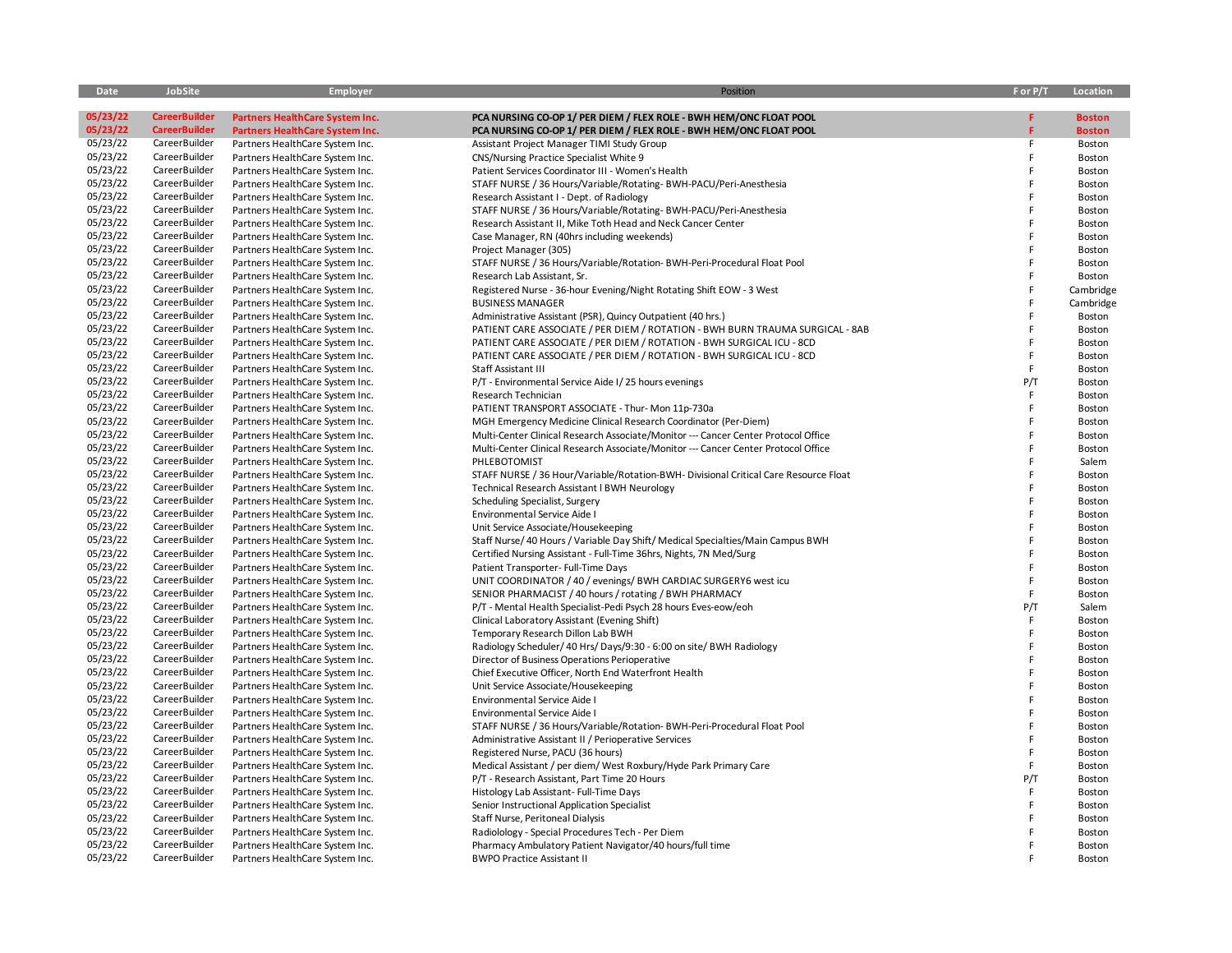| Date     | JobSite      | <b>Employer</b>                                                                  | Position                                                                                                       |   | F or P/T Location                     |
|----------|--------------|----------------------------------------------------------------------------------|----------------------------------------------------------------------------------------------------------------|---|---------------------------------------|
| 05/23/22 | USAJobs, gov | Federal Bureau of Investigation                                                  | Special Agent - Law Enforcement or Military Veteran Background (Starting at \$62,556/Year)                     | F | <b>xcation Negotiabl</b>              |
| 05/23/22 | USAJobs,gov  | Federal Bureau of Investigation                                                  | Special Agent - Education/Teaching Background (Starting at \$62,556/Year)                                      | F | <b>xcation Negotiabl</b>              |
| 05/23/22 | USAJobs,gov  | Federal Bureau of Investigation                                                  | Special Agent - Accounting/Finance Background (Starting at \$62,556/Year)                                      | F | <b>xcation Negotiabl</b>              |
| 05/23/22 | USAJobs,gov  | Federal Bureau of Investigation                                                  | Special Agent - Science, Technology, Engineering and Mathematics (STEM) Background (Starting at \$62,556/Year) | F | <b>xcation Negotiabl</b>              |
| 05/23/22 | USAJobs,gov  | Federal Bureau of Investigation                                                  | Special Agent - Linguists/Foreign Language Background (Starting at \$62,556/Year)                              |   | <b>cation Negotiabl</b>               |
| 05/23/22 | USAJobs,gov  | Federal Bureau of Investigation                                                  | Special Agent - Law/Legal Background (Starting at \$62,556/Year)                                               | F | <b>xcation Negotiabl</b>              |
| 05/23/22 | USAJobs,gov  | Federal Bureau of Investigation                                                  | Special Agent - Psychology/Counseling Background (Starting at \$62,556/Year)                                   | F | <b>xcation Negotiabl</b>              |
| 05/23/22 | USAJobs,gov  | Federal Bureau of Investigation                                                  | Special Agent - Cybersecurity/Technology Background (Starting at \$62,556/Year)                                | F | <b>xcation Negotiabl</b>              |
| 05/23/22 | USAJobs,gov  | Federal Bureau of Investigation                                                  | Special Agent - Healthcare Services/Medical Background (Starting at \$62,556/Year)                             | F | <b>xcation Negotiabl</b>              |
| 05/23/22 | USAJobs,gov  | Office of the Secretary of Health and Human Services                             | General Attorney Advisor                                                                                       | F | Boston                                |
| 05/23/22 | USAJobs,gov  | <b>Federal Aviation Administration</b>                                           | Cybersecurity Positions (Starting at \$61,977/Year)                                                            | F | <b>xcation Negotiabl</b>              |
| 05/23/22 | USAJobs,gov  | <b>Federal Aviation Administration</b>                                           | Cybersecurity Positions (Starting at \$52,222/Year)                                                            | F | <b>cation Negotiabl</b>               |
| 05/23/22 | USAJobs,gov  | Federal Aviation Administration                                                  | Public Notice for Individuals With Disabilities and Individuals with Targeted Disabilities (\$40,347/Year)     | F |                                       |
| 05/23/22 | USAJobs,gov  |                                                                                  |                                                                                                                |   | <b>xcation Negotiabl</b>              |
| 05/23/22 | USAJobs,gov  | <b>Transportation Security Administration</b>                                    | Transportation Security Officer (Starting at \$49,391/Year)                                                    | F | Nantucket                             |
|          |              | Department of the Air Force - Agency Wide                                        | Direct Hire for Information & Arts Jobs                                                                        |   | <b>xcation Negotiabl</b>              |
| 05/23/22 | USAJobs,gov  | Department of the Air Force - Agency Wide                                        | Direct Hire for Supply Jobs                                                                                    | F | <b>xcation Negotiabl</b>              |
| 05/23/22 | USAJobs,gov  | Department of the Air Force - Agency Wide                                        | Direct Hire for Miscellnaeous Jobs                                                                             |   | <b>xcation Negotiabl</b>              |
| 05/23/22 | USAJobs,gov  | Department of the Air Force - Agency Wide                                        | Direct Hire for Physcial Scinece Jobs                                                                          | F | <b>xcation Negotiabl</b>              |
| 05/23/22 | USAJobs,gov  | Department of the Air Force - Agency Wide                                        | Direct Hire for Human Resources Management                                                                     | F | <b>xcation Negotiabl</b>              |
| 05/23/22 | USAJobs,gov  | Department of the Air Force - Agency Wide                                        | Direct Hore for Medical Jobs                                                                                   | F | <b>xcation Negotiabl</b>              |
| 05/23/22 | USAJobs,gov  | Department of the Air Force - Agency Wide                                        | Direct Hire for Quality Assurance Jobs                                                                         | F | <b>xcation Negotiabl</b>              |
| 05/23/22 | USAJobs,gov  | Department of the Air Force - Agency Wide                                        | Direct Hire for General Administration Jobs                                                                    | F | <b>xcation Negotiabl</b>              |
| 05/23/22 | USAJobs,gov  | Department of the Air Force - Agency Wide                                        | Direct Hire for Accounting and Budget Jobs                                                                     | F | <b>xcation Negotiabl</b>              |
| 05/23/22 | USAJobs,gov  | Department of the Air Force - Agency Wide                                        | Direct Hire for Engineering and Architecture Jobs                                                              | F | <b>xcation Negotiabl</b>              |
| 05/23/22 | USAJobs,gov  | Department of the Air Force - Agency Wide                                        | Direct Hire for Business and Industry Jobs                                                                     | F | <b>xcation Negotiabl</b>              |
| 05/23/22 | USAJobs,gov  | Department of the Air Force - Agency Wide                                        | Direct Hire for Mathematics and Statistics Jobs                                                                |   | <b>xcation Negotiabl</b>              |
| 05/23/22 | USAJobs,gov  | Department of the Air Force - Agency Wide                                        | Direct Hire for Social Science Jobs                                                                            | F | <b>xcation Negotiabl</b>              |
| 05/23/22 | USAJobs,gov  | Department of the Air Force - Agency Wide                                        | Direct Hire for Library Jobs                                                                                   |   |                                       |
| 05/23/22 | USAJobs,gov  | Department of the Air Force - Agency Wide                                        | Direct Hire for Transportation Jobs                                                                            | F | <b>xcation Negotiabl</b>              |
| 05/23/22 | USAJobs,gov  | Department of the Air Force - Agency Wide                                        | Direct Hire for Miscellaneous Clerk and Assistant Jobs                                                         |   |                                       |
| 05/23/22 | USAJobs,gov  | Department of the Air Force - Agency Wide                                        | Direct Hire for Security Clerical and Assistant Jobs                                                           | F | <b>xcation Negotiabl</b>              |
| 05/23/22 | USAJobs,gov  | Department of the Air Force - Agency Wide                                        | Direct Hire for Equipment Facilities and Service Jobs                                                          | F | <b>xcation Negotiabl</b>              |
| 05/23/22 | USAJobs,gov  | Department of the Air Force - Agency Wide                                        | Direct Hire for Education Jobs                                                                                 |   | <b>xcation Negotiabl</b>              |
| 05/23/22 | USAJobs,gov  | Department of the Air Force - Agency Wide                                        | Direct Hire for Legal and Kindred Family Jobs                                                                  |   | <b>xcation Negotiabl</b>              |
| 05/23/22 | USAJobs,gov  | Department of the Air Force - Agency Wide                                        | Direct Hire for Information technology Management Jobs                                                         | F | <b>xcation Negotiabl</b>              |
| 05/23/22 | USAJobs,gov  | Department of the Air Force - Agency Wide                                        | Direct Hire for Biological Science Jobs                                                                        | F | <b>xcation Negotiabl</b>              |
| 05/23/22 | USAJobs,gov  | Department of the Air Force - Agency Wide                                        | Direct Hire for Inspection Jobs                                                                                | F | <b>xcation Negotiabl</b>              |
| 05/23/22 | USAJobs,gov  | Department of the Air Force - Agency Wide                                        | Direct Hire for Medical Science Jobs                                                                           |   | <b>xcation Negotiabl</b>              |
| 05/23/22 | USAJobs,gov  | <b>Transportation Security Administration</b>                                    | Transportation Security Officer (Starting at \$51,346/Year)                                                    | F | Boston                                |
| 05/23/22 | USAJobs,gov  | <b>Transportation Security Administration</b>                                    | P/T Transportation Security Officer (Starting at \$24.60/hr.)                                                  | F | Boston                                |
| 05/23/22 | USAJobs,gov  |                                                                                  | P/T Transportation Security Officer (Starting at \$23.67/hr.)                                                  |   |                                       |
| 05/23/22 | USAJobs, gov | <b>Transportation Security Administration</b><br>Federal Aviation Administration | Public Notice for Information Technology (IT) Cybersecurity Specialist Positions (Starting at \$46,784/Year)   | F | Nantucket<br><b>xcation Negotiabl</b> |
| 05/23/22 | USAJobs,gov  |                                                                                  | Public Notice for Computer Scientist Cybersecurity Positions (Starting at \$66,829/Year)                       | E |                                       |
| 05/23/22 | USAJobs,gov  | Federal Aviation Administration                                                  |                                                                                                                |   | <b>xcation Negotiabl</b>              |
|          |              | <b>Federal Aviation Administration</b>                                           | Public Notice for Physicist Positions (Starting at \$56,205/Year)                                              | F | <b>xcation Negotiabl</b>              |
| 05/23/22 | USAJobs,gov  | Federal Aviation Administration                                                  | Public Notice for Scientific, Technical, Engineering, and Mathematics (STEM) Positions                         |   | <b>xcation Negotiabl</b>              |
| 05/23/22 | USAJobs,gov  | <b>Federal Aviation Administration</b>                                           | Public Notice for Physicist Positions                                                                          | F | <b>xcation Negotiabl</b>              |
| 05/23/22 | USAJobs,gov  | <b>Federal Aviation Administration</b>                                           | Public Notice for Aviation Safety Inspector Positions                                                          | F | <b>xcation Negotiabl</b>              |
| 05/23/22 | USAJobs,gov  | <b>Federal Aviation Administration</b>                                           | Public Notice for Physical Scientist Positions                                                                 |   | <b>xcation Negotiabl</b>              |
| 05/23/22 | USAJobs,gov  | Federal Aviation Administration                                                  | Public Notice for Chemist Positions                                                                            |   | <b>xcation Negotiabl</b>              |
| 05/23/22 | USAJobs,gov  | Department of Transportation                                                     | Public Notice for Health Physicist Positions                                                                   | F | <b>xcation Negotiabl</b>              |
| 05/23/22 | USAJobs,gov  | <b>Federal Aviation Administration</b>                                           | <b>Public Notice for Mathematician Positions</b>                                                               | F | <b>xcation Negotiabl</b>              |
| 05/23/22 | USAJobs,gov  | <b>Federal Aviation Administration</b>                                           | Public Notice for Computer Scientist Cybersecurity Positions                                                   | F | <b>xcation Negotiabl</b>              |
| 05/23/22 | USAJobs,gov  | <b>Federal Aviation Administration</b>                                           | Public Notice for Engineering Cybersecurity Positions                                                          | F | <b>xcation Negotiabl</b>              |
| 05/23/22 | USAJobs,gov  | Federal Aviation Administration                                                  | Public Notice for Information Technology (IT) Cybersecurity Specialist Positions                               | F | <b>xcation Negotiabl</b>              |
| 05/23/22 | USAJobs,gov  | <b>Federal Aviation Administration</b>                                           | <b>Public Notice for Statistician Positions</b>                                                                |   | <b>xcation Negotiabl</b>              |
| 05/23/22 | USAJobs,gov  | Federal Aviation Administration                                                  | Public Notice for General Natural Resources Management and Biological Science Positions                        | F | <b>xcation Negotiabl</b>              |
| 05/23/22 | USAJobs,gov  | <b>Federal Aviation Administration</b>                                           | Public Notice for Engineering Cybersecurity Positions                                                          |   | <b>xcation Negotiabl</b>              |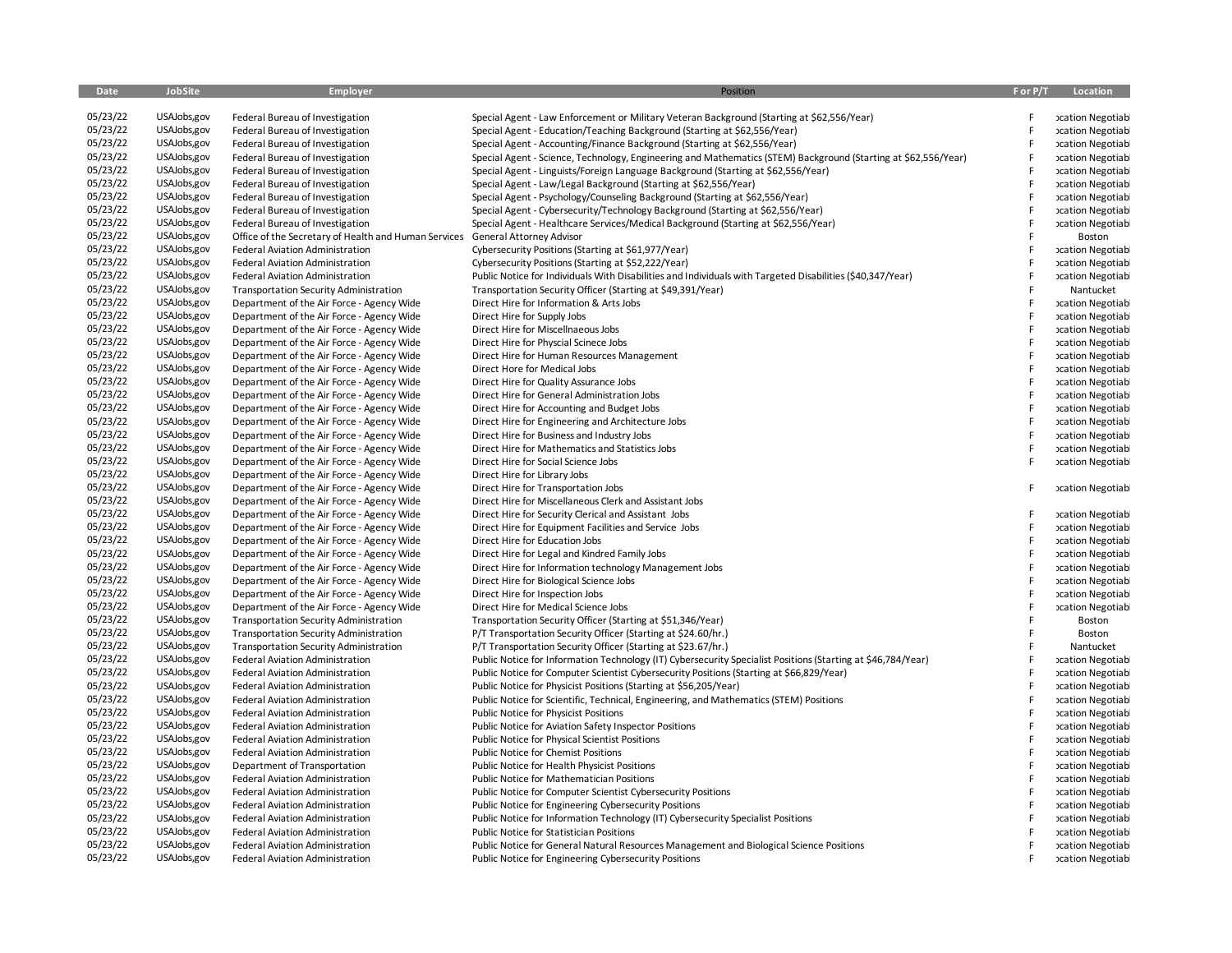| Date     | JobSite      | <b>Employer</b>                                  | Position                                                                                                           | F or P/T | Location                 |
|----------|--------------|--------------------------------------------------|--------------------------------------------------------------------------------------------------------------------|----------|--------------------------|
| 05/23/22 | USAJobs, gov | Internal Revenue Service                         | Contract Specialist - Direct Hire (\$108,885 - \$172,500/Year)                                                     | F        | <b>xcation Negotiabl</b> |
| 05/23/22 | USAJobs,gov  | Veterans Health Administration                   | Physician - Psychiatrist (\$200,000 - \$282,480/Year)                                                              | F        | Worchester               |
| 05/23/22 | USAJobs,gov  | Veterans Health Administration                   | Physician - Psychiatrist (\$200,000 - \$282,480/Year)                                                              | F        | Leeds                    |
| 05/23/22 | USAJobs,gov  | Internal Revenue Service                         | Contract Specialist - Direct Hire) (\$128,078 - \$172,500/Year)                                                    | F        | <b>xcation Negotiabl</b> |
| 05/23/22 | USAJobs,gov  | <b>Transportation Security Administration</b>    | Transportation Security Officer (Starting at \$47,627/Year)                                                        | F        | Vineyard Haven           |
| 05/23/22 | USAJobs,gov  | Department of the Air Force                      | Student Trainee - Air Force Civilian Career Training (\$31,520 - \$45,847 per year)                                | F        | Boston                   |
| 05/23/22 | USAJobs,gov  | Department of the Air Force                      | Student Trainee - Air Force Civilian Career Training (\$31,520 - \$45,847 per year)                                | F        | Hanscom AFB              |
| 05/23/22 | USAJobs,gov  | Department of the Air Force                      | Stuedent Trainee - Premiere College Intern Program - Air Force Civilian Career Training (\$43,683 - \$56,790/Year) | F        | Boston                   |
| 05/23/22 | USAJobs,gov  | Department of the Air Force                      | Stuedent Trainee - Premiere College Intern Program - Air Force Civilian Career Training (\$43,683 - \$56,790/Year) | F        | Hanscom AFB              |
| 05/23/22 | USAJobs,gov  | Department of the Air Force                      | Acquisition Program Manager - Air Force Materiel Command (\$43,683 - \$56,790/Year)                                |          | Hancom AFB               |
| 05/23/22 | USAJobs,gov  | Department of the Air Force                      | Acquisition Program Manager - Air Force Materiel Command (\$53,433 - \$69,462/Year)                                | F        | Hanscom AFB              |
| 05/23/22 | USAJobs,gov  | Food Safety and Inspection Service               | Food Inspector (Slaughter) - Apprenticeship (\$36,118 - \$46,953 /Year)                                            | F        | cation Negotiabl         |
| 05/23/22 | USAJobs,gov  | Department of the Air Force                      | Computer Scientist - Air Force Materiel Command (\$50,106 - \$80,874/Year)                                         | F        | Hanscom AFB              |
| 05/23/22 | USAJobs,gov  | Department of the Air Force                      | Chemist - Air Force Materiel Command (\$43,683 - \$79,323/Year)                                                    | F        | Hanscom AFB              |
| 05/23/22 | USAJobs,gov  | Department of the Air Force                      | Physicist - Air Force Materiel Command (\$43,683 - \$79,323/Year)                                                  | F        | Hanscom AFB              |
| 05/23/22 | USAJobs,gov  | Department of the Air Force                      | Operations Research Analyst - Air Force Materiel Command (\$43,683 - \$79,323/Year)                                | F        | Hanscom AFB              |
| 05/23/22 | USAJobs,gov  | Department of the Air Force                      | Mathematician-Air Force Materiel Command (\$43,683 - \$79,323/Year)                                                | E        | Hanscom AFB              |
| 05/23/22 | USAJobs,gov  | Department of the Air Force                      | Physical Scientist (Environmental)- Air Force Materiel Command (\$43,683 - \$79,323/Year)                          | F        | Hanscom AFB              |
| 05/23/22 | USAJobs,gov  | Federal Aviation Administration                  | Aviation Safety Inspector - General Aviation Operations (\$53,377 - \$88,792 /year)                                | F        | <b>FAA Location</b>      |
| 05/23/22 | USAJobs,gov  | Department of the Air Force                      | Contract Specialist - Air Force Personnel Center (\$37,674 - \$86,881/Year)                                        | F        | Hanscom AFB              |
| 05/23/22 | USAJobs,gov  | Department of the Air Force                      | Contract Specialist - Air Force Civilian Career Training (\$46,083 - \$86,881/Year)                                | F        | Hanscom AFB              |
| 05/23/22 | USAJobs,gov  | Justice, Bureau of Prisons/Federal Prison System | Correctional Officer (\$44,545 - \$64,121 /Year)                                                                   | F        | <b>Federal Prisons</b>   |
| 05/23/22 | USAJobs,gov  | Justice, Bureau of Prisons/Federal Prison System | Clinical Psychologist - Staff Psychologist (\$66,214 - \$103,176/Year)                                             | F        | <b>Federal Prisons</b>   |
| 05/23/22 | USAJobs,gov  | Justice, Bureau of Prisons/Federal Prison System | Dentist - Dental Officer (\$111,035 - \$243,000/Year)                                                              | F        | <b>Federal Prisons</b>   |
| 05/23/22 | USAJobs,gov  | Justice, Bureau of Prisons/Federal Prison System | Nurse - Registered Nurse (\$44,545 - \$80,357/Year)                                                                | F        | <b>Federal Prisons</b>   |
| 05/23/22 | USAJobs,gov  | Justice, Bureau of Prisons/Federal Prison System | Advance Practice Nurse - Mid-Level Practitioner (\$59,813 - \$92,593/Year)                                         | F        | <b>Federal Prisons</b>   |
| 05/23/22 | USAJobs,gov  | Justice, Bureau of Prisons/Federal Prison System | Physician - Psychiatric Physician (\$111,035 - \$282,480/Year)                                                     | F        | <b>Federal Prisons</b>   |
| 05/23/22 | USAJobs,gov  | Justice, Bureau of Prisons/Federal Prison System | Physician - Clinical Director (\$110,000 - \$252,720/Year)                                                         | F        | <b>Federal Prisons</b>   |
| 05/23/22 | USAJobs,gov  | Justice, Bureau of Prisons/Federal Prison System | Physician Assistant - Mid-Level Practitioner (\$52,749 - \$92,593/Year)                                            | F        | <b>Federal Prisons</b>   |
| 05/23/22 | USAJobs,gov  | Department of the Air Force                      | Logistics Management Specialist - Air Force Materiel Command (\$43,683 - \$63,235/Year)                            | F        | Hanscom AFB              |
| 05/23/22 | USAJobs,gov  | Justice, Bureau of Prisons/Federal Prison System | Physician - Medical Officer (\$111,035 - \$243,000/year)                                                           | F        | <b>Federal Prisons</b>   |
| 05/23/22 | USAJobs,gov  | Air National Guard Units                         | Poice Officer - Enlistment Required (\$47,469 - \$61,710.Year)                                                     | F        | Otis AFB                 |
| 05/23/22 | USAJobs,gov  | Department of the Air Force - Agency Wide        | Civil Engineer (\$43,683 - \$84,049/Year)                                                                          | F        | <b>Westover AFB</b>      |
| 05/23/22 | USAJobs,gov  | Internal Revenue Service                         | Supervisory Contract Specialist MSP (12 Month Register) Direct Hire (\$108,885 - \$172,500/Year)                   | F        | <b>USA</b>               |
| 05/23/22 | USAJobs,gov  | <b>Federal Aviation Administration</b>           | Public Notice for Electronics Engineer (\$47,813 - \$155,403/Year)                                                 | F        | <b>FAA Location</b>      |
| 05/23/22 | USAJobs,gov  | <b>Federal Aviation Administration</b>           | Public Notice for Computer Engineer (\$47,813 - \$155,403/Year)                                                    | F        | <b>FAA Location</b>      |
| 05/23/22 | USAJobs,gov  | <b>Federal Aviation Administration</b>           | Public Notice for General Engineer (\$47,813 - \$155,403/Year)                                                     | E        | <b>FAA Location</b>      |
| 05/23/22 | USAJobs,gov  | <b>Federal Aviation Administration</b>           | Public Notice for Mechanical Engineer (\$47,813 - \$155,403/Year)                                                  | F        | <b>FAA Location</b>      |
| 05/23/22 | USAJobs,gov  | Federal Aviation Administration                  | Public Notice for Aerospace Engineer (\$47,813 - \$155,403/Year)                                                   | F        | <b>FAA Location</b>      |
| 05/23/22 | USAJobs,gov  | Justice, Bureau of Prisons/Federal Prison System | Nurse - Registered Nurse (\$53,642 - \$95,412/Year)                                                                | F        | Fort Devens              |
| 05/23/22 | USAJobs,gov  | Department of the Air Force - Agency Wide        | Psychologist (\$49,884 - \$79,323/Year                                                                             | F        | Hanscom AFB              |
| 05/23/22 | USAJobs,gov  | Federal Aviation Administration                  | Public Notice for Civil Engineer (\$47,813 - \$155,403/year)                                                       |          | FAA Location             |
| 05/23/22 | USAJobs,gov  | Federal Aviation Administration                  | Public Notice for Electrical Engineer (\$47,813 - \$155,403/Year)                                                  |          | <b>FAA Location</b>      |
| 05/23/22 | USAJobs,gov  | Department of the Air Force - Agency Wide        | Police Officer (\$33,949 - \$66,868/Year)                                                                          | F        | Hanscom AFB              |
| 05/23/22 | USAJobs,gov  | Internal Revenue Service                         | IRS - Accepting Resumes from Veteran Recruitment Appointment (VRA) Eligibles (\$28,078 - \$102,526 /Year)          | E        | Boston                   |
| 05/23/22 | USAJobs,gov  | Internal Revenue Service                         | IRS - Accepting Resumes from Veteran Recruitment Appointment (VRA) Eligibles (\$28,078 - \$102,526 /Year)          | F        | Andover                  |
| 05/23/22 | USAJobs,gov  | Internal Revenue Service                         | IRS - Accepting Resumes from Veteran Recruitment Appointment (VRA) Eligibles (\$28,078 - \$102,526 /Year)          | F        | Brickton                 |
| 05/23/22 | USAJobs,gov  | Department of the Air Force                      | Information Technology Specialist - INFOSEC (\$45,627 - \$120,868/Year)                                            | E        | Hanscom AFB              |
| 05/23/22 | USAJobs,gov  | Department of the Air Force                      | Operations Research Analyst - Air Force Civilian Career Training (\$43,683 - \$56,780/Year)                        | E        | Hanscom AFB              |
| 05/23/22 | USAJobs,gov  | Department of the Air Force                      | Financial Management Specialist - Air Force Civilian Career Training (\$43,683 - \$56,780/Year)                    |          | Hanscom AFB              |
| 05/23/22 | USAJobs,gov  | Department of the Air Force                      | Budget Analyst - Air Force Civilian Career Training (\$43,683 - \$56,780/Year)                                     | F        | Hanscom AFB              |
| 05/23/22 | USAJobs,gov  | Department of the Army                           | Security Guard - Closing 07/05/22                                                                                  | F        | Natcik                   |
| 05/23/22 | USAJobs,gov  | Department of Defense                            | Clinical Nurse - Closing 12//31/22                                                                                 | F        | <b>Westover AFB</b>      |
| 05/23/22 | USAJobs,gov  | Department of Defense                            | Clinical Nurse - Closing 12/31/22                                                                                  |          | Hanscom AFB              |
| 05/23/22 | USAJobs,gov  | Department of Defense                            | Pharmacist 12/31/22                                                                                                |          | <b>Westover AFB</b>      |
| 05/23/22 | USAJobs,gov  | Department of Defense                            | Pharmacist - Closing 12/31/22                                                                                      |          | Hanscom AFB              |
| 05/23/22 | USAJobs,gov  | Department of Defense                            | Medical Officer Physician - Closing 12/31/22                                                                       | F        | <b>Westover AFB</b>      |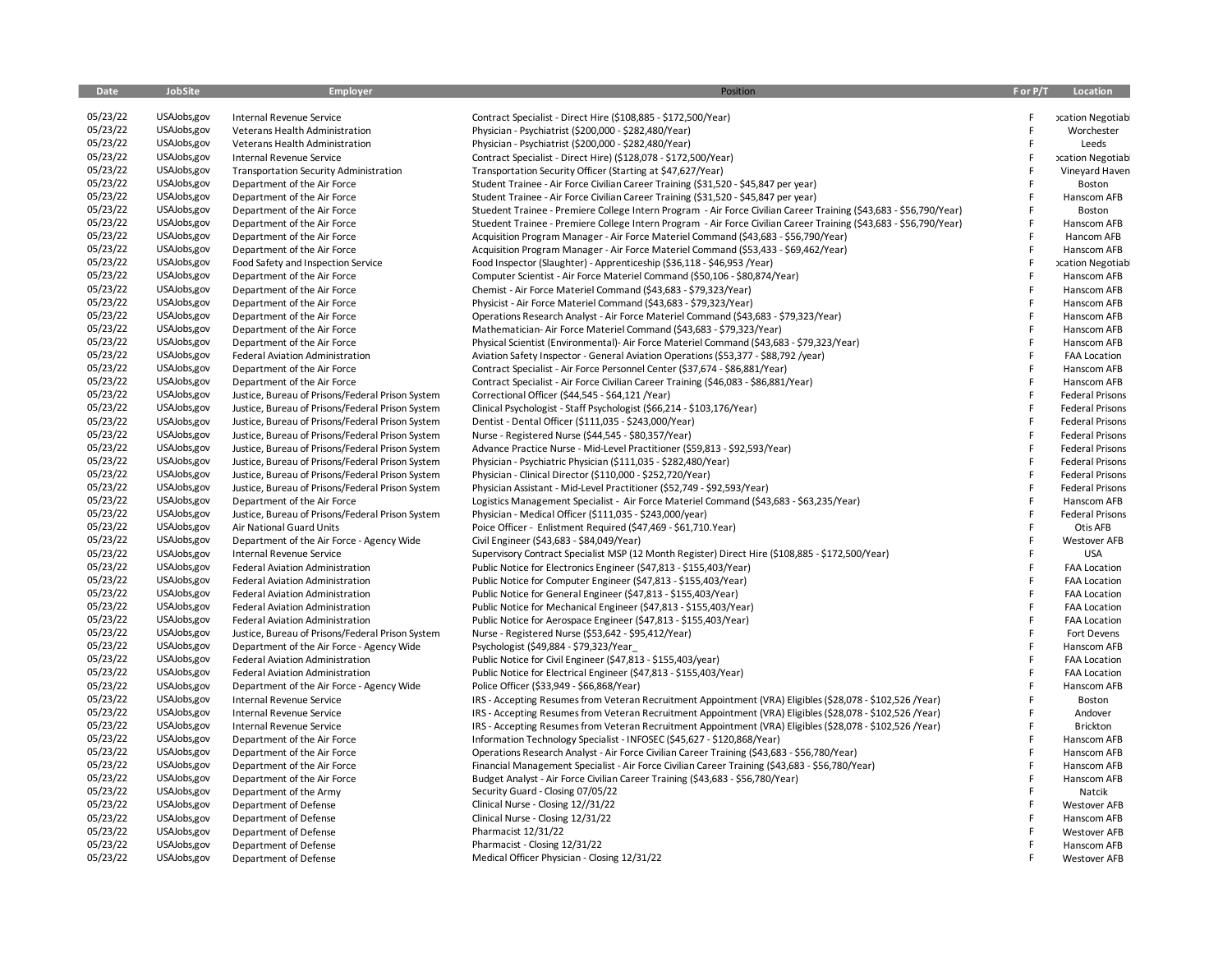| Date                 | <b>JobSite</b>           | Employer                                                            | Position                                                                                                   | F or P/T | Location            |
|----------------------|--------------------------|---------------------------------------------------------------------|------------------------------------------------------------------------------------------------------------|----------|---------------------|
| 05/23/22             | USAJobs,gov              | Department of Defense                                               | Medical Officer Physician - Closing 12/31/22                                                               | F        | Hanscom AFB         |
| 05/23/22             | USAJobs, gov             | Department of Defense                                               | Contract Specialist - Closing 12/31/22                                                                     | F.       | <b>Westover AFB</b> |
| 05/23/22             | USAJobs,gov              | Department of Defense                                               | Contract Specialist - Closing 12/31/22                                                                     | F        | Hanscom AFB         |
| 05/23/22             | USAJobs, gov             | Department of Defense                                               | Financial Management Specialist - Closing 12/31/22                                                         | F        | <b>Westover AFB</b> |
| 05/23/22             | USAJobs, gov             | Department of Defense                                               | Financial Management Specialist 12/31/22                                                                   | F        | <b>Buzzards Bay</b> |
| 05/23/22             | USAJobs, gov             | Department of Defense                                               | Financial Management Specialist 12/31/22                                                                   | F        | Hanscom AFB         |
| 05/23/22             | USAJobs,gov              | Department of Defense                                               | Program Support Specialist - Closing 12/31/22                                                              | F        | <b>Westover AFB</b> |
| 05/23/22             | USAJobs, gov             | Department of Defense                                               | Program Support Specialist 12/31/22                                                                        | F        | <b>Buzzards Bay</b> |
| 05/23/22             | USAJobs,gov              | Department of Defense                                               | Program Support Specialist - Closing 12/31/22                                                              | F        | Hanscom AFB         |
| 05/23/22             | USAJobs, gov             | Department of Veterans Affairs                                      | Food Service Worker - Closing 06/27/22                                                                     | F        | <b>West Roxbiry</b> |
| 05/23/22             | USAJobs, gov             | Department of Veterans Affairs                                      | Food Service Worker - Closing 06/27/22                                                                     | F        | Brockton            |
| 05/23/22             | USAJobs, gov             | Department of Veterans Affairs                                      | Food Service Worker - Closing 06/27/22                                                                     | F        | Boston              |
| 05/23/22             | USAJobs,gov              | Department of the Air Force                                         | Police Officer - Closing 05/26/22                                                                          | F        | <b>Buzzards Bay</b> |
| 05/23/22             | USAJobs,gov              | Department of Veterans Affairs                                      | Biomedical Equipment Support Specialist - Closing 05/31/22                                                 | F        | Bedford             |
| 05/23/22             |                          | Mass.gov/Careers MA Dept of Children and Families                   | Social Worker I - Boston Region (\$57,885.88 - \$79,062.10/Year)                                           | F        | Boston              |
| 05/23/22             |                          | Mass.gov/Careers Mass Rehabilitation Commission                     | Communication Coordinator (\$61,047.22 - \$87,395.10/Year)                                                 | F        | Boston              |
| 05/23/22             |                          | Mass.gov/Careers MA Dept. of Health -Tewksbury Hospital             | Director of Quality (\$44,590.00 - \$134,186.80/Year)                                                      | F        | Tewksbury           |
| 05/23/22             |                          | Mass.gov/Careers MA Department of Youth Services                    | Juvenile Justice YDS II - Shift Supervisor, Commonwealth Secure Detention (\$44,633.42 - \$60,288.28/Year) | E        | Boston              |
| 05/23/22             |                          | Mass.gov/Careers MA Exec Office of Technology Services and Security | Senior Application Developer (\$73,194.86 - \$110,000.00 Yearly                                            | E        | Chelsea             |
| 05/23/22             |                          | Mass.gov/Careers MA Executived Office of Health & Human Services    | Temporary Payroll Analyst through 9/2022 (\$58,871.80 -\$ 81,747.38/Year)                                  | E        | Boston              |
| 05/23/22             |                          | Mass.gov/Careers MA Department of Education                         | Public School Monitoring Specialist (\$63,830.78 - \$109,849.22 / Year)                                    | F        | Malden              |
| 05/23/22             | Mass.gov/Careers         | MA Deptment of Parks & Recreation                                   | Seasonal Laborer I 90 Days STS (1,365.73 Biweekly)                                                         | F        | Nahant              |
| 05/23/22             | NSCC-AY                  | North Shore Community College                                       | Senior Special Program Coordinator/Veterans Services Specialist (\$59,244.00 - \$62,000.00/Year)           | F        | Danvers             |
| 05/23/22             | Indeed.com               | Amazon                                                              | Amazon Fresh Shopper (\$17.95/hr.)                                                                         | F        | Lynn                |
| 05/23/22             | Indeed.com               | Cardinal Health                                                     | P/T - Warehouse Worker - Nights (\$22/hr.)                                                                 | F        | Peabody             |
| 05/23/22             | Indeed.com               | Spotclean Solutions Ltd                                             | Mailroom Clerk (\$19.50/hr.)                                                                               | F        | <b>USA</b>          |
| 05/23/22             | Indeed.com               | Gordon Conwell Theological Seminary                                 | Data Processor - Temporary (#\$17 \$18/hr.)                                                                | F        | South Hamilton      |
| 05/23/22             | Indeed.com               | The Remodeling Company                                              | Bookkeeper (\$32 - \$35/hr.)                                                                               | F        | Beverly             |
| 05/23/22             | Indeed.com               | New England Pirate Museum                                           | Sales Clerk/Cashier (\$15/hr.)                                                                             | F        | Salem               |
| 05/23/22             | Indeed.com               | Salem Art Gallery                                                   | Production Print Specialist (\$18.50/hr.)                                                                  | F        | Beverly             |
| 05/23/22             | Indeed.com               | <b>Crimson Logistics</b>                                            | Delivery Transporter--NO THC TEST (\$19.50/hr.)                                                            | F        | Lynn                |
| 05/23/22             | Indeed.com<br>Indeed.com | 4Front Ventures                                                     | Packaging Manager (\$60,000/Year)                                                                          |          | Georgetown          |
| 05/23/22<br>05/23/22 | Indeed.com               | Witch Mansion & International Monster Museum                        | Cashier Associate / Asst Manager (\$17/hr.)                                                                |          | Salem               |
| 05/23/22             | Indeed.com               | Far From The Tree<br>BAYSTATE INTERPRETERS INC                      | Taproom Manager (\$50,000 - \$80,000/Year)                                                                 |          | Salem               |
| 05/23/22             | Indeed.com               | <b>Crimson Logistics</b>                                            | Vietnamese Interpreter<br>Delivery Transporter--NO THC TEST (\$19.50/hr.)                                  |          | Peabody<br>Lynn     |
| 05/23/22             | Indeed.com               | Salem Hospital(NSMC)                                                | Patient Care Associate 1                                                                                   | F        | Salem               |
| 05/23/22             | Indeed.com               | Salem Hospital(NSMC)                                                | Unit Secretary                                                                                             |          | Salem               |
| 05/23/22             | Indeed.com               | Twin Oaks Nursing & Rehab                                           | Receptionist                                                                                               |          | Danvers             |
| 05/23/22             | Indeed.com               | Schnitzer Steel                                                     | Sennebogan Operator (\$120,000/Year)                                                                       |          | Everett             |
| 05/23/22             | Indeed.com               | M & M Label Company                                                 | Shipping Associate (\$20 - \$23/hr.)                                                                       | F        | Danvers             |
| 05/23/22             | Indeed.com               | Airspace                                                            | Delivery Drivers Needed - Help Save Lives!!! (\$25/hr.)                                                    |          | Boston              |
| 05/23/22             | Indeed.com               | <b>Masis Staffing</b>                                               | Shipping and Receiving Supervisor (\$28/hr.)                                                               | F        | Beverly             |
| 05/23/22             | Indeed.com               | Chelsea Jewish Lifecare                                             | Receptionist   Brudnick Center for Living                                                                  | Ë        | Peabody             |
| 05/23/22             | Indeed.com               | <b>Buckley Cable Construction</b>                                   | Coax Splicer (\$19 - \$25/hr.)                                                                             | F        | Salem               |
| 05/23/22             | Indeed.com               | Blueberry Hill Rehabilitation and Healthcare Center                 | <b>Evening Weekend Receptionist</b>                                                                        | F        | Beverly             |
| 05/23/22             | LinkedIn                 | U.S. Department of Homeland Security                                | Assistant Director Field Operations - Mission Support (Remote)                                             | F        | New Y ork           |
| 05/23/22             | LinkedIn                 | Magellan Health                                                     | Career Coach, SECO (Remote)                                                                                | F        | <b>USA</b>          |
| 05/23/22             | LinkedIn                 | <b>FEMA</b>                                                         | Program Analyst                                                                                            | E        | Boston              |
| 05/23/22             | LinkedIn                 | Amazon                                                              | Employee Relations Manager, Employee Relations                                                             | F        | Boston              |
| 05/23/22             | LinkedIn                 | Commonwealth of Massachusetts                                       | Senior Manager for Workplace Rights & Compliance                                                           | F        | Boston              |
| 05/23/22             | LinkedIn                 | Massachusetts Institute of Technology                               | Executive Director, Human Resources and Strategic Talent Management                                        | F        | Cambridge           |
| 05/23/22             | LinkedIn                 | <b>Filsaime Flavors</b>                                             | Chief Investment Officer (Remote)                                                                          | F        | <b>USA</b>          |
| 05/23/22             | LinkedIn                 | Collins Aerospace                                                   | Senior Ethics and Compliance Investigator (Remote)                                                         | F        | MA                  |
| 05/23/22             | LinkedIn                 | <b>Prudential Financial</b>                                         | PGIM Diversity, Equity & Inclusion Strategy & Industry Engagement, Vice President (Hybrid/Remote)          | F        | <b>USA</b>          |
| 05/23/22             | LinkedIn                 | Rainlons                                                            | Chief Investment Officer (Remote)                                                                          | Ë        | <b>USA</b>          |
| 05/23/22             | LinkedIn                 | Amazon                                                              | Sr. Learning Business Partner (Remoter)                                                                    | F        | <b>USA</b>          |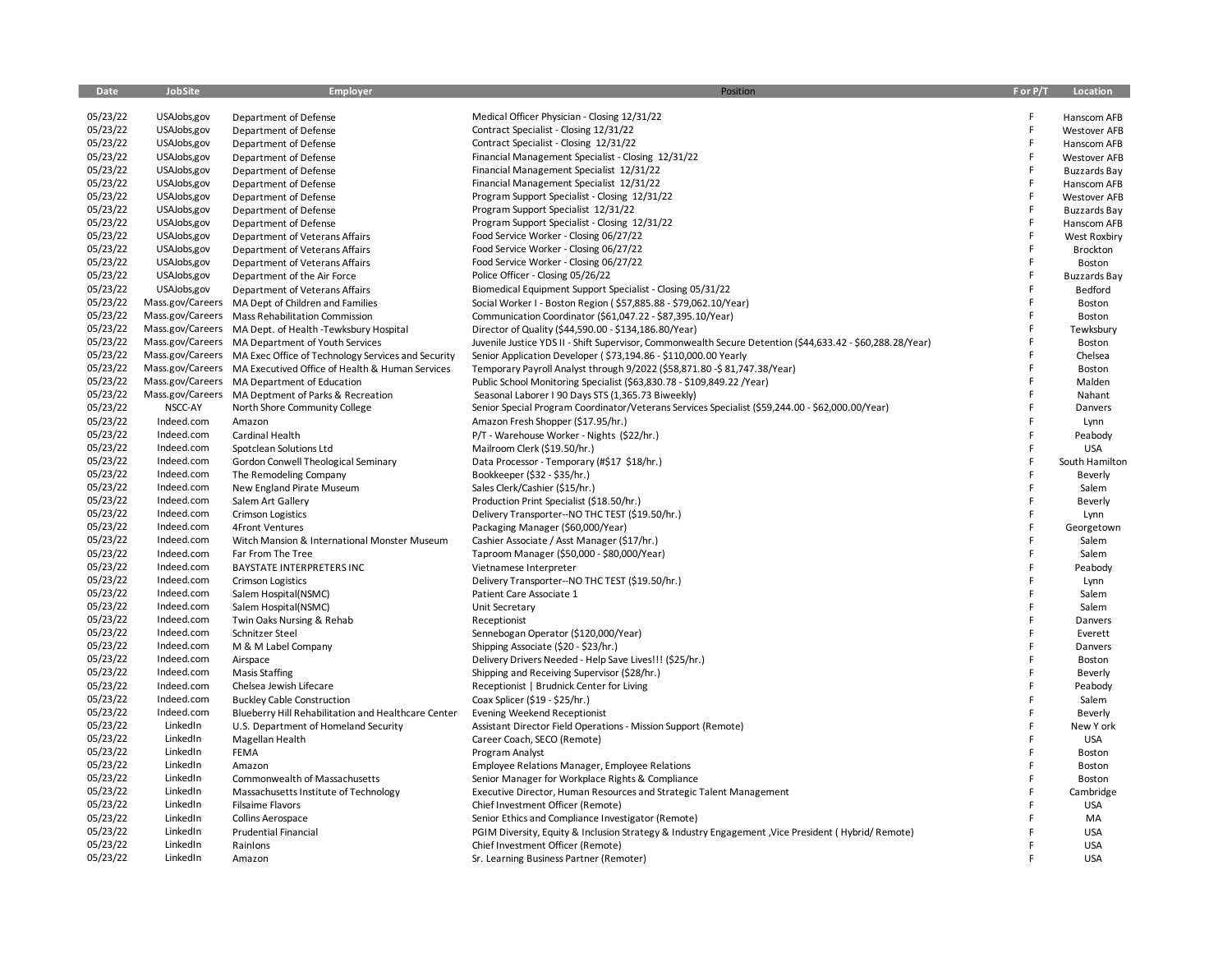| Date     | <b>JobSite</b>    | <b>Employer</b>                         | Position                                                                         | For P/T | Location         |
|----------|-------------------|-----------------------------------------|----------------------------------------------------------------------------------|---------|------------------|
|          |                   |                                         |                                                                                  |         |                  |
| 05/23/22 | LinkedIn          | The Mom Project                         | AML Analyst/Investigator (100% Remote) - Contract                                |         | <b>USA</b>       |
| 05/23/22 | LinkedIn          | Deloitte                                | Manager, Learning and Development Manager                                        | F       | Boston           |
| 05/23/22 | LinkedIn          | <b>MBTA</b>                             | Deputy Chief of Capital Delivery (\$143.6Kr - \$193.4K/Year)                     | F       | Boston           |
| 05/23/22 | LinkedIn          | U.S. Securities and Exchange Commission | Senior Officer - Chief Risk & Dstrategy Officer (Remote)                         |         | Washington, D.C. |
| 05/23/22 | LinkedIn          | <b>UNFI</b>                             | VP Government Relations - (Remote)                                               |         | Washington, D.C. |
| 05/23/22 | LinkedIn          | Zillow                                  | Corporate Security Manager (Remote)                                              |         | <b>USA</b>       |
| 05/23/22 | LinkedIn          | U.S. Department of Transportation       | Assistant Inspector General for Acquisition and Procurement Audits (Remote)      |         | Washington, D.C. |
| 05/23/22 | LinkedIn          | <b>JCW</b>                              | Global Training Sr. Manager (LMS) (Remote)                                       | F       | <b>USA</b>       |
| 05/23/22 | LinkedIn          | <b>Everest Reinsurance Company</b>      | Director, Diversity, Equity and Inclusion (Hybrid)                               | F       | Boston           |
| 05/23/22 | LinkedIn          | Martignetti Companies                   | Director of Diversity, Equity, and Inclusion (DEI)                               |         | Taunton          |
| 05/23/22 | LinkedIn          | Bayer                                   | Deputy Director State & Local Government Affairs - Pharmaceuticals (Remopte)     |         | <b>USA</b>       |
| 05/23/22 | LinkedIn          | Financial Distributors Group            | External Wholesaler (Remote)                                                     | F       | <b>USA</b>       |
| 05/23/22 | LinkedIn          | Fannie Mae                              | Climate Impact Policy Advisor (Remote)                                           |         | Washington, D.C. |
| 05/23/22 | LinkedIn          | Sayari   Global Company Ownership Data  | Senior Training & Investigations Analyst (Remote)                                |         | Washington, D.C. |
| 05/23/22 | LinkedIn          | Shimento, Inc.                          | Compliance Consultant (Remote)                                                   | F       | <b>USA</b>       |
| 05/23/22 | LinkedIn          | Marsh McLennan                          | Chief Compliance Officer, Mercer Funds and Mercer Trust Company                  | F       | Boston           |
| 05/23/22 | ZipRecruiter      | Uber                                    | Driver - Earn \$2680, guaranteed with Uber                                       |         | Beverly          |
| 05/23/22 | ZipRecruiter      | Marten Transport                        | Need CDL-A Truck Driver Now, 05/23/2022, Earn \$75,000/Year Minimum              |         | Salem            |
| 05/23/22 | ZipRecruiter      | Swift Enterprises                       | CDL OTR Truck Driver - Average \$1,700/Week - Great Benefits                     |         | Peabody          |
| 05/23/22 | ZipRecruiter      | Venture Transport                       | CDL-A Driver - Home Daily                                                        |         | Salem            |
| 05/23/22 | ZipRecruiter      | U.S. Xpress i                           | Need CDL Truck Driver Now -Medical Benefits + 401(k) (\$165,000/Year)            |         | Peabody          |
| 05/23/22 | ZipRecruiter      | Kenan Advantage Group - Fuels Delivery  | CDL Local Truck Driver - Home Daily - Excellent Benefits + \$5k Sign-On          | F       | Lawrence         |
| 05/23/22 | ZipRecruiter      | Variant - Company Driver                | Need CDL Truck Driver, 05/23/2022, Earn \$0.56-\$0.60 CPM                        | F       | Peabody          |
| 05/23/22 | ZipRecruiter      | Hogan Transport - Dedicated i           | CDL Truck Driver - Flexible Home Time - Recent Graduates Welcome                 | F       | Boston           |
| 05/23/22 | ZipRecruiter      | <b>Cardinal Logistics</b>               | CDL A Truck Driver (\$70,000/Year)                                               |         | Peabody          |
| 05/23/22 | ZipRecruiter      | Sysco - Boston                          | CDL Truck Driver - Home Daily - Earn Up to \$115,000/Yr + Sign-On                | F       | Salem            |
| 05/23/22 | ZipRecruiter      | Stop & Shop                             | Stop and Shop Home Delivery Driver Non CDL (\$16.44/hr. +\$1,000 Sign On Bonus!) |         | Revere           |
| 05/23/22 | ZipRecruiter      | SalSon                                  | CDL Truck Driver - Home Weekends - Earn \$90,000/Year + Great Benefits           |         | Salem            |
| 05/23/22 | ZipRecruiter      | <b>CFI Dedicated Drivers</b>            | CDL Truck Driver - Earn Up to \$95,000/Year + Sign-On Bonus                      |         | Salem            |
| 05/23/22 | ZipRecruiter      | Yoh Staffing Solutions                  | <b>Technical Writer</b>                                                          |         | Newburyport      |
| 05/23/22 | ZipRecruiter      | <b>Fuel Talent</b>                      | Technical Writer (100% remote)                                                   |         | Boston           |
| 05/23/22 | ZipRecruiter      | ROMIS Inc                               | Technical Writer (Experienced with Medical Device Products)                      | F       | Woburn           |
| 05/23/22 | ZipRecruiter      | NxStage Medical, Inc.                   | Sr. Technical Writer                                                             |         | Lawrence         |
| 05/23/22 | ZipRecruiter      | NxStage Medical, Inc.                   | <b>Technical Writer</b>                                                          | F       | Lawrence         |
| 05/23/22 | ZipRecruiter      | LexisNexis Risk Solutions Group i       | Remote Technical Writing Analyst                                                 |         | Boston           |
| 05/23/22 | ZipRecruiter      | TetraScience                            | Senior Technical Communicator/Writer                                             | F       | Boston           |
| 05/23/22 | ZipRecruiter      | Akorbi Workforce Solutions              | Technical Writer III (\$58.00-\$65.00/hr.)                                       |         | Cambridge        |
| 05/23/22 | ZipRecruiter      | Enterprise Rent-A-Car in Boston, MA     | Driver - Boston Logan Airport - Seasonal (\$16.50/hr.)                           | F       | Boston           |
| 05/23/22 | ZipRecruiter      | <b>Bootstrap Compost</b>                | Driver (\$18.50/hr.)                                                             |         | Malden           |
| 05/24/22 | VetCentral        | Marriott                                | Housekeeping                                                                     | F       | Andover          |
| 05/24/22 | VetCentral        | Microsoft Corporation                   | Senior Software Engineer                                                         | F       | Andover          |
| 05/24/22 | VetCentral        | Compass Group, North America            | DISHWASHER (FULL-TIME)                                                           | F       | Andover          |
| 05/24/22 | VetCentral        | Compass Group, North America            | COOK (FULL-TIME)                                                                 | F       | Andover          |
| 05/24/22 | VetCentral        | Anthem, Inc.                            | Approver Sr                                                                      | F       | Andover          |
| 05/24/22 | VetCentral        | Anthem, Inc                             | Network Data Specialist I, II, Sr                                                | F       | Andover          |
| 05/24/22 | VetCentral        | Anthem, Inc.                            | Compliance Consultant Senior                                                     | F       | Andover          |
|          |                   |                                         |                                                                                  | F       | Bedford          |
| 05/24/22 | VetCentral        | Textron                                 | A&P Mechanic Mobile Service Technician - Bedford, MA                             | F       |                  |
| 05/24/22 | VetCentral        | Aerotek                                 | Assembler                                                                        |         | Bedford          |
| 05/24/22 | VetCentral        | The MITRE Corporation                   | Cyber Mission Assurance Engineer, Space Force                                    | F       | Bedford          |
| 05/24/22 | VetCentral        | Randstad US                             | biologics manufacturing technician                                               | F       | Bedford          |
| 05/24/22 | VetCentral        | Lahey Health                            | Nursing Assistant & Admin Assoc - ICU                                            |         | Beverly          |
| 05/24/22 | VetCentral        | Lahey Health                            | Food Service Worker                                                              | F       | Beverly          |
| 05/24/22 | <b>VetCentral</b> | <b>Lahey Health</b>                     | <b>Pharmacy Intern</b>                                                           |         | <b>Beverly</b>   |
| 05/24/22 | VetCentral        | Lahey Health                            | Nursing Assistant (Seasonal) - Med/Surg                                          | F       | Beverly          |
| 05/24/22 | VetCentral        | Lahey Health                            | Coord Access Referral & Auth                                                     | F       | Beverly          |
| 05/24/22 | VetCentral        | Lahey Health                            | Cook                                                                             | F.      | Beverly          |
|          |                   |                                         |                                                                                  |         |                  |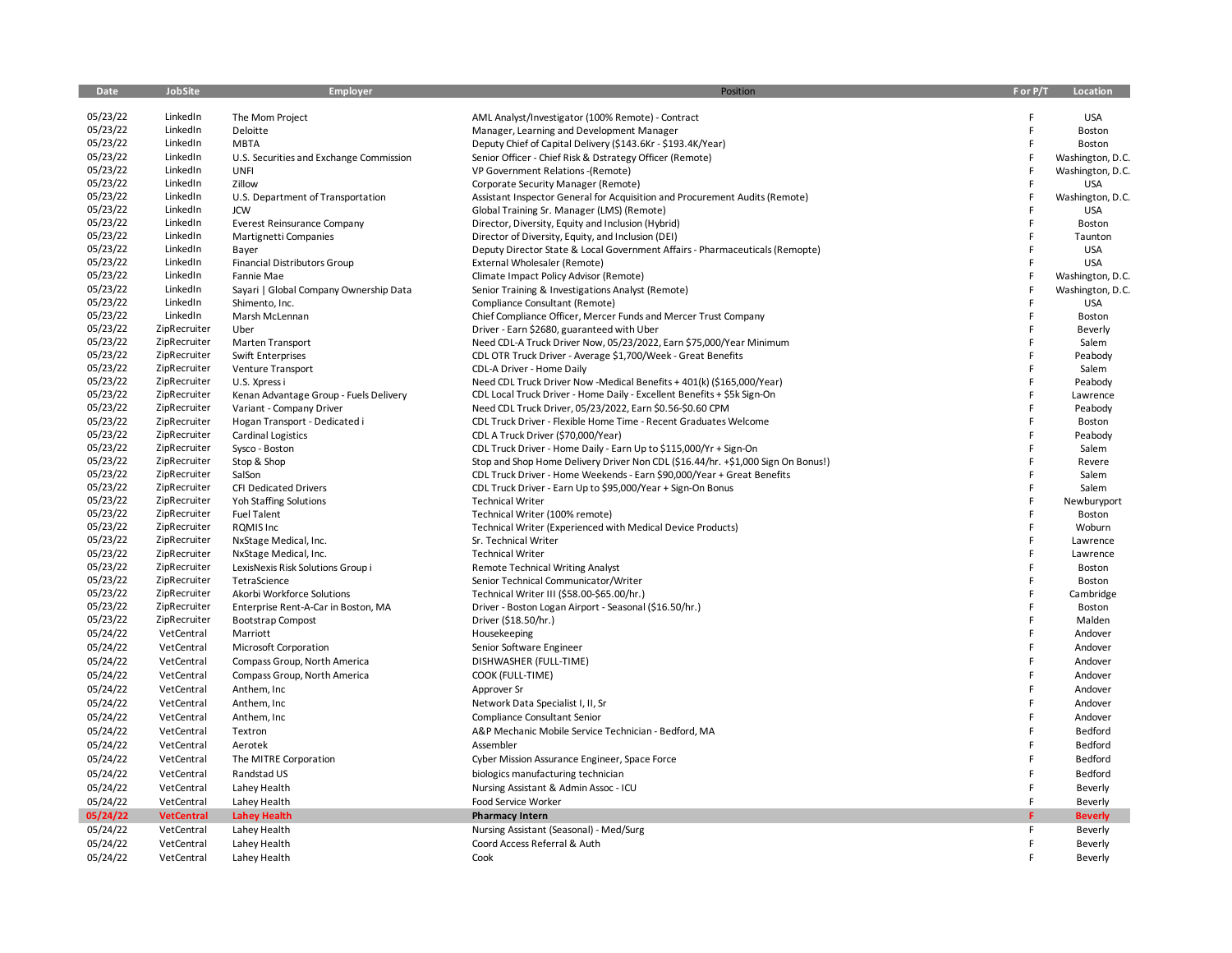| Date                 | <b>JobSite</b> | <b>Employer</b>                    | Position                                                                               | F or P/T | Location           |
|----------------------|----------------|------------------------------------|----------------------------------------------------------------------------------------|----------|--------------------|
|                      | VetCentral     | Lahey Health                       |                                                                                        | F        |                    |
| 05/24/22<br>05/24/22 | VetCentral     | Lahey Health                       | Nursing Assistant (Seasonal) - Med/Surg<br>Registered Nurse (RN) - Maternal Services   | F        | Beverly            |
| 05/24/22             | VetCentral     | Lahey Health                       | Clinical Educator                                                                      | F        | Beverly<br>Beverly |
| 05/24/22             | VetCentral     | Lahey Health                       | <b>Staffing Associate</b>                                                              | F        | Beverly            |
| 05/24/22             | VetCentral     | Lahey Health                       | Registered Nurse - New Grad Program                                                    | F        | Beverly            |
| 05/24/22             | VetCentral     | Lahey Health                       | Registered Nurse (RN) - Med/Surg                                                       | F        | Beverly            |
| 05/24/22             | VetCentral     | Lahey Health                       | Security Officer                                                                       | F        | Beverly            |
| 05/24/22             | VetCentral     | Lahey Health                       | Registered Nurse - New Grad Program                                                    | F        | Beverly            |
| 05/24/22             | VetCentral     | Lahey Health                       | Registered Nurse - New Grad                                                            | F        | Beverly            |
| 05/24/22             | VetCentral     | <b>Kelly Services</b>              | <b>Cost Accountant</b>                                                                 | F        | Billerica          |
| 05/24/22             | VetCentral     | Actalent                           | Research Associate                                                                     | F        | Billerica          |
| 05/24/22             | VetCentral     | Actalent                           | Software Engineer                                                                      | F        | Billerica          |
| 05/24/22             | VetCentral     | Actalent                           | Research Associate                                                                     | F        | Billerica          |
| 05/24/22             | VetCentral     | <b>Motion Recruitment Partners</b> | <b>Help Desk Support Specialist</b>                                                    | F        | Billerica          |
| 05/24/22             | VetCentral     | Randstad US                        | it business analyst                                                                    | F        | Billerica          |
| 05/24/22             | VetCentral     | Microsoft Corporation              | Program Manager 2                                                                      | F        | Boston             |
| 05/24/22             | VetCentral     | CVS Health                         | HR Business Partner - Finance                                                          | F        | Boston             |
| 05/24/22             | VetCentral     | Dal-Tile Corporation               | STRATEGIC ACCOUNT MANAGER                                                              | F        | Boston             |
| 05/24/22             | VetCentral     | Dell                               | Product Specialist - Unstructured Data Solutions (Remote East)                         |          | Boston             |
| 05/24/22             | VetCentral     | Dell                               | Product Specialist - Data Protection Solutions (Remote Southeast)                      | E        | Boston             |
| 05/24/22             | VetCentral     | <b>Huron Consulting Group</b>      | Higher Education Consulting Associate, Kyriba (FLEXIBLE LOCATION)                      | F        | Boston             |
| 05/24/22             | VetCentral     | EY                                 | Data Architect                                                                         |          | Boston             |
| 05/24/22             | VetCentral     | EY                                 | FS Tech Consulting, Senior - Enterprise Governance, Risk, Compliance (eGRC) Developer  | E        | Boston             |
| 05/24/22             | VetCentral     | EY                                 | <b>Talent Team Coordinator</b>                                                         | F        | Boston             |
| 05/24/22             | VetCentral     | EY                                 | Data Policies Service Delivery Lead                                                    | F        | Boston             |
| 05/24/22             | VetCentral     | EY                                 | FS Tech Consulting, Manager - Enterprise Governance, Risk, Compliance (eGRC) Architect | E        | Boston             |
| 05/24/22             | VetCentral     | <b>Public Consulting Group</b>     | Solutions Architect - IV&V                                                             | F        | Boston             |
| 05/24/22             | VetCentral     | <b>Public Consulting Group</b>     | <b>Business Analyst - Healthcare</b>                                                   | F        | Boston             |
| 05/24/22             | VetCentral     | AbbVie                             | Account Specialist, Urology - Boston, Massachusetts                                    | F        | Boston             |
| 05/24/22             | VetCentral     | AECOM                              | Estimator III                                                                          | F        | Boston             |
| 05/24/22             | VetCentral     | WSP USA                            | Electrical Engineering Intern - Summer 2022                                            | E        | Boston             |
| 05/24/22             | VetCentral     | <b>WSP USA</b>                     | <b>Electrical Engineer</b>                                                             | F        | Boston             |
| 05/24/22             | VetCentral     | CBRE                               | FM Reliability Engineering Ops Director                                                | F        | Boston             |
| 05/24/22             | VetCentral     | <b>Eaton Corporation</b>           | Regional Sales Director - Commercial and Industrial (C&I)                              | E        | Boston             |
| 05/24/22             | VetCentral     | Pearson                            | Associate Test Publishing Analyst                                                      | Ë        | Boston             |
| 05/24/22             | VetCentral     | Pearson                            | Senior Software Developer                                                              | F        | Boston             |
| 05/24/22             | VetCentral     | UnitedHealth Group                 | Provider Clinical Support RN-Telecommute in MA and NH                                  | F        | Boston             |
| 05/24/22             | VetCentral     | Vontier                            | Digital Marketing Manager                                                              | F        | Boston             |
| 05/24/22             | VetCentral     | BrightView                         | Regional Human Resources Business Partner                                              | F        | Boston             |
| 05/24/22             | VetCentral     | BrightView                         | Irrigation Technician                                                                  | E        | Boston             |
| 05/24/22             | VetCentral     | BrightView                         | Landscaping Crew Leader                                                                | F        | Boston             |
| 05/24/22             | VetCentral     | BrightView                         | Landscaper                                                                             | F        | Boston             |
| 05/24/22             | VetCentral     | BrightView                         | Environmental, Health, & Safety Specialist                                             | F        | Boston             |
| 05/24/22             | VetCentral     | BrightView                         | Regional Key Account Manager                                                           | Ë        | Boston             |
| 05/24/22             | VetCentral     | <b>Ryder System</b>                | Staff Auditor II - REMOTE                                                              | F        | Boston             |
| 05/24/22             | VetCentral     | U.S. Bank                          | CDO Operations Manager 5 - Boston, MA (Hybrid)                                         | F        | Boston             |
| 05/24/22             | VetCentral     | U.S. Bank                          | Talent Sourcer - Remote                                                                | F        | Boston             |
| 05/24/22             | VetCentral     | U.S. Bank                          | Tableau Developer                                                                      | F        | Boston             |
| 05/24/22             | VetCentral     | U.S. Bank                          | Fair & Responsible Banking Program Team Specialist - Remote, Multiple Locations        | F        | Boston             |
| 05/24/22             | VetCentral     | U.S. Bank                          | Service Provider Risk Analyst 5                                                        |          | Boston             |
| 05/24/22             | VetCentral     | Iron Mountain                      | Lead Performance QA Engineer                                                           |          | Boston             |
| 05/24/22             | VetCentral     | Zurich NA                          | Regional Finance Executive (F&I Warranty Sales) - WA/OR                                |          | Boston             |
| 05/24/22             | VetCentral     | Robert Half                        | Claims Administrator                                                                   |          | Boston             |
| 05/24/22             | VetCentral     | <b>Robert Half</b>                 | Social Media Specialist                                                                | F        | Boston             |
|                      |                |                                    |                                                                                        |          |                    |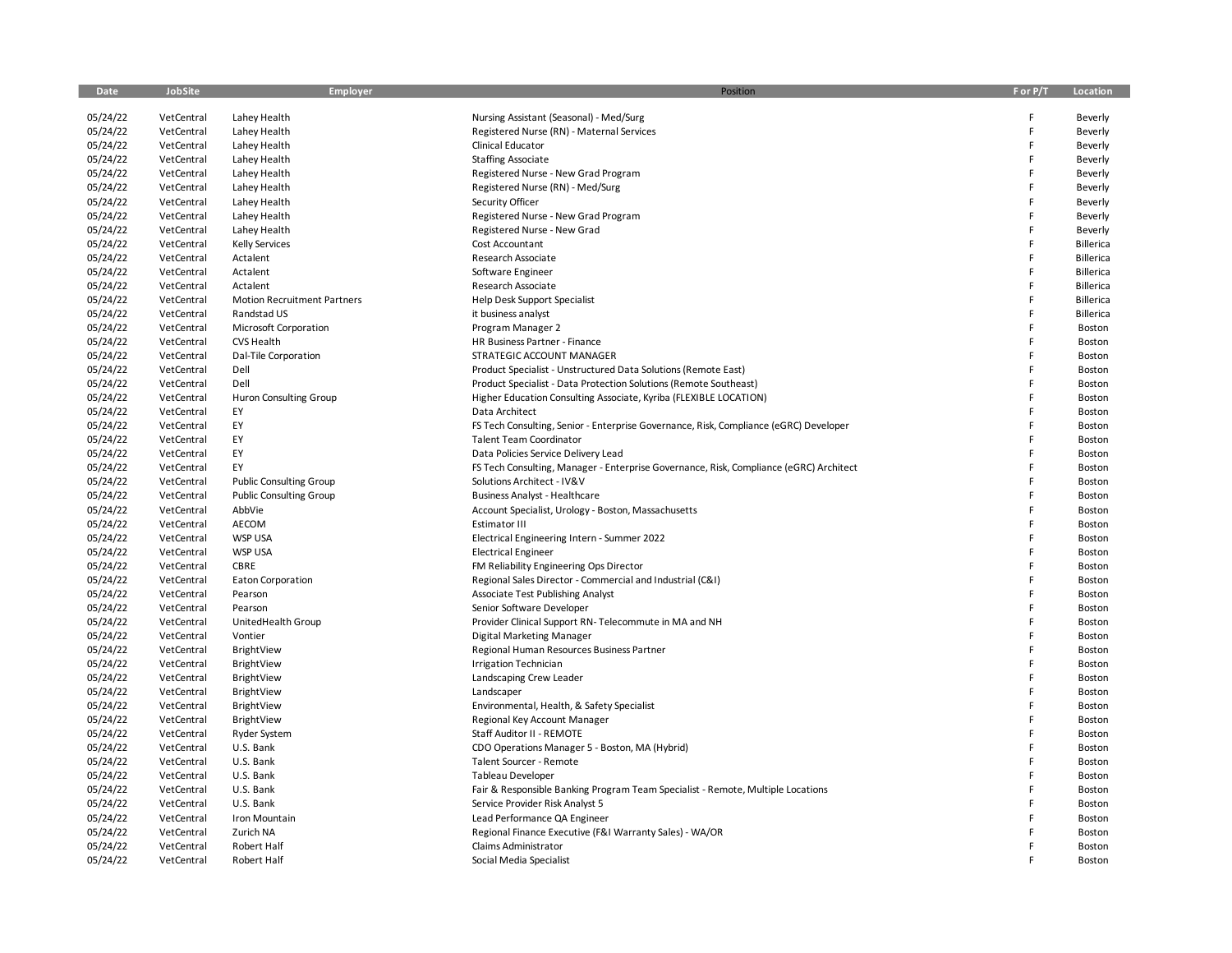| Date                 | JobSite                  | <b>Employer</b>                            | Position                                                                                                                | F or P/T | Location         |
|----------------------|--------------------------|--------------------------------------------|-------------------------------------------------------------------------------------------------------------------------|----------|------------------|
|                      |                          |                                            |                                                                                                                         |          |                  |
| 05/24/22             | VetCentral               | ICF                                        | 2022 Summer Intern, Disaster Management                                                                                 | F        | Boston           |
| 05/24/22             | VetCentral               | ICF                                        | <b>Health Data Processing Manager</b>                                                                                   | F<br>F   | Boston           |
| 05/24/22             | VetCentral               | ICF                                        | ServiceNow Developer (Remote)                                                                                           | F        | Boston           |
| 05/24/22             | VetCentral               | ICF                                        | JavaScript Developer (Node / React) - Remote                                                                            | F        | Boston           |
| 05/24/22             | VetCentral               | ICF                                        | <b>Health Project Director</b>                                                                                          | F        | Boston           |
| 05/24/22             | VetCentral               | ICF<br>ICF                                 | <b>Business Analyst (Senior, Remote)</b>                                                                                | Ë        | Boston           |
| 05/24/22             | VetCentral               | ICF                                        | Remote Customer Service Representative                                                                                  | F        | Boston           |
| 05/24/22<br>05/24/22 | VetCentral               | ICF                                        | <b>Health Project Manager</b>                                                                                           | Ë        | Boston           |
| 05/24/22             | VetCentral<br>VetCentral | ICF                                        | FEMA Cost Estimators - Disaster Recovery / US Virgin Islands<br>Field Inspector - Disaster Recovery / US Virgin Islands | F        | Boston           |
|                      |                          |                                            | <b>Manager Sales Operations</b>                                                                                         | F        | Boston           |
| 05/24/22<br>05/24/22 | VetCentral               | Ryder System                               |                                                                                                                         | F        | Boston           |
|                      | VetCentral<br>VetCentral | Pearson<br>EY                              | Senior Product Marketing Analyst                                                                                        | F        | Boston           |
| 05/24/22             | VetCentral               | EY                                         | Resource Management Assistant Director - National Consulting<br>Service Adoption - O365 Power User Developer            | F        | Boston           |
| 05/24/22<br>05/24/22 |                          | EY                                         |                                                                                                                         | F        | Boston           |
| 05/24/22             | VetCentral<br>VetCentral | M&T Bank                                   | Tax Senior Services Manager - FSO - EDGE Private Client Services<br>Commercial Credit Senior Portfolio Manager I - CRE  | Ë        | Boston<br>Boston |
| 05/24/22             | VetCentral               | AeroVironment                              | Mechanical Engineer II                                                                                                  | F        | Boston           |
| 05/24/22             |                          | GAF                                        |                                                                                                                         | Ë        |                  |
|                      | VetCentral<br>VetCentral | <b>Acxiom LLC</b>                          | Commercial Operations Continuous Improvement Lead                                                                       | Ë        | Boston<br>Boston |
| 05/24/22<br>05/24/22 | VetCentral               |                                            | Senior DevOps Engineer<br>Accountant, International Consolidations                                                      | F        |                  |
| 05/24/22             |                          | Cengage Group                              |                                                                                                                         | F        | Boston           |
|                      | VetCentral<br>VetCentral | Cengage Group                              | CloudOps Engineer                                                                                                       | F        | Boston<br>Boston |
| 05/24/22<br>05/24/22 | VetCentral               | Cengage Group                              | Junior Graphic Designer<br>Product Assistant                                                                            | F        |                  |
| 05/24/22             |                          | Cengage Group                              |                                                                                                                         | F        | Boston           |
|                      | VetCentral<br>VetCentral | Cengage Group<br>Confluent                 | CloudOps Engineer                                                                                                       | F        | Boston<br>Boston |
| 05/24/22<br>05/24/22 | VetCentral               | Confluent                                  | Data Scientist - Sales Analytics                                                                                        | F        |                  |
| 05/24/22             |                          |                                            | Assistant Controller<br>RN / REGISTERED NURSE / ICU RN / INTENSIVE CARE NURSE                                           | Ë        | Boston           |
|                      | VetCentral<br>VetCentral | C&A Industries, LLC<br>C&A Industries, LLC | MT / MLT / MLS / MEDICAL TECHNOLOGIST / GENERALIST                                                                      | F        | Boston           |
| 05/24/22<br>05/24/22 |                          |                                            |                                                                                                                         | Ë        | Boston           |
| 05/24/22             | VetCentral               | C&A Industries, LLC                        | RRT / RESPIRATORY THERAPIST<br>RN / REGISTERED NURSE / ER RN / EMERGENCY ROOM NURSE                                     | F        | Boston<br>Boston |
| 05/24/22             | VetCentral<br>VetCentral | C&A Industries, LLC<br>C&A Industries, LLC | STERILE PROCESSING TECHNICIAN                                                                                           | F        |                  |
| 05/24/22             | VetCentral               | SAIC                                       | Level III Cloud Engineer                                                                                                | Ë        | Boston           |
| 05/24/22             | VetCentral               | Zoom                                       | Senior Security Analyst                                                                                                 | F        | Boston<br>Boston |
| 05/24/22             | VetCentral               |                                            | <b>Material Handler</b>                                                                                                 | F        |                  |
| 05/24/22             | VetCentral               | Integra LifeSciences<br>Zoom               | Product Marketing Manager, Zoom Apps                                                                                    | Ë        | Boston           |
| 05/24/22             | VetCentral               | <b>Public Consulting Group</b>             | Cloud Infrastructure Engineer                                                                                           | Ë        | Boston           |
| 05/24/22             | VetCentral               | Jacobs                                     | Mechanical EIT                                                                                                          | Ë        | Boston           |
| 05/24/22             | VetCentral               | Jacobs                                     | Architect Project Manager                                                                                               | Ë        | Boston<br>Boston |
| 05/24/22             | VetCentral               | <b>Grant Thornton LLP</b>                  | Strategic Assurance & SOC Services Manager (HITRUST)                                                                    | F        | Boston           |
| 05/24/22             | VetCentral               | <b>Regions Bank</b>                        | UNIX Security Engineer (REMOTE OPPORTUNITY)                                                                             | Ë        | Boston           |
| 05/24/22             | VetCentral               | <b>Regions Bank</b>                        | Identity and Access Management (IAM) Manager - OS Security (REMOTE OPPORTUNITY)                                         | F        | Boston           |
| 05/24/22             | VetCentral               | <b>Regions Bank</b>                        | Enterprise Agile Coach (REMOTE OPPORTUNITY)                                                                             | F        | Boston           |
| 05/24/22             | VetCentral               | <b>Regions Bank</b>                        | Digital Search Engine Optimization Strategist                                                                           | F        | Boston           |
| 05/24/22             | VetCentral               | <b>Regions Bank</b>                        | Software Engineer                                                                                                       | F        | Boston           |
| 05/24/22             | VetCentral               | <b>Regions Bank</b>                        | Highland Associates Senior Investment Consultant                                                                        | F        | Boston           |
| 05/24/22             | VetCentral               | Sedgwick                                   | Data Analyst                                                                                                            | Ë        | Boston           |
| 05/24/22             | VetCentral               | <b>Grant Thornton LLP</b>                  | Proposal Writer                                                                                                         | F        | Boston           |
| 05/24/22             | VetCentral               | <b>Regions Bank</b>                        | Talent Acquisition Partner - Corporate Banking Group (REMOTE OPPORTUNITY)                                               | F        | Boston           |
| 05/24/22             | VetCentral               | Travelers                                  | Learning Designer                                                                                                       | Ë        | Boston           |
| 05/24/22             | VetCentral               | Travelers                                  | Learning Consultant- New Hire Curriculum Design                                                                         | E        | Boston           |
| 05/24/22             | VetCentral               | Travelers                                  | Software Engineer (.NET, React, Node, AWS)                                                                              | Ë        | Boston           |
| 05/24/22             | VetCentral               | <b>Regions Bank</b>                        | Windows Security Engineer (REMOTE OPPORTUNITY)                                                                          |          | Boston           |
| 05/24/22             | VetCentral               | Travelers                                  | Senior Recruiter - Claim Organization                                                                                   | F        | Boston           |
| 05/24/22             | VetCentral               | SMX                                        | Financial Analyst (1413)                                                                                                |          | Boston           |
|                      |                          |                                            |                                                                                                                         |          |                  |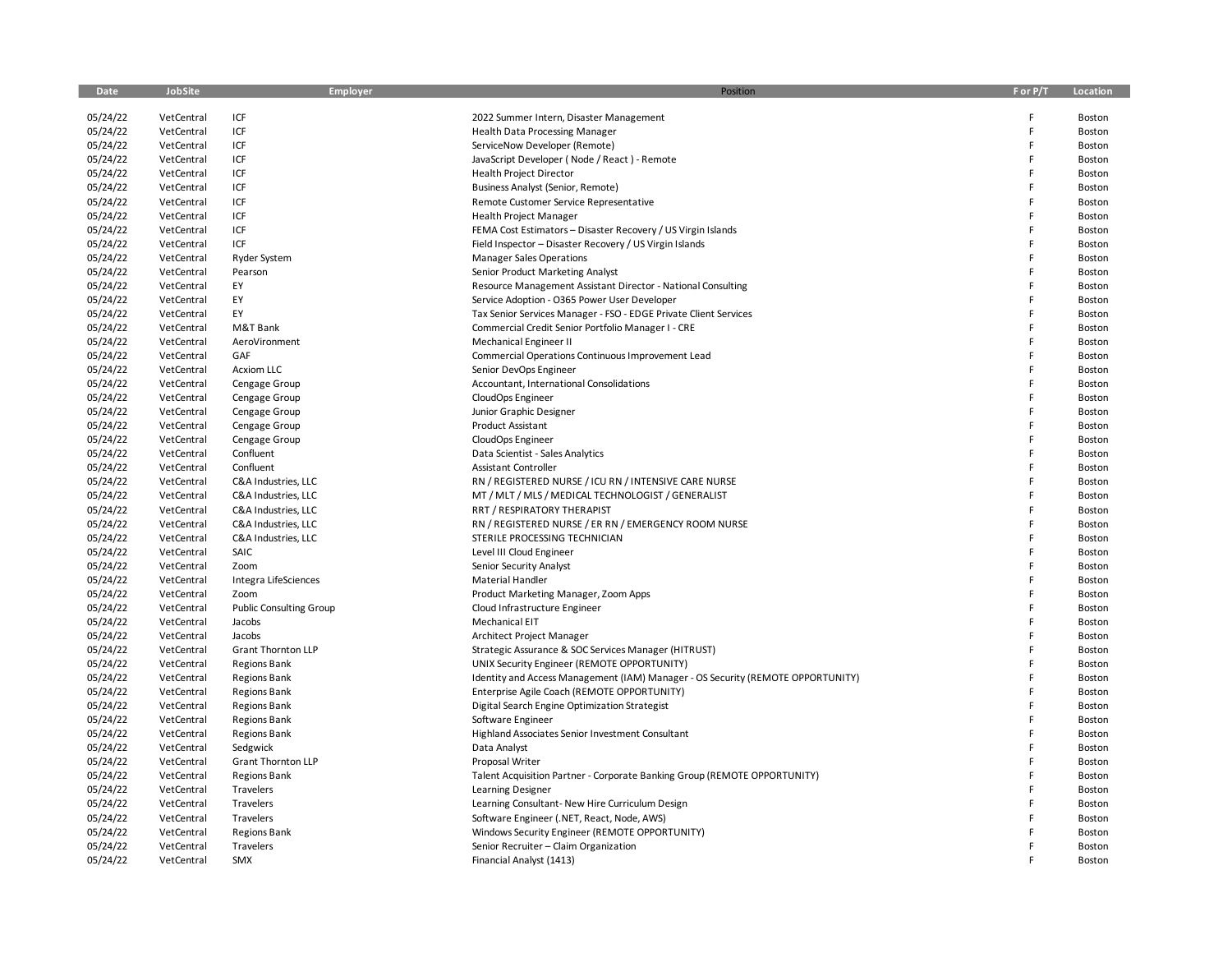| Date                 | <b>JobSite</b> | <b>Employer</b>              | Position                                                                                                   | F or P/T | Location |
|----------------------|----------------|------------------------------|------------------------------------------------------------------------------------------------------------|----------|----------|
|                      |                |                              |                                                                                                            |          |          |
| 05/24/22             | VetCentral     | SMX                          | Project Analyst (1396)                                                                                     | F        | Boston   |
| 05/24/22             | VetCentral     | SMX                          | ISR Tactical Controller Full Motion Video SME                                                              | F        | Boston   |
| 05/24/22             | VetCentral     | System One                   | Senior Clinical Research Associate                                                                         | F        | Boston   |
| 05/24/22             | VetCentral     | Centene Corporation          | Senior Penetration Tester - Remote                                                                         | F        | Boston   |
| 05/24/22             | VetCentral     | System One                   | Freelance Graphic Designer (Part Time)                                                                     | F        | Boston   |
| 05/24/22             | VetCentral     | Centene Corporation          | Application Software Developer (Core System) - Remote                                                      | F        | Boston   |
| 05/24/22             | VetCentral     | SMX                          | Cloud Engineer (1403)                                                                                      | F        | Boston   |
| 05/24/22             | VetCentral     | SMX                          | Senior Billing Specialist (1200)                                                                           | F        | Boston   |
| 05/24/22             | VetCentral     | Centene Corporation          | Scrum Master (Corporate Agile)                                                                             | F        | Boston   |
| 05/24/22             | VetCentral     | CBRE                         | Sr Engineering Operations Director- Facilities Management- Remote East Coast Life Sciences/ Pharmaceutical | E        | Boston   |
| 05/24/22             | VetCentral     | CBRE                         | Process Improvement Director- Life Sciences Sector- Remote East Coast Preferred                            | F        | Boston   |
| 05/24/22             | VetCentral     | CBRE                         | PMO Governance Manager                                                                                     | E        | Boston   |
| 05/24/22             | VetCentral     | Marriott                     | Server                                                                                                     | E        | Boston   |
| 05/24/22             | VetCentral     | Marriott                     | Server                                                                                                     | F        | Boston   |
| 05/24/22             | VetCentral     | CBRE                         | <b>Marketing Manager</b>                                                                                   | E        | Boston   |
| 05/24/22             | VetCentral     | CBRE                         | <b>Contract Manager</b>                                                                                    | F        | Boston   |
| 05/24/22             | VetCentral     | Nelnet                       | <b>Accounting Operations Specialist</b>                                                                    | F        | Boston   |
| 05/24/22             | VetCentral     | Aerotek                      | Ground Service Equipment Mechanic                                                                          | E        | Boston   |
| 05/24/22             | VetCentral     | <b>American Express</b>      | Product Owner Performance Engineering-Travel & Lifestyle Services                                          | F        | Boston   |
| 05/24/22             | VetCentral     | <b>American Express</b>      | Product Manager Digital Innovation & Customer Experience - Travel & Life Style Services                    | F        | Boston   |
| 05/24/22             | VetCentral     | Aerotek                      | Technician                                                                                                 | E        | Boston   |
| 05/24/22             | VetCentral     | <b>American Express</b>      | Engineer - Agile                                                                                           | F        | Boston   |
| 05/24/22             | VetCentral     | <b>Bank of America</b>       | Strategy & Business Ventures - Director of Strategic Initiatives (Strategy & Insights)                     | F        | Boston   |
| 05/24/22             | VetCentral     | <b>Bank of America</b>       | Senior Business Control Specialist                                                                         | E        | Boston   |
| 05/24/22             | VetCentral     | <b>Bank of America</b>       | <b>Education Event Coordinator</b>                                                                         | F        | Boston   |
| 05/24/22             | VetCentral     | <b>Bank of America</b>       | Charitable Gift Fund Client Manager                                                                        | F        | Boston   |
| 05/24/22             | VetCentral     | <b>Bank of America</b>       | Consumer Banking & ME Market Leader                                                                        | F        | Boston   |
| 05/24/22             | VetCentral     | <b>Bank of America</b>       | Global Commercial Banking Relationship Manager Development Program                                         | F        | Boston   |
| 05/24/22             | VetCentral     | <b>Bank of America</b>       | Attorney - Commercial Auto Lending and Consumer Auto Collections                                           | F        | Boston   |
| 05/24/22             | VetCentral     | Sevita                       | <b>Health Services Supervisor</b>                                                                          | F        | Boston   |
| 05/24/22             | VetCentral     | Sevita                       | Participant Driver and Caregiver for Adult Day Center                                                      | F        | Boston   |
| 05/24/22             | VetCentral     | Sevita                       | Participant Driver/Caregiver for Adult Day Center                                                          | F        | Boston   |
| 05/24/22             | VetCentral     | Sevita                       | Participant Driver/Caregiver for Adult Day Center                                                          | F        | Boston   |
| 05/24/22             | VetCentral     | Mondelez International       | Full-time Nabisco Sales Service Representative/Merchandiser                                                | F        | Boston   |
| 05/24/22             | VetCentral     | McDonald's                   | Franchisee Business Partner                                                                                | E        | Boston   |
| 05/24/22             | VetCentral     | Cardinal Health              | Principal QA Supplier Auditor (Pharmaceutical)                                                             | F        | Boston   |
| 05/24/22             | VetCentral     | Cardinal Health              | Logistics Engineer, Data Analytics                                                                         | E        | Boston   |
| 05/24/22             | VetCentral     | <b>Red River</b>             | Systems Support Engineer I                                                                                 | Ë        | Boston   |
| 05/24/22             | VetCentral     | Oracle                       | Consulting Practice Manager   Integration                                                                  | E        | Boston   |
| 05/24/22             | VetCentral     | Ankura                       | Director, Data & Technology, eDiscovery (Remote)                                                           | E        | Boston   |
| 05/24/22             | VetCentral     | UKG (Ultimate Kronos Group)  | Recruiter, Strategic Talent Programs                                                                       | F        | Boston   |
| 05/24/22             | VetCentral     | UKG (Ultimate Kronos Group)  | Sales Executive Public Sector SMB                                                                          | F        | Boston   |
| 05/24/22             | VetCentral     | UKG (Ultimate Kronos Group)  | Senior Solution Consultant - Manufacturing                                                                 | E        | Boston   |
| 05/24/22             | VetCentral     | UKG (Ultimate Kronos Group)  | Sr. Solution Consultant                                                                                    | F        | Boston   |
| 05/24/22             | VetCentral     | UKG (Ultimate Kronos Group)  | Partner Delivery Assurance Manager - Migration Services                                                    | F        | Boston   |
| 05/24/22             | VetCentral     | UKG (Ultimate Kronos Group)  | Lead Video Editor                                                                                          | E        | Boston   |
| 05/24/22             | VetCentral     | Actalent                     | Clinical Research Coordinator                                                                              | F        | Boston   |
| 05/24/22             | VetCentral     | Microsoft Corporation        | Dynamics 365 Finance and Operations - Support Engineer                                                     | E        | Boston   |
| 05/24/22             | VetCentral     | <b>Microsoft Corporation</b> | Principal Software Engineering Manager                                                                     | F        | Boston   |
| 05/24/22             | VetCentral     | Microsoft Corporation        | Senior Software Engineer                                                                                   | F        | Boston   |
|                      |                |                              |                                                                                                            | F        |          |
| 05/24/22<br>05/24/22 | VetCentral     | Microsoft Corporation        | Principal Site Reliability Engineering Manager                                                             | F        | Boston   |
|                      | VetCentral     | Microsoft Corporation        | UX Designer: Full Time Opportunities Microsoft Leap                                                        | F        | Boston   |
| 05/24/22             | VetCentral     | Microsoft Corporation        | Customer Transformation Americas Leader - Healthcare & Life Sciences                                       |          | Boston   |
| 05/24/22             | VetCentral     | Microsoft Corporation        | Sales Excellence Leader                                                                                    |          | Boston   |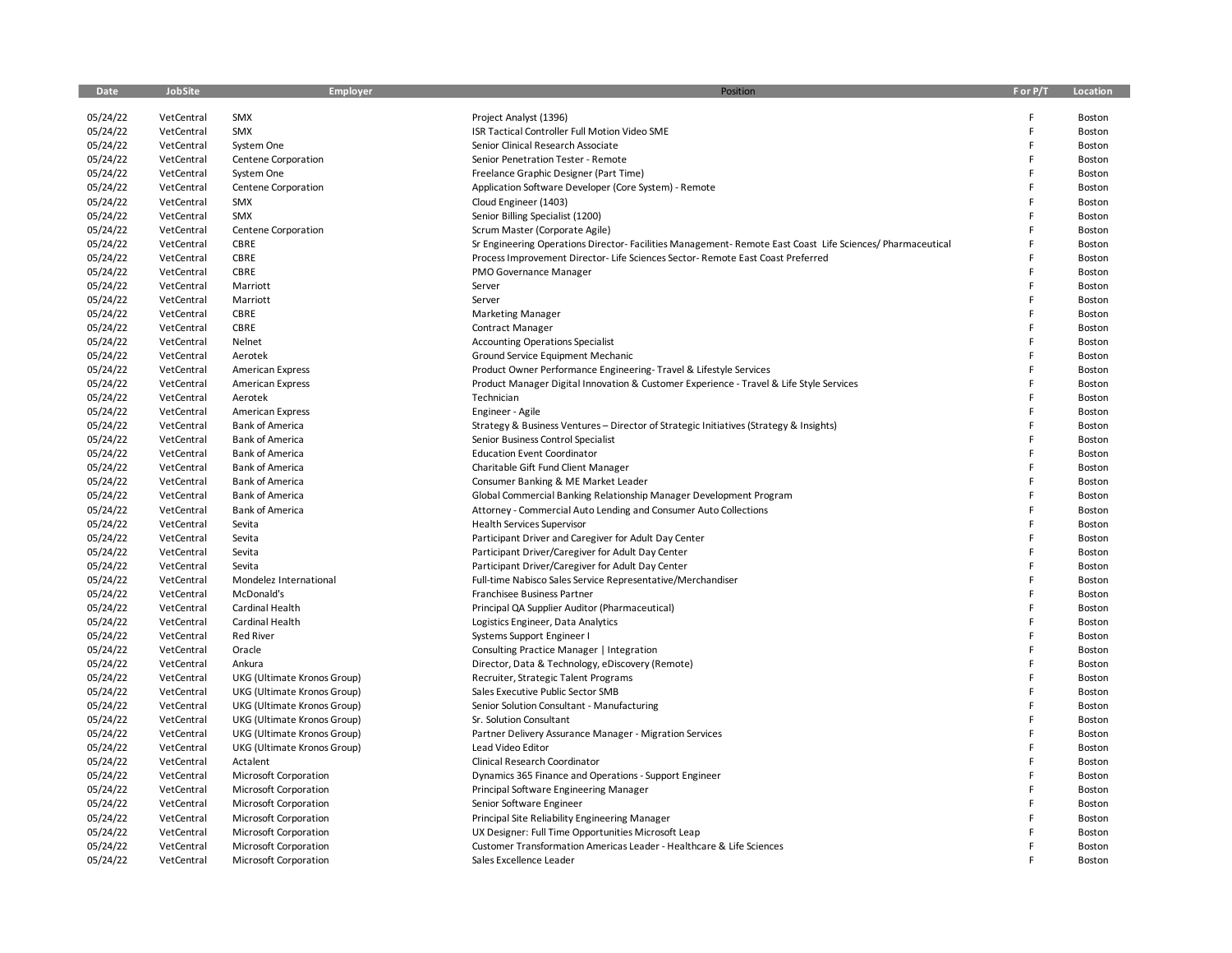| Date                 | <b>JobSite</b> | <b>Employer</b>                       | Position                                                          | F or P/T | Location         |
|----------------------|----------------|---------------------------------------|-------------------------------------------------------------------|----------|------------------|
|                      |                |                                       |                                                                   |          |                  |
| 05/24/22             | VetCentral     | Oracle                                | <b>Application Sales Executive</b>                                | F        | Boston           |
| 05/24/22             | VetCentral     | <b>Microsoft Corporation</b>          | Senior Software Engineer                                          | F        | Boston           |
| 05/24/22             | VetCentral     | Oracle                                | Opera PMS Functional Support Analyst                              | E        | Boston           |
| 05/24/22             | VetCentral     | Oracle                                | Entry-level User Experience Designer   Health Sciences            | F        | Boston           |
| 05/24/22             | VetCentral     | Microsoft Corporation                 | Business Program Management- Go To Market                         | F        | Boston           |
| 05/24/22             | VetCentral     | Microsoft Corporation                 | Customer Engineer - Messaging - (Top Secret) CTJ                  | E        | Boston           |
| 05/24/22             | VetCentral     | Microsoft Corporation                 | Principal Cloud Advocate (Green Computing)                        | F        | Boston           |
| 05/24/22             | VetCentral     | <b>Microsoft Corporation</b>          | Senior Product Manager                                            | E        | Boston           |
| 05/24/22             | VetCentral     | Microsoft Corporation                 | Design Verification Engineer                                      | E        | Boston           |
| 05/24/22             | VetCentral     | Oracle                                | Customer Success Delivery Intern                                  | E        | Boston           |
| 05/24/22             | VetCentral     | Microsoft Corporation                 | Senior Software Engineer                                          | F        | Boston           |
| 05/24/22             | VetCentral     | Oracle                                | Program Manager 4-ProdDev                                         | E        | Boston           |
| 05/24/22             | VetCentral     | Oracle                                | Cloud Engineer - Service Delivery, NetSuite                       | E        | Boston           |
| 05/24/22             | VetCentral     | Oracle                                | Software Developer 2                                              | E        | Boston           |
| 05/24/22             | VetCentral     | PwC                                   | Entry Level Talent Identification Manager - Central               | E        | Boston           |
| 05/24/22             | VetCentral     | Gilead Sciences, Inc.                 | Director, Marketing Operations - Promotional Materials Management | E        | Boston           |
| 05/24/22             | VetCentral     | Pacific Northwest National Laboratory | Earth Scientist                                                   | E        | Boston           |
| 05/24/22             | VetCentral     | <b>Prime Therapeutics</b>             | Sr. Program Manager - Remote                                      | E        | Boston           |
| 05/24/22             | VetCentral     | Oracle                                | Senior Cloud Architect                                            | E        | Boston           |
| 05/24/22             | VetCentral     | Kaeser Compressors, Inc.              | <b>Branch Operations Manager</b>                                  | E        | Boston           |
| 05/24/22             | VetCentral     | Danaher Corporation                   | Sr Manager, Drug Discovery Bio Pharma                             | E        | Boston           |
| 05/24/22             | VetCentral     | Danaher Corporation                   | Vice President, Talent Management - Biotechnology Group           | F        | Boston           |
| 05/24/22             | VetCentral     | Danaher Corporation                   | Scientist - Drug Discovery HTS/ADME                               | E        | Boston           |
| 05/24/22             | VetCentral     | Danaher Corporation                   | Automation Engineer, Echo MS - Life Sciences - Greater Boston     | F        | Boston           |
| 05/24/22             | VetCentral     | Keurig Dr Pepper                      | Associate Media Data Scientist                                    | E        | Boston           |
| 05/24/22             | VetCentral     | <b>Envista Holdings Corporation</b>   | <b>Finance Manager</b>                                            | E        | Boston           |
| 05/24/22             | VetCentral     | Oracle                                | Product Manager/Strategy 4-ProdDev                                | E        | Boston           |
| 05/24/22             | VetCentral     | Oracle                                | Principal Customer Success Manager                                | E        | Boston           |
| 05/24/22             | VetCentral     | Oracle                                | <b>Digital Marketing Director</b>                                 | E        | Boston           |
| 05/24/22             | VetCentral     | Oracle                                | <b>Account Executive- ARMY</b>                                    | E        | Boston           |
| 05/24/22             | VetCentral     | Highmark Health                       | Senior Instructional Designer                                     | F        | Boston           |
| 05/24/22             | VetCentral     | <b>Highmark Health</b>                | Senior User Experience Designer                                   | E        | Boston           |
| 05/24/22             | VetCentral     | <b>Highmark Health</b>                | Associate Application Developer                                   | E        | Boston           |
| 05/24/22             | VetCentral     | Highmark Health                       | Senior HRIS Analyst                                               | F        | Boston           |
| 05/24/22             | VetCentral     | Oracle                                | Senior Functional Architect                                       | F        | Boston           |
| 05/24/22             | VetCentral     | Highmark Health                       | Lead User Experience Researcher                                   | E        | Boston           |
| 05/24/22             | VetCentral     | Highmark Health                       | Senior Analytic Data Engineer                                     | E        | Boston           |
| 05/24/22             | VetCentral     | Highmark Health                       | Lead Data Governance Consultant                                   | E        | Boston           |
| 05/24/22             | VetCentral     | Oracle                                | Oracle HCM Senior Functional Cloud Consultant - Recruiting Cloud  | E        | Boston           |
| 05/24/22             | VetCentral     | Oracle                                | Program Manager 4-ProdDev                                         | E        | Boston           |
| 05/24/22             | VetCentral     | Highmark Health                       | Associate Strategy Partner                                        | F        | Boston           |
| 05/24/22             | VetCentral     | <b>Highmark Health</b>                | <b>Business Planning Analyst</b>                                  | E        | Boston           |
| 05/24/22             | VetCentral     | <b>Highmark Health</b>                | Lead Financial Analyst                                            | F        | Boston           |
| 05/24/22             | VetCentral     | <b>Highmark Health</b>                | Senior HRIS Analyst                                               | F        | Boston           |
|                      | VetCentral     | Highmark Health                       |                                                                   | E        |                  |
| 05/24/22<br>05/24/22 | VetCentral     | Oracle                                | Senior Financial Analyst                                          | F        | Boston<br>Boston |
|                      |                |                                       | Hotel Food and Beverage Market Strategy Manager                   | E        |                  |
| 05/24/22<br>05/24/22 | VetCentral     | Sodexo                                | Human Resources Specialist                                        | E        | Boston           |
|                      | VetCentral     | Highmark Health                       | Product Design Manager                                            | E        | Boston           |
| 05/24/22             | VetCentral     | Vontier                               | Cloud Architect                                                   | E        | Boston           |
| 05/24/22             | VetCentral     | Randstad US                           | RPO Manager, Talent Delivery - Training                           |          | Boston           |
| 05/24/22             | VetCentral     | Bausch + Lomb                         | Data Security Engineer                                            |          | Boston           |
| 05/24/22             | VetCentral     | <b>General Electric</b>               | Projects Logistics Manager - Offshore Wind                        | F        | Boston           |
| 05/24/22             | VetCentral     | <b>Evolent Health</b>                 | Analyst, Actuarial Services                                       |          | Boston           |
| 05/24/22             | VetCentral     | Evolent Health                        | Care Coordinator, CM                                              |          | Boston           |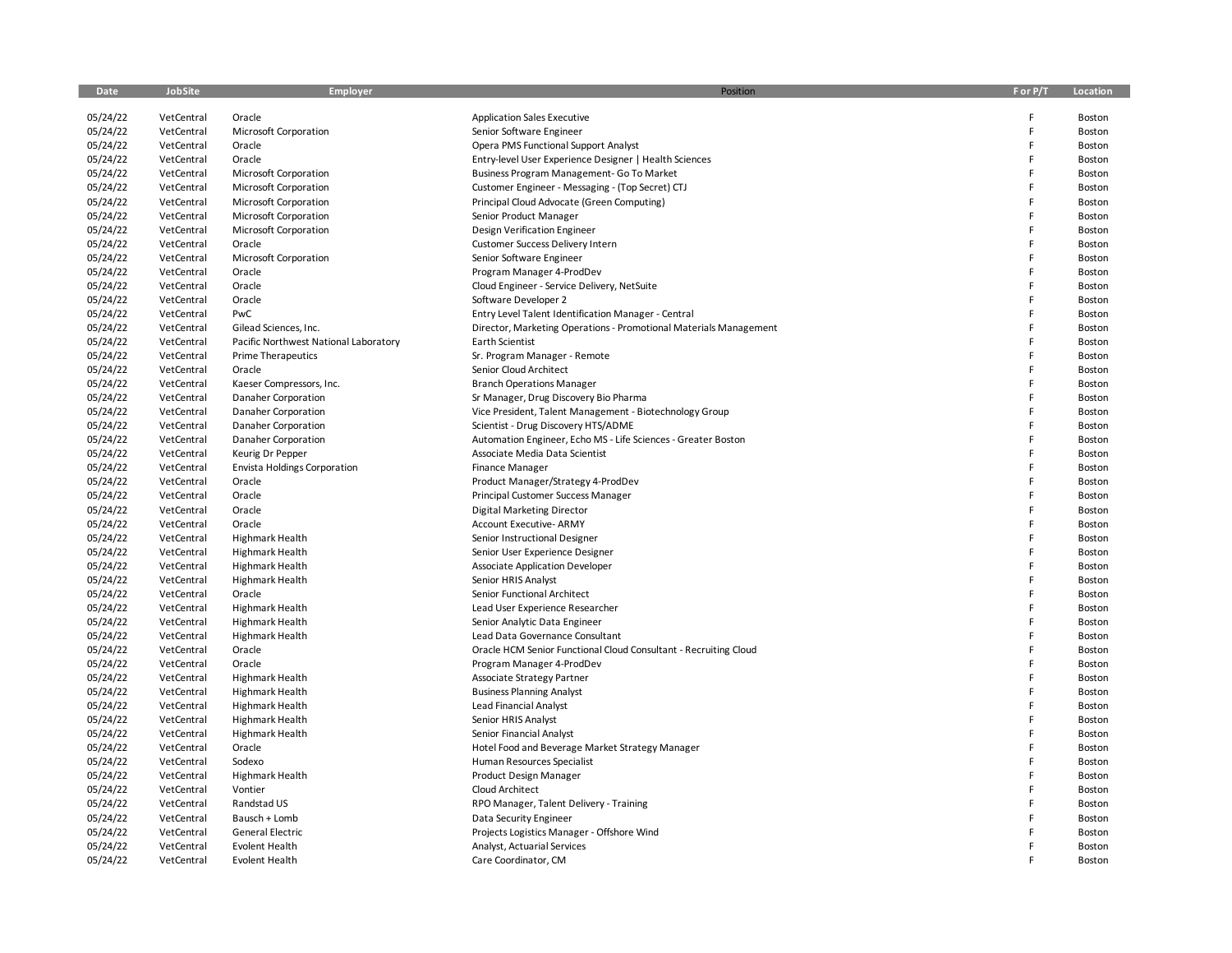| Date     | JobSite    | <b>Employer</b>                     | Position                                                                     | F or P/T | Location |
|----------|------------|-------------------------------------|------------------------------------------------------------------------------|----------|----------|
|          |            |                                     |                                                                              |          |          |
| 05/24/22 | VetCentral | <b>WSP USA</b>                      | Senior GIS Analyst                                                           | F        | Boston   |
| 05/24/22 | VetCentral | Apple                               | US-Manager                                                                   | F        | Boston   |
| 05/24/22 | VetCentral | Siemens Digital Industries Software | Presales Solution Consultant (Mendix)- Remote location                       | F        | Boston   |
| 05/24/22 | VetCentral | Oracle                              | <b>Application Sales Executive</b>                                           | F        | Boston   |
| 05/24/22 | VetCentral | Oracle                              | WebLogic Technical Analyst 3-Support                                         | F        | Boston   |
| 05/24/22 | VetCentral | Oracle                              | Principal Member of Technical Staff (Load Balancer Data Plane) (JoinOCI-SDE) | F        | Boston   |
| 05/24/22 | VetCentral | Oracle                              | Senior Sales Consultant                                                      | F        | Boston   |
| 05/24/22 | VetCentral | Oracle                              | Solution Product Specialist - Distribution & Payments                        | F        | Boston   |
| 05/24/22 | VetCentral | TEKsystems                          | System Administrator                                                         | F        | Boston   |
| 05/24/22 | VetCentral | TEKsystems                          | <b>Executive Support Lead</b>                                                | F        | Boston   |
| 05/24/22 | VetCentral | TEKsystems                          | IT Technician                                                                | F        | Boston   |
| 05/24/22 | VetCentral | Procter & Gamble                    | SBMC HS&E Program Leader                                                     | F        | Boston   |
| 05/24/22 | VetCentral | Oracle                              | MySQL Business Development Consultant                                        | F        | Boston   |
| 05/24/22 | VetCentral | TEKsystems                          | AWS Coud Architect                                                           | F        | Boston   |
| 05/24/22 | VetCentral | Deloitte                            | Oracle AMS Senior Manager                                                    | F        | Boston   |
| 05/24/22 | VetCentral | Deloitte                            | SAP Commerce Hybris Technical Lead - Commerce                                | F        | Boston   |
| 05/24/22 | VetCentral | Deloitte                            | ServiceNow AMS Senior Consultant                                             | F        | Boston   |
| 05/24/22 | VetCentral | Deloitte                            | <b>Experienced Talent Relations Specialist</b>                               | F        | Boston   |
| 05/24/22 | VetCentral | Deloitte                            | SAP SD AMS Senior Consultant                                                 | F        | Boston   |
| 05/24/22 | VetCentral | Deloitte                            | Product Manager eCommerce, Sr. Consultant                                    | F        | Boston   |
| 05/24/22 | VetCentral | Deloitte                            | SAP FICO AMS Senior Consultant                                               | F        | Boston   |
| 05/24/22 | VetCentral | Deloitte                            | SAP SCM AMS Manager                                                          | F        | Boston   |
| 05/24/22 | VetCentral | Hilton                              | Attendant - Room                                                             | F        | Boston   |
| 05/24/22 | VetCentral | Guidehouse                          | Project Management Managing Consultant-ES&I Cross Practice Solutions         | F        | Boston   |
| 05/24/22 | VetCentral | Guidehouse                          | Mobility Solutions Managing Consultant- Cross Practice Solutions             | F        | Boston   |
| 05/24/22 | VetCentral | Guidehouse                          | Project Management Associate Director-ES&I Cross Practice Solutions          | F        | Boston   |
| 05/24/22 | VetCentral | Guidehouse                          | Healthcare Change Management - Consultant                                    | F        | Boston   |
| 05/24/22 | VetCentral | Guidehouse                          | Healthcare Change Management - Senior Consultant                             | F        | Boston   |
| 05/24/22 | VetCentral | Guidehouse                          | Healthcare Change Management - Managing Consultant                           | F        | Boston   |
| 05/24/22 | VetCentral | Autodesk                            | <b>Channel Sales Manager</b>                                                 | F        | Boston   |
| 05/24/22 | VetCentral | Autodesk                            | <b>Tax Manager</b>                                                           | F        | Boston   |
| 05/24/22 | VetCentral | Autodesk                            | Manager, AutoCAD Desktop Products                                            | F        | Boston   |
| 05/24/22 | VetCentral | Pegasystems                         | IT- Project Manager                                                          | F        | Boston   |
| 05/24/22 | VetCentral | Compass Group, North America        | COOK, HELPER (FULL-TIME)                                                     | F        | Boston   |
| 05/24/22 | VetCentral | Compass Group, North America        | CUSTOMER EXPERIENCE AMBASSADOR - BOSTON                                      | F        | Boston   |
| 05/24/22 | VetCentral | Compass Group, North America        | COOK (FULL-TIME)                                                             | F        | Boston   |
| 05/24/22 | VetCentral | Compass Group, North America        | CATERING ATTENDANT (FULL-TIME)                                               | F        | Boston   |
| 05/24/22 | VetCentral | Compass Group, North America        | PREP COOK (FULL-TIME)                                                        | F        | Boston   |
| 05/24/22 | VetCentral | GoTo                                | Sr. LOA Specialist                                                           | F        | Boston   |
| 05/24/22 | VetCentral | Definitive Logic                    | Junior HCM Cloud Developer - REMOTE                                          | F        | Boston   |
| 05/24/22 | VetCentral | Definitive Logic                    | Mid-Level Oracle HCM Developer - REMOTE                                      | F        | Boston   |
| 05/24/22 | VetCentral | Definitive Logic                    | Mid-Level Oracle HCM Developer (Technical) - REMOTE                          | F        | Boston   |
| 05/24/22 | VetCentral | Definitive Logic                    | Senior Level Oracle HCM Developer - REMOTE                                   | F        | Boston   |
| 05/24/22 | VetCentral | Merck                               | 2023 Human Health - US Commercial MBA Summer Intern                          | F        | Boston   |
| 05/24/22 | VetCentral | Merck                               | <b>Clinical Quality Operations Manager</b>                                   | F        | Boston   |
| 05/24/22 | VetCentral | Randstad US                         | <b>Technical Recruiter</b>                                                   | F        | Boston   |
| 05/24/22 | VetCentral | Randstad US                         | <b>Technical Recruiter</b>                                                   | F        | Boston   |
| 05/24/22 | VetCentral | Randstad US                         | <b>Account Manager</b>                                                       | F        | Boston   |
| 05/24/22 | VetCentral | Randstad US                         | RPO Manager, Talent Delivery - Training                                      | F        | Boston   |
| 05/24/22 | VetCentral | Randstad US                         | Global Business Partner Lead                                                 | F        | Boston   |
| 05/24/22 | VetCentral | Performance Food Group              | Foodservice Sales - Boston                                                   | F        | Boston   |
| 05/24/22 | VetCentral | Randstad US                         | Recruiter                                                                    |          | Boston   |
| 05/24/22 | VetCentral | BlackRock                           | Vice President, Business Development Consultant - Defined Contribution       | F        | Boston   |
| 05/24/22 | VetCentral | Oracle                              | Site Reliability Developer 4                                                 | F        | Boston   |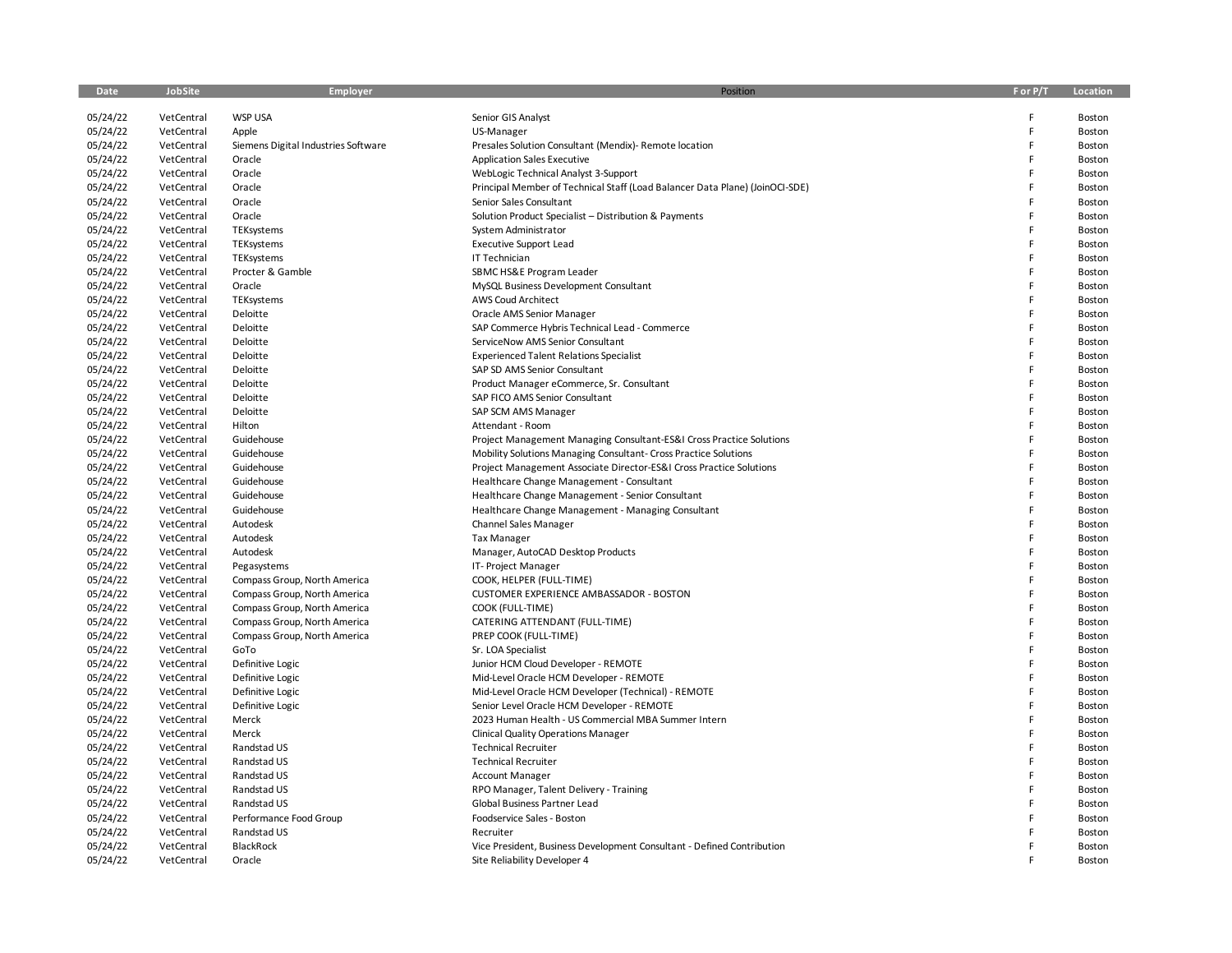| Date     | <b>JobSite</b> | <b>Employer</b>     | Position                                                                                          | F or P/T | Location |
|----------|----------------|---------------------|---------------------------------------------------------------------------------------------------|----------|----------|
| 05/24/22 | VetCentral     | Oracle              | Applications Sales Representative IV                                                              | F        | Boston   |
| 05/24/22 | VetCentral     | Snap Inc.           | Senior Sourcer                                                                                    | F        | Boston   |
| 05/24/22 | VetCentral     | LiveRamp            | <b>Measurement Solutions Specialist</b>                                                           | F        | Boston   |
| 05/24/22 | VetCentral     | Organon & Co.       | Women's Health Clinical Account Specialist - Boston, Massachusetts                                | F        | Boston   |
| 05/24/22 | VetCentral     | VMware              | Senior Client Solutions Executive - Telco - Opportunity for Working Remotely                      | F        | Boston   |
| 05/24/22 | VetCentral     | Organon & Co.       | Senior Specialist, Business & Supplier Management                                                 | F        | Boston   |
| 05/24/22 | VetCentral     | VMware              | Senior Client Solutions Executive - Telco - Opportunity for Working Remotely                      | F        | Boston   |
| 05/24/22 | VetCentral     | VMware              | Corporate Counsel - Opportunity for Working Remotely                                              | F        | Boston   |
| 05/24/22 | VetCentral     | VMware              | Client Solutions Executive - Telco - Opportunity for Working Remotely                             | F        | Boston   |
| 05/24/22 | VetCentral     | VMware              | Confidential Computing and System Software Engineer                                               | F        | Boston   |
| 05/24/22 | VetCentral     | VMware              | Sr. Member Of Technical Staff - Opportunity for Working Remotely                                  | F        | Boston   |
| 05/24/22 | VetCentral     | VMware              | Staff Engineer I - VeloCloud SD-WAN (Dataplane) - Opportunity for Working Remotely                | F        | Boston   |
| 05/24/22 | VetCentral     | VMware              | Customer Success Manager - EUC - Opportunity for Working Remotely                                 | F        | Boston   |
| 05/24/22 | VetCentral     | VMware              | Sr. Software Engineer - Tanzu Mission Control - Opportunity for Working Remotely                  | F        | Boston   |
| 05/24/22 | VetCentral     | VMware              | Senior Solutions Architect (Tanzu Observability by Wavefront) - Opportunity for Working Remotely  | F        | Boston   |
| 05/24/22 | VetCentral     | VMware              | Sr Dir, GTM Sales Strategy & Architecture, Hyperscalers - Opportunity for Working Remotely        | Ë        | Boston   |
| 05/24/22 | VetCentral     | Humana              | Bilingual Inbound Call Center Representative                                                      | F        | Boston   |
| 05/24/22 | VetCentral     | Humana              | Product Strategy Medicaid Technology (Remote)                                                     | F        | Boston   |
| 05/24/22 | VetCentral     | Humana              | Lead Data Scientist - People Analytics                                                            | F        | Boston   |
| 05/24/22 | VetCentral     | Delaware North      | Catering Cook, New England Aquarium Catering                                                      | F        | Boston   |
| 05/24/22 | VetCentral     | Delaware North      | Team Massage Therapist, Boston Bruins                                                             | F        | Boston   |
| 05/24/22 | VetCentral     | Delaware North      | Sous Chef, TD Garden                                                                              | F        | Boston   |
| 05/24/22 | VetCentral     | Teleperformance USA | General Consideration (USA)                                                                       | F        | Boston   |
| 05/24/22 | VetCentral     | Teleperformance USA | Sr Citrix Engineer                                                                                | F        | Boston   |
| 05/24/22 | VetCentral     | Teleperformance USA | Senior Global Auditor                                                                             | F        | Boston   |
| 05/24/22 | VetCentral     | Teleperformance USA | Reporting and Data Analyst                                                                        | F        | Boston   |
| 05/24/22 | VetCentral     | Teleperformance USA | Citrix Engineer                                                                                   | F        | Boston   |
| 05/24/22 | VetCentral     | Oracle              | Business Analyst GTM Mergers & Acquisitions - Consulting Services                                 | F        | Boston   |
| 05/24/22 | VetCentral     | Oracle              | WebLogics Technical Analyst 3-Support                                                             | F        | Boston   |
| 05/24/22 | VetCentral     | Oracle              | QA Analyst 4-ProdDev                                                                              | F        | Boston   |
| 05/24/22 | VetCentral     | Oracle              | Software Developer 5                                                                              | F        | Boston   |
| 05/24/22 | VetCentral     | Oracle              | Cloud Engineer - Service Delivery, NetSuite                                                       | F        | Boston   |
| 05/24/22 | VetCentral     | Oracle              | Oracle Senior Director, NAA Demand Funnel - Remote                                                | F        | Boston   |
| 05/24/22 | VetCentral     | Oracle              | Oracle Primavera PIF (Project Integrated Framework) Consultant                                    | F        | Boston   |
| 05/24/22 | VetCentral     | Oracle              | <b>ERP Applications Sales Representative</b>                                                      | F        | Boston   |
| 05/24/22 | VetCentral     | <b>Wells Fargo</b>  | Senior Lead Cyber Security Research Consultant                                                    | F        | Boston   |
| 05/24/22 | VetCentral     | Wells Fargo         | <b>Information Security Manager</b>                                                               | F        | Boston   |
| 05/24/22 | VetCentral     | Black & Veatch      | Regional Representative, Energy Infrastructure - Balkan USAID                                     | F        | Boston   |
| 05/24/22 | VetCentral     | Black & Veatch      | Electrical Engineer 3 - Substation & Transmission Designer - Remote - United States & Puerto Rico | F        | Boston   |
| 05/24/22 | VetCentral     | Wells Fargo         | Senior Systems Quality Assurance Analyst                                                          | F        | Boston   |
| 05/24/22 | VetCentral     | Black & Veatch      | Regional Representative, Energy Infrastructure - Balkan USAID 1                                   | F        | Boston   |
| 05/24/22 | VetCentral     | Black & Veatch      | Principal Consultant - Business Strategy - Remote - United States                                 | F        | Boston   |
| 05/24/22 | VetCentral     | Randstad US         | hit - epic ambulatory analysts - build                                                            | F        | Boston   |
| 05/24/22 | VetCentral     | Randstad US         | remote business analyst                                                                           | F        | Boston   |
| 05/24/22 | VetCentral     | Randstad US         | office manager                                                                                    | F        | Boston   |
| 05/24/22 | VetCentral     | Randstad US         | digital product owner / manager                                                                   | F        | Boston   |
| 05/24/22 | VetCentral     | Randstad US         | technical writer/marketing, vp - enterprise architecture                                          | F        | Boston   |
| 05/24/22 | VetCentral     | Accenture           | Red Hat Market Development Director                                                               | F        | Boston   |
| 05/24/22 | VetCentral     | Accenture           | Java Technical Lead - 4317808                                                                     | F        | Boston   |
| 05/24/22 | VetCentral     | Accenture           | Application Tech Support Practitioner - 4331591                                                   | F        | Boston   |
| 05/24/22 | VetCentral     | Accenture           | Google (GCP) Data Delivery Lead                                                                   |          | Boston   |
| 05/24/22 | VetCentral     | Accenture           | *Java Microservices Engineer - 4321586                                                            |          | Boston   |
| 05/24/22 | VetCentral     | Accenture           | Data Visualization Manager - Northeast                                                            | E        | Boston   |
| 05/24/22 | VetCentral     | <b>IQVIA</b>        | Entry-Level Pharmaceutical Educator/Representative - Northeast                                    |          | Boston   |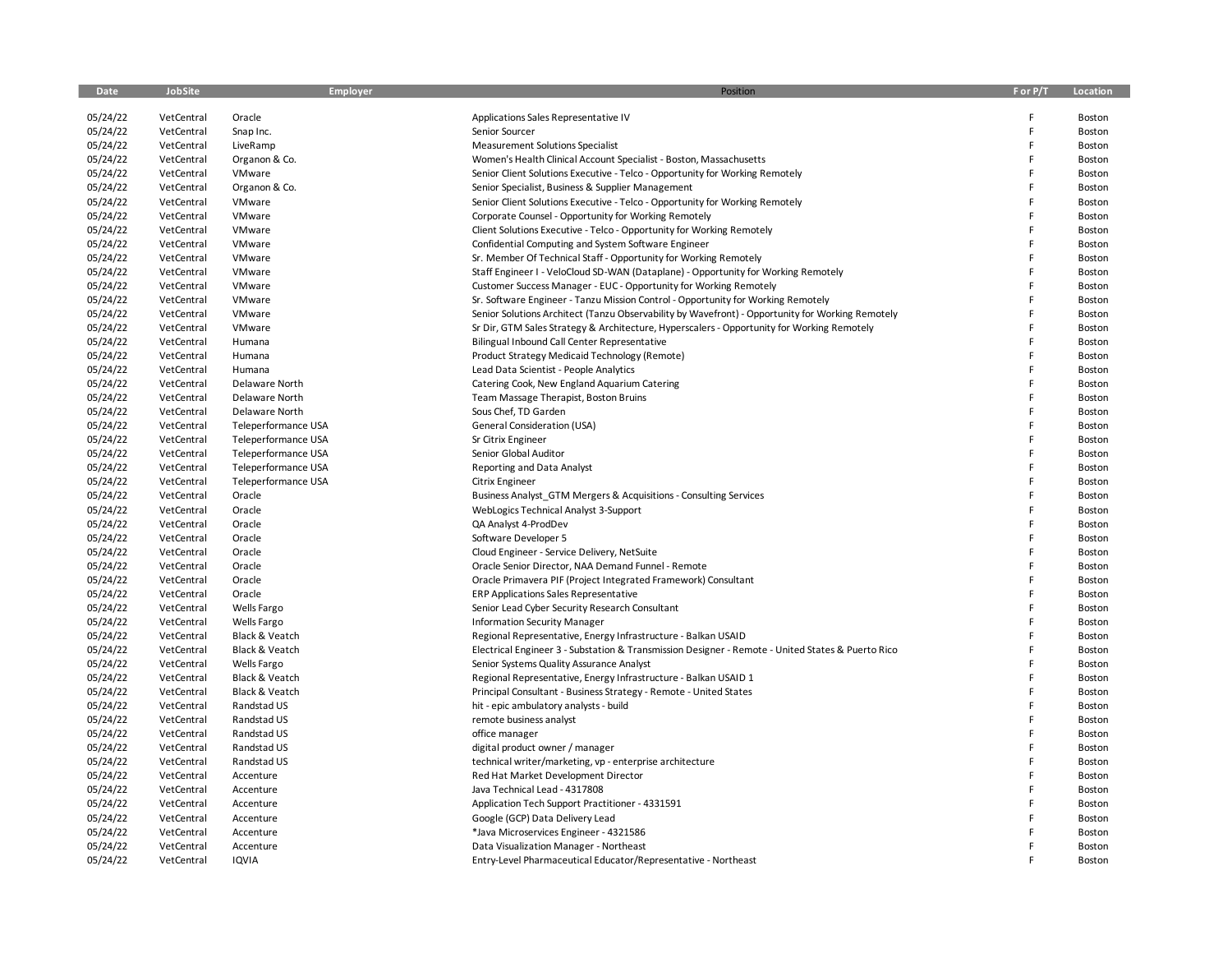| Date     | <b>JobSite</b> | Employer                   | Position                                                                                        | F or P/T | Location   |
|----------|----------------|----------------------------|-------------------------------------------------------------------------------------------------|----------|------------|
| 05/24/22 | VetCentral     | <b>IQVIA</b>               | Senior Clinical Research Associate, Internal Medicine, Homebased, US - IQVIA Biotech            | F        | Boston     |
| 05/24/22 | VetCentral     | <b>IQVIA</b>               | (Senior) Clinical Trial Manager, CNS, Homebased, US - IQVIA Biotech                             | F        | Boston     |
| 05/24/22 | VetCentral     | Anthem, Inc                | Data Scientist                                                                                  | F        | Boston     |
| 05/24/22 | VetCentral     | CDM Smith                  | Toll Technologist 6                                                                             | F        | Boston     |
| 05/24/22 | VetCentral     | CDM Smith                  | <b>Construction Manager 2</b>                                                                   | F        | Boston     |
| 05/24/22 | VetCentral     | CDM Smith                  | Intermediate Project Scheduler                                                                  | F        | Boston     |
| 05/24/22 | VetCentral     | CDM Smith                  | Senior Construction Representative 1                                                            | F        | Boston     |
| 05/24/22 | VetCentral     | Meta                       | Customer Experience Program Manager                                                             | F        | Boston     |
| 05/24/22 | VetCentral     | Meta                       | Research Scientist - Health and Human Performance                                               | F        | Boston     |
| 05/24/22 | VetCentral     | Meta                       | Finance Manager, Marketing Finance                                                              | F        | Boston     |
| 05/24/22 | VetCentral     | Meta                       | Product Technical Program Manager, Central Integrity                                            | F        | Boston     |
| 05/24/22 | VetCentral     | Meta                       | RL Finance Manager, Operations Finance - Logistics & Supply Planning                            | F        | Boston     |
| 05/24/22 | VetCentral     | Meta                       | Product Designer, WhatsApp                                                                      | F        | Boston     |
| 05/24/22 | VetCentral     | Meta                       | Lead Counsel, Product                                                                           | F        | Boston     |
| 05/24/22 | VetCentral     | Meta                       | Data Center Facilities Engineering, Electrical Engineer                                         | F        | Boston     |
| 05/24/22 | VetCentral     | Meta                       | Global PMM, Creators for Business Solutions, Family of Apps                                     | F        | Boston     |
| 05/24/22 | VetCentral     | Meta                       | Director of In-App Content, WhatsApp                                                            | F        | Boston     |
| 05/24/22 | VetCentral     | Meta                       | <b>Regional Sales Manager</b>                                                                   | F        | Boston     |
| 05/24/22 | VetCentral     | Meta                       | Data Analyst, Product Support Operations                                                        | F        | Boston     |
| 05/24/22 | VetCentral     | Meta                       | Premier Partner Support, Specialist                                                             | F        | Boston     |
| 05/24/22 | VetCentral     | Meta                       | Analytics Manager, Product Support Operations                                                   | F        | Boston     |
| 05/24/22 | VetCentral     | Meta                       | Manager of Global Affairs                                                                       | F        | Boston     |
| 05/24/22 | VetCentral     | Meta                       | Director of Employment Investigations                                                           | F        | Boston     |
| 05/24/22 | VetCentral     | Meta                       | Communications Manager, Strategic Response                                                      | F        | Boston     |
| 05/24/22 | VetCentral     | Meta                       | Revenue Technical Accounting Manager, Ads                                                       | F        | Boston     |
| 05/24/22 | VetCentral     | PwC                        | Connected Supply Chain - Director                                                               | F        | Boston     |
| 05/24/22 | VetCentral     | HealthEdge Software Inc    | Senior Product Manager- Claims                                                                  | F        | Burlington |
| 05/24/22 | VetCentral     | HealthEdge Software Inc    | Senior Product Manager- Pricing & Growth                                                        | F        | Burlington |
| 05/24/22 | VetCentral     | The Estee Lauder Companies | MAC 3rd Key - Part Time - MAC Burlington Mall - Burlington, MA                                  | F        | Burlington |
| 05/24/22 | VetCentral     | Robert Half                | Product Counsel                                                                                 | F        | Burlington |
| 05/24/22 | VetCentral     | Lahey Health               | Registered Nurse, Float Pool to All Medical Surgical Units and Progressive Care Units, Per Diem | F        | Burlington |
| 05/24/22 | VetCentral     | Lahey Health               | Patient Access Representative - Full-Time/Days - SIGN ON BONUS ELIGIBLE & NEW RATES!            | F        | Burlington |
| 05/24/22 | VetCentral     | Lahey Health               | EMS Dispatcher (30 hours) - \$1500 Sign On Bonus!                                               | F        | Burlington |
| 05/24/22 | VetCentral     | <b>TD Bank</b>             | Sr Relationship Manager                                                                         | F        | Burlington |
| 05/24/22 | VetCentral     | Actalent                   | Research Associate                                                                              | F        | Burlington |
| 05/24/22 | VetCentral     | Oracle                     | Oracle Cloud Enterprise Architect   PreSales                                                    | F        | Burlington |
| 05/24/22 | VetCentral     | Oracle                     | Software Developer 5                                                                            | F        | Burlington |
| 05/24/22 | VetCentral     | Oracle                     | Master Principal Sales Consultant                                                               | F        | Burlington |
| 05/24/22 | VetCentral     | Oracle                     | Internet Sales Representative II                                                                | F        | Burlington |
| 05/24/22 | VetCentral     | Oracle                     | Internet Sales Representative II                                                                | F        | Burlington |
| 05/24/22 | VetCentral     | Oracle                     | Sales Representative OD Prime I                                                                 | F        | Burlington |
| 05/24/22 | VetCentral     | Oracle                     | Internet Sales Representative II                                                                | F        | Burlington |
| 05/24/22 | VetCentral     | Nuance                     | Manager Development Specialist                                                                  | F        | Burlington |
| 05/24/22 | VetCentral     | Guidehouse                 | Project Management Associate Director-ES&I Cross Practice Solutions                             | F        | Burlington |
| 05/24/22 | VetCentral     | Guidehouse                 | Project Management Managing Consultant-ES&I Cross Practice Solutions                            | F        | Burlington |
| 05/24/22 | VetCentral     | Microsoft Corporation      | Program Manager 2                                                                               | F        | Cambridge  |
| 05/24/22 | VetCentral     | Akamai Technologies, Inc.  | Senior Technical Program Manager                                                                | F        | Cambridge  |
| 05/24/22 | VetCentral     | AbbVie                     | Associate Bioinformatics Scientist II                                                           | F        | Cambridge  |
| 05/24/22 | VetCentral     | AbbVie                     | Senior Scientist II, In Vivo Pharmacology                                                       | F        | Cambridge  |
| 05/24/22 | VetCentral     | AbbVie                     | Scientific Software Developer II                                                                | F        | Cambridge  |
| 05/24/22 | VetCentral     | AbbVie                     | Scientific Software Developer                                                                   | F        | Cambridge  |
| 05/24/22 | VetCentral     | AbbVie                     | Scientist/Sr Scientist, Transcriptional Profiling                                               |          | Cambridge  |
| 05/24/22 | VetCentral     | CBRE                       | FM Reliability Engineering Ops Director                                                         | F        | Cambridge  |
| 05/24/22 | VetCentral     | <b>Robert Half</b>         | Administrative Assistant                                                                        |          | Cambridge  |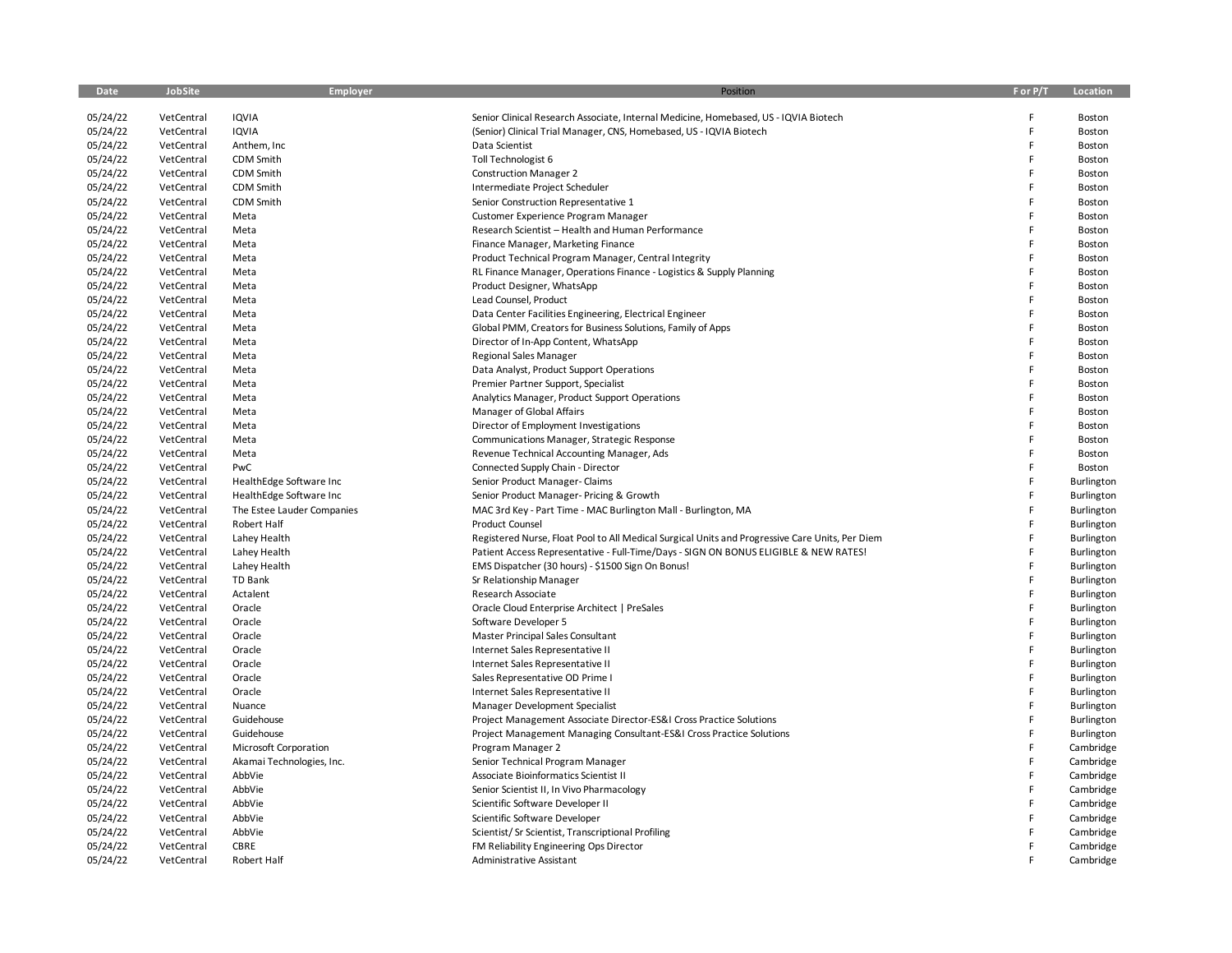| Date     | JobSite    | Employer                      | Position                                                                                                          | F or P/T | Location   |
|----------|------------|-------------------------------|-------------------------------------------------------------------------------------------------------------------|----------|------------|
| 05/24/22 | VetCentral | Robert Half                   | Administrative Assistant                                                                                          | F        | Cambridge  |
| 05/24/22 | VetCentral | <b>TIAA Bank</b>              | <b>Trust Administrator</b>                                                                                        | F        | Cambridge  |
| 05/24/22 | VetCentral | GAF                           | Commercial Operations Continuous Improvement Lead                                                                 | F        | Cambridge  |
| 05/24/22 | VetCentral | Charles River Laboratories    | Rodent Veterinary Technician                                                                                      | F        | Cambridge  |
| 05/24/22 | VetCentral | CBRE                          | Process Improvement Director- Life Sciences Sector- Remote East Coast Preferred                                   | F        | Cambridge  |
| 05/24/22 | VetCentral | CBRE                          | Contract Manager                                                                                                  | F        | Cambridge  |
| 05/24/22 | VetCentral | CBRE                          | Sr Engineering Operations Director-Facilities Management-Remote East Coast Preferred-Life Sciences/Pharmaceutical | F        | Cambridge  |
| 05/24/22 | VetCentral | Aerotek                       | <b>HVAC Technician</b>                                                                                            | F        | Cambridge  |
| 05/24/22 | VetCentral | Walgreens                     | Customer Service Associate                                                                                        | F        | Cambridge  |
| 05/24/22 | VetCentral | <b>ICON Clinical Research</b> | Laboratory Assistant                                                                                              | F        | Cambridge  |
| 05/24/22 | VetCentral | Actalent                      | Principal Clinical Data Manager                                                                                   | F        | Cambridge  |
| 05/24/22 | VetCentral | Actalent                      | Research Associate I                                                                                              | F        | Cambridge  |
| 05/24/22 | VetCentral | Actalent                      | <b>Stability Specialist</b>                                                                                       | F        | Cambridge  |
| 05/24/22 | VetCentral | Microsoft Corporation         | Design Verification Engineer                                                                                      | F        | Cambridge  |
| 05/24/22 | VetCentral | Microsoft Corporation         | Senior Product Manager                                                                                            | F        | Cambridge  |
| 05/24/22 | VetCentral | <b>Microsoft Corporation</b>  | Principal Software Engineering Manager                                                                            | F        | Cambridge  |
| 05/24/22 | VetCentral | Microsoft Corporation         | UX Designer: Full Time Opportunities Microsoft Leap                                                               | F        | Cambridge  |
| 05/24/22 | VetCentral | <b>Microsoft Corporation</b>  | Senior Software Engineer                                                                                          | F        | Cambridge  |
| 05/24/22 | VetCentral | Microsoft Corporation         | Sales Excellence Leader                                                                                           | F        | Cambridge  |
| 05/24/22 | VetCentral | Microsoft Corporation         | Customer Transformation Americas Leader - Healthcare & Life Sciences                                              | F        | Cambridge  |
| 05/24/22 | VetCentral | Microsoft Corporation         | Principal Site Reliability Engineering Manager                                                                    | F        | Cambridge  |
| 05/24/22 | VetCentral | Microsoft Corporation         | Customer Engineer - Messaging - (Top Secret) CTJ                                                                  | F        | Cambridge  |
| 05/24/22 | VetCentral | Microsoft Corporation         | Business Program Management- Go To Market                                                                         | F        | Cambridge  |
| 05/24/22 | VetCentral | Microsoft Corporation         | Principal Cloud Advocate (Green Computing)                                                                        | F        | Cambridge  |
| 05/24/22 | VetCentral | Microsoft Corporation         | Senior Software Engineer                                                                                          | F        | Cambridge  |
| 05/24/22 | VetCentral | Bath & Body Works             | Store Manager - Bath & Body Works - Cambridgeside Galleria - Cambridge, MA                                        | F        | Cambridge  |
| 05/24/22 | VetCentral | Microsoft Corporation         | Dynamics 365 Finance and Operations - Support Engineer                                                            | F        | Cambridge  |
| 05/24/22 | VetCentral | Bath & Body Works             | BBW Sales Support-CAMBRIDGESIDE GALLERIA                                                                          | F        | Cambridge  |
| 05/24/22 | VetCentral | <b>Bristol Myers Squibb</b>   | Scientist/Associate Scientist II                                                                                  | F        | Cambridge  |
| 05/24/22 | VetCentral | <b>Bristol Myers Squibb</b>   | Research Scientist                                                                                                | F        | Cambridge  |
| 05/24/22 | VetCentral | Apple                         | US-Manager                                                                                                        | F        | Cambridge  |
| 05/24/22 | VetCentral | Apple                         | Al/ML - Machine Learning Engineer (Speech Recognition), Siri and Language Technologies                            | F        | Cambridge  |
| 05/24/22 | VetCentral | <b>IBM</b>                    | Senior Level 3 Support Engineer                                                                                   | F        | Cambridge  |
| 05/24/22 | VetCentral | Pegasystems                   | Senior Cloud Business Analyst                                                                                     | F        | Cambridge  |
| 05/24/22 | VetCentral | Pegasystems                   | Associate Technical Support Engineer                                                                              | F        | Cambridge  |
| 05/24/22 | VetCentral | Pegasystems                   | <b>Technical Support Engineer</b>                                                                                 | F        | Cambridge  |
| 05/24/22 | VetCentral | Compass Group, North America  | <b>GRILL COOK (FULL-TIME)</b>                                                                                     | F        | Cambridge  |
| 05/24/22 | VetCentral | Pfizer                        | Global Clinical Lead (MD)                                                                                         | F        | Cambridge  |
| 05/24/22 | VetCentral | Pfizer                        | Principal Scientist, RNA Biotherapeutics Discovery Analytics                                                      | F        | Cambridge  |
| 05/24/22 | VetCentral | Pfizer                        | DSRD Partner of Choice (PoC) Sourcing Lead                                                                        | F        | Cambridge  |
| 05/24/22 | VetCentral | Merck                         | Senior Scientist                                                                                                  | F        | Cambridge  |
| 05/24/22 | VetCentral | Organon & Co.                 | Senior Specialist, Business & Supplier Management                                                                 | F        | Cambridge  |
| 05/24/22 | VetCentral | Google                        | Technical Program Manager, Fitbit Health Solutions                                                                | F        | Cambridge  |
| 05/24/22 | VetCentral | Randstad US                   | executive administrative assistant                                                                                | F        | Cambridge  |
| 05/24/22 | VetCentral | Randstad US                   | executive administrative assistant                                                                                | F        | Cambridge  |
| 05/24/22 | VetCentral | IQVIA                         | (Senior) Clinical Trial Manager, CNS, Homebased, US - IQVIA Biotech                                               | F        | Cambridge  |
| 05/24/22 | VetCentral | IQVIA                         | Senior Clinical Research Associate, Internal Medicine, Homebased, US - IQVIA Biotech                              | F        | Cambridge  |
| 05/24/22 | VetCentral | BrightView                    | Landscape Services Internship                                                                                     | F        | Chelmsford |
| 05/24/22 | VetCentral | BrightView                    | Snow Management Specialist                                                                                        | F        | Chelmsford |
| 05/24/22 | VetCentral | <b>Kelly Services</b>         | Laboratory Technician                                                                                             | F        | Chelmsford |
| 05/24/22 | VetCentral | PDS Tech Inc                  | Material Handler                                                                                                  | F        | Chelmsford |
| 05/24/22 | VetCentral | UKG (Ultimate Kronos Group)   | Lead Video Editor                                                                                                 | F        | Chelmsford |
| 05/24/22 | VetCentral | CDM Smith                     | Toll Technologist 6                                                                                               | F        | Chelmsford |
| 05/24/22 | VetCentral | CDM Smith                     | <b>Construction Manager 2</b>                                                                                     |          | Chelmsford |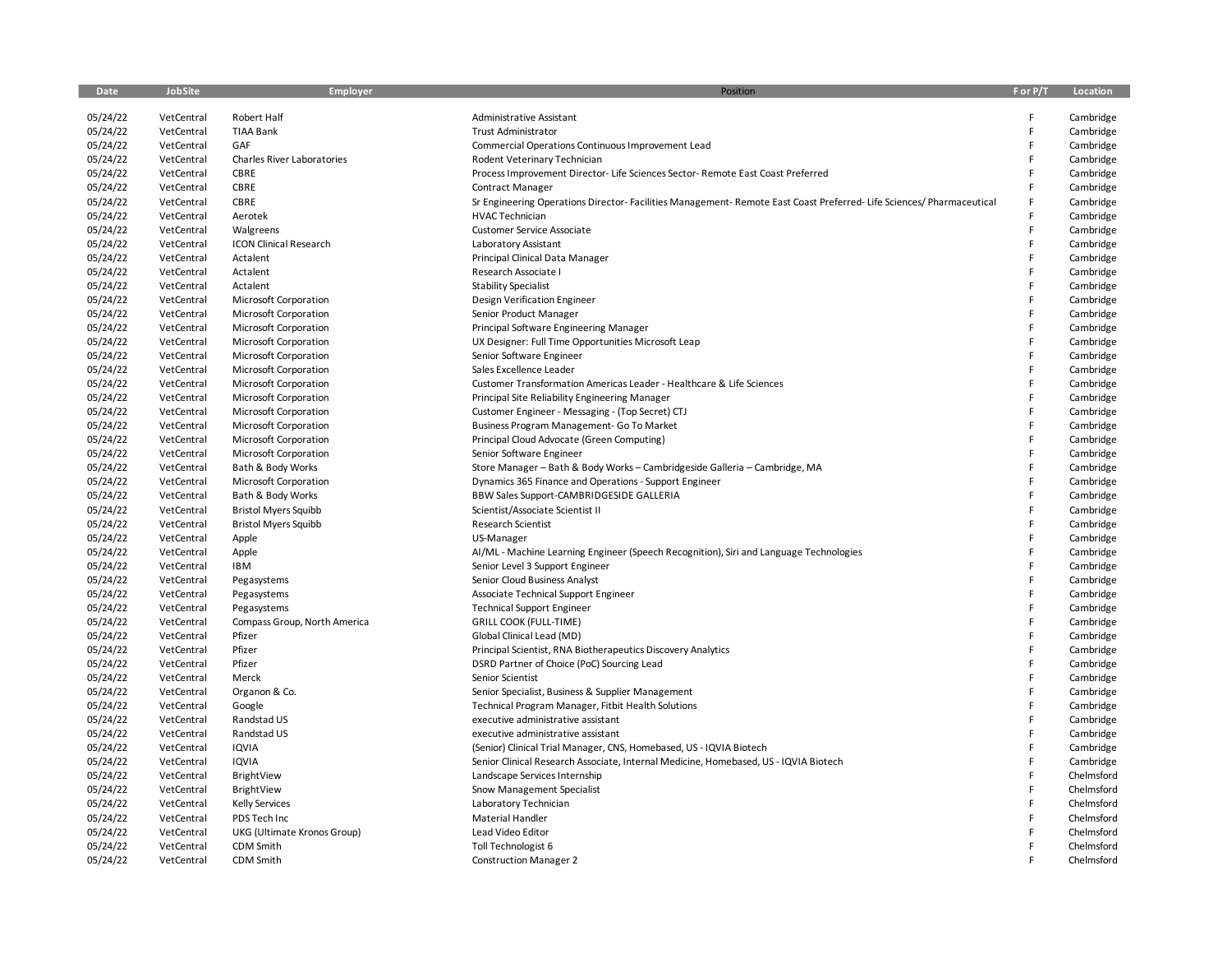| Date     | <b>JobSite</b> | Employer                                       | Position                                                                             | F or P/T | Location    |
|----------|----------------|------------------------------------------------|--------------------------------------------------------------------------------------|----------|-------------|
| 05/24/22 | VetCentral     | CDM Smith                                      | Intermediate Project Scheduler                                                       | F        | Chelmsford  |
| 05/24/22 | VetCentral     | CDM Smith                                      | Senior Construction Representative 1                                                 | F        | Chelmsford  |
| 05/24/22 | VetCentral     | Aerotek                                        | Clean Room Assembler                                                                 | F        | Danvers     |
| 05/24/22 | VetCentral     | Aerotek                                        | Field Service Technician                                                             | F        | Danvers     |
| 05/24/22 | VetCentral     | Aerotek                                        | Clean Room Assembler                                                                 | F        | Danvers     |
| 05/24/22 | VetCentral     | Aerotek                                        | Clean Room Assembler                                                                 | F        | Danvers     |
| 05/24/22 | VetCentral     | Aerotek                                        | Clean Room Assembler                                                                 | F        | Danvers     |
| 05/24/22 | VetCentral     | Elior North America                            | Food Service Director 2                                                              | F        | Danvers     |
| 05/24/22 | VetCentral     | Lahey Health                                   | Recovery Specialist - CSS Danvers                                                    | F        | Danvers     |
| 05/24/22 | VetCentral     | Lahey Health                                   | Administrative Assistant, Collaborative Care                                         | F        | Danvers     |
| 05/24/22 | VetCentral     | <b>IQVIA</b>                                   | (Senior) Clinical Trial Manager, CNS, Homebased, US - IQVIA Biotech                  | F        | Danvers     |
| 05/24/22 | VetCentral     | <b>IQVIA</b>                                   | Senior Clinical Research Associate, Internal Medicine, Homebased, US - IQVIA Biotech | F        | Danvers     |
| 05/24/22 | VetCentral     | <b>General Dynamics Information Technology</b> | IT Liaison Lead                                                                      | F        | Devens      |
| 05/24/22 | VetCentral     | <b>General Dynamics Information Technology</b> | Technical Lead / Architect                                                           | F        | Devens      |
| 05/24/22 | VetCentral     | <b>General Dynamics Information Technology</b> | Cloud Systems Engineer (Secret, preferred) - remote                                  | F        | Devens      |
| 05/24/22 | VetCentral     | <b>General Dynamics Information Technology</b> | Senior Cloud DevOps Engineer                                                         | F        | Devens      |
| 05/24/22 | VetCentral     | <b>General Dynamics Information Technology</b> | Lead Case Management Training Specialist                                             | F        | Devens      |
| 05/24/22 | VetCentral     | <b>Bristol Myers Squibb</b>                    | QC Associate                                                                         | F        | Devens      |
| 05/24/22 | VetCentral     | <b>Bristol Myers Squibb</b>                    | Senior Manager, Supplier Performance & Development                                   | F        | Devens      |
| 05/24/22 | VetCentral     | <b>Bristol Myers Squibb</b>                    | Senior Manager, Upstream Biologics Manufacturing                                     | F        | Devens      |
| 05/24/22 | VetCentral     | <b>Bristol Myers Squibb</b>                    | QC Associate                                                                         | F        | Devens      |
| 05/24/22 | VetCentral     | <b>Eversource Energy</b>                       | Power Systems Technician                                                             | F        | Dorchester  |
| 05/24/22 | VetCentral     | <b>Eversource Energy</b>                       | Supervisor Meter Technical (Shift)                                                   | F        | Dorchester  |
| 05/24/22 | VetCentral     | <b>Eversource Energy</b>                       | Power Systems Technician                                                             | F        | Dorchester  |
| 05/24/22 | VetCentral     | Santander US                                   | Manager, Account Servicing                                                           | F        | Dorchester  |
| 05/24/22 | VetCentral     | Aerotek                                        | Facilities Technician - Facilities Technician 1                                      | F        | Gloucester  |
| 05/24/22 | VetCentral     | Lahey Health                                   | CT Scan & Vascular Tech Spec                                                         | F        | Gloucester  |
| 05/24/22 | VetCentral     | <b>Baystate Health</b>                         | <b>Utility Aid</b>                                                                   | F        | Gloucester  |
| 05/24/22 | VetCentral     | Aerotek                                        | Machine Operator                                                                     | F        | Gloucester  |
| 05/24/22 | VetCentral     | Aerotek                                        | Packaging Operator                                                                   | F        | Gloucester  |
| 05/24/22 | VetCentral     | ManTech                                        | *Network/Systems Administrator III*                                                  | F        | Hanscom AFB |
| 05/24/22 | VetCentral     | Nestle                                         | New Product Planning Portfolio Strategy Lead (Remote)                                | F        | Haverhill   |
| 05/24/22 | VetCentral     | Randstad US                                    | shipper/receiver                                                                     | F        | Haverhill   |
| 05/24/22 | VetCentral     | Randstad US                                    | machine operator                                                                     | F        | Haverhill   |
| 05/24/22 | VetCentral     | Randstad US                                    | machine operator                                                                     | F        | Haverhill   |
| 05/24/22 | VetCentral     | O'Reilly Automotive Stores, Inc.               | <b>Bilingual Parts Delivery</b>                                                      | F        | Lawrence    |
| 05/24/22 | VetCentral     | <b>Digital Prospectors</b>                     | Digital Design Engineer                                                              | F        | Lexington   |
| 05/24/22 | VetCentral     | <b>Digital Prospectors</b>                     | Data Scientist - Active Clearance Required                                           | F        | Lexington   |
| 05/24/22 | VetCentral     | <b>Digital Prospectors</b>                     | Systems Modeling, Simulation and Analysis Engineer - Active Clearance Required       | F        | Lexington   |
| 05/24/22 | VetCentral     | <b>Digital Prospectors</b>                     | Structural Engineer                                                                  | F        | Lexington   |
| 05/24/22 | VetCentral     | Walgreens                                      | <b>Emerging Store Manager</b>                                                        | F        | Lexington   |
| 05/24/22 | VetCentral     | Novo Nordisk                                   | Data Scientist II - Image Analysis                                                   | F        | Lexington   |
| 05/24/22 | VetCentral     | Novo Nordisk                                   | Data Scientist II - Omics                                                            | F        | Lexington   |
| 05/24/22 | VetCentral     | Randstad US                                    | media specialist                                                                     | F        | Lexington   |
| 05/24/22 | VetCentral     | <b>IQVIA</b>                                   | (Senior) Clinical Trial Manager, CNS, Homebased, US - IQVIA Biotech                  | F        | Lexington   |
| 05/24/22 | VetCentral     | <b>IQVIA</b>                                   | Senior Clinical Research Associate, Internal Medicine, Homebased, US - IQVIA Biotech | F        | Lexington   |
| 05/24/22 | VetCentral     | <b>General Dynamics Information Technology</b> | Senior Cloud DevOps Engineer                                                         | F        | Lincoln     |
| 05/24/22 | VetCentral     | <b>General Dynamics Information Technology</b> | Cloud Systems Engineer (Secret, preferred) - remote                                  | F        | Lincoln     |
| 05/24/22 | VetCentral     | <b>General Dynamics Information Technology</b> | Lead Case Management Training Specialist                                             | F        | Lincoln     |
| 05/24/22 | VetCentral     | <b>General Dynamics Information Technology</b> | Technical Lead / Architect                                                           | F        | Lincoln     |
| 05/24/22 | VetCentral     | <b>General Dynamics Information Technology</b> | IT Liaison Lead                                                                      | F        | Lincoln     |
| 05/24/22 | VetCentral     | CBRE                                           | FM Reliability Engineering Ops Director                                              | F        | Lowell      |
| 05/24/22 | VetCentral     | <b>Robert Half</b>                             | <b>Customer Service Representative</b>                                               | F        | Lowell      |
| 05/24/22 | VetCentral     | <b>Robert Half</b>                             | <b>Business Systems Analyst</b>                                                      |          | Lowell      |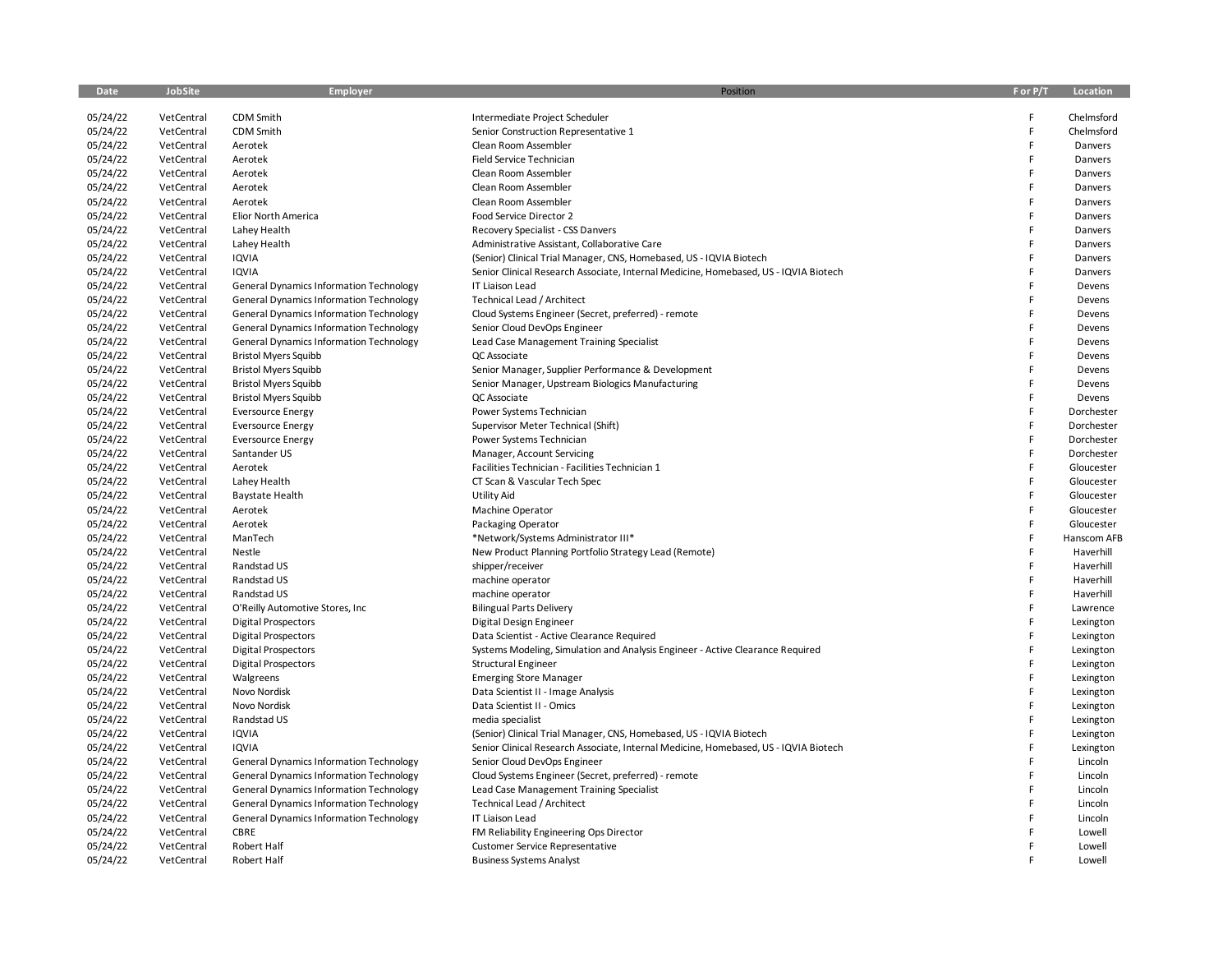| Date     | <b>JobSite</b> | Employer                                       | Position                                                     | F or P/T | Location        |
|----------|----------------|------------------------------------------------|--------------------------------------------------------------|----------|-----------------|
| 05/24/22 | VetCentral     | GAF                                            | Commercial Operations Continuous Improvement Lead            | F        | Lowell          |
| 05/24/22 | VetCentral     | CBRE                                           | <b>Contract Manager</b>                                      | F        | Lowell          |
| 05/24/22 | VetCentral     | Aerotek                                        | <b>Production Worker</b>                                     | F        | Lowell          |
| 05/24/22 | VetCentral     | Aerotek                                        | <b>Production Worker</b>                                     | F        | Lowell          |
| 05/24/22 | VetCentral     | UKG (Ultimate Kronos Group)                    | <b>Collections Analyst</b>                                   | F        | Lowell          |
| 05/24/22 | VetCentral     | UKG (Ultimate Kronos Group)                    | Lead Video Editor                                            | F        | Lowell          |
| 05/24/22 | VetCentral     | Organon & Co.                                  | Senior Specialist, Business & Supplier Management            | F        | Lowell          |
| 05/24/22 | VetCentral     | ManpowerGroup                                  | Wire Bond Technician Needed                                  | F        | Lowell          |
| 05/24/22 | VetCentral     | ManpowerGroup                                  | Assembler Needed \$22 per hour                               | F        | Lowell          |
| 05/24/22 | VetCentral     | Randstad US                                    | equipment maintenance specialist                             | F        | Lowell          |
| 05/24/22 | VetCentral     | CDM Smith                                      | Toll Technologist 6                                          | F        | Lowell          |
| 05/24/22 | VetCentral     | CDM Smith                                      | <b>Construction Manager 2</b>                                | F        | Lowell          |
| 05/24/22 | VetCentral     | CDM Smith                                      | Intermediate Project Scheduler                               | F        | Lowell          |
| 05/24/22 | VetCentral     | CDM Smith                                      | Senior Construction Representative 1                         | F        | Lowell          |
| 05/24/22 | VetCentral     | Robert Half                                    | Accounts Payable Clerk                                       | F        | Lynnfield       |
| 05/24/22 | VetCentral     | <b>Aston Carter</b>                            | <b>Accounts Payable Specialist</b>                           | F        | Lynnfield       |
| 05/24/22 | VetCentral     | Aston Carter                                   | Accounts Payable Specialist                                  | F        | Lynnfield       |
| 05/24/22 | VetCentral     | Lahey Health                                   | Security Officer                                             | F        | Lynn            |
| 05/24/22 | VetCentral     | General Electric                               | Test Repair Mechanic - Project Crafts 2nd shift              | F        | Lynn            |
| 05/24/22 | VetCentral     | Microsoft Corporation                          | Senior Software Engineer                                     | F        | Manchester      |
| 05/24/22 | VetCentral     | C&A Industries, LLC                            | RN / REGISTERED NURSE / ER RN / EMERGENCY ROOM NURSE         | F        | Methuen         |
| 05/24/22 | VetCentral     | C&A Industries, LLC                            | RN / REGISTERED NURSE / MED SURG RN / MEDICAL SURGICAL NURSE | F        | Methuen         |
| 05/24/22 | VetCentral     | <b>General Dynamics Information Technology</b> | Technical Lead / Architect                                   | F        | Natick          |
| 05/24/22 | VetCentral     | <b>General Dynamics Information Technology</b> | Senior Cloud DevOps Engineer                                 | F        | Natick          |
| 05/24/22 | VetCentral     | <b>General Dynamics Information Technology</b> | IT Liaison Lead                                              | F        | Natick          |
| 05/24/22 | VetCentral     | <b>General Dynamics Information Technology</b> | Cloud Systems Engineer (Secret, preferred) - remote          | F        | Natick          |
| 05/24/22 | VetCentral     | General Dynamics Information Technology        | Lead Case Management Training Specialist                     | F        | Natick          |
| 05/24/22 | VetCentral     | Bausch + Lomb                                  | Data Security Engineer                                       | F        | Natick          |
| 05/24/22 | VetCentral     | Apple                                          | US-Manager                                                   | F        | Natick          |
| 05/24/22 | VetCentral     | Walgreens                                      | Shift Lead                                                   | F        | Newburyport     |
| 05/24/22 | VetCentral     | Robert Half                                    | <b>Purchasing Agent</b>                                      | F        | North Andover   |
| 05/24/22 | VetCentral     | Sevita                                         | Participant driver and Caregiver for Adult Day Center        | F        | North Andover   |
| 05/24/22 | VetCentral     | Randstad US                                    | gmp manufacturing supervisor                                 | F        | North Billerica |
| 05/24/22 | VetCentral     | Randstad US                                    | manufacturing tech 4, gmp                                    | F        | North Billerica |
| 05/24/22 | VetCentral     | Randstad US                                    | gmp manufacturing supervisor, 2nd shift                      | F        | North Billerica |
| 05/24/22 | VetCentral     | <b>Bank of America</b>                         | Relationship Banker- North Shore, MA area                    | F        | North Reading   |
| 05/24/22 | VetCentral     | TEKsystems                                     | <b>BI Analyst</b>                                            | F        | North Reading   |
| 05/24/22 | VetCentral     | <b>Arrow Electronics</b>                       | GAM/Business Development Manager                             | F        | Peabody         |
| 05/24/22 | VetCentral     | Cardinal Health                                | Warehouse Worker (Part Time Nights)                          | F        | Peabody         |
| 05/24/22 | VetCentral     | Cardinal Health                                | Warehouse Worker (Full Time Nights)                          | F        | Peabody         |
| 05/24/22 | VetCentral     | General Dynamics Information Technology        | IT Liaison Lead                                              | F        | Peabody         |
| 05/24/22 | VetCentral     | <b>General Dynamics Information Technology</b> | Senior Cloud DevOps Engineer                                 | F        | Peabody         |
| 05/24/22 | VetCentral     | <b>General Dynamics Information Technology</b> | Cloud Systems Engineer (Secret, preferred) - remote          | F        | Peabody         |
| 05/24/22 | VetCentral     | <b>General Dynamics Information Technology</b> | Technical Lead / Architect                                   | F        | Peabody         |
| 05/24/22 | VetCentral     | <b>General Dynamics Information Technology</b> | Lead Case Management Training Specialist                     | F        | Peabody         |
| 05/24/22 | VetCentral     | Expeditors                                     | Import Clearance Agent                                       | F        | Peabody         |
| 05/24/22 | VetCentral     | <b>Bank of America</b>                         | Relationship Banker- North Shore, MA area                    | F        | Reading         |
| 05/24/22 | VetCentral     | <b>TD Bank</b>                                 | Store Manager I (US)                                         | F        | Salem           |
| 05/24/22 | VetCentral     | Bausch + Lomb                                  | Data Security Engineer                                       | F        | Salem           |
| 05/24/22 | VetCentral     | Walgreens                                      | Pharmacy Technician / Pharm Tech Apprenticeship              | F        | Stoneham        |
| 05/24/22 | VetCentral     | Walgreens                                      | Customer Service Associate                                   | F        | Swampscott      |
| 05/24/22 | VetCentral     | PDS Tech Inc                                   | <b>Customer Success Delivery Specialist</b>                  |          | Tewksbury       |
| 05/24/22 | VetCentral     | Aerotek                                        | <b>Production Associate</b>                                  | F        | Tewksbury       |
| 05/24/22 | VetCentral     | Walgreens                                      | Shift Lead                                                   | F        | Tewksbury       |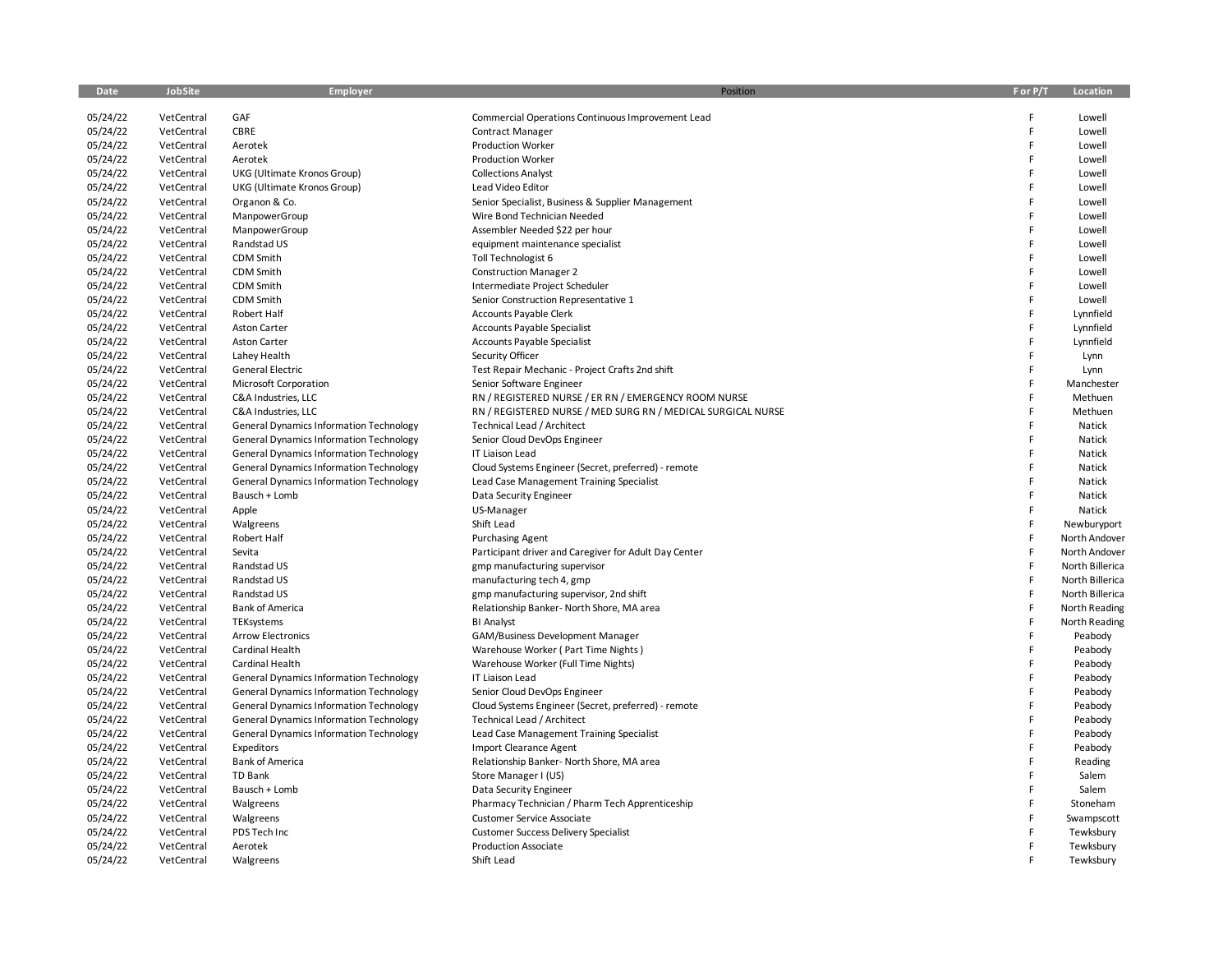| Date     | <b>JobSite</b> | Employer                                       | Position                                                                           | F or P/T | Location    |
|----------|----------------|------------------------------------------------|------------------------------------------------------------------------------------|----------|-------------|
| 05/24/22 | VetCentral     | Cardinal Health                                | Part-Time Pharmacy Technician                                                      | F        | Tewksbury   |
| 05/24/22 | VetCentral     | Cardinal Health                                | Per Diem Pharmacist                                                                | F        | Tewksbury   |
| 05/24/22 | VetCentral     | Actalent                                       | Lab Technician                                                                     | F        | Tewksbury   |
| 05/24/22 | VetCentral     | Actalent                                       | Laboratory Technician                                                              | F        | Tewksbury   |
| 05/24/22 | VetCentral     | Corning Incorporated                           | Leader, IT & Digital Communications (Remote)                                       | F        | Tewksbury   |
| 05/24/22 | VetCentral     | Corning Incorporated                           | Senior Creative Specialist/Creative Strategist (remote)                            | F        | Tewksbury   |
| 05/24/22 | VetCentral     | Corning Incorporated                           | Senior Specialist, Staff, and Internal Communications (REMOTE)                     | F        | Tewksbury   |
| 05/24/22 | VetCentral     | Aerotek                                        | Concrete Technician                                                                | F        | Wakefield   |
| 05/24/22 | VetCentral     | <b>Eversource Energy</b>                       | Supervisor Meter Technical (Shift)                                                 | F        | Waltham     |
| 05/24/22 | VetCentral     | ServiceNow, Inc.                               | Sales Operations Specialist                                                        | F        | Waltham     |
| 05/24/22 | VetCentral     | ServiceNow, Inc.                               | <b>Digital Solution Sales Executive</b>                                            | F        | Waltham     |
| 05/24/22 | VetCentral     | <b>Bank of America</b>                         | Initiative Solution Consultant                                                     | F        | Waltham     |
| 05/24/22 | VetCentral     | <b>Bank of America</b>                         | Commercial SBA Credit Specialist II                                                | F        | Waltham     |
| 05/24/22 | VetCentral     | <b>Bank of America</b>                         | Digital Connected Banking Business Control Performance Manager                     | F        | Waltham     |
| 05/24/22 | VetCentral     | FM Global                                      | Investment Analyst, Alternative Investments                                        | F        | Waltham     |
| 05/24/22 | VetCentral     | UKG (Ultimate Kronos Group)                    | Lead Video Editor                                                                  | F        | Waltham     |
| 05/24/22 | VetCentral     | Actalent                                       | Remote Regulatory Affairs Specialist (Device)                                      | F        | Waltham     |
| 05/24/22 | VetCentral     | Actalent                                       | Sr Research Associate, Downstream PD                                               | F        | Waltham     |
| 05/24/22 | VetCentral     | Actalent                                       | 100% Remote Regulatory Affairs Specialist                                          | F        | Waltham     |
| 05/24/22 | VetCentral     | Actalent                                       | Lab Technician                                                                     | F        | Waltham     |
| 05/24/22 | VetCentral     | SS&C Technologies                              | Senior Software Engineer                                                           | F        | Waltham     |
| 05/24/22 | VetCentral     | <b>Motion Recruitment Partners</b>             | <b>Technical Writer</b>                                                            | F        | Waltham     |
| 05/24/22 | VetCentral     | T-ROC                                          | Retail Sales Associate                                                             | F        | Waltham     |
| 05/24/22 | VetCentral     | Charles River Laboratories                     | Sr Analyst, Internal Controls                                                      | F        | Wilmington  |
| 05/24/22 | VetCentral     | AeroVironment                                  | Mechanical Engineer II                                                             | F        | Wilmington  |
| 05/24/22 | VetCentral     | AeroVironment                                  | Field Service Representative - Air Vehicle Operator II                             | F        | Wilmington  |
| 05/24/22 | VetCentral     | Charles River Laboratories                     | Finance Intern 1                                                                   | F        | Wilmington  |
| 05/24/22 | VetCentral     | <b>Charles River Laboratories</b>              | Senior Training Developer                                                          | F        | Wilmington  |
| 05/24/22 | VetCentral     | Textron                                        | System Safety Engineer                                                             | F        | Wilmington  |
| 05/24/22 | VetCentral     | Bausch + Lomb                                  | Data Security Engineer                                                             | F        | Wilmington  |
| 05/24/22 | VetCentral     | UniFirst Corporation                           | Major Account Consultant - Charlotte, NC                                           | F        | Wilmington  |
| 05/24/22 | VetCentral     | UniFirst Corporation                           | Major Account Consultant - Vancouver, BC                                           | F        | Wilmington  |
| 05/24/22 | VetCentral     | <b>UniFirst Corporation</b>                    | Major Account Consultant - Nashville, TN                                           | F        | Wilmington  |
| 05/24/22 | VetCentral     | UniFirst Corporation                           | Major Account Consultant - Buffalo, NY                                             | F        | Wilmington  |
| 05/24/22 | VetCentral     | Aerotek                                        | Production Associate II                                                            | F        | Woburn      |
| 05/24/22 | VetCentral     | American Tower                                 | Associate, Mergers & Acquisitions                                                  | F        | Woburn      |
| 05/24/22 | VetCentral     | American Tower                                 | Manager, Land Acquisitions                                                         | F        | Woburn      |
| 05/24/22 | VetCentral     | Lahey Health                                   | Hospice Quality Improvement Coordinator                                            | F        | Woburn      |
| 05/24/22 | VetCentral     | Lowe's                                         | Night Operations Department Supervisor                                             | F        | Woburn      |
| 05/24/22 | VetCentral     | ManpowerGroup                                  | <b>Manufacturing Technicians</b>                                                   | F        | Woburn      |
| 05/24/22 | VetCentral     | <b>General Dynamics Information Technology</b> | IT Liaison Lead                                                                    | F        | Woods Hole  |
| 05/24/22 | VetCentral     | <b>General Dynamics Information Technology</b> | Cloud Systems Engineer (Secret, preferred) - remote                                | F        | Woods Hole  |
| 05/24/22 | VetCentral     | General Dynamics Information Technology        | Senior Cloud DevOps Engineer                                                       | F        | Woods Hole  |
| 05/24/22 | VetCentral     | <b>General Dynamics Information Technology</b> | Technical Lead / Architect                                                         | F        | Woods Hole  |
| 05/24/22 | VetCentral     | <b>General Dynamics Information Technology</b> | Lead Case Management Training Specialist                                           | F        | Woods Hole  |
| 05/24/22 | USAJobs,gov    | Department of Health And Human Services        | Public Health Advisor Qurantine Program - Closing 05/27/22                         | F        | Boston      |
| 05/24/22 | USAJobs,gov    | Department of Justice                          | Nursing Assistant- Closing 06/07/22                                                | F        | Ayer        |
| 05/24/22 | USAJobs,gov    | Department of Homeland Security                | Immigration Services Officer Recent Graduate-Closing 05/27/22                      |          | LawrenceA   |
| 05/24/22 | USAJobs,gov    | Department of Homeland Security                | Immigration Services Officer Recent Graduate- Closing 05/27/22                     | F        | Boston      |
| 05/24/22 | USAJobs,gov    | Department of Housing and Urban Development    | Equal Opportunity Specialist-Closing 06/06/22                                      | F        | Boston      |
| 05/24/22 | USAJobs,gov    | Department of Homeland Security                | Clinical Psychologist-Closing 05/27/22                                             |          | Boston      |
| 05/24/22 | USAJobs,gov    | Department of Homeland Security                | Immigration Services Assistant Office Automation Recent Graduate- Closingc05/27/22 | F        | Lawrence    |
| 05/24/22 | USAJobs,gov    | Department of Homeland Security                | Immigration Services Assistant Office Automation Recent Graduate- Closing 05/27/22 | F        | Boston      |
| 05/24/22 | USAJobs,gov    | Department of the Air Force                    | Bar Assistant-Closing 06/06/22                                                     | F.       | Hanscom AFB |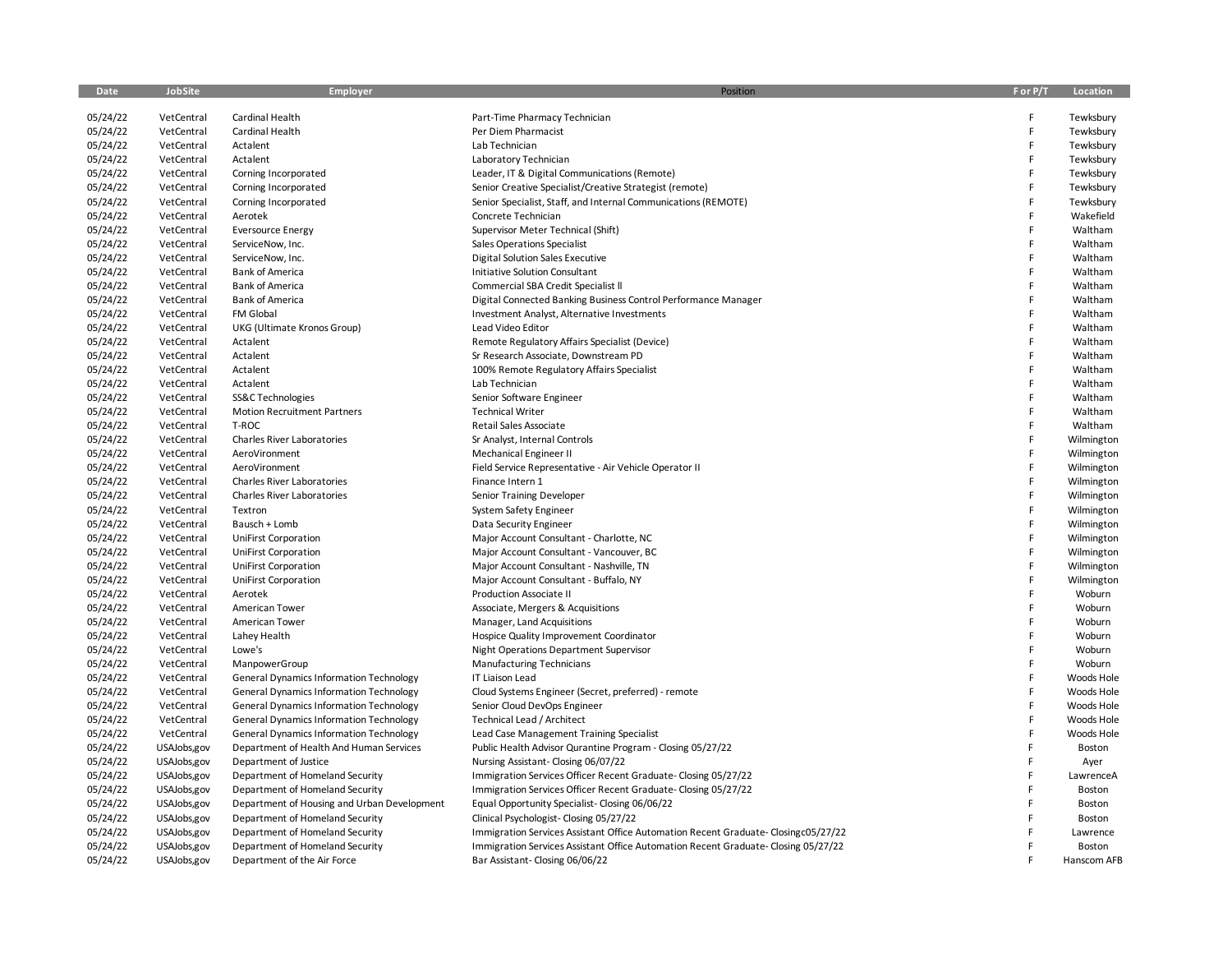| Date                 | JobSite                  | <b>Employer</b>                                                  | Position                                                                                                               | F or P/T | Location        |
|----------------------|--------------------------|------------------------------------------------------------------|------------------------------------------------------------------------------------------------------------------------|----------|-----------------|
|                      |                          |                                                                  |                                                                                                                        |          |                 |
| 05/24/22             | ZipRecruiter             | Uber                                                             | Driver - Earn \$2680 with Uber                                                                                         | F        | Beverly         |
| 05/24/22             | ZipRecruiter             | Marten Transport                                                 | Need CDL-A Truck Driver Now, 05/24/2022, Earn \$75,000/Year Minimum                                                    | F        | Salem           |
| 05/24/22             | ZipRecruiter             | U.S. Xpress                                                      | Need CDL Truck Driver Now - Medical Benefits + 401(k) (\$165,000/week)                                                 | F        | Peabody         |
| 05/24/22             | ZipRecruiter             | Variant - Company Driver                                         | Need CDL Truck Drive - Earn \$0.56-\$0.60 / Mile                                                                       | F        | Peabody         |
| 05/24/22             | ZipRecruiter             | CFI - General                                                    | CDL Truck Driver - Multiple Positions Available - (\$128.000/Year)                                                     | F        | Lynn            |
| 05/24/22             | ZipRecruiter             | CFI Temp Control - Company Drivers                               | CDL Truck Driver - Solo and Teams (\$100,000/Yeasr + Bonuses)                                                          | F        | Salem           |
| 05/24/22             | ZipRecruiter             | Swift Enterprises                                                | CDL OTR Truck Driver - Average \$1,700/Week - Great Benefits                                                           | F        | Salem           |
| 05/24/22             | ZipRecruiter             | Craft MA                                                         | CDL A Driver - \$1,500 sign on bonus!! Everett                                                                         | F        | Salem           |
| 05/24/22             | ZipRecruiter             | Roehl Transport Inc                                              | CDL-A Truck Driver - Dedicated (\$72,000/Year)                                                                         | F        | Salem           |
| 05/24/22             | ZipRecruiter             | Performance Foodservice                                          | CDL Truck Driver - Home Daily - Start at \$21.73/Hour + \$5,000 Sign-On                                                | F        | Peabody         |
| 05/24/22             | ZipRecruiter             | Western Express - Entry Level                                    | CDL-A Truck Driver Trainee - Home Weekly (\$130,000/Year)                                                              | F        | Salem           |
| 05/24/22             | ZipRecruiter             | Penn Tank                                                        | CDL-A Company Flatbed Truck Driver (\$80,000-\$100,000/Year + \$10K Sign-On!)                                          | F        | Lynn            |
| 05/24/22             | ZipRecruiter             | Akorbi                                                           | Technical Writer (\$62/hr.)                                                                                            | F        | Boston          |
| 05/24/22             | ZipRecruiter             | Mediavine                                                        | Sr. Technical Writer - (Remote - US)                                                                                   | F        | Boston          |
| 05/24/22             | ZipRecruiter             | LogixHealth                                                      | Technical Writer, Development Engineering                                                                              | F        | Bedford         |
| 05/24/22             | ZipRecruiter             | Microsoft Corporation                                            | Technical Writer 2 (Azure Storage)                                                                                     | F        | Boston          |
| 05/24/22             | ZipRecruiter             | Pachyderm Inc.                                                   | Technical Writer (ML/AI/Kubernetes)                                                                                    | F        | Boston          |
| 05/24/22             | ZipRecruiter             | <b>Prime Team Partners</b>                                       | Technical Writer (API documentation)- 100% remote                                                                      | F        | Boston          |
| 05/24/22             | ZipRecruiter             | <b>TRA360</b>                                                    | Senior Technical Writer                                                                                                | F        | Watertiwn       |
| 05/24/22             | ZipRecruiter             | Simplr                                                           | Senior Tech Writer - Simplr                                                                                            | F        | Boston          |
| 05/24/22             | ZipRecruiter             | <b>Hire Digital</b>                                              | B2B Technical Writer (Freelance, Remote)                                                                               | F        | Boston          |
| 05/24/22             | ZipRecruiter             | LexisNexis Risk Solutions Group                                  | Remote Technical Writer                                                                                                | F        | Boston          |
|                      |                          |                                                                  | <b>Lead Technical Writer</b>                                                                                           | F        | Lowell          |
| 05/24/22             | ZipRecruiter             | Ultimate Software                                                |                                                                                                                        | F        |                 |
| 05/24/22             | ZipRecruiter             | Clear Point i                                                    | <b>Contract Technical Writer</b>                                                                                       | E        | Cambridge       |
| 05/24/22             | ZipRecruiter             | LexisNexis Risk Solutions Group                                  | <b>Remote Technical Writing Analyst</b>                                                                                |          | Boston          |
| 05/24/22             | Indeed.com               | Amirah, Inc.                                                     | Rapid Rehousing Case Manager (\$55,000 - \$60,000/Year                                                                 | E        | Lynn            |
| 05/24/22             | Indeed.com               | Department of Public Health                                      | Domestic Violence Program Coordinator (\$61,047 - \$87,395/Year)                                                       | F<br>F   | Boston          |
| 05/24/22<br>05/24/22 | Indeed.com<br>Indeed.com | MK Services Corp                                                 | Receptionist/Office Assistant (\$15 - \$20/hr.)                                                                        | E        | Middleton       |
| 05/24/22             | Indeed.com               | Campaign for Tobacco-Free Kids                                   | Executive Assistant = State Adovacy Programs                                                                           | F        | <b>USA</b>      |
| 05/24/22             | Indeed.com               | Progressive Communications Inc.<br>North Shore Community College | Full -Time Medical Alert Installer (North Shore)<br>Executive Officer, President's Office (\$130,000 - \$150,000/Year) | E        | Lynn<br>Danvers |
| 05/24/22             | Indeed.com               | Triangle, Inc                                                    | Community Coordinator - Entry Level Salem (\$15.00 - \$16.50/hr.)                                                      | F        | Salem           |
| 05/24/22             | Indeed.com               | Fidelity House CRC                                               | <b>Residential Program Director</b>                                                                                    | F        | Haverhill       |
| 05/24/22             | Indeed.com               | <b>HAWC</b>                                                      | Triage Coordinator (\$50,000/Year)                                                                                     | F        | Salem           |
| 05/24/22             | Indeed.com               | National General Insurance                                       | Data Entry Clerk (\$21 - \$27/hr.)                                                                                     | F        | <b>USA</b>      |
| 05/24/22             | Indeed.com               | Smithsonian Astrophysical Observatory                            | Executive Assistant to the Director (\$74,129 - \$96,363/Year)                                                         | F        | Cambridge       |
| 05/24/22             | Indeed.com               | Shaws                                                            | Assistant Store Directors- Shaw's Supermarket (\$55,000 - \$75,000/Year)                                               | F        | Peabody         |
| 05/24/22             | Indeed.com               | Delivery Drivers Inc.                                            | Walmart Delivery Driver - Earn up to \$20/hr                                                                           | E        | North Reading   |
| 05/24/22             | Indeed.com               | American Training, Inc.                                          | Assistant Program Director - Eligible for \$2,000 Sign on Bonus                                                        | F        | Wakefiled       |
| 05/24/22             | Indeed.com               | Department of Youth Services                                     | Director of Residential Services, Northeast Region (\$65,562 - \$123,041/Year)                                         | F        | Middleton       |
| 05/24/22             | Indeed.com               | Northeast Arc                                                    | Assistant Program Director (\$18/hr.)                                                                                  | F        | Danvers         |
| 05/24/22             | Indeed.com               | <b>KYTE</b>                                                      | Kyte Rental Car Driver Partner (no car needed!) - Boston (\$15/hr.)                                                    | F        | Boston          |
| 05/24/22             | Indeed.com               | Amazon                                                           | Amazon Warehouse Assistant - Up to \$17.95/hr                                                                          | F        | Lynn            |
| 05/24/22             | Indeed.com               | Travers Fruit Co., In                                            | Office Administrator (\$28 - \$30/hr.)                                                                                 | E        | Lynn            |
| 05/24/22             | Indeed.com               | Dana-Farber Cancer Institute                                     | Program Coordinator - Cancer Genetics and Prevention                                                                   | E        | Boston          |
| 05/24/22             | Indeed.com               | pk Valuation Group                                               | Real Estate and Personal Property Data Collection Associate (\$20 - \$35/hr.)                                          | E        | MA              |
| 05/24/22             | Indeed.com               | St. James' Episcopal Parish-Hawaii Island                        | Youth Ministry Coordinator (\$25 - \$30/hr.)                                                                           | F        | <b>USA</b>      |
| 05/24/22             | Indeed.com               | May Institute                                                    | Assistant Program Coordinator (\$17/hr.)                                                                               | E        | Salem           |
| 05/24/22             | Indeed.com               | MA Dept. Health & Human Services                                 | Social Worker I- Greater Lawrence Area Office (\$57,886 - \$79,062/Year)                                               | F        | Lawreence       |
| 05/24/22             | Indeed.com               | Salem Public Schools                                             | Medical Assisting Teacher - Salem Public Schools SY 2022-2023 (\$50,368 - \$91,263/Year)                               | F        | Salem           |
| 05/24/22             | Indeed.com               | <b>BAYSTATE INTERPRETERS INC</b>                                 | Vietnamese Interpreter                                                                                                 | F        | Peabody         |
| 05/24/22             | Indeed.com               | Confidentia                                                      | Personal Assistant (\$30 - \$32/hr.)                                                                                   | F        | Boston          |
| 05/24/22             | Indeed.com               | Providence Preservation Society                                  | Outreach Coordinator (\$38,000 - \$45,000 /Year)                                                                       | F        | Boston          |
| 05/24/22             | Indeed.com               | City of Haverhill                                                | Division Head-Library Assistant -Youth Services (\$828 - \$966/Week)                                                   | F        | Haverhill       |
| 05/24/22             | Indeed.com               | <b>Kodiak Building Partners</b>                                  | Service Desk Analyst (\$60,000/Year)                                                                                   | E        | MA              |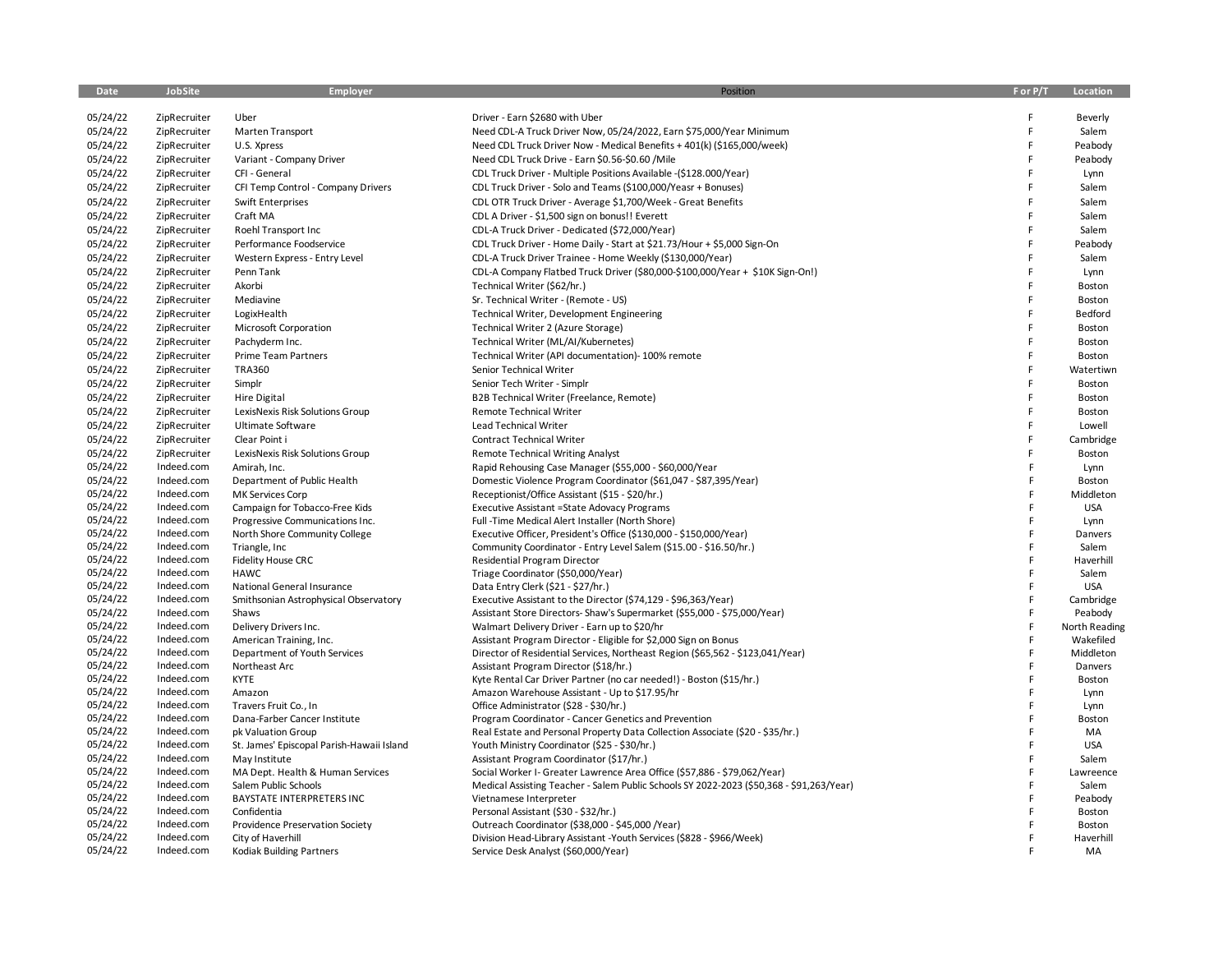| Date                 | JobSite                    | Employer                                                                 | Position                                                      | F or P/T | Location             |
|----------------------|----------------------------|--------------------------------------------------------------------------|---------------------------------------------------------------|----------|----------------------|
|                      |                            |                                                                          |                                                               |          |                      |
| 05/24/22             | MaxOutreach                | Talascend                                                                | Azure Cloud DevOps Engineer                                   | Ë        | Boston               |
| 05/24/22             | MaxOutreach                | Talascend                                                                | <b>Lead Solution Architect</b>                                | F<br>E   | Boston               |
| 05/24/22             | MaxOutreach                | Talascend                                                                | Expeditor                                                     |          | Boston               |
| 05/24/22             | MaxOutreach                | BCforward                                                                | Recent Grads with Finance/Accounting                          | F<br>F   | Boston               |
| 05/24/22             | MaxOutreach                | <b>Boston Hire</b>                                                       | <b>Sales Operations Manager</b>                               |          | Boston               |
| 05/24/22<br>05/24/22 | MaxOutreach<br>MaxOutreach | Brigham and Women's Faulkner Hospital                                    | P/T - Maintenance Mechanic- Part-Time 16 hours Night          | P/T      | Boston               |
| 05/24/22             | MaxOutreach                | CerconeBrown                                                             | Senior Manager, PR Activation                                 | F<br>F   | Boston               |
| 05/24/22             | MaxOutreach                | Chinatti Realty Group                                                    | Associate Real Estate Agent                                   |          | Arlington            |
| 05/24/22             | MaxOutreach                | City of Boston, MA                                                       | City Hall Plaza Engagement Manager                            | F        | Boston               |
| 05/24/22             | MaxOutreach                | Company Confidential                                                     | Registered Nurse (\$53/hour)                                  |          | Chelsea              |
| 05/24/22             | MaxOutreach                | <b>Complete Staffing Solutions</b><br><b>Complete Staffing Solutions</b> | Quality Control Technician<br>Machine Operator 1st Shift      |          | Burlington<br>Lowell |
| 05/24/22             | MaxOutreach                | <b>CONLINS PHARMACY INC</b>                                              | Warehouse Technician Delivery Driver                          |          | Methuen              |
| 05/24/22             | MaxOutreach                | Connexion Systems Engineering, Inc.                                      | Regulatory Documentation Support Associate - Hybrid Schedule! |          | Boston               |
| 05/24/22             | MaxOutreach                | Connexion Systems Engineering, Inc.                                      | Research Associate-- Analytical Chemistry                     |          | Boston               |
| 05/24/22             | MaxOutreach                | <b>ESP Global Services</b>                                               | Fulltime-Desktop Support Engineer-Lexington, MA               |          | Lexington            |
| 05/24/22             | MaxOutreach                | FRANK P MCCARTIN CO                                                      | Inside Sales Customer Service                                 |          | Waltham              |
| 05/24/22             | MaxOutreach                | Lovin' Spoonfuls                                                         | Development Intern                                            |          | Boston               |
| 05/24/22             | MaxOutreach                | Macy's                                                                   | Temporary Retail Sales Associate, Northshore - Full Time      |          | Peabody              |
| 05/24/22             | MaxOutreach                | Mex Taqueria Bar                                                         | Bartender - Up to \$20 Hour + Great Tips PT/FT                |          | Cambridge            |
| 05/24/22             | MaxOutreach                | motion recruitment                                                       | Information Technology Project Manager                        |          | Boston               |
| 05/24/22             | MaxOutreach                | Perkins School for the Blind                                             | <b>Total Rewards Specialist</b>                               |          | Watertown            |
| 05/24/22             | MaxOutreach                | <b>PLS Staffing Solutions</b>                                            | Test Technician down to component level-Analog/Digital - KK   |          | Woburn               |
| 05/24/22             | MaxOutreach                | <b>RD Partners</b>                                                       | <b>Operations Specialist</b>                                  |          | Cambridge            |
| 05/24/22             | MaxOutreach                | Total Comfort Mechanical, Inc.                                           | <b>HVAC Service Tech</b>                                      |          | Burlington           |
| 05/24/22             | MaxOutreach                | <b>TRN</b>                                                               | Network Manager of Special Education                          |          | Boston               |
| 05/24/22             | Indeed.com                 | Amazon HVH                                                               | Amazon Delivery Station Warehouse Associate                   |          | Salem                |
| 05/24/22             | Indeed.com                 | Peabody Essex Museum                                                     | Visitor Engagement Advocate                                   | Ë        | Salem                |
| 05/24/22             | Indeed.com                 | Garden Remedies Inc                                                      | Cannabis Advisor                                              |          | Melrose              |
| 05/24/22             | Indeed.com                 | Psychiatric Associates of Lynn, P.C.                                     | Front Desk Receptionist (\$19 - \$20/hr.)                     |          | Lynn                 |
| 05/24/22             | Indeed.com                 | <b>4Front Ventures</b>                                                   | Production Cannabis Inventory Manager (\$68,000/Year)         |          | Georgetown           |
| 05/24/22             | Indeed.com                 | <b>TARGET</b>                                                            | Seasonal: Overnight Inbound (Stocking)                        |          | Danvers              |
| 05/24/22             | Indeed.com                 | ExperienceFirst                                                          | Tour Guide - Salem (\$25 - \$50/year)                         |          | Saelm                |
| 05/24/22             | Indeed.com                 | Massachusetts District Court                                             | Courtroom Deputy Clerk (\$53,951/Year)                        |          | Boston               |
| 05/24/22             | Indeed.com                 | Rapport International                                                    | Spanish Certified Interpreter                                 |          | Lynn                 |
| 05/24/22             | Indeed.com                 | The Princeton Review                                                     | Test Proctor (\$25 - \$16/hr.)                                | F        | Andover              |
| 05/24/22             | Indeed.com                 | Gloucester Public Schools System -                                       | Human Resources Assistant / Employee Benefits Coordinator     | E        | Gloucester           |
| 05/24/22             | Indeed.com                 | Cardinal Health                                                          | P/T - Warehouse Worker - Nights (\$22/hr.)                    | P/T      | Peabody              |
| 05/24/22             | Indeed.com                 | Conduent                                                                 | Mailroom Operator- Multiple Shifts (1st, 2nd, & 3rd Shifts)   | F        | Lynnfield            |
| 05/25/22             | VetCentral                 | Marriott                                                                 | Housekeeping                                                  | E        | Andover              |
| 05/25/22             | VetCentral                 | Microsoft Corporation                                                    | Senior Software Engineer                                      |          | Andover              |
| 05/25/22             | VetCentral                 | Compass Group, North America                                             | DISHWASHER (FULL-TIME)                                        |          | Andover              |
| 05/25/22             | VetCentral                 | Compass Group, North America                                             | COOK (FULL-TIME)                                              | F        | Andover              |
| 05/25/22             | VetCentral                 | Anthem, Inc                                                              | Approver Sr                                                   |          | Andover              |
| 05/25/22             | VetCentral                 | Anthem, Inc                                                              | Network Data Specialist I, II, Sr                             |          | Andover              |
| 05/25/22             | VetCentral                 | Anthem, Inc                                                              | Compliance Consultant Senior                                  |          | Andover              |
| 05/25/22             | VetCentral                 | Textron                                                                  | A&P Mechanic Mobile Service Technician - Bedford, MA          |          | Bedford              |
| 05/25/22             | VetCentral                 | Aerotek                                                                  | Assembler                                                     |          | Bedford              |
| 05/25/22             | VetCentral                 | The MITRE Corporation                                                    | Cyber Mission Assurance Engineer, Space Force                 |          | Bedford              |
| 05/25/22             | VetCentral                 | Randstad US                                                              | biologics manufacturing technician                            |          | Bedford              |
| 05/25/22             | VetCentral                 | Lahey Health                                                             | Nursing Assistant & Admin Assoc - ICU                         |          | Beverly              |
| 05/25/22             | VetCentral                 | Lahey Health                                                             | Food Service Worker                                           |          | Beverly              |
| 05/25/22             | VetCentral                 | Lahey Health                                                             | Pharmacy Intern                                               |          | Beverly              |
| 05/25/22             | VetCentral                 | Lahey Health                                                             | Nursing Assistant (Seasonal) - Med/Surg                       |          | Beverly              |
| 05/25/22             | VetCentral                 | Lahey Health                                                             | Coord Access Referral & Auth                                  | F        | Beverly              |
|                      |                            |                                                                          |                                                               |          |                      |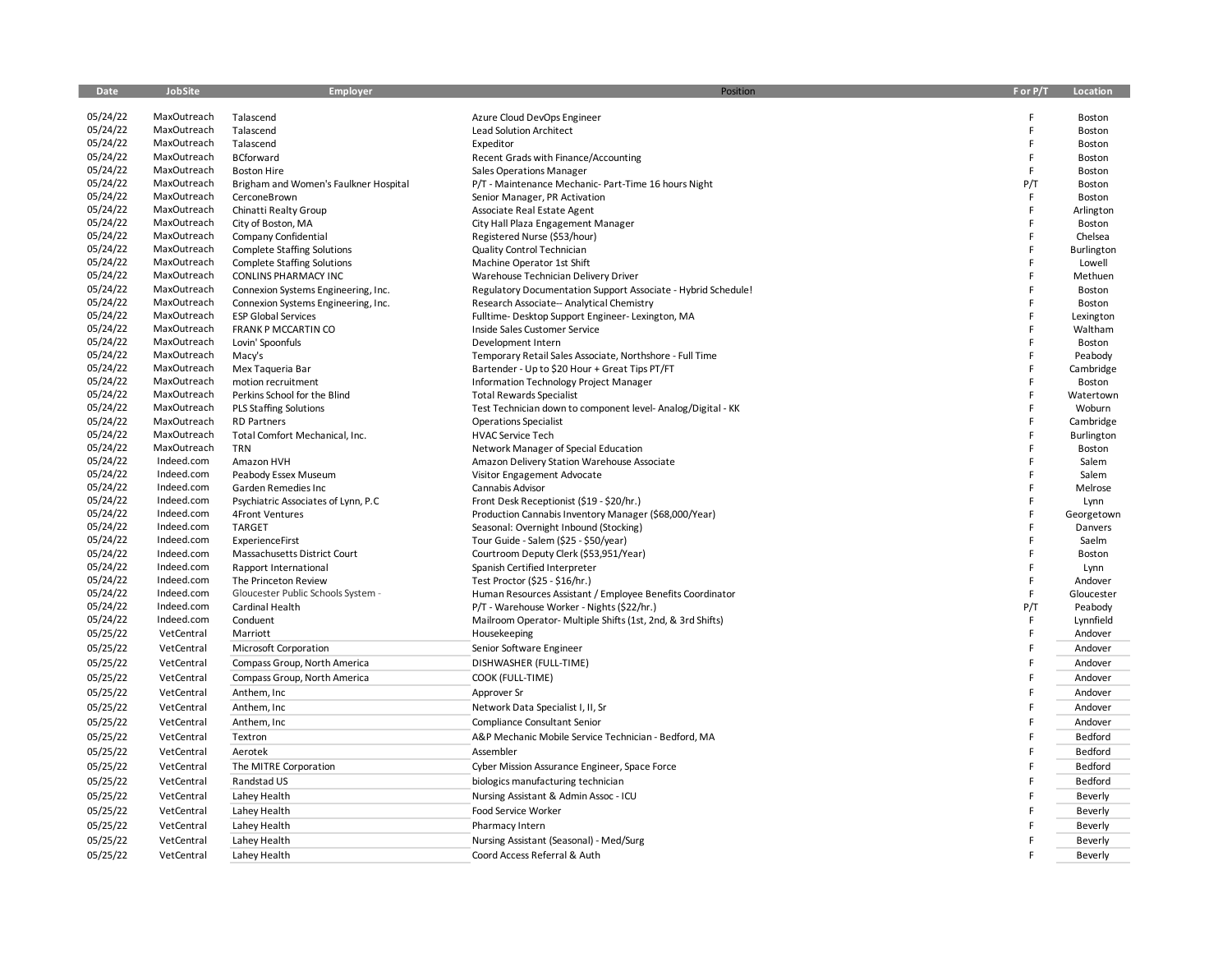| Date     | JobSite    | <b>Employer</b>                    | Position                                                                               | F or P/T | Location  |
|----------|------------|------------------------------------|----------------------------------------------------------------------------------------|----------|-----------|
| 05/25/22 | VetCentral | Lahey Health                       | Cook                                                                                   |          | Beverly   |
| 05/25/22 | VetCentral | Lahey Health                       | Nursing Assistant (Seasonal) - Med/Surg                                                |          | Beverly   |
| 05/25/22 | VetCentral | Lahey Health                       | Registered Nurse (RN) - Maternal Services                                              |          | Beverly   |
| 05/25/22 | VetCentral | Lahey Health                       | Clinical Educator                                                                      |          | Beverly   |
| 05/25/22 | VetCentral | Lahey Health                       | <b>Staffing Associate</b>                                                              |          | Beverly   |
| 05/25/22 | VetCentral | Lahey Health                       | Registered Nurse - New Grad Program                                                    |          | Beverly   |
| 05/25/22 | VetCentral | Lahey Health                       | Registered Nurse (RN) - Med/Surg                                                       |          | Beverly   |
| 05/25/22 | VetCentral | Lahey Health                       | Security Officer                                                                       |          | Beverly   |
| 05/25/22 | VetCentral | Lahey Health                       | Registered Nurse - New Grad Program                                                    |          | Beverly   |
| 05/25/22 | VetCentral | Lahey Health                       | Registered Nurse - New Grad                                                            |          | Beverly   |
| 05/25/22 | VetCentral | <b>Kelly Services</b>              | Cost Accountant                                                                        |          | Billerica |
| 05/25/22 | VetCentral | Actalent                           | Research Associate                                                                     |          | Billerica |
| 05/25/22 | VetCentral | Actalent                           | Software Engineer                                                                      |          | Billerica |
| 05/25/22 | VetCentral | Actalent                           | Research Associate                                                                     |          | Billerica |
| 05/25/22 | VetCentral | <b>Motion Recruitment Partners</b> | <b>Help Desk Support Specialist</b>                                                    |          | Billerica |
| 05/25/22 | VetCentral | Randstad US                        | it business analyst                                                                    |          | Billerica |
| 05/25/22 | VetCentral | Microsoft Corporation              | Program Manager 2                                                                      |          | Boston    |
| 05/25/22 | VetCentral | <b>CVS Health</b>                  | HR Business Partner - Finance                                                          |          | Boston    |
| 05/25/22 | VetCentral | Dal-Tile Corporation               | STRATEGIC ACCOUNT MANAGER                                                              |          | Boston    |
| 05/25/22 | VetCentral | Dell                               | Product Specialist - Unstructured Data Solutions (Remote East)                         |          | Boston    |
| 05/25/22 | VetCentral | Dell                               | Product Specialist - Data Protection Solutions (Remote Southeast)                      |          | Boston    |
| 05/25/22 | VetCentral | <b>Huron Consulting Group</b>      | Higher Education Consulting Associate, Kyriba (FLEXIBLE LOCATION)                      |          | Boston    |
| 05/25/22 | VetCentral | EY                                 | Data Architect                                                                         |          | Boston    |
| 05/25/22 | VetCentral | EY                                 | FS Tech Consulting, Senior - Enterprise Governance, Risk, Compliance (eGRC) Developer  |          | Boston    |
| 05/25/22 | VetCentral | EY                                 | <b>Talent Team Coordinator</b>                                                         |          | Boston    |
| 05/25/22 | VetCentral | EY                                 | Data Policies Service Delivery Lead                                                    |          | Boston    |
| 05/25/22 | VetCentral | EY                                 | FS Tech Consulting, Manager - Enterprise Governance, Risk, Compliance (eGRC) Architect |          | Boston    |
| 05/25/22 | VetCentral | <b>Public Consulting Group</b>     | Solutions Architect - IV&V                                                             |          | Boston    |
| 05/25/22 | VetCentral | <b>Public Consulting Group</b>     | <b>Business Analyst - Healthcare</b>                                                   |          | Boston    |
| 05/25/22 | VetCentral | AbbVie                             | Account Specialist, Urology - Boston, Massachusetts                                    |          | Boston    |
| 05/25/22 | VetCentral | AECOM                              | Estimator III                                                                          |          | Boston    |
| 05/25/22 | VetCentral | <b>WSP USA</b>                     | Electrical Engineering Intern - Summer 2022                                            |          | Boston    |
| 05/25/22 | VetCentral | <b>WSP USA</b>                     | <b>Electrical Engineer</b>                                                             |          | Boston    |
| 05/25/22 | VetCentral | CBRE                               | FM Reliability Engineering Ops Director                                                |          | Boston    |
| 05/25/22 | VetCentral | <b>Eaton Corporation</b>           | Regional Sales Director - Commercial and Industrial (C&I)                              |          | Boston    |
| 05/25/22 | VetCentral | Pearson                            | Associate Test Publishing Analyst                                                      |          | Boston    |
| 05/25/22 | VetCentral | Pearson                            | Senior Software Developer                                                              |          | Boston    |
| 05/25/22 | VetCentral | UnitedHealth Group                 | Provider Clinical Support RN-Telecommute in MA and NH                                  |          | Boston    |
| 05/25/22 | VetCentral | Vontier                            | <b>Digital Marketing Manager</b>                                                       |          | Boston    |
| 05/25/22 | VetCentral | BrightView                         | Regional Human Resources Business Partner                                              |          | Boston    |
| 05/25/22 | VetCentral | BrightView                         | <b>Irrigation Technician</b>                                                           |          | Boston    |
| 05/25/22 | VetCentral | BrightView                         | Landscaping Crew Leader                                                                |          | Boston    |
| 05/25/22 | VetCentral | BrightView                         | Landscaper                                                                             |          | Boston    |
| 05/25/22 | VetCentral | BrightView                         | Environmental, Health, & Safety Specialist                                             |          | Boston    |
| 05/25/22 | VetCentral | BrightView                         | Regional Key Account Manager                                                           |          | Boston    |
| 05/25/22 | VetCentral | <b>Ryder System</b>                | Staff Auditor II - REMOTE                                                              |          | Boston    |
| 05/25/22 | VetCentral | U.S. Bank                          | CDO Operations Manager 5 - Boston, MA (Hybrid)                                         |          | Boston    |
| 05/25/22 | VetCentral | U.S. Bank                          | Talent Sourcer - Remote                                                                |          | Boston    |
| 05/25/22 | VetCentral | U.S. Bank                          | Tableau Developer                                                                      |          | Boston    |
| 05/25/22 | VetCentral | U.S. Bank                          | Fair & Responsible Banking Program Team Specialist - Remote, Multiple Locations        |          | Boston    |
| 05/25/22 | VetCentral | U.S. Bank                          | Service Provider Risk Analyst 5                                                        |          | Boston    |
|          |            |                                    |                                                                                        |          |           |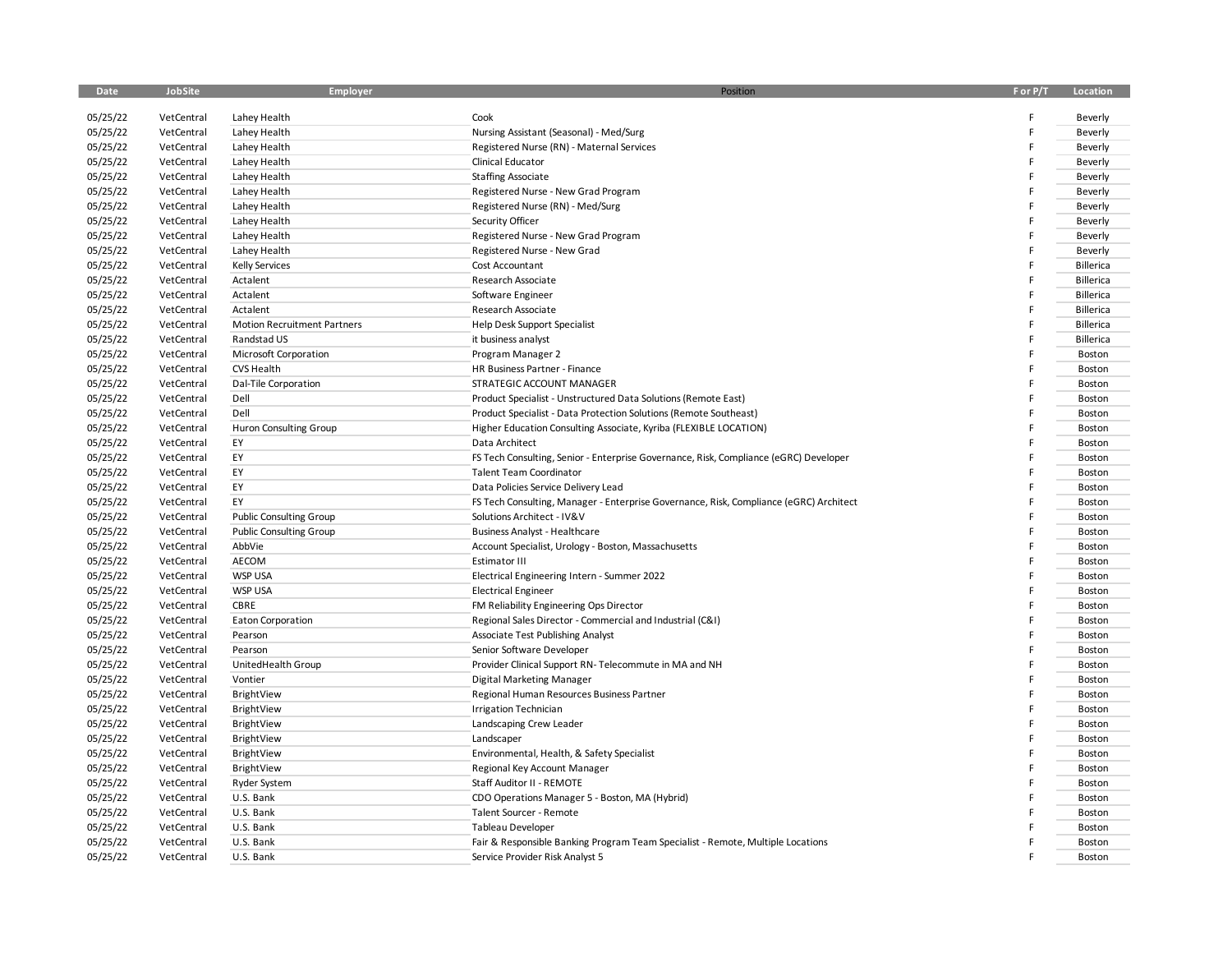| Date                 | JobSite                  | <b>Employer</b>                | Position                                                                                                                | F or P/T | Location         |
|----------------------|--------------------------|--------------------------------|-------------------------------------------------------------------------------------------------------------------------|----------|------------------|
| 05/25/22             | VetCentral               | Iron Mountain                  | Lead Performance QA Engineer                                                                                            |          | Boston           |
| 05/25/22             | VetCentral               | Zurich NA                      | Regional Finance Executive (F&I Warranty Sales) - WA/OR                                                                 |          | Boston           |
| 05/25/22             | VetCentral               | Robert Half                    | Claims Administrator                                                                                                    |          | Boston           |
| 05/25/22             | VetCentral               | Robert Half                    | Social Media Specialist                                                                                                 |          | Boston           |
| 05/25/22             | VetCentral               | ICF                            | 2022 Summer Intern, Disaster Management                                                                                 |          | Boston           |
| 05/25/22             | VetCentral               | ICF                            | <b>Health Data Processing Manager</b>                                                                                   |          | Boston           |
| 05/25/22             | VetCentral               | ICF                            | ServiceNow Developer (Remote)                                                                                           |          | Boston           |
| 05/25/22             | VetCentral               | ICF                            | JavaScript Developer (Node / React) - Remote                                                                            |          | Boston           |
| 05/25/22             | VetCentral               | ICF                            | <b>Health Project Director</b>                                                                                          |          | Boston           |
| 05/25/22             | VetCentral               | ICF                            | Business Analyst (Senior, Remote)                                                                                       |          | Boston           |
| 05/25/22             | VetCentral               | ICF                            |                                                                                                                         |          | Boston           |
|                      |                          | ICF                            | Remote Customer Service Representative                                                                                  |          |                  |
| 05/25/22<br>05/25/22 | VetCentral<br>VetCentral | ICF                            | <b>Health Project Manager</b>                                                                                           |          | Boston           |
| 05/25/22             | VetCentral               | ICF                            | FEMA Cost Estimators - Disaster Recovery / US Virgin Islands<br>Field Inspector - Disaster Recovery / US Virgin Islands |          | Boston<br>Boston |
|                      |                          |                                |                                                                                                                         |          |                  |
| 05/25/22             | VetCentral               | <b>Ryder System</b>            | <b>Manager Sales Operations</b>                                                                                         |          | Boston           |
| 05/25/22             | VetCentral               | Pearson<br>EY                  | Senior Product Marketing Analyst                                                                                        |          | Boston           |
| 05/25/22             | VetCentral               |                                | Resource Management Assistant Director - National Consulting                                                            |          | Boston           |
| 05/25/22             | VetCentral               | EY<br>EY                       | Service Adoption - O365 Power User Developer                                                                            |          | Boston           |
| 05/25/22             | VetCentral               |                                | Tax Senior Services Manager - FSO - EDGE Private Client Services                                                        |          | Boston           |
| 05/25/22             | VetCentral               | M&T Bank                       | Commercial Credit Senior Portfolio Manager I - CRE                                                                      |          | Boston           |
| 05/25/22             | VetCentral               | AeroVironment                  | Mechanical Engineer II                                                                                                  |          | Boston           |
| 05/25/22             | VetCentral               | GAF                            | Commercial Operations Continuous Improvement Lead                                                                       |          | Boston           |
| 05/25/22             | VetCentral               | <b>Acxiom LLC</b>              | Senior DevOps Engineer                                                                                                  |          | Boston           |
| 05/25/22             | VetCentral               | Cengage Group                  | Accountant, International Consolidations                                                                                |          | Boston           |
| 05/25/22             | VetCentral               | Cengage Group                  | CloudOps Engineer                                                                                                       |          | Boston           |
| 05/25/22             | VetCentral               | Cengage Group                  | Junior Graphic Designer                                                                                                 |          | Boston           |
| 05/25/22             | VetCentral               | Cengage Group                  | Product Assistant                                                                                                       |          | Boston           |
| 05/25/22             | VetCentral               | Cengage Group                  | CloudOps Engineer                                                                                                       |          | Boston           |
| 05/25/22             | VetCentral               | Confluent                      | Data Scientist - Sales Analytics                                                                                        |          | Boston           |
| 05/25/22             | VetCentral               | Confluent                      | <b>Assistant Controller</b>                                                                                             |          | Boston           |
| 05/25/22             | VetCentral               | C&A Industries, LLC            | RN / REGISTERED NURSE / ICU RN / INTENSIVE CARE NURSE                                                                   |          | Boston           |
| 05/25/22             | VetCentral               | C&A Industries, LLC            | MT / MLT / MLS / MEDICAL TECHNOLOGIST / GENERALIST                                                                      |          | Boston           |
| 05/25/22             | VetCentral               | C&A Industries, LLC            | <b>RRT / RESPIRATORY THERAPIST</b>                                                                                      |          | Boston           |
| 05/25/22             | VetCentral               | C&A Industries, LLC            | RN / REGISTERED NURSE / ER RN / EMERGENCY ROOM NURSE                                                                    |          | Boston           |
| 05/25/22             | VetCentral               | C&A Industries, LLC            | STERILE PROCESSING TECHNICIAN                                                                                           |          | Boston           |
| 05/25/22             | VetCentral               | SAIC                           | Level III Cloud Engineer                                                                                                |          | Boston           |
| 05/25/22             | VetCentral               | Zoom                           | Senior Security Analyst                                                                                                 |          | Boston           |
| 05/25/22             | VetCentral               | Integra LifeSciences           | Material Handler                                                                                                        |          | Boston           |
| 05/25/22             | VetCentral               | Zoom                           | Product Marketing Manager, Zoom Apps                                                                                    |          | Boston           |
| 05/25/22             | VetCentral               | <b>Public Consulting Group</b> | Cloud Infrastructure Engineer                                                                                           |          | Boston           |
| 05/25/22             | VetCentral               | Jacobs                         | Mechanical EIT                                                                                                          |          | Boston           |
| 05/25/22             | VetCentral               | Jacobs                         | Architect Project Manager                                                                                               |          | Boston           |
| 05/25/22             | VetCentral               | <b>Grant Thornton LLP</b>      | Strategic Assurance & SOC Services Manager (HITRUST)                                                                    |          | Boston           |
| 05/25/22             | VetCentral               | <b>Regions Bank</b>            | UNIX Security Engineer (REMOTE OPPORTUNITY)                                                                             |          | Boston           |
| 05/25/22             | VetCentral               | <b>Regions Bank</b>            | Identity and Access Management (IAM) Manager - OS Security (REMOTE OPPORTUNITY)                                         |          | Boston           |
| 05/25/22             | VetCentral               | <b>Regions Bank</b>            | Enterprise Agile Coach (REMOTE OPPORTUNITY)                                                                             |          | Boston           |
| 05/25/22             | VetCentral               | <b>Regions Bank</b>            | Digital Search Engine Optimization Strategist                                                                           |          | Boston           |
| 05/25/22             | VetCentral               | <b>Regions Bank</b>            | Software Engineer                                                                                                       |          | Boston           |
| 05/25/22             | VetCentral               | <b>Regions Bank</b>            | Highland Associates Senior Investment Consultant                                                                        |          | Boston           |
| 05/25/22             | VetCentral               | Sedgwick                       | Data Analyst                                                                                                            |          | Boston           |
| 05/25/22             | VetCentral               | <b>Grant Thornton LLP</b>      | Proposal Writer                                                                                                         |          | Boston           |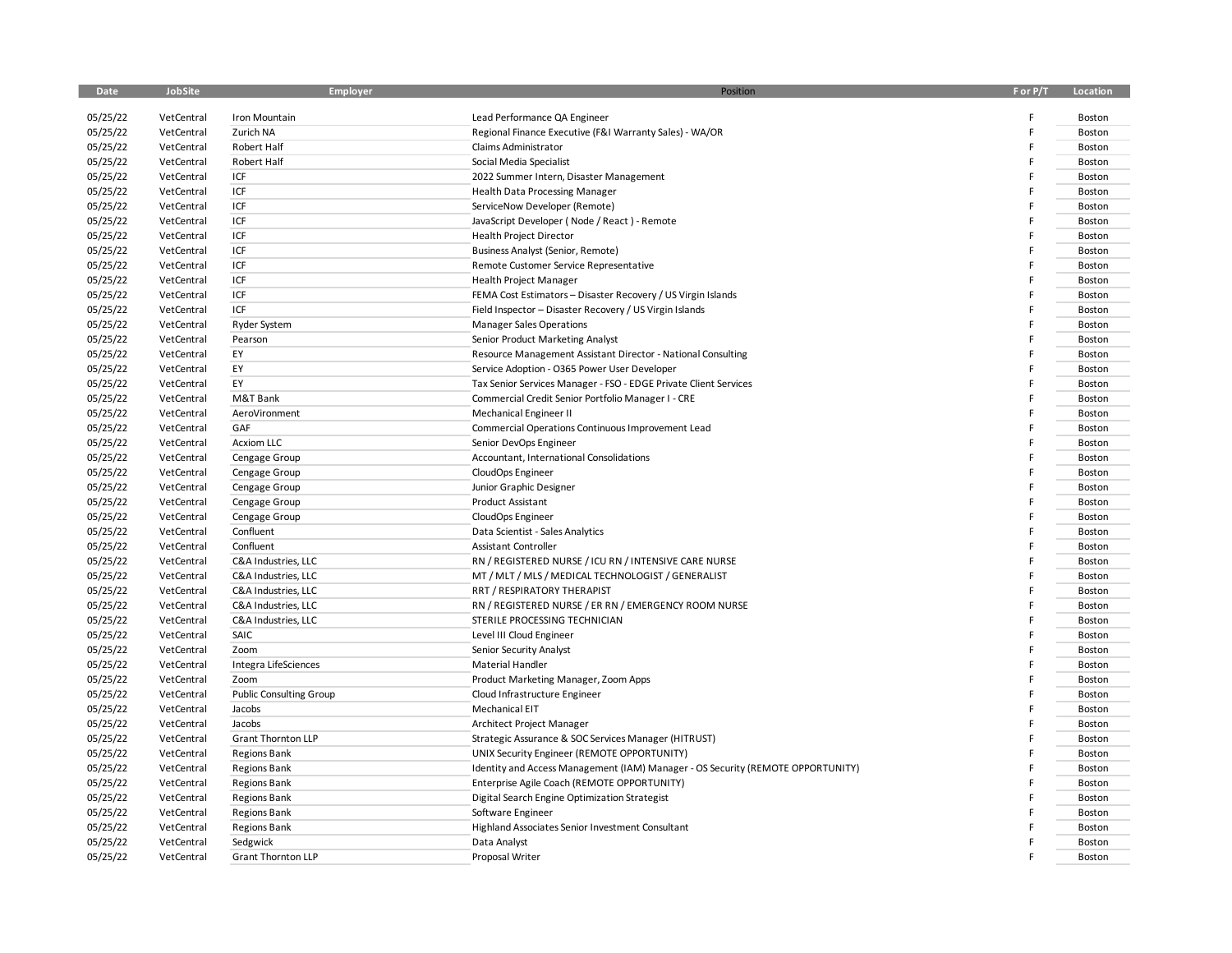| Date     | JobSite    | Employer                            | Position                                                                                                          | F or P/T | Location |
|----------|------------|-------------------------------------|-------------------------------------------------------------------------------------------------------------------|----------|----------|
| 05/25/22 | VetCentral | <b>Regions Bank</b>                 | Talent Acquisition Partner - Corporate Banking Group (REMOTE OPPORTUNITY)                                         |          | Boston   |
| 05/25/22 | VetCentral | Travelers                           | Learning Designer                                                                                                 |          | Boston   |
| 05/25/22 | VetCentral | Travelers                           | Learning Consultant- New Hire Curriculum Design                                                                   |          | Boston   |
| 05/25/22 | VetCentral | Travelers                           | Software Engineer (.NET, React, Node, AWS)                                                                        |          | Boston   |
| 05/25/22 | VetCentral | <b>Regions Bank</b>                 | Windows Security Engineer (REMOTE OPPORTUNITY)                                                                    |          | Boston   |
| 05/25/22 | VetCentral | Travelers                           | Senior Recruiter - Claim Organization                                                                             |          | Boston   |
| 05/25/22 | VetCentral | SMX                                 | Financial Analyst (1413)                                                                                          |          | Boston   |
| 05/25/22 | VetCentral | SMX                                 | Project Analyst (1396)                                                                                            |          | Boston   |
|          |            | SMX                                 |                                                                                                                   |          |          |
| 05/25/22 | VetCentral |                                     | ISR Tactical Controller Full Motion Video SME                                                                     |          | Boston   |
| 05/25/22 | VetCentral | System One                          | Senior Clinical Research Associate                                                                                |          | Boston   |
| 05/25/22 | VetCentral | Centene Corporation                 | Senior Penetration Tester - Remote                                                                                |          | Boston   |
| 05/25/22 | VetCentral | System One                          | Freelance Graphic Designer (Part Time)                                                                            |          | Boston   |
| 05/25/22 | VetCentral | Centene Corporation                 | Application Software Developer (Core System) - Remote                                                             |          | Boston   |
| 05/25/22 | VetCentral | SMX                                 | Cloud Engineer (1403)                                                                                             |          | Boston   |
| 05/25/22 | VetCentral | SMX                                 | Senior Billing Specialist (1200)                                                                                  |          | Boston   |
| 05/25/22 | VetCentral | Centene Corporation                 | Scrum Master (Corporate Agile)                                                                                    |          | Boston   |
| 05/25/22 | VetCentral | CBRE                                | Sr Engineering Operations Director-Facilities Management-Remote East Coast Preferred-Life Sciences/Pharmaceutical |          | Boston   |
| 05/25/22 | VetCentral | CBRE                                | Process Improvement Director- Life Sciences Sector- Remote East Coast Preferred                                   |          | Boston   |
| 05/25/22 | VetCentral | CBRE                                | PMO Governance Manager                                                                                            |          | Boston   |
| 05/25/22 | VetCentral | Marriott                            | Server                                                                                                            |          | Boston   |
| 05/25/22 | VetCentral | Marriott                            | Server                                                                                                            |          | Boston   |
| 05/25/22 | VetCentral | CBRE                                | <b>Marketing Manager</b>                                                                                          |          | Boston   |
| 05/25/22 | VetCentral | CBRE                                | <b>Contract Manager</b>                                                                                           |          | Boston   |
| 05/25/22 | VetCentral | Nelnet                              | <b>Accounting Operations Specialist</b>                                                                           |          | Boston   |
| 05/25/22 | VetCentral | Aerotek                             | Ground Service Equipment Mechanic                                                                                 |          | Boston   |
| 05/25/22 | VetCentral | <b>American Express</b>             | Product Owner Performance Engineering-Travel & Lifestyle Services                                                 |          | Boston   |
| 05/25/22 | VetCentral | <b>American Express</b>             | Product Manager Digital Innovation & Customer Experience - Travel & Life Style Services                           |          | Boston   |
| 05/25/22 | VetCentral | Aerotek                             | Technician                                                                                                        |          | Boston   |
| 05/25/22 | VetCentral | <b>American Express</b>             | Engineer - Agile                                                                                                  |          | Boston   |
| 05/25/22 | VetCentral | <b>Bank of America</b>              | Strategy & Business Ventures - Director of Strategic Initiatives (Strategy & Insights)                            |          | Boston   |
| 05/25/22 | VetCentral | <b>Bank of America</b>              | Senior Business Control Specialist                                                                                |          | Boston   |
| 05/25/22 | VetCentral | <b>Bank of America</b>              | <b>Education Event Coordinator</b>                                                                                |          | Boston   |
| 05/25/22 | VetCentral | <b>Bank of America</b>              | Charitable Gift Fund Client Manager                                                                               |          | Boston   |
| 05/25/22 | VetCentral | <b>Bank of America</b>              | Consumer Banking & ME Market Leader                                                                               |          | Boston   |
| 05/25/22 | VetCentral | <b>Bank of America</b>              | Global Commercial Banking Relationship Manager Development Program                                                |          | Boston   |
| 05/25/22 | VetCentral | <b>Bank of America</b>              | Attorney - Commercial Auto Lending and Consumer Auto Collections                                                  |          | Boston   |
| 05/25/22 | VetCentral | Sevita                              | <b>Health Services Supervisor</b>                                                                                 |          | Boston   |
| 05/25/22 | VetCentral | Sevita                              | Participant Driver and Caregiver for Adult Day Center                                                             |          | Boston   |
| 05/25/22 | VetCentral | Sevita                              | Participant Driver/Caregiver for Adult Day Center                                                                 |          | Boston   |
| 05/25/22 | VetCentral | Sevita                              | Participant Driver/Caregiver for Adult Day Center                                                                 |          | Boston   |
| 05/25/22 | VetCentral | Mondelez International              | Full-time Nabisco Sales Service Representative/Merchandiser                                                       |          | Boston   |
| 05/25/22 | VetCentral | McDonald's                          | Franchisee Business Partner                                                                                       |          | Boston   |
| 05/25/22 | VetCentral | Cardinal Health                     | Principal QA Supplier Auditor (Pharmaceutical)                                                                    |          | Boston   |
|          |            |                                     |                                                                                                                   |          |          |
| 05/25/22 | VetCentral | Cardinal Health<br><b>Red River</b> | Logistics Engineer, Data Analytics                                                                                |          | Boston   |
| 05/25/22 | VetCentral |                                     | Systems Support Engineer I                                                                                        |          | Boston   |
| 05/25/22 | VetCentral | Oracle                              | Consulting Practice Manager   Integration                                                                         |          | Boston   |
| 05/25/22 | VetCentral | Ankura                              | Director, Data & Technology, eDiscovery (Remote)                                                                  |          | Boston   |
| 05/25/22 | VetCentral | UKG (Ultimate Kronos Group)         | Recruiter, Strategic Talent Programs                                                                              |          | Boston   |
| 05/25/22 | VetCentral | UKG (Ultimate Kronos Group)         | Sales Executive Public Sector SMB                                                                                 |          | Boston   |
| 05/25/22 | VetCentral | UKG (Ultimate Kronos Group)         | Senior Solution Consultant - Manufacturing                                                                        |          | Boston   |
| 05/25/22 | VetCentral | UKG (Ultimate Kronos Group)         | Sr. Solution Consultant                                                                                           | F        | Boston   |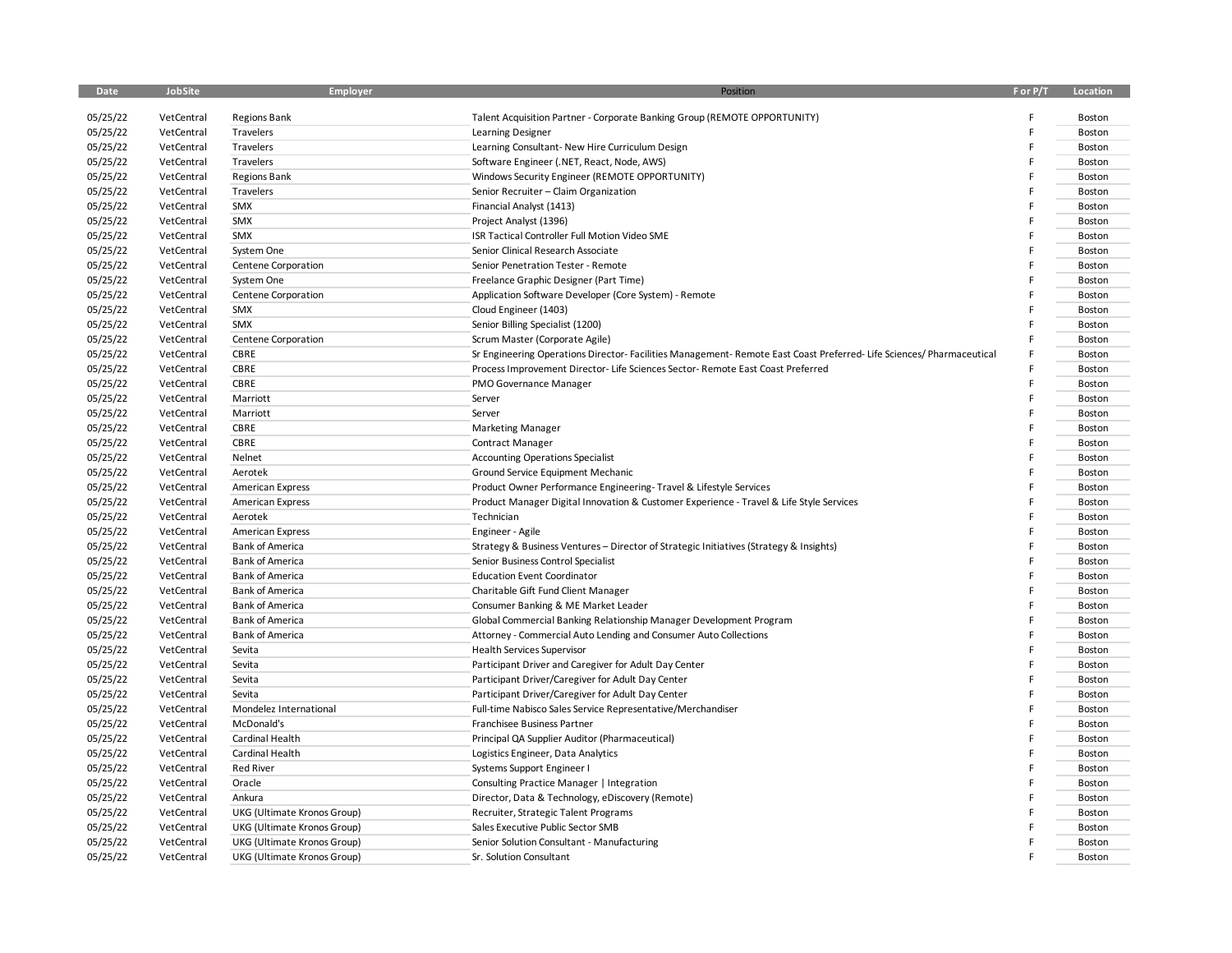| Date                 | JobSite                  | <b>Employer</b>                                | Position                                                             | F or P/T | Location         |
|----------------------|--------------------------|------------------------------------------------|----------------------------------------------------------------------|----------|------------------|
| 05/25/22             | VetCentral               | UKG (Ultimate Kronos Group)                    | Partner Delivery Assurance Manager - Migration Services              |          | Boston           |
| 05/25/22             | VetCentral               | UKG (Ultimate Kronos Group)                    | Lead Video Editor                                                    |          | Boston           |
| 05/25/22             | VetCentral               | Actalent                                       | Clinical Research Coordinator                                        |          | Boston           |
|                      | VetCentral               |                                                | Dynamics 365 Finance and Operations - Support Engineer               |          | Boston           |
| 05/25/22<br>05/25/22 |                          | Microsoft Corporation<br>Microsoft Corporation | Principal Software Engineering Manager                               |          | Boston           |
| 05/25/22             | VetCentral<br>VetCentral |                                                |                                                                      |          |                  |
| 05/25/22             | VetCentral               | Microsoft Corporation                          | Senior Software Engineer                                             |          | Boston<br>Boston |
| 05/25/22             |                          | Microsoft Corporation                          | Principal Site Reliability Engineering Manager                       |          | Boston           |
|                      | VetCentral               | Microsoft Corporation                          | UX Designer: Full Time Opportunities Microsoft Leap                  |          |                  |
| 05/25/22             | VetCentral               | Microsoft Corporation                          | Customer Transformation Americas Leader - Healthcare & Life Sciences |          | Boston           |
| 05/25/22             | VetCentral               | Microsoft Corporation                          | Sales Excellence Leader                                              |          | Boston           |
| 05/25/22             | VetCentral               | Oracle                                         | <b>Application Sales Executive</b>                                   |          | Boston           |
| 05/25/22             | VetCentral               | Microsoft Corporation                          | Senior Software Engineer                                             |          | Boston           |
| 05/25/22             | VetCentral               | Oracle                                         | Opera PMS Functional Support Analyst                                 |          | Boston           |
| 05/25/22             | VetCentral               | Oracle                                         | Entry-level User Experience Designer   Health Sciences               |          | Boston           |
| 05/25/22             | VetCentral               | Microsoft Corporation                          | Business Program Management- Go To Market                            |          | Boston           |
| 05/25/22             | VetCentral               | Microsoft Corporation                          | Customer Engineer - Messaging - (Top Secret) CTJ                     |          | Boston           |
| 05/25/22             | VetCentral               | Microsoft Corporation                          | Principal Cloud Advocate (Green Computing)                           |          | Boston           |
| 05/25/22             | VetCentral               | Microsoft Corporation                          | Senior Product Manager                                               |          | Boston           |
| 05/25/22             | VetCentral               | Microsoft Corporation                          | Design Verification Engineer                                         |          | Boston           |
| 05/25/22             | VetCentral               | Oracle                                         | Customer Success Delivery Intern                                     |          | Boston           |
| 05/25/22             | VetCentral               | Microsoft Corporation                          | Senior Software Engineer                                             |          | Boston           |
| 05/25/22             | VetCentral               | Oracle                                         | Program Manager 4-ProdDev                                            |          | Boston           |
| 05/25/22             | VetCentral               | Oracle                                         | Cloud Engineer - Service Delivery, NetSuite                          |          | Boston           |
| 05/25/22             | VetCentral               | Oracle                                         | Software Developer 2                                                 |          | Boston           |
| 05/25/22             | VetCentral               | PwC                                            | Entry Level Talent Identification Manager - Central                  |          | Boston           |
| 05/25/22             | VetCentral               | Gilead Sciences, Inc.                          | Director, Marketing Operations - Promotional Materials Management    |          | Boston           |
| 05/25/22             | VetCentral               | Pacific Northwest National Laboratory          | <b>Earth Scientist</b>                                               |          | Boston           |
| 05/25/22             | VetCentral               | <b>Prime Therapeutics</b>                      | Sr. Program Manager - Remote                                         |          | Boston           |
| 05/25/22             | VetCentral               | Oracle                                         | Senior Cloud Architect                                               |          | Boston           |
| 05/25/22             | VetCentral               | Kaeser Compressors, Inc.                       | <b>Branch Operations Manager</b>                                     |          | Boston           |
| 05/25/22             | VetCentral               | Danaher Corporation                            | Sr Manager, Drug Discovery Bio Pharma                                |          | Boston           |
| 05/25/22             | VetCentral               | Danaher Corporation                            | Vice President, Talent Management - Biotechnology Group              |          | Boston           |
| 05/25/22             | VetCentral               | Danaher Corporation                            | Scientist - Drug Discovery HTS/ADME                                  |          | Boston           |
| 05/25/22             | VetCentral               | Danaher Corporation                            | Automation Engineer, Echo MS - Life Sciences - Greater Boston        |          | Boston           |
| 05/25/22             | VetCentral               | Keurig Dr Pepper                               | Associate Media Data Scientist                                       |          | Boston           |
| 05/25/22             | VetCentral               | <b>Envista Holdings Corporation</b>            | <b>Finance Manager</b>                                               |          | Boston           |
| 05/25/22             | VetCentral               | Oracle                                         | Product Manager/Strategy 4-ProdDev                                   |          | Boston           |
| 05/25/22             | VetCentral               | Oracle                                         | Principal Customer Success Manager                                   |          | Boston           |
| 05/25/22             | VetCentral               | Oracle                                         | Digital Marketing Director                                           |          | Boston           |
| 05/25/22             | VetCentral               | Oracle                                         | Account Executive- ARMY                                              |          | Boston           |
| 05/25/22             | VetCentral               | <b>Highmark Health</b>                         | Senior Instructional Designer                                        |          | Boston           |
| 05/25/22             | VetCentral               | <b>Highmark Health</b>                         | Senior User Experience Designer                                      |          | Boston           |
| 05/25/22             | VetCentral               | <b>Highmark Health</b>                         | Associate Application Developer                                      |          | Boston           |
| 05/25/22             | VetCentral               | Highmark Health                                | Senior HRIS Analyst                                                  |          | Boston           |
| 05/25/22             | VetCentral               | Oracle                                         | Senior Functional Architect                                          |          | Boston           |
| 05/25/22             | VetCentral               | <b>Highmark Health</b>                         | Lead User Experience Researcher                                      |          | Boston           |
| 05/25/22             | VetCentral               | <b>Highmark Health</b>                         | Senior Analytic Data Engineer                                        |          | Boston           |
| 05/25/22             | VetCentral               | <b>Highmark Health</b>                         | Lead Data Governance Consultant                                      |          | Boston           |
| 05/25/22             | VetCentral               | Oracle                                         | Oracle HCM Senior Functional Cloud Consultant - Recruiting Cloud     |          | Boston           |
| 05/25/22             | VetCentral               | Oracle                                         | Program Manager 4-ProdDev                                            |          | Boston           |
| 05/25/22             | VetCentral               | Highmark Health                                | Associate Strategy Partner                                           | F        | Boston           |
|                      |                          |                                                |                                                                      |          |                  |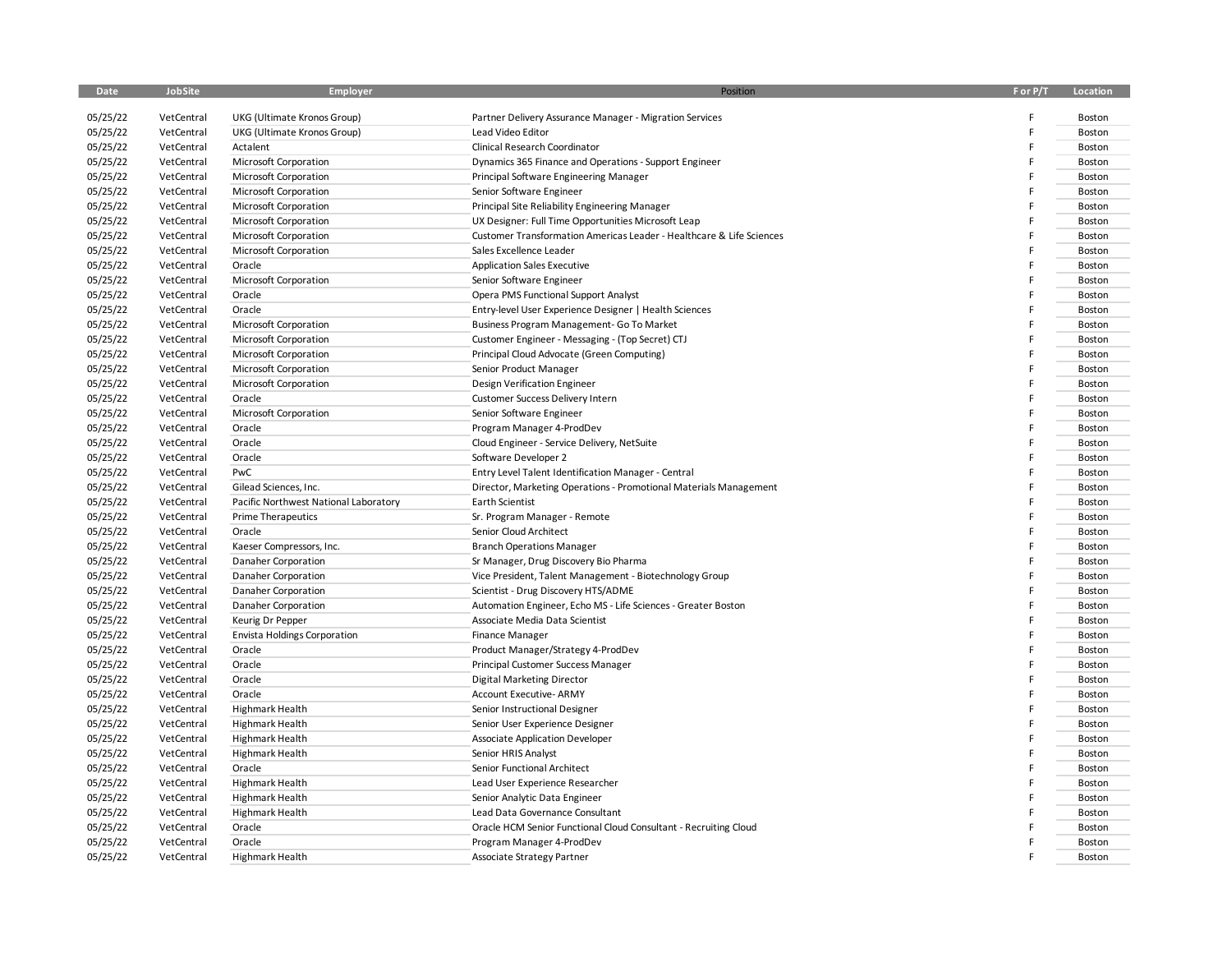| Date                 | JobSite                  | <b>Employer</b>                     | Position                                                                     | F or P/T | Location         |
|----------------------|--------------------------|-------------------------------------|------------------------------------------------------------------------------|----------|------------------|
|                      |                          |                                     |                                                                              |          |                  |
| 05/25/22             | VetCentral               | Highmark Health                     | <b>Business Planning Analyst</b>                                             |          | Boston           |
| 05/25/22             | VetCentral               | <b>Highmark Health</b>              | <b>Lead Financial Analyst</b><br>Senior HRIS Analyst                         |          | Boston           |
| 05/25/22             | VetCentral               | Highmark Health                     |                                                                              |          | Boston           |
| 05/25/22<br>05/25/22 | VetCentral<br>VetCentral | Highmark Health                     | Senior Financial Analyst                                                     |          | Boston           |
|                      |                          | Oracle                              | Hotel Food and Beverage Market Strategy Manager                              |          | Boston           |
| 05/25/22<br>05/25/22 | VetCentral               | Sodexo                              | Human Resources Specialist                                                   |          | Boston           |
|                      | VetCentral               | Highmark Health<br>Vontier          | Product Design Manager                                                       |          | Boston<br>Boston |
| 05/25/22             | VetCentral               |                                     | Cloud Architect                                                              |          |                  |
| 05/25/22             | VetCentral               | Randstad US                         | RPO Manager, Talent Delivery - Training                                      |          | Boston           |
| 05/25/22             | VetCentral               | Bausch + Lomb                       | Data Security Engineer                                                       |          | Boston           |
| 05/25/22             | VetCentral               | <b>General Electric</b>             | Projects Logistics Manager - Offshore Wind                                   |          | Boston           |
| 05/25/22             | VetCentral               | <b>Evolent Health</b>               | Analyst, Actuarial Services                                                  |          | Boston           |
| 05/25/22             | VetCentral               | Evolent Health                      | Care Coordinator, CM                                                         |          | Boston           |
| 05/25/22             | VetCentral               | <b>WSP USA</b>                      | Senior GIS Analyst                                                           |          | Boston           |
| 05/25/22             | VetCentral               | Apple                               | US-Manager                                                                   |          | Boston           |
| 05/25/22             | VetCentral               | Siemens Digital Industries Software | Presales Solution Consultant (Mendix)- Remote location                       |          | Boston           |
| 05/25/22             | VetCentral               | Oracle                              | <b>Application Sales Executive</b>                                           |          | Boston           |
| 05/25/22             | VetCentral               | Oracle                              | WebLogic Technical Analyst 3-Support                                         |          | Boston           |
| 05/25/22             | VetCentral               | Oracle                              | Principal Member of Technical Staff (Load Balancer Data Plane) (JoinOCI-SDE) |          | Boston           |
| 05/25/22             | VetCentral               | Oracle                              | Senior Sales Consultant                                                      |          | Boston           |
| 05/25/22             | VetCentral               | Oracle                              | Solution Product Specialist - Distribution & Payments                        |          | Boston           |
| 05/25/22             | VetCentral               | TEKsystems                          | System Administrator                                                         |          | Boston           |
| 05/25/22             | VetCentral               | TEKsystems                          | <b>Executive Support Lead</b>                                                |          | Boston           |
| 05/25/22             | VetCentral               | TEKsystems                          | IT Technician                                                                |          | Boston           |
| 05/25/22             | VetCentral               | Procter & Gamble                    | SBMC HS&E Program Leader                                                     |          | Boston           |
| 05/25/22             | VetCentral               | Oracle                              | MySQL Business Development Consultant                                        |          | Boston           |
| 05/25/22             | VetCentral               | TEKsystems                          | AWS Coud Architect                                                           |          | Boston           |
| 05/25/22             | VetCentral               | Deloitte                            | Oracle AMS Senior Manager                                                    |          | Boston           |
| 05/25/22             | VetCentral               | Deloitte                            | SAP Commerce Hybris Technical Lead - Commerce                                |          | Boston           |
| 05/25/22             | VetCentral               | Deloitte                            | ServiceNow AMS Senior Consultant                                             |          | Boston           |
| 05/25/22             | VetCentral               | Deloitte                            | <b>Experienced Talent Relations Specialist</b>                               |          | Boston           |
| 05/25/22             | VetCentral               | Deloitte                            | SAP SD AMS Senior Consultant                                                 |          | Boston           |
| 05/25/22             | VetCentral               | Deloitte                            | Product Manager eCommerce, Sr. Consultant                                    |          | Boston           |
| 05/25/22             | VetCentral               | Deloitte                            | SAP FICO AMS Senior Consultant                                               |          | Boston           |
| 05/25/22             | VetCentral               | Deloitte                            | SAP SCM AMS Manager                                                          |          | Boston           |
| 05/25/22             | VetCentral               | Hilton                              | Attendant - Room                                                             |          | Boston           |
| 05/25/22             | VetCentral               | Guidehouse                          | Project Management Managing Consultant-ES&I Cross Practice Solutions         |          | Boston           |
| 05/25/22             | VetCentral               | Guidehouse                          | Mobility Solutions Managing Consultant- Cross Practice Solutions             |          | Boston           |
| 05/25/22             | VetCentral               | Guidehouse                          | Project Management Associate Director-ES&I Cross Practice Solutions          |          | Boston           |
| 05/25/22             | VetCentral               | Guidehouse                          | Healthcare Change Management - Consultant                                    |          | Boston           |
| 05/25/22             | VetCentral               | Guidehouse                          | Healthcare Change Management - Senior Consultant                             |          | Boston           |
| 05/25/22             | VetCentral               | Guidehouse                          | Healthcare Change Management - Managing Consultant                           |          | Boston           |
| 05/25/22             | VetCentral               | Autodesk                            | Channel Sales Manager                                                        |          | Boston           |
| 05/25/22             | VetCentral               | Autodesk                            | <b>Tax Manager</b>                                                           |          | Boston           |
| 05/25/22             | VetCentral               | Autodesk                            | Manager, AutoCAD Desktop Products                                            |          | Boston           |
| 05/25/22             | VetCentral               | Pegasystems                         | IT-Project Manager                                                           |          | Boston           |
| 05/25/22             | VetCentral               | Compass Group, North America        | COOK, HELPER (FULL-TIME)                                                     |          | Boston           |
| 05/25/22             | VetCentral               | Compass Group, North America        | <b>CUSTOMER EXPERIENCE AMBASSADOR - BOSTON</b>                               |          | Boston           |
| 05/25/22             | VetCentral               | Compass Group, North America        | COOK (FULL-TIME)                                                             |          | Boston           |
| 05/25/22             | VetCentral               | Compass Group, North America        | CATERING ATTENDANT (FULL-TIME)                                               |          | Boston           |
| 05/25/22             | VetCentral               | Compass Group, North America        | PREP COOK (FULL-TIME)                                                        |          | Boston           |
|                      |                          |                                     |                                                                              |          |                  |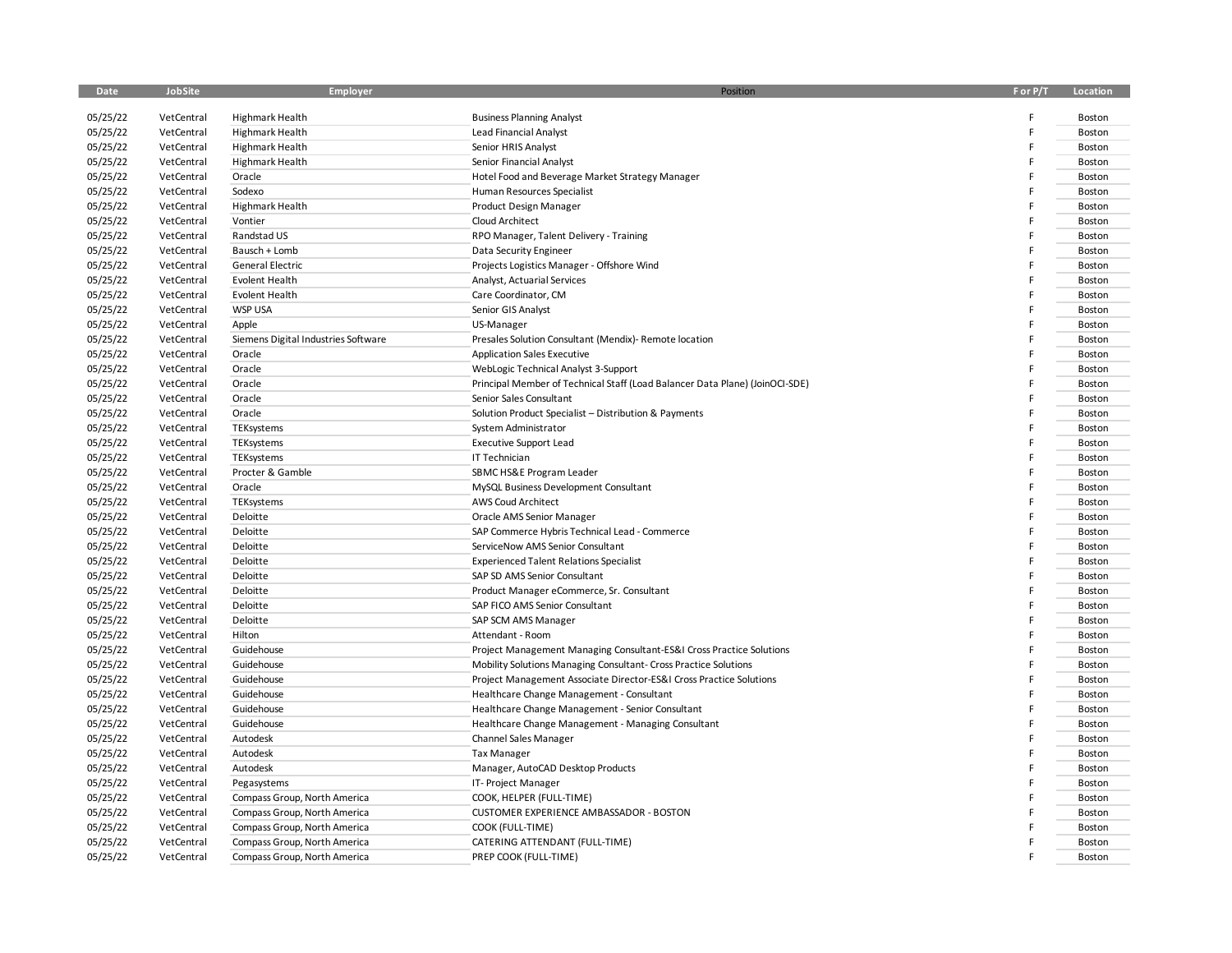| Date     | JobSite    | <b>Employer</b>        | Position                                                                                         | F or P/T | Location |
|----------|------------|------------------------|--------------------------------------------------------------------------------------------------|----------|----------|
| 05/25/22 | VetCentral | GoTo                   | Sr. LOA Specialist                                                                               | F        | Boston   |
| 05/25/22 | VetCentral | Definitive Logic       | Junior HCM Cloud Developer - REMOTE                                                              | F        | Boston   |
| 05/25/22 | VetCentral | Definitive Logic       | Mid-Level Oracle HCM Developer - REMOTE                                                          | F        | Boston   |
| 05/25/22 | VetCentral | Definitive Logic       | Mid-Level Oracle HCM Developer (Technical) - REMOTE                                              | F        | Boston   |
| 05/25/22 | VetCentral | Definitive Logic       | Senior Level Oracle HCM Developer - REMOTE                                                       | F        | Boston   |
| 05/25/22 | VetCentral | Merck                  | 2023 Human Health - US Commercial MBA Summer Intern                                              | F        | Boston   |
| 05/25/22 | VetCentral | Merck                  | <b>Clinical Quality Operations Manager</b>                                                       | F        | Boston   |
| 05/25/22 | VetCentral | Randstad US            | <b>Technical Recruiter</b>                                                                       | F        | Boston   |
| 05/25/22 | VetCentral | Randstad US            | <b>Technical Recruiter</b>                                                                       | F        | Boston   |
| 05/25/22 | VetCentral | Randstad US            | <b>Account Manager</b>                                                                           | F        | Boston   |
| 05/25/22 | VetCentral | Randstad US            | RPO Manager, Talent Delivery - Training                                                          | F        | Boston   |
| 05/25/22 | VetCentral | Randstad US            | Global Business Partner Lead                                                                     | F        | Boston   |
| 05/25/22 | VetCentral | Performance Food Group | Foodservice Sales - Boston                                                                       | F        | Boston   |
| 05/25/22 | VetCentral | Randstad US            | Recruiter                                                                                        | F        | Boston   |
| 05/25/22 | VetCentral | BlackRock              | Vice President, Business Development Consultant - Defined Contribution                           | F        | Boston   |
| 05/25/22 | VetCentral | Oracle                 | Site Reliability Developer 4                                                                     | F        | Boston   |
| 05/25/22 | VetCentral | Oracle                 | Applications Sales Representative IV                                                             |          | Boston   |
| 05/25/22 | VetCentral | Snap Inc.              | Senior Sourcer                                                                                   | F        | Boston   |
| 05/25/22 | VetCentral | LiveRamp               | <b>Measurement Solutions Specialist</b>                                                          | F        | Boston   |
| 05/25/22 | VetCentral | Organon & Co.          | Women's Health Clinical Account Specialist - Boston, Massachusetts                               | F        | Boston   |
| 05/25/22 | VetCentral | VMware                 | Senior Client Solutions Executive - Telco - Opportunity for Working Remotely                     | F        | Boston   |
| 05/25/22 | VetCentral | Organon & Co.          | Senior Specialist, Business & Supplier Management                                                | F        | Boston   |
| 05/25/22 | VetCentral | VMware                 | Senior Client Solutions Executive - Telco - Opportunity for Working Remotely                     | F        | Boston   |
| 05/25/22 | VetCentral | VMware                 | Corporate Counsel - Opportunity for Working Remotely                                             | F        | Boston   |
| 05/25/22 | VetCentral | VMware                 | Client Solutions Executive - Telco - Opportunity for Working Remotely                            | F        | Boston   |
| 05/25/22 | VetCentral | VMware                 | Confidential Computing and System Software Engineer                                              | F        | Boston   |
| 05/25/22 | VetCentral | VMware                 | Sr. Member Of Technical Staff - Opportunity for Working Remotely                                 | F        | Boston   |
| 05/25/22 | VetCentral | VMware                 | Staff Engineer I - VeloCloud SD-WAN (Dataplane) - Opportunity for Working Remotely               | F        | Boston   |
| 05/25/22 | VetCentral | VMware                 | Customer Success Manager - EUC - Opportunity for Working Remotely                                | F        | Boston   |
| 05/25/22 | VetCentral | VMware                 | Sr. Software Engineer - Tanzu Mission Control - Opportunity for Working Remotely                 | F        | Boston   |
| 05/25/22 | VetCentral | VMware                 | Senior Solutions Architect (Tanzu Observability by Wavefront) - Opportunity for Working Remotely | F        | Boston   |
| 05/25/22 | VetCentral | VMware                 | Sr Dir, GTM Sales Strategy & Architecture, Hyperscalers - Opportunity for Working Remotely       | F        | Boston   |
| 05/25/22 | VetCentral | Humana                 | Bilingual Inbound Call Center Representative                                                     | F        | Boston   |
| 05/25/22 | VetCentral | Humana                 | Product Strategy Medicaid Technology (Remote)                                                    |          | Boston   |
| 05/25/22 | VetCentral | Humana                 | Lead Data Scientist - People Analytics                                                           | F        | Boston   |
| 05/25/22 | VetCentral | Delaware North         | Catering Cook, New England Aquarium Catering                                                     |          | Boston   |
| 05/25/22 | VetCentral | Delaware North         | Team Massage Therapist, Boston Bruins                                                            | F        | Boston   |
| 05/25/22 | VetCentral | Delaware North         | Sous Chef, TD Garden                                                                             |          | Boston   |
| 05/25/22 | VetCentral | Teleperformance USA    | General Consideration (USA)                                                                      | F        | Boston   |
| 05/25/22 | VetCentral | Teleperformance USA    | Sr Citrix Engineer                                                                               | F        | Boston   |
| 05/25/22 | VetCentral | Teleperformance USA    | Senior Global Auditor                                                                            | F        | Boston   |
| 05/25/22 | VetCentral | Teleperformance USA    | Reporting and Data Analyst                                                                       | F        | Boston   |
| 05/25/22 | VetCentral | Teleperformance USA    | <b>Citrix Engineer</b>                                                                           | F        | Boston   |
| 05/25/22 | VetCentral | Oracle                 | Business Analyst GTM Mergers & Acquisitions - Consulting Services                                | F        | Boston   |
| 05/25/22 | VetCentral | Oracle                 | WebLogics Technical Analyst 3-Support                                                            | F        | Boston   |
| 05/25/22 | VetCentral | Oracle                 | QA Analyst 4-ProdDev                                                                             |          | Boston   |
| 05/25/22 | VetCentral | Oracle                 | Software Developer 5                                                                             | F        | Boston   |
| 05/25/22 | VetCentral | Oracle                 | Cloud Engineer - Service Delivery, NetSuite                                                      |          | Boston   |
| 05/25/22 | VetCentral | Oracle                 | Oracle Senior Director, NAA Demand Funnel - Remote                                               |          | Boston   |
| 05/25/22 | VetCentral | Oracle                 | Oracle Primavera PIF (Project Integrated Framework) Consultant                                   |          | Boston   |
|          |            | Oracle                 |                                                                                                  | F        |          |
| 05/25/22 | VetCentral |                        | ERP Applications Sales Representative                                                            |          | Boston   |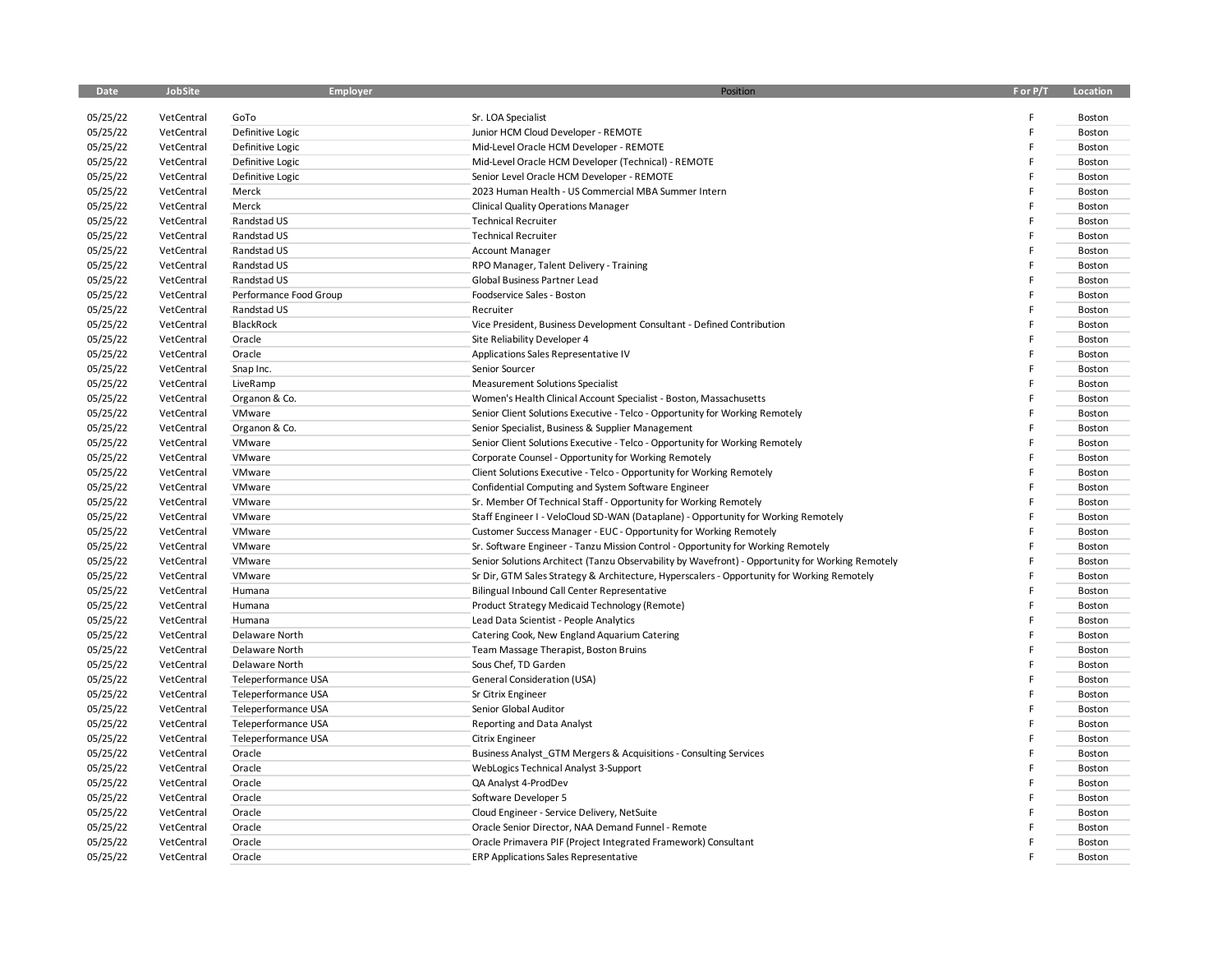| <b>Date</b> | <b>JobSite</b> | Employer                   | Position                                                                                          | F or P/T | Location   |
|-------------|----------------|----------------------------|---------------------------------------------------------------------------------------------------|----------|------------|
| 05/25/22    | VetCentral     | Wells Fargo                | Senior Lead Cyber Security Research Consultant                                                    |          | Boston     |
| 05/25/22    | VetCentral     | Wells Fargo                | <b>Information Security Manager</b>                                                               | F        | Boston     |
| 05/25/22    | VetCentral     | Black & Veatch             | Regional Representative, Energy Infrastructure - Balkan USAID                                     |          | Boston     |
| 05/25/22    | VetCentral     | Black & Veatch             | Electrical Engineer 3 - Substation & Transmission Designer - Remote - United States & Puerto Rico |          | Boston     |
| 05/25/22    | VetCentral     | Wells Fargo                | Senior Systems Quality Assurance Analyst                                                          |          | Boston     |
| 05/25/22    | VetCentral     | Black & Veatch             | Regional Representative, Energy Infrastructure - Balkan USAID 1                                   |          | Boston     |
| 05/25/22    | VetCentral     | Black & Veatch             | Principal Consultant - Business Strategy - Remote - United States                                 |          | Boston     |
| 05/25/22    | VetCentral     | Randstad US                | hit - epic ambulatory analysts - build                                                            |          | Boston     |
| 05/25/22    | VetCentral     | Randstad US                | remote business analyst                                                                           |          | Boston     |
| 05/25/22    | VetCentral     | Randstad US                | office manager                                                                                    |          | Boston     |
| 05/25/22    | VetCentral     | Randstad US                | digital product owner / manager                                                                   |          | Boston     |
| 05/25/22    | VetCentral     | Randstad US                | technical writer/marketing, vp - enterprise architecture                                          |          | Boston     |
| 05/25/22    | VetCentral     | Accenture                  | Red Hat Market Development Director                                                               |          | Boston     |
| 05/25/22    | VetCentral     | Accenture                  | Java Technical Lead - 4317808                                                                     |          | Boston     |
| 05/25/22    | VetCentral     | Accenture                  | Application Tech Support Practitioner - 4331591                                                   |          | Boston     |
| 05/25/22    | VetCentral     | Accenture                  | Google (GCP) Data Delivery Lead                                                                   |          | Boston     |
| 05/25/22    | VetCentral     | Accenture                  | *Java Microservices Engineer - 4321586                                                            |          | Boston     |
| 05/25/22    | VetCentral     | Accenture                  | Data Visualization Manager - Northeast                                                            |          | Boston     |
| 05/25/22    | VetCentral     | IQVIA                      | Entry-Level Pharmaceutical Educator/Representative - Northeast                                    |          | Boston     |
| 05/25/22    | VetCentral     | IQVIA                      | Senior Clinical Research Associate, Internal Medicine, Homebased, US - IQVIA Biotech              |          | Boston     |
| 05/25/22    | VetCentral     | IQVIA                      | (Senior) Clinical Trial Manager, CNS, Homebased, US - IQVIA Biotech                               |          | Boston     |
| 05/25/22    | VetCentral     | Anthem, Inc                | Data Scientist                                                                                    |          | Boston     |
| 05/25/22    | VetCentral     | CDM Smith                  | Toll Technologist 6                                                                               |          | Boston     |
| 05/25/22    | VetCentral     | CDM Smith                  | <b>Construction Manager 2</b>                                                                     |          | Boston     |
| 05/25/22    | VetCentral     | CDM Smith                  | Intermediate Project Scheduler                                                                    |          | Boston     |
| 05/25/22    | VetCentral     | CDM Smith                  | Senior Construction Representative 1                                                              |          | Boston     |
| 05/25/22    | VetCentral     | Meta                       | Customer Experience Program Manager                                                               |          | Boston     |
| 05/25/22    | VetCentral     | Meta                       | Research Scientist - Health and Human Performance                                                 |          | Boston     |
| 05/25/22    | VetCentral     | Meta                       | Finance Manager, Marketing Finance                                                                |          | Boston     |
| 05/25/22    | VetCentral     | Meta                       | Product Technical Program Manager, Central Integrity                                              |          | Boston     |
| 05/25/22    | VetCentral     | Meta                       | RL Finance Manager, Operations Finance - Logistics & Supply Planning                              |          | Boston     |
| 05/25/22    | VetCentral     | Meta                       | Product Designer, WhatsApp                                                                        |          | Boston     |
| 05/25/22    | VetCentral     | Meta                       | Lead Counsel, Product                                                                             |          | Boston     |
| 05/25/22    | VetCentral     | Meta                       | Data Center Facilities Engineering, Electrical Engineer                                           |          | Boston     |
| 05/25/22    | VetCentral     | Meta                       | Global PMM, Creators for Business Solutions, Family of Apps                                       |          | Boston     |
| 05/25/22    | VetCentral     | Meta                       | Director of In-App Content, WhatsApp                                                              |          | Boston     |
| 05/25/22    | VetCentral     | Meta                       | <b>Regional Sales Manager</b>                                                                     |          | Boston     |
| 05/25/22    | VetCentral     | Meta                       | Data Analyst, Product Support Operations                                                          |          | Boston     |
| 05/25/22    | VetCentral     | Meta                       | Premier Partner Support, Specialist                                                               |          | Boston     |
| 05/25/22    | VetCentral     | Meta                       | Analytics Manager, Product Support Operations                                                     |          | Boston     |
| 05/25/22    | VetCentral     | Meta                       | Manager of Global Affairs                                                                         |          | Boston     |
| 05/25/22    | VetCentral     | Meta                       | Director of Employment Investigations                                                             |          | Boston     |
| 05/25/22    | VetCentral     | Meta                       | Communications Manager, Strategic Response                                                        |          | Boston     |
| 05/25/22    | VetCentral     | Meta                       | Revenue Technical Accounting Manager, Ads                                                         |          | Boston     |
| 05/25/22    | VetCentral     | PwC                        | Connected Supply Chain - Director                                                                 |          | Boston     |
| 05/25/22    | VetCentral     | HealthEdge Software Inc    | Senior Product Manager- Claims                                                                    |          | Burlington |
| 05/25/22    | VetCentral     | HealthEdge Software Inc    | Senior Product Manager- Pricing & Growth                                                          |          | Burlington |
| 05/25/22    | VetCentral     | The Estee Lauder Companies | MAC 3rd Key - Part Time - MAC Burlington Mall - Burlington, MA                                    |          | Burlington |
| 05/25/22    | VetCentral     | Robert Half                | <b>Product Counsel</b>                                                                            |          | Burlington |
| 05/25/22    | VetCentral     | Lahey Health               | Registered Nurse, Float Pool to All Medical Surgical Units and Progressive Care Units, Per Diem   | F        | Burlington |
| 05/25/22    | VetCentral     | Lahey Health               | Patient Access Representative - Full-Time/Days - SIGN ON BONUS ELIGIBLE & NEW RATES!              | F        | Burlington |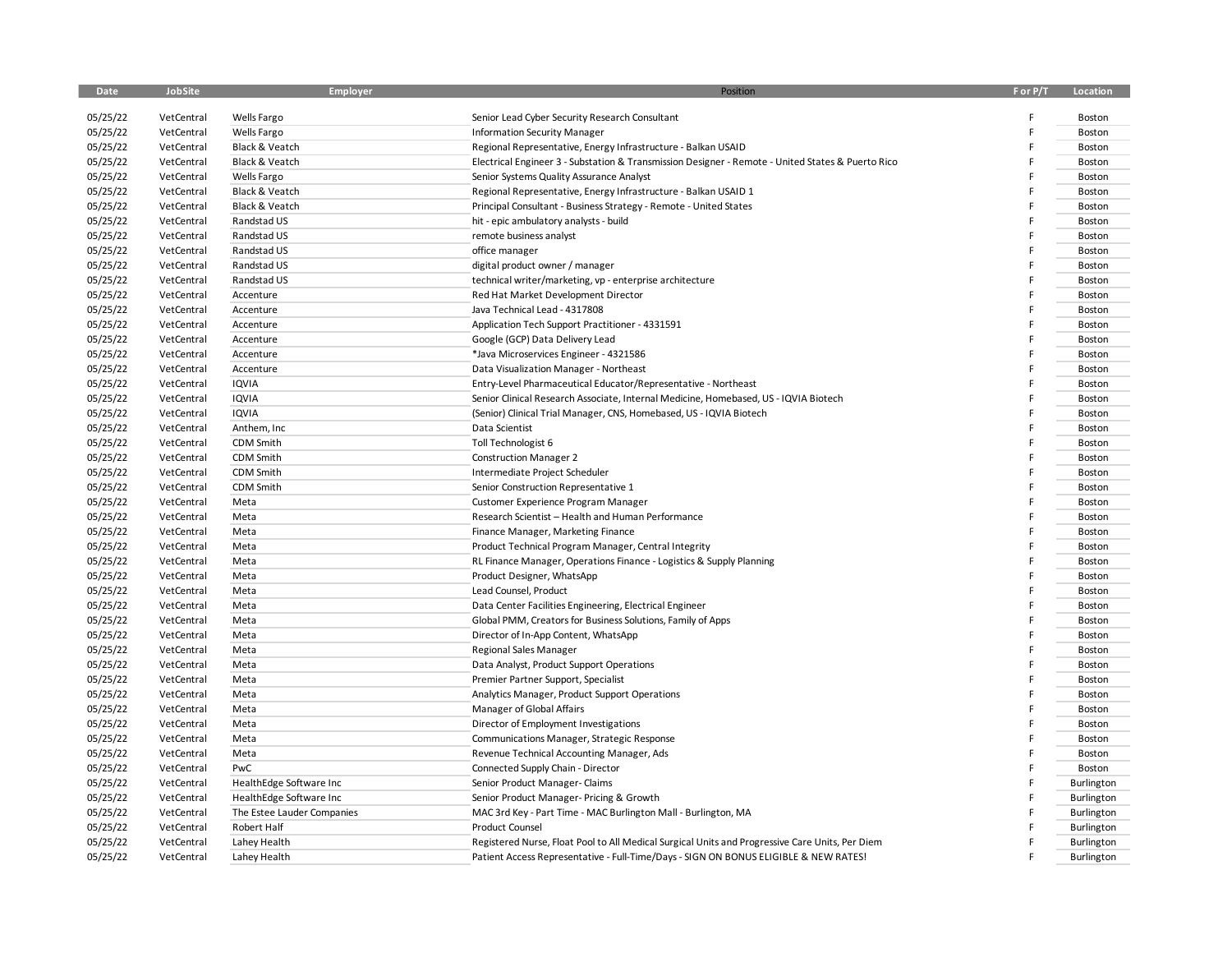| Date                 | JobSite    | Employer                      | Position                                                                                                          | F or P/T | Location   |
|----------------------|------------|-------------------------------|-------------------------------------------------------------------------------------------------------------------|----------|------------|
| 05/25/22             | VetCentral | Lahey Health                  | EMS Dispatcher (30 hours) - \$1500 Sign On Bonus!                                                                 | E        | Burlington |
| 05/25/22             | VetCentral | TD Bank                       | Sr Relationship Manager                                                                                           |          | Burlington |
| 05/25/22             | VetCentral | Actalent                      | Research Associate                                                                                                |          | Burlington |
| 05/25/22             | VetCentral | Oracle                        | Oracle Cloud Enterprise Architect   PreSales                                                                      | E        | Burlington |
| 05/25/22             | VetCentral | Oracle                        | Software Developer 5                                                                                              | F        | Burlington |
| 05/25/22             | VetCentral | Oracle                        | Master Principal Sales Consultant                                                                                 |          | Burlington |
| 05/25/22             | VetCentral | Oracle                        | Internet Sales Representative II                                                                                  |          | Burlington |
| 05/25/22             | VetCentral | Oracle                        | Internet Sales Representative II                                                                                  |          | Burlington |
| 05/25/22             | VetCentral | Oracle                        | Sales Representative OD Prime I                                                                                   |          | Burlington |
| 05/25/22             | VetCentral | Oracle                        | Internet Sales Representative II                                                                                  |          | Burlington |
| 05/25/22             | VetCentral | Nuance                        | Manager Development Specialist                                                                                    |          | Burlington |
| 05/25/22             | VetCentral | Guidehouse                    | Project Management Associate Director-ES&I Cross Practice Solutions                                               |          | Burlington |
| 05/25/22             | VetCentral | Guidehouse                    | Project Management Managing Consultant-ES&I Cross Practice Solutions                                              |          | Burlington |
| 05/25/22             | VetCentral | Microsoft Corporation         | Program Manager 2                                                                                                 |          | Cambridge  |
| 05/25/22             | VetCentral | Akamai Technologies, Inc.     | Senior Technical Program Manager                                                                                  |          | Cambridge  |
| 05/25/22             | VetCentral | AbbVie                        | Associate Bioinformatics Scientist II                                                                             |          | Cambridge  |
| 05/25/22             | VetCentral | AbbVie                        | Senior Scientist II, In Vivo Pharmacology                                                                         |          | Cambridge  |
| 05/25/22             | VetCentral | AbbVie                        | Scientific Software Developer II                                                                                  |          | Cambridge  |
| 05/25/22             | VetCentral | AbbVie                        | Scientific Software Developer                                                                                     |          | Cambridge  |
| 05/25/22             | VetCentral | AbbVie                        | Scientist/Sr Scientist, Transcriptional Profiling                                                                 |          | Cambridge  |
| 05/25/22             | VetCentral | CBRE                          | FM Reliability Engineering Ops Director                                                                           |          | Cambridge  |
| 05/25/22             | VetCentral | Robert Half                   | <b>Administrative Assistant</b>                                                                                   |          | Cambridge  |
| 05/25/22             | VetCentral | Robert Half                   | Administrative Assistant                                                                                          |          | Cambridge  |
| 05/25/22             | VetCentral | <b>TIAA Bank</b>              | <b>Trust Administrator</b>                                                                                        |          | Cambridge  |
| 05/25/22             | VetCentral | GAF                           | Commercial Operations Continuous Improvement Lead                                                                 |          | Cambridge  |
| 05/25/22             | VetCentral | Charles River Laboratories    | Rodent Veterinary Technician                                                                                      |          | Cambridge  |
| 05/25/22             | VetCentral | CBRE                          | Process Improvement Director- Life Sciences Sector- Remote East Coast Preferred                                   |          | Cambridge  |
| 05/25/22             | VetCentral | CBRE                          | <b>Contract Manager</b>                                                                                           |          | Cambridge  |
| 05/25/22             | VetCentral | CBRE                          | Sr Engineering Operations Director-Facilities Management-Remote East Coast Preferred-Life Sciences/Pharmaceutical |          | Cambridge  |
|                      | VetCentral | Aerotek                       | <b>HVAC Technician</b>                                                                                            |          | Cambridge  |
| 05/25/22<br>05/25/22 | VetCentral | Walgreens                     | Customer Service Associate                                                                                        | E        | Cambridge  |
| 05/25/22             | VetCentral | <b>ICON Clinical Research</b> | Laboratory Assistant                                                                                              | F        | Cambridge  |
| 05/25/22             | VetCentral | Actalent                      | Principal Clinical Data Manager                                                                                   |          | Cambridge  |
| 05/25/22             | VetCentral | Actalent                      | Research Associate I                                                                                              |          | Cambridge  |
| 05/25/22             | VetCentral | Actalent                      | <b>Stability Specialist</b>                                                                                       |          | Cambridge  |
|                      |            |                               |                                                                                                                   |          |            |
| 05/25/22             | VetCentral | Microsoft Corporation         | Design Verification Engineer                                                                                      |          | Cambridge  |
| 05/25/22             | VetCentral | Microsoft Corporation         | Senior Product Manager                                                                                            |          | Cambridge  |
| 05/25/22             | VetCentral | Microsoft Corporation         | Principal Software Engineering Manager                                                                            |          | Cambridge  |
| 05/25/22             | VetCentral | Microsoft Corporation         | UX Designer: Full Time Opportunities Microsoft Leap                                                               |          | Cambridge  |
| 05/25/22             | VetCentral | Microsoft Corporation         | Senior Software Engineer                                                                                          |          | Cambridge  |
| 05/25/22             | VetCentral | Microsoft Corporation         | Sales Excellence Leader                                                                                           |          | Cambridge  |
| 05/25/22             | VetCentral | <b>Microsoft Corporation</b>  | Customer Transformation Americas Leader - Healthcare & Life Sciences                                              |          | Cambridge  |
| 05/25/22             | VetCentral | Microsoft Corporation         | Principal Site Reliability Engineering Manager                                                                    |          | Cambridge  |
| 05/25/22             | VetCentral | Microsoft Corporation         | Customer Engineer - Messaging - (Top Secret) CTJ                                                                  |          | Cambridge  |
| 05/25/22             | VetCentral | Microsoft Corporation         | Business Program Management- Go To Market                                                                         |          | Cambridge  |
| 05/25/22             | VetCentral | Microsoft Corporation         | Principal Cloud Advocate (Green Computing)                                                                        |          | Cambridge  |
| 05/25/22             | VetCentral | Microsoft Corporation         | Senior Software Engineer                                                                                          |          | Cambridge  |
| 05/25/22             | VetCentral | Bath & Body Works             | Store Manager - Bath & Body Works - Cambridgeside Galleria - Cambridge, MA                                        |          | Cambridge  |
| 05/25/22             | VetCentral | Microsoft Corporation         | Dynamics 365 Finance and Operations - Support Engineer                                                            |          | Cambridge  |
| 05/25/22             | VetCentral | Bath & Body Works             | BBW Sales Support-CAMBRIDGESIDE GALLERIA                                                                          |          | Cambridge  |
| 05/25/22             | VetCentral | <b>Bristol Myers Squibb</b>   | Scientist/Associate Scientist II                                                                                  | E        | Cambridge  |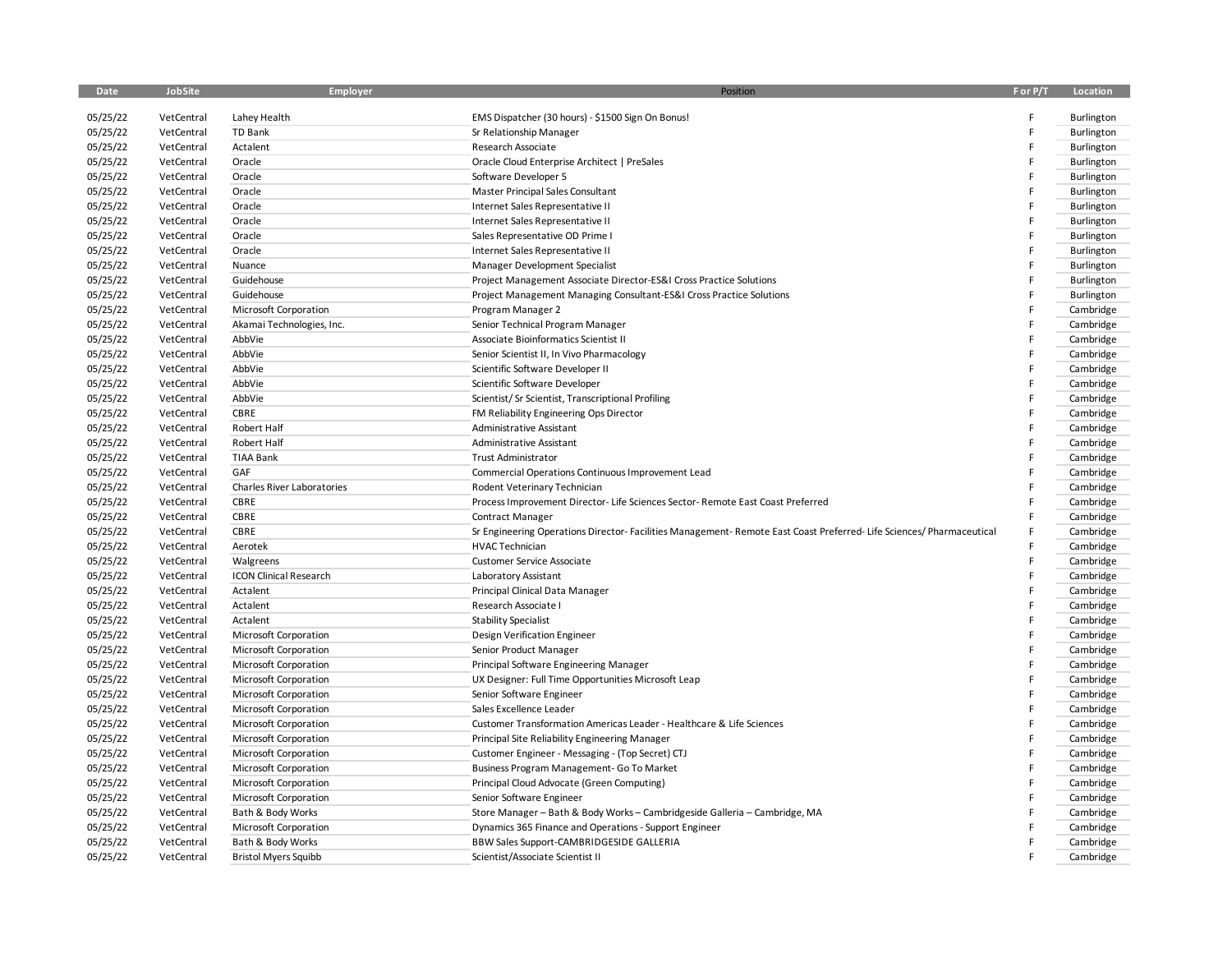| Date                 | JobSite                  | Employer                                    | Position                                                                                  | F or P/T | Location    |
|----------------------|--------------------------|---------------------------------------------|-------------------------------------------------------------------------------------------|----------|-------------|
| 05/25/22             | VetCentral               | <b>Bristol Myers Squibb</b>                 | Research Scientist                                                                        | E        | Cambridge   |
| 05/25/22             | VetCentral               | Apple                                       | US-Manager                                                                                |          | Cambridge   |
| 05/25/22             | VetCentral               | Apple                                       | Al/ML - Machine Learning Engineer (Speech Recognition), Siri and Language Technologies    |          | Cambridge   |
| 05/25/22             | VetCentral               | <b>IBM</b>                                  | Senior Level 3 Support Engineer                                                           |          | Cambridge   |
| 05/25/22             | VetCentral               |                                             | Senior Cloud Business Analyst                                                             |          |             |
| 05/25/22             |                          | Pegasystems                                 |                                                                                           |          | Cambridge   |
| 05/25/22             | VetCentral<br>VetCentral | Pegasystems                                 | Associate Technical Support Engineer                                                      |          | Cambridge   |
|                      | VetCentral               | Pegasystems<br>Compass Group, North America | <b>Technical Support Engineer</b><br><b>GRILL COOK (FULL-TIME)</b>                        |          | Cambridge   |
| 05/25/22<br>05/25/22 |                          | Pfizer                                      |                                                                                           |          | Cambridge   |
|                      | VetCentral<br>VetCentral | Pfizer                                      | Global Clinical Lead (MD)<br>Principal Scientist, RNA Biotherapeutics Discovery Analytics |          | Cambridge   |
| 05/25/22             | VetCentral               | Pfizer                                      |                                                                                           |          | Cambridge   |
| 05/25/22             |                          |                                             | DSRD Partner of Choice (PoC) Sourcing Lead                                                |          | Cambridge   |
| 05/25/22             | VetCentral               | Merck                                       | Senior Scientist                                                                          |          | Cambridge   |
| 05/25/22             | VetCentral               | Organon & Co.                               | Senior Specialist, Business & Supplier Management                                         |          | Cambridge   |
| 05/25/22             | VetCentral               | Google                                      | Technical Program Manager, Fitbit Health Solutions                                        |          | Cambridge   |
| 05/25/22             | VetCentral               | Randstad US                                 | executive administrative assistant                                                        |          | Cambridge   |
| 05/25/22             | VetCentral               | Randstad US                                 | executive administrative assistant                                                        |          | Cambridge   |
| 05/25/22             | VetCentral               | IQVIA                                       | (Senior) Clinical Trial Manager, CNS, Homebased, US - IQVIA Biotech                       |          | Cambridge   |
| 05/25/22             | VetCentral               | IQVIA                                       | Senior Clinical Research Associate, Internal Medicine, Homebased, US - IQVIA Biotech      |          | Cambridge   |
| 05/25/22             | VetCentral               | BrightView                                  | Landscape Services Internship                                                             |          | Chelmsford  |
| 05/25/22             | VetCentral               | BrightView                                  | Snow Management Specialist                                                                |          | Chelmsford  |
| 05/25/22             | VetCentral               | <b>Kelly Services</b>                       | Laboratory Technician                                                                     |          | Chelmsford  |
| 05/25/22             | VetCentral               | PDS Tech Inc                                | Material Handler                                                                          |          | Chelmsford  |
| 05/25/22             | VetCentral               | UKG (Ultimate Kronos Group)                 | Lead Video Editor                                                                         |          | Chelmsford  |
| 05/25/22             | VetCentral               | CDM Smith                                   | Toll Technologist 6                                                                       |          | Chelmsford  |
| 05/25/22             | VetCentral               | CDM Smith                                   | <b>Construction Manager 2</b>                                                             |          | Chelmsford  |
| 05/25/22             | VetCentral               | CDM Smith                                   | Intermediate Project Scheduler                                                            |          | Chelmsford  |
| 05/25/22             | VetCentral               | CDM Smith                                   | Senior Construction Representative 1                                                      |          | Chelmsford  |
| 05/25/22             | VetCentral               | Aerotek                                     | Clean Room Assembler                                                                      |          | Danvers     |
| 05/25/22             | VetCentral               | Aerotek                                     | Field Service Technician                                                                  |          | Danvers     |
| 05/25/22             | VetCentral               | Aerotek                                     | Clean Room Assembler                                                                      |          | Danvers     |
| 05/25/22             | VetCentral               | Aerotek                                     | Clean Room Assembler                                                                      |          | Danvers     |
| 05/25/22             | VetCentral               | Aerotek                                     | Clean Room Assembler                                                                      |          | Danvers     |
| 05/25/22             | VetCentral               | Elior North America                         | Food Service Director 2                                                                   |          | Danvers     |
| 05/25/22             | VetCentral               | Lahey Health                                | Recovery Specialist - CSS Danvers                                                         |          | Danvers     |
| 05/25/22             | VetCentral               | Lahey Health                                | Administrative Assistant, Collaborative Care                                              |          | Danvers     |
| 05/25/22             | VetCentral               | IQVIA                                       | (Senior) Clinical Trial Manager, CNS, Homebased, US - IQVIA Biotech                       |          | Danvers     |
| 05/25/22             | VetCentral               | <b>IQVIA</b>                                | Senior Clinical Research Associate, Internal Medicine, Homebased, US - IQVIA Biotech      |          | Danvers     |
| 05/25/22             | VetCentral               | Aerotek                                     | Facilities Technician - Facilities Technician 1                                           |          | Gloucester  |
| 05/25/22             | VetCentral               | Lahey Health                                | CT Scan & Vascular Tech Spec                                                              |          | Gloucester  |
| 05/25/22             | VetCentral               | Aerotek                                     | <b>Machine Operator</b>                                                                   |          | Groveland   |
| 05/25/22             | VetCentral               | ManTech                                     | *Network/Systems Administrator III*                                                       |          | Hanscom AFB |
| 05/25/22             | VetCentral               | Nestle                                      | New Product Planning Portfolio Strategy Lead (Remote)                                     |          | Haverhill   |
| 05/25/22             | VetCentral               | Randstad US                                 | shipper/receiver                                                                          |          | Haverhill   |
| 05/25/22             | VetCentral               | Randstad US                                 | machine operator                                                                          |          | Haverhill   |
| 05/25/22             | VetCentral               | Randstad US                                 | machine operator                                                                          |          | Haverhill   |
| 05/25/22             | VetCentral               | O'Reilly Automotive Stores, Inc             | <b>Bilingual Parts Delivery</b>                                                           |          | Lawrence    |
| 05/25/22             | VetCentral               | CBRE                                        | FM Reliability Engineering Ops Director                                                   |          | Lowell      |
| 05/25/22             | VetCentral               | <b>Robert Half</b>                          | <b>Customer Service Representative</b>                                                    |          | Lowell      |
| 05/25/22             | VetCentral               | Robert Half                                 | <b>Business Systems Analyst</b>                                                           |          | Lowell      |
| 05/25/22             | VetCentral               | GAF                                         | Commercial Operations Continuous Improvement Lead                                         |          | Lowell      |
| 05/25/22             | VetCentral               | CBRE                                        | <b>Contract Manager</b>                                                                   |          | Lowell      |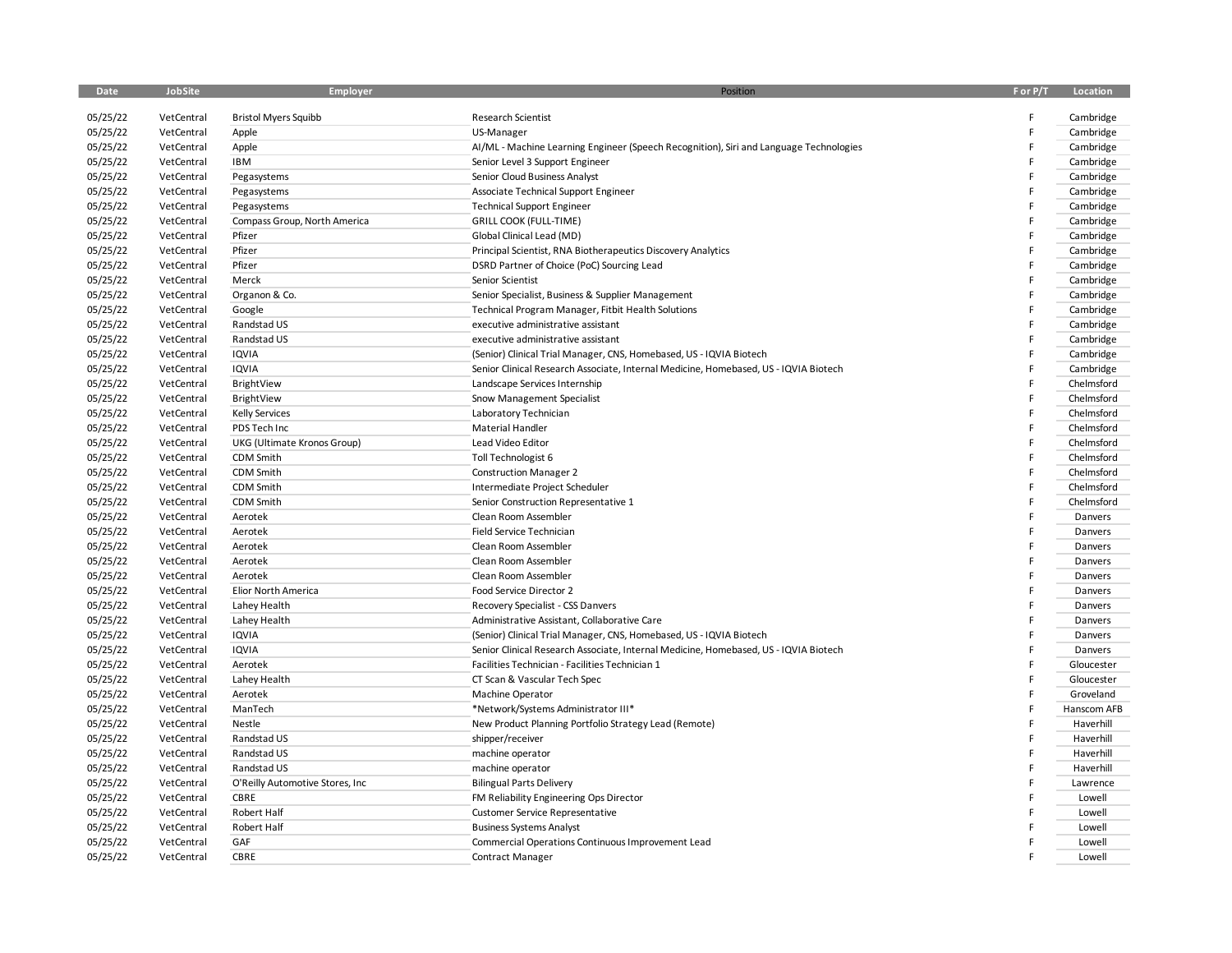| Date     | JobSite    | <b>Employer</b>                                | Position                                                       | F or P/T | Location        |
|----------|------------|------------------------------------------------|----------------------------------------------------------------|----------|-----------------|
| 05/25/22 | VetCentral | Aerotek                                        | <b>Production Worker</b>                                       | F        | Lowell          |
| 05/25/22 | VetCentral | Aerotek                                        | <b>Production Worker</b>                                       |          | Lowell          |
| 05/25/22 | VetCentral | UKG (Ultimate Kronos Group)                    | <b>Collections Analyst</b>                                     | E        | Lowell          |
| 05/25/22 | VetCentral | UKG (Ultimate Kronos Group)                    | Lead Video Editor                                              |          | Lowell          |
| 05/25/22 | VetCentral | Organon & Co.                                  | Senior Specialist, Business & Supplier Management              |          | Lowell          |
| 05/25/22 | VetCentral | ManpowerGroup                                  | Wire Bond Technician Needed                                    |          | Lowell          |
| 05/25/22 | VetCentral | ManpowerGroup                                  | Assembler Needed \$22 per hour                                 |          | Lowell          |
| 05/25/22 | VetCentral | Randstad US                                    | equipment maintenance specialist                               |          | Lowell          |
| 05/25/22 | VetCentral | CDM Smith                                      | Toll Technologist 6                                            |          | Lowell          |
| 05/25/22 | VetCentral | CDM Smith                                      | <b>Construction Manager 2</b>                                  |          | Lowell          |
| 05/25/22 | VetCentral | <b>CDM Smith</b>                               | Intermediate Project Scheduler                                 |          | Lowell          |
| 05/25/22 | VetCentral | CDM Smith                                      | Senior Construction Representative 1                           |          | Lowell          |
| 05/25/22 | VetCentral | Robert Half                                    | Accounts Payable Clerk                                         |          | Lynnfield       |
| 05/25/22 | VetCentral | <b>Aston Carter</b>                            | Accounts Payable Specialist                                    |          | Lynnfield       |
| 05/25/22 | VetCentral | <b>Aston Carter</b>                            | Accounts Payable Specialist                                    | F        | Lynnfield       |
| 05/25/22 | VetCentral | Lahey Health                                   | Security Officer                                               |          | Lynn            |
| 05/25/22 | VetCentral | General Electric                               | Test Repair Mechanic - Project Crafts 2nd shift                |          | Lynn            |
| 05/25/22 | VetCentral | Microsoft Corporation                          | Senior Software Engineer                                       |          | Manchester      |
| 05/25/22 | VetCentral | C&A Industries, LLC                            | RN / REGISTERED NURSE / ER RN / EMERGENCY ROOM NURSE           |          | Methuen         |
| 05/25/22 | VetCentral | C&A Industries, LLC                            | RN / REGISTERED NURSE / MED SURG RN / MEDICAL SURGICAL NURSE   | E        | Methuen         |
| 05/25/22 | VetCentral | Wellpath                                       | PREA Mental Health Professional 7K Bonus!                      | E        | Middleton       |
| 05/25/22 | VetCentral | Walgreens                                      | Shift Lead                                                     |          | Newburyport     |
| 05/25/22 | VetCentral | Robert Half                                    | <b>Purchasing Agent</b>                                        |          | North Andove    |
| 05/25/22 | VetCentral | Sevita                                         | Participant driver and Caregiver for Adult Day Center          |          | North Andove    |
| 05/25/22 | VetCentral | Randstad US                                    | gmp manufacturing supervisor                                   | F        | North Billerica |
| 05/25/22 | VetCentral | Randstad US                                    | manufacturing tech 4, gmp                                      | F        | North Billerica |
| 05/25/22 | VetCentral | Randstad US                                    | gmp manufacturing supervisor, 2nd shift                        | F        | North Billerica |
| 05/25/22 | VetCentral | <b>Bank of America</b>                         | Relationship Banker- North Shore, MA area                      |          | North Reading   |
| 05/25/22 | VetCentral | TEKsystems                                     | <b>BI Analyst</b>                                              | F        | North Reading   |
| 05/25/22 | VetCentral | <b>Arrow Electronics</b>                       | GAM/Business Development Manager                               |          | Peabody         |
| 05/25/22 | VetCentral | Cardinal Health                                | Warehouse Worker (Part Time Nights)                            |          | Peabody         |
| 05/25/22 | VetCentral | Cardinal Health                                | Warehouse Worker (Full Time Nights)                            |          | Peabody         |
| 05/25/22 | VetCentral | <b>General Dynamics Information Technology</b> | IT Liaison Lead                                                |          | Peabody         |
| 05/25/22 | VetCentral | <b>General Dynamics Information Technology</b> | Senior Cloud DevOps Engineer                                   |          | Peabody         |
| 05/25/22 | VetCentral | General Dynamics Information Technology        | Cloud Systems Engineer (Secret, preferred) - remote            |          | Peabody         |
| 05/25/22 | VetCentral | <b>General Dynamics Information Technology</b> | Technical Lead / Architect                                     |          | Peabody         |
| 05/25/22 | VetCentral | General Dynamics Information Technology        | Lead Case Management Training Specialist                       |          | Peabody         |
| 05/25/22 | VetCentral | Expeditors                                     | Import Clearance Agent                                         |          | Peabody         |
| 05/25/22 | VetCentral | Walgreens                                      | Customer Service Associate                                     |          | Swampscott      |
| 05/25/22 | VetCentral | PDS Tech Inc                                   | <b>Customer Success Delivery Specialist</b>                    |          | Tewksbury       |
| 05/25/22 | VetCentral | Aerotek                                        | <b>Production Associate</b>                                    |          | Tewksbury       |
| 05/25/22 | VetCentral | Walgreens                                      | Shift Lead                                                     |          | Tewksbury       |
| 05/25/22 | VetCentral | Cardinal Health                                | Part-Time Pharmacy Technician                                  |          | Tewksbury       |
| 05/25/22 | VetCentral | Cardinal Health                                | Per Diem Pharmacist                                            |          | Tewksbury       |
| 05/25/22 | VetCentral | Actalent                                       | Lab Technician                                                 |          | Tewksbury       |
| 05/25/22 | VetCentral | Actalent                                       | Laboratory Technician                                          |          | Tewksbury       |
| 05/25/22 | VetCentral | Corning Incorporated                           | Leader, IT & Digital Communications (Remote)                   |          | Tewksbury       |
| 05/25/22 | VetCentral | Corning Incorporated                           | Senior Creative Specialist/Creative Strategist (remote)        |          | Tewksbury       |
| 05/25/22 | VetCentral | Corning Incorporated                           | Senior Specialist, Staff, and Internal Communications (REMOTE) |          | Tewksbury       |
| 05/25/22 | VetCentral | Aerotek                                        | Concrete Technician                                            |          | Wakefield       |
| 05/25/22 | VetCentral | <b>Eversource Energy</b>                       | Supervisor Meter Technical (Shift)                             | F        | Waltham         |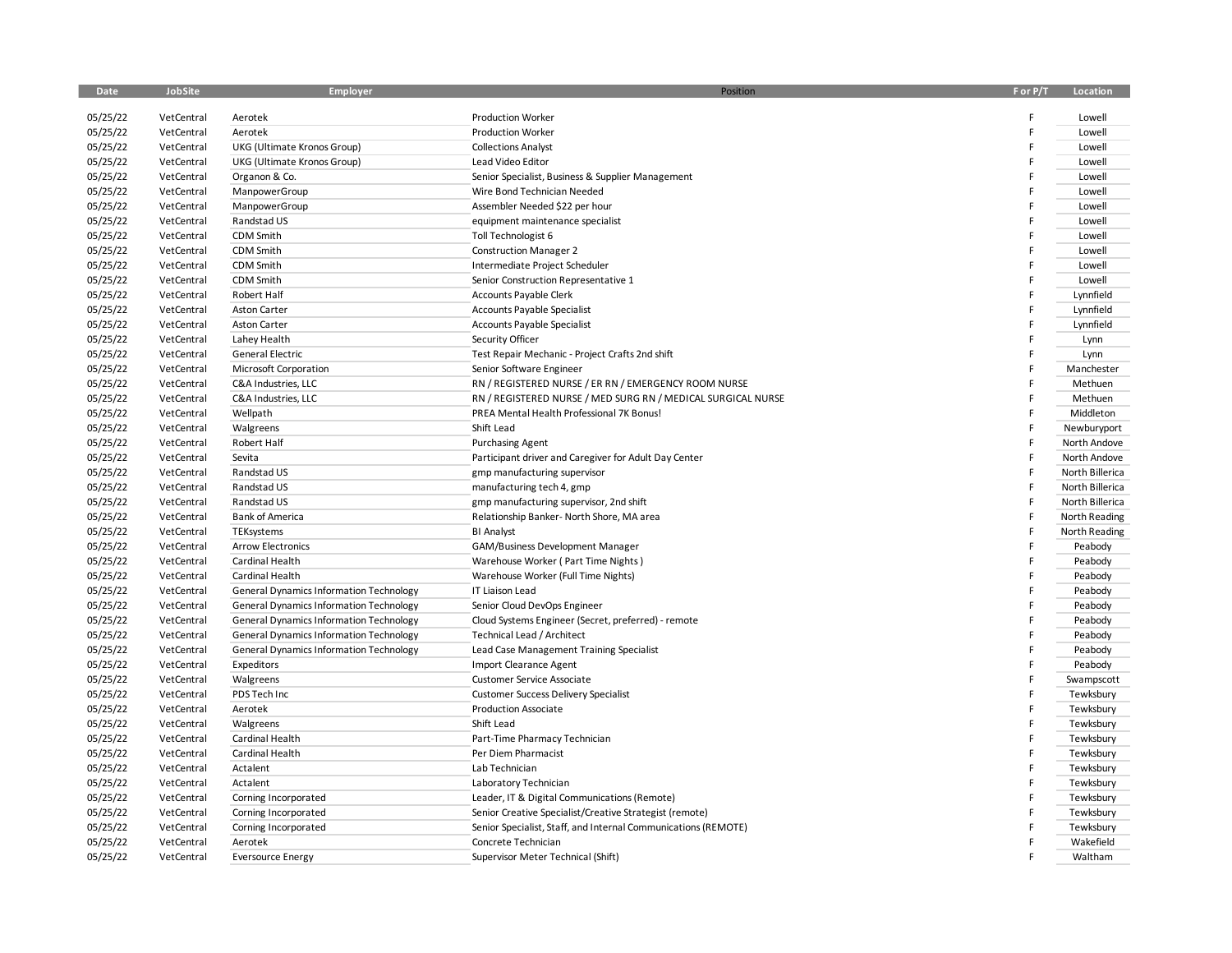| Date                 | JobSite                    | Employer                                                                                         | Position                                                                                                | F or P/T | Location           |
|----------------------|----------------------------|--------------------------------------------------------------------------------------------------|---------------------------------------------------------------------------------------------------------|----------|--------------------|
| 05/25/22             | VetCentral                 | ServiceNow, Inc.                                                                                 | Sales Operations Specialist                                                                             | F        | Waltham            |
| 05/25/22             | VetCentral                 | ServiceNow, Inc.                                                                                 | <b>Digital Solution Sales Executive</b>                                                                 | F        | Waltham            |
| 05/25/22             |                            | <b>Bank of America</b>                                                                           |                                                                                                         | F        |                    |
|                      | VetCentral                 |                                                                                                  | Initiative Solution Consultant                                                                          | F        | Waltham            |
| 05/25/22             | VetCentral                 | <b>Bank of America</b>                                                                           | Commercial SBA Credit Specialist II                                                                     |          | Waltham            |
| 05/25/22             | VetCentral                 | <b>Bank of America</b>                                                                           | Digital Connected Banking Business Control Performance Manager                                          |          | Waltham            |
| 05/25/22             | VetCentral                 | FM Global                                                                                        | Investment Analyst, Alternative Investments                                                             | F        | Waltham            |
| 05/25/22             | VetCentral                 | UKG (Ultimate Kronos Group)                                                                      | Lead Video Editor                                                                                       | F        | Waltham            |
| 05/25/22             | VetCentral                 | Actalent                                                                                         | Remote Regulatory Affairs Specialist (Device)                                                           | F        | Waltham            |
| 05/25/22             | VetCentral                 | Actalent                                                                                         | Sr Research Associate, Downstream PD                                                                    | F        | Waltham            |
| 05/25/22             | VetCentral                 | Actalent                                                                                         | 100% Remote Regulatory Affairs Specialist                                                               |          | Waltham            |
| 05/25/22             | VetCentral                 | Actalent                                                                                         | Lab Technician                                                                                          | F        | Waltham            |
| 05/25/22             | VetCentral                 | SS&C Technologies                                                                                | Senior Software Engineer                                                                                |          | Waltham            |
| 05/25/22             | VetCentral                 | <b>Motion Recruitment Partners</b>                                                               | <b>Technical Writer</b>                                                                                 |          | Waltham            |
| 05/25/22             | VetCentral                 | T-ROC                                                                                            | Retail Sales Associate                                                                                  | F        | Waltham            |
| 05/25/22             | VetCentral                 | Charles River Laboratories                                                                       | Sr Analyst, Internal Controls                                                                           | F        | Wilmington         |
| 05/25/22             | VetCentral                 | AeroVironment                                                                                    | Mechanical Engineer II                                                                                  |          | Wilmington         |
| 05/25/22             | VetCentral                 | AeroVironment                                                                                    | Field Service Representative - Air Vehicle Operator II                                                  | F        | Wilmington         |
| 05/25/22             | VetCentral                 | <b>Charles River Laboratories</b>                                                                | Finance Intern 1                                                                                        | F        | Wilmington         |
| 05/25/22             | VetCentral                 | Charles River Laboratories                                                                       | Senior Training Developer                                                                               |          | Wilmington         |
| 05/25/22             | VetCentral                 | Textron                                                                                          | System Safety Engineer                                                                                  | F        | Wilmington         |
| 05/25/22             | VetCentral                 | Bausch + Lomb                                                                                    | Data Security Engineer                                                                                  | F        | Wilmington         |
| 05/25/22             | VetCentral                 | <b>UniFirst Corporation</b>                                                                      | Major Account Consultant - Charlotte, NC                                                                | F        | Wilmington         |
| 05/25/22             | VetCentral                 | <b>UniFirst Corporation</b>                                                                      | Major Account Consultant - Vancouver, BC                                                                | F        | Wilmington         |
| 05/25/22             | VetCentral                 | <b>UniFirst Corporation</b>                                                                      | Major Account Consultant - Nashville, TN                                                                | F        | Wilmington         |
| 05/25/22             | VetCentral                 | <b>UniFirst Corporation</b>                                                                      | Major Account Consultant - Buffalo, NY                                                                  | F        | Wilmington         |
| 05/25/22             | VetCentral                 | Aerotek                                                                                          | Production Associate II                                                                                 |          | Woburn             |
| 05/25/22             | VetCentral                 | American Tower                                                                                   | Associate, Mergers & Acquisitions                                                                       |          | Woburn             |
| 05/25/22             | VetCentral                 | American Tower                                                                                   | Manager, Land Acquisitions                                                                              |          | Woburn             |
| 05/25/22             | VetCentral                 | Lahey Health                                                                                     | Hospice Quality Improvement Coordinator                                                                 |          | Woburn             |
| 05/25/22             | VetCentral                 | Lowe's                                                                                           | Night Operations Department Supervisor                                                                  |          | Woburn             |
| 05/25/22             | VetCentral                 | ManpowerGroup                                                                                    | <b>Manufacturing Technicians</b>                                                                        | F        | Woburn             |
| 05/25/22             | VetCentral                 | <b>General Dynamics Information Technology</b>                                                   | IT Liaison Lead                                                                                         | F        | Woods Hole         |
| 05/25/22             | VetCentral                 | <b>General Dynamics Information Technology</b>                                                   | Cloud Systems Engineer (Secret, preferred) - remote                                                     | F        | Woods Hole         |
| 05/25/22             | VetCentral                 |                                                                                                  | Senior Cloud DevOps Engineer                                                                            | Ë        | Woods Hole         |
| 05/25/22             | VetCentral                 | <b>General Dynamics Information Technology</b><br><b>General Dynamics Information Technology</b> | Technical Lead / Architect                                                                              |          | Woods Hole         |
|                      |                            |                                                                                                  |                                                                                                         |          |                    |
| 05/25/22             | VetCentral                 | <b>General Dynamics Information Technology</b>                                                   | Lead Case Management Training Specialist                                                                | F        | Woods Hole         |
| 05/25/22             | USAJobs.gov                | Department of Health And Human Services                                                          | Public Health Advisor Qurantine Program - Closing 05/27/22                                              | F        | Boston             |
| 05/25/22             | USAJobs.gov                | Department of Justice<br>Department of Homeland Security                                         | Nursing Assistant - Closing 06/07/22<br>Immigration Services Officer Recent Graduate - Closing 05/27/22 |          | Ayer               |
| 05/25/22<br>05/25/22 | USAJobs.gov<br>USAJobs.gov | Department of Homeland Security                                                                  | Immigration Services Officer Recent Graduate - Closing 05/27/22                                         |          | Lawrence<br>Boston |
| 05/25/22             | USAJobs.gov                | Department of Housing and Urban Development                                                      | Equal Opportunity Specialist - Closing 06/06/22                                                         |          | Boston             |
| 05/25/22             | USAJobs.gov                | Department of Homeland Security                                                                  | Clinical Psychologist - Closing 05/27/22                                                                |          | Boston             |
| 05/25/22             | USAJobs.gov                | Department of Homeland Security                                                                  | Immigration Services Assistant Office Automation Recent Graduate - Closing 05/27/22                     |          | Lawrence           |
| 05/25/22             | USAJobs.gov                | Department of Homeland Security                                                                  | Immigration Services Assistant Office Automation Recent Graduate - Closing 05/27/22                     |          | Boston             |
| 05/25/22             | USAJobs.gov                | Department of the Air Force                                                                      | Bar Assistant - Closing 06/06/22                                                                        | E        | Hanscom AFB        |
| 05/25/22             | NSCC-AY                    | Methuen Construction Compnay                                                                     | IT Support Specialist                                                                                   |          | Plaistow, NH       |
| 05/25/22             | ZipRecruiter               | Uber                                                                                             | Driver - Earn \$2680 with Uber                                                                          |          | Beverly            |
| 05/25/22             | ZipRecruiter               | Marten Transport                                                                                 | Need CDL-A Truck Driver Now, 05/24/2022, Earn \$75,000/Year Minimum                                     |          | Salem              |
| 05/25/22             | ZipRecruiter               | U.S. Xpress                                                                                      | Need CDL Truck Driver - Medical Benefits + 401(k) (\$165,000/Year)                                      |          | Peabody            |
| 05/25/22             | ZipRecruiter               | Variant - Company Driver                                                                         | Need CDL Truck Driver, 05/24/2022, Earn \$0.56-\$0.60 CPM                                               |          | Peabody            |
| 05/25/22             | ZipRecruiter               | CFI - General                                                                                    | CDL Truck Driver - Multiple Positions Available (\$128,000/Year)                                        |          | Lynn               |
| 05/25/22             | ZipRecruiter               | CFI Temp Control - Company Drivers                                                               | CDL Truck Driver - Solo and Teams (\$100,000 + Bonuses)                                                 |          | Salem              |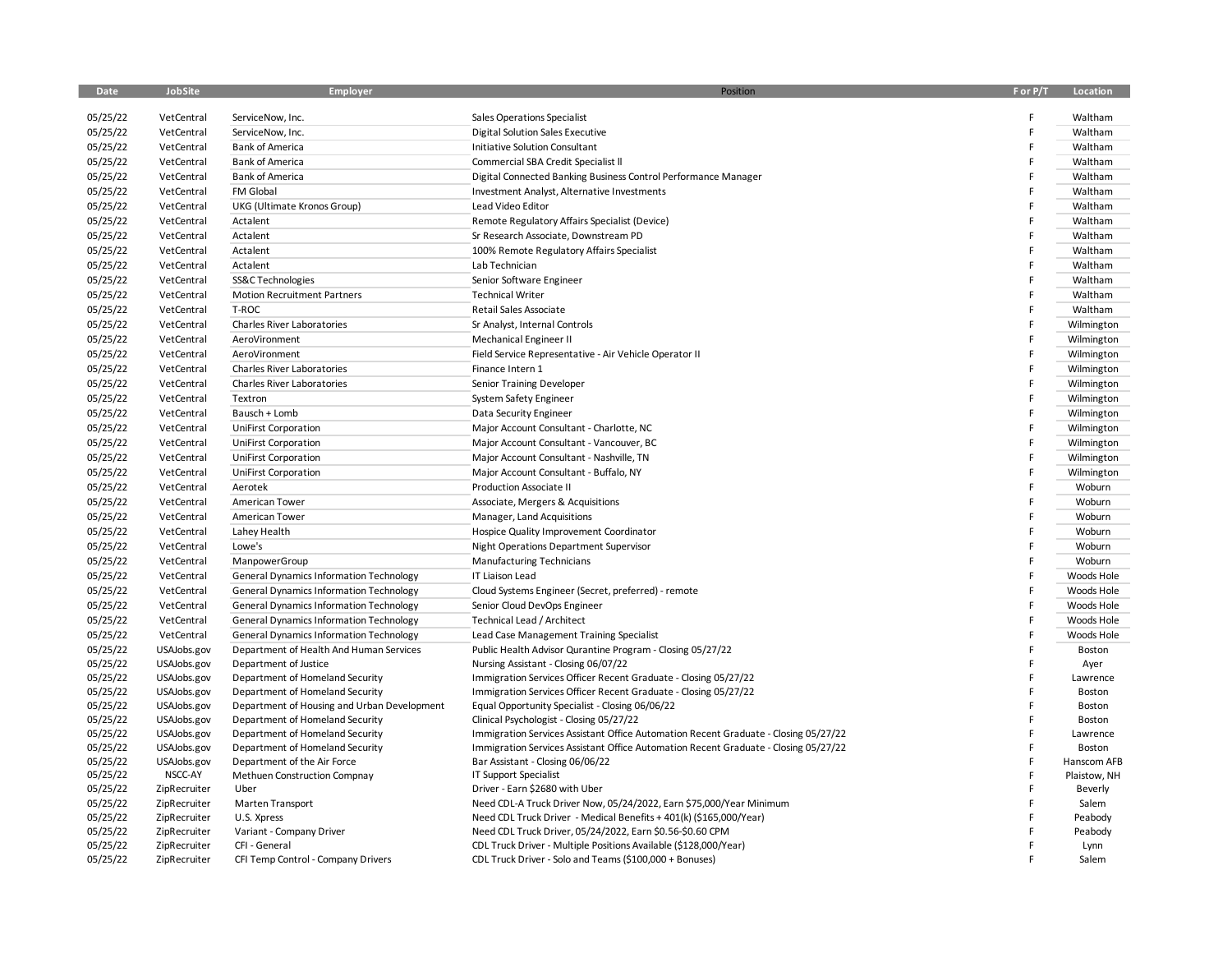| Date     | JobSite      | Employer                                     | Position                                                                                 | F or P/T | Location      |
|----------|--------------|----------------------------------------------|------------------------------------------------------------------------------------------|----------|---------------|
| 05/25/22 | ZipRecruiter | Swift Enterprises                            | CDL OTR Truck Driver - Average \$1,700/Week - Great Benefits                             | F        | Salem         |
| 05/25/22 | ZipRecruiter | Craft MA                                     | CDL A Driver - \$1,500 sign on bonus!! Everett                                           | F        | Salem         |
| 05/25/22 | ZipRecruiter | Roehl Transport Inc                          | CDL-A Truck Driver - Dedicated (\$72,000/Year)                                           | F        | Salem         |
| 05/25/22 | ZipRecruiter | Performance Foodservice                      | CDL Truck Driver - Home Daily - Start at \$21.73/Hour + \$5,000 Sign-On                  | F        | Peabody       |
| 05/25/22 | ZipRecruiter | Western Express - Entry Level                | CDL-A Truck Driver Trainee - Home Weekly(\$130,000/Week)                                 | F        | Salem         |
| 05/25/22 | ZipRecruiter | Penn Tank                                    | CDL-A Company Flatbed Truck Driver (\$80,000-\$100,000/Year + \$10K Sign-On)             | F        | Lynn          |
| 05/25/22 | ZipRecruiter | Akorbi                                       | Technical Writer (\$62/Week)                                                             | F        | Cambridge     |
| 05/25/22 | ZipRecruiter | Mediavine                                    | Sr. Technical Writer - (Remote - US)                                                     | F        | Boston        |
| 05/25/22 | ZipRecruiter | LogixHealth                                  | Technical Writer, Development Engineering                                                | F        | bedford       |
| 05/25/22 | ZipRecruiter | Microsoft Corporation                        | Technical Writer 2 (Azure Storage)                                                       | F        | Boston        |
| 05/25/22 | ZipRecruiter | Pachyderm Inc.                               | Technical Writer (ML/AI/Kubernetes)                                                      | F        | Boston        |
| 05/25/22 | ZipRecruiter | Prime Team Partners                          | Technical Writer (API documentation)- 100% remote                                        | F        | Boston        |
| 05/25/22 | ZipRecruiter | <b>TRA360</b>                                | Senior Technical Writer                                                                  | F        | Watertown     |
| 05/25/22 | ZipRecruiter | Simplr                                       | Senior Tech Writer - Simplr                                                              |          | Boston        |
| 05/25/22 | ZipRecruiter | <b>Hire Digital</b>                          | B2B Technical Writer (Freelance, Remote)                                                 |          | Boston        |
| 05/25/22 | ZipRecruiter | LexisNexis Risk Solutions Group              | Remote Technical Writer                                                                  | F        | Boston        |
| 05/25/22 | ZipRecruiter | Ultimate Software                            | <b>Lead Technical Writer</b>                                                             | F        | Lowell        |
| 05/25/22 | ZipRecruiter | Clear Point                                  | Contract Technical Writer                                                                | F        | Cambridge     |
| 05/25/22 | ZipRecruiter | LexisNexis Risk Solutions Group              | <b>Remote Technical Writing Analyst</b>                                                  | F        | Boston        |
| 05/25/22 | Indeed.com   | Amirah, Inc.                                 | Rapid Rehousing Case Manager (\$55,000 - \$60,000/Year)                                  | F        | Lynn          |
| 05/25/22 | Indeed.com   | MA Dept. of Public Health                    | Domestic Violence Program Coordinator (\$61,047 - \$87,395/Year)                         | F        | Boston        |
| 05/25/22 | Indeed.com   | MK Services Corp                             | Receptionist/Office Assistant (\$15 - \$20/hr.)                                          | F        | Middleton     |
| 05/25/22 | Indeed.com   | Campaign for Tobacco-Free Kids               | Executive Assistant - State Advocacy Porgrams                                            |          | <b>USA</b>    |
| 05/25/22 | Indeed.com   | Progressive Communications Inc.              | Full -Time Medical Alert Installer (North Shore)                                         | F        | Lynn          |
| 05/25/22 | Indeed.com   | North Shore Community College                | Executive Officer, President's Office (\$130,000 - \$150,000/Year)                       | F        | Danvers       |
| 05/25/22 | Indeed.com   | Triangle, Inc.                               | Community Coordinator (Entry Level) Salem (\$15.00 - \$16.50/hr.)                        | F        | Salem         |
| 05/25/22 | Indeed.com   | Fidelity House CRC                           | RESIDENTIAL PROGRAM DIRECTOR, 40 hours                                                   | F        | Haverhill     |
| 05/25/22 | Indeed.com   | <b>HAWC</b>                                  | Triage Coordinator (\$50,000/Year)                                                       | F        | Salem         |
| 05/25/22 | Indeed.com   | National General Insurance                   | Data Entry Clerk (\$21 - \$27/hr.)                                                       | F        | <b>ISA</b>    |
| 05/25/22 | Indeed.com   | Smithsonian Astrophysical Observatory        | Executive Assistant to the Director (\$74,129 - \$96,363/Year)                           | F        | Cambridge     |
| 05/25/22 | Indeed.com   | Shaws                                        | Assistant Store Directors-Shaw's Supermarket (\$55,000 - \$75,000/Year)                  | F        | Peabody       |
| 05/25/22 | Indeed.com   | Delivery Drivers Inc.                        | Walmart Delivery Driver - Earn up to \$20/hr                                             | F        | North Reading |
| 05/25/22 | Indeed.com   | American Training, Inc.                      | Assistant Program Director - Eligible for \$2,000 Sign on Bonus                          | F        | Wakefield     |
| 05/25/22 | Indeed.com   | Department of Youth Services                 | Director of Residential Services, Northeast Region (\$65,562 - \$123,041/Year)           | F        | Middleton     |
| 05/25/22 | Indeed.com   | Northeast Arc                                | Assistant Program Director (\$18/hr.)                                                    | F        | Danvers       |
| 05/25/22 | Indeed.com   | <b>KYTE</b>                                  | Kyte Rental Car Driver Partner (no car needed!) - Boston (\$15/hr.)                      | F        | Boston        |
| 05/25/22 | Indeed.com   | Amazon                                       | Amazon Warehouse Assistant - Up to \$17.95/hr                                            | F        | Lynn          |
| 05/25/22 | Indeed.com   | Travers Fruit Co., Inc                       | Office Administrator (\$28 - \$30/hr.)                                                   | F        | Lynn          |
| 05/25/22 | Indeed.com   | Dana-Farber Cancer Institute                 | Program Coordinator - Cancer Genetics and Prevention                                     | F        | Boston        |
| 05/25/22 | Indeed.com   | pk Valuation Group                           | Real Estate and Personal Property Data Collection Associate (\$20 - \$35/hr.)            | F        | MA            |
| 05/25/22 | Indeed.com   | St. James' Episcopal Parish-Hawaii Island    | Youth Ministry Coordinator (\$25 - \$30/hr.)                                             | F        | <b>USA</b>    |
| 05/25/22 | Indeed.com   | May Institute 3.2                            | Assistant Program Coordinator (\$17/hr.)                                                 | F        | Salem         |
| 05/25/22 | Indeed.com   | Commonwealth of MA - Health & Human Services | Social Worker I- Greater Lawrence Area Office (\$57,886 - \$79,062/Year)                 | F        | Lawrence      |
| 05/25/22 | Indeed.com   | Salem Public Schools-                        | Medical Assisting Teacher - Salem Public Schools SY 2022-2023 (\$50,368 - \$91,263/Year) | F        | Salem         |
| 05/25/22 | Indeed.com   | <b>BAYSTATE INTERPRETERS INC</b>             | Vietnamese Interpreter                                                                   | F        | Peabody       |
| 05/25/22 | Indeed.com   | Confidential                                 | Personal Assistant (\$30 - \$32/hr.)                                                     | F        | Boston        |
| 05/25/22 | Indeed.com   | Providence Preservation Society              | Outreach Coordinator (\$38,000 - \$45,000/Year)                                          | F        | Boston        |
| 05/25/22 | Indeed.com   | City of Haverhill                            | Division Head-Library Assistant -Youth Services (\$828 - \$966/Week)                     | F        | Haverhill     |
| 05/25/22 | Indeed.com   | Kodiak Building Partners                     | Service Desk Analyst (\$60,000/Year)                                                     | F        | MA            |
| 05/25/22 | MaxOutreach  | Talascend                                    | Azure Cloud DevOps Engineer                                                              | F        | Boston        |
| 05/25/22 | MaxOutreach  | Talascend                                    | Lead Solution Architect                                                                  |          | Boston        |
| 05/25/22 | MaxOutreach  | Talascend                                    | Expeditor                                                                                |          | Boston        |
| 05/25/22 | MaxOutreach  | Bcforward                                    | Recent Grads with Finance/Accounting                                                     | F        | Boston        |
| 05/25/22 | MaxOutreach  | <b>Boston Hire</b>                           | <b>Sales Operations Manager</b>                                                          | F        | Boston        |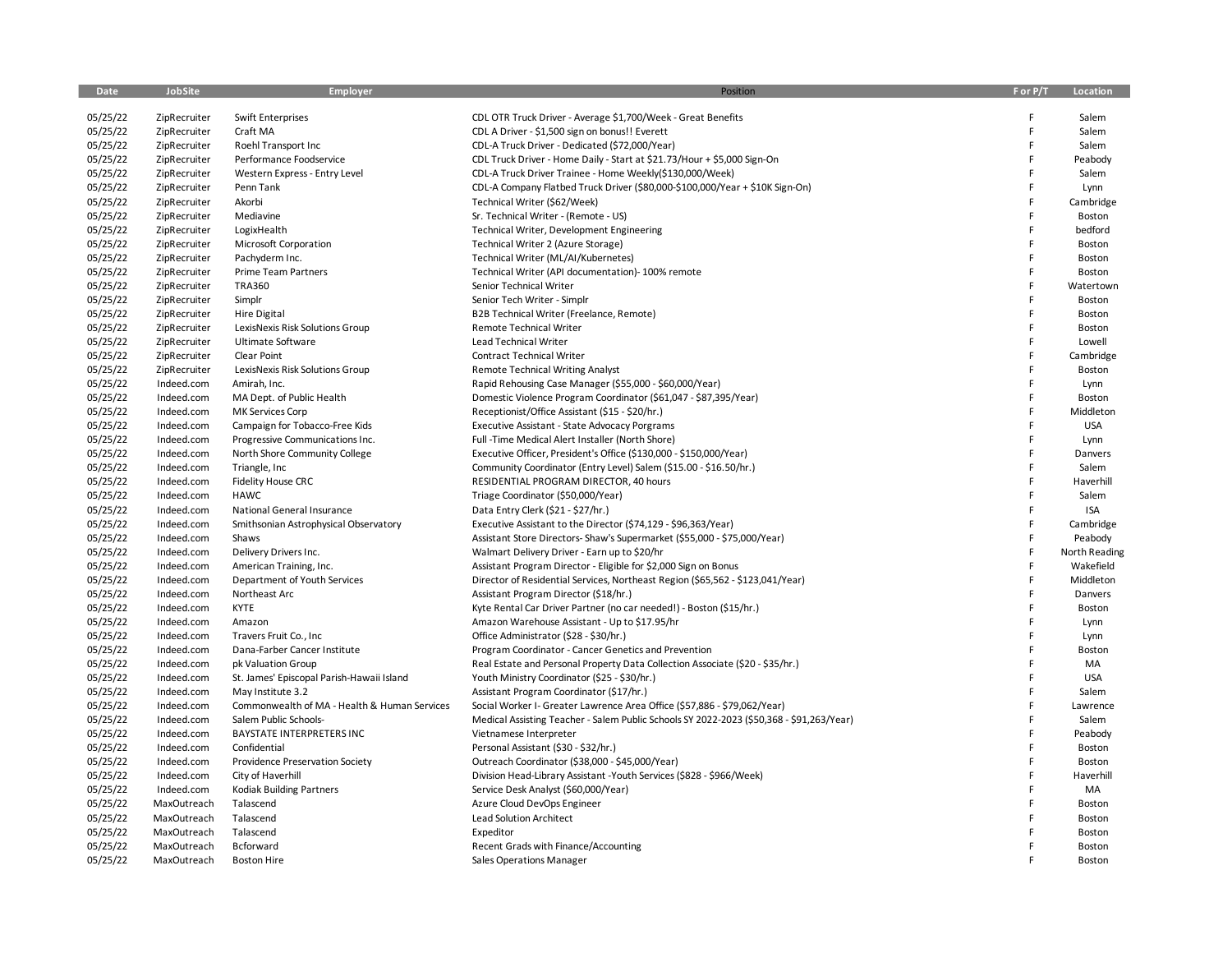| Date                 | JobSite                    | Employer                                   | Position                                                                     | F or P/T | Location            |
|----------------------|----------------------------|--------------------------------------------|------------------------------------------------------------------------------|----------|---------------------|
|                      |                            |                                            |                                                                              |          |                     |
| 05/25/22             | MaxOutreach                | Brigham and Women's Faulkner Hospital      | Maintenance Mechanic- Part-Time 16 hours Nights                              | F<br>F   | Boston              |
| 05/25/22             | MaxOutreach                | CerconeBrown                               | Senior Manager, PR Activation                                                |          | Boston              |
| 05/25/22<br>05/25/22 | MaxOutreach<br>MaxOutreach | Chinatti Realty Group                      | Associate Real Estate Agent                                                  |          | Arlington<br>Boston |
| 05/25/22             | MaxOutreach                | City of Boston, MA<br>Company Confidential | City Hall Plaza Engagement Manager<br>Registered Nurse (\$53/hour)           | E        | Chelsea             |
| 05/25/22             | MaxOutreach                | <b>Complete Staffing Solutions</b>         | Quality Control Technician                                                   | F        | Burlington          |
| 05/25/22             | MaxOutreach                | <b>Complete Staffing Solutions</b>         | Machine Operator 1st Shift                                                   | F        | Lowell              |
| 05/25/22             | MaxOutreach                | CONLINS PHARMACY INC                       | Warehouse Technician Delivery Driver                                         |          | Methuen             |
| 05/25/22             | MaxOutreach                | Connexion Systems Engineering, Inc.        | Regulatory Documentation Support Associate - Hybrid Schedule!                |          | Boston              |
| 05/25/22             | MaxOutreach                | Connexion Systems Engineering, Inc.        | Research Associate-- Analytical Chemistry                                    |          | Boston              |
| 05/25/22             | MaxOutreach                | <b>ESP Global Services</b>                 | Fulltime-Desktop support engineer-Lexington, MA                              |          | Lexington           |
| 05/25/22             | MaxOutreach                | FRANK P MCCARTIN CO                        | Fulltime-Desktop support engineer-Lexington, MA                              |          | Waltham             |
| 05/25/22             | MaxOutreach                | Lovin' Spoonfuls                           | Development Intern                                                           |          | Boston              |
| 05/25/22             | MaxOutreach                | Macy's                                     | Temporary Retail Sales Associate, Northshore - Full Time                     |          | Peabody             |
| 05/25/22             | MaxOutreach                | Mex Tagueria Bar                           | Bartender - Up to \$20 Hour + Great Tips PT/FT                               |          | Cambridge           |
| 05/25/22             | MaxOutreach                | motion recruitment                         | Information Technology Project Manager                                       |          | Boston              |
| 05/25/22             | MaxOutreach                | Perkins School for the Blind               | <b>Total Rewards Specialist</b>                                              | F        | Watertown           |
| 05/25/22             | MaxOutreach                | <b>PLS Staffing Solutions</b>              | Test Technician down to component level-Analog/Digital - KK                  |          | Woburn              |
| 05/25/22             | MaxOutreach                | <b>RD Partners</b>                         | <b>Operations Specialist</b>                                                 |          | Cambridge           |
| 05/25/22             | MaxOutreach                | Total Comfort Mechanical, Inc.             | <b>HVAC Service Tech</b>                                                     |          | Burlington          |
| 05/25/22             | MaxOutreach                | <b>TRN</b>                                 | Network Manager of Special Education                                         |          | Boston              |
| 05/26/22             | VetCentral                 | Philips                                    | Sales, Inside Sales Senior Manager- Health Systems                           |          | Andover             |
| 05/26/22             | VetCentral                 | Philips                                    | Regional Sales Manager, (West)                                               |          | Andover             |
| 05/26/22             | VetCentral                 | Philips                                    | Sales Support, Sales Operations Manager - Diagnostic Imaging (Remote)        |          | Andover             |
| 05/26/22             | VetCentral                 | Pfizer                                     | Senior Associate, Digital Laboratory Solutions                               |          | Andover             |
| 05/26/22             | VetCentral                 | Pfizer                                     | Associate Scientist / Engineer                                               |          | Andover             |
| 05/26/22             | VetCentral                 | Pfizer                                     | QC Scientist II                                                              |          | Andover             |
| 05/26/22             | VetCentral                 | Raytheon Technologies                      | Senior RF Reliability Test Engineer                                          |          | Andover             |
| 05/26/22             | VetCentral                 | Raytheon Technologies                      | Semiconductor Industrial Engineer - Operations - Hybrid                      |          | Andover             |
| 05/26/22             | VetCentral                 | Raytheon Technologies                      | Subcontract Manager Procurement (Hybrid)                                     |          | Andover             |
| 05/26/22             | VetCentral                 | Raytheon Technologies                      | Principal Subcontract Specialist (Hybrid)                                    |          | Andover             |
| 05/26/22             | VetCentral                 | Raytheon Technologies                      | <b>Technology Sourcing Strategist</b>                                        |          | Andover             |
| 05/26/22             | VetCentral                 | Anthem, Inc                                | Project Manager - Remote                                                     |          | Andover             |
| 05/26/22             | VetCentral                 | Anthem, Inc                                | Digital Product Manager Lead                                                 |          | Andover             |
| 05/26/22             | VetCentral                 | Anthem, Inc.                               | Staff VP Enterprise National Contracting I (Medical Service/Hybrid Partners) |          | Andover             |
| 05/26/22             | VetCentral                 | Anthem, Inc                                | Director Broker Sales & Support - Remote                                     |          | Andover             |
| 05/26/22             | VetCentral                 | Anthem, Inc                                | Program Administrator                                                        |          | Andover             |
| 05/26/22             | VetCentral                 | Anthem, Inc.                               | <b>Talent Acquisition Strategy Director</b>                                  |          | Andover             |
| 05/26/22             | VetCentral                 | Anthem, Inc                                | <b>Bus Info Analyst II</b>                                                   |          | Andover             |
| 05/26/22             | VetCentral                 | Anthem, Inc                                | Bus Info Analyst Sr                                                          |          | Andover             |
| 05/26/22             | VetCentral                 | S&P Global                                 | Senior Software Engineer                                                     |          | Andover             |
| 05/26/22             | VetCentral                 | <b>IBM</b>                                 | Software Engineer - The Weather Company                                      |          | Andover             |
| 05/26/22             | VetCentral                 | Actalent                                   | Quality Assurance Senior Associate                                           |          | Bedford             |
| 05/26/22             | VetCentral                 | The MITRE Corporation                      | Marketing Senior Principal                                                   |          | Bedford             |
| 05/26/22             | VetCentral                 | The MITRE Corporation                      | Healthcare Analyst, Principal                                                |          | Bedford             |
| 05/26/22             | VetCentral                 | The MITRE Corporation                      | Health Practice and Systems Advisor                                          |          | Bedford             |
| 05/26/22             | VetCentral                 | The MITRE Corporation                      | Modeling and Simulation Systems Engineer                                     |          | Bedford             |
| 05/26/22             | VetCentral                 | Thermo Fisher Scientific                   | Sr Manager, Facilities, BioProduction Group                                  |          | Bedford             |
| 05/26/22             | VetCentral                 | <b>Digital Prospectors</b>                 | System Support Specialist                                                    |          | Bedford             |
| 05/26/22             | VetCentral                 | <b>Digital Prospectors</b>                 | <b>Technical Writer</b>                                                      |          | Bedford             |
| 05/26/22             | VetCentral                 | Randstad US                                | overnight order picker                                                       |          | Bedford             |
| 05/26/22             | VetCentral                 | Randstad US                                | overnight order picker                                                       |          | Bedford             |
|                      |                            |                                            |                                                                              |          |                     |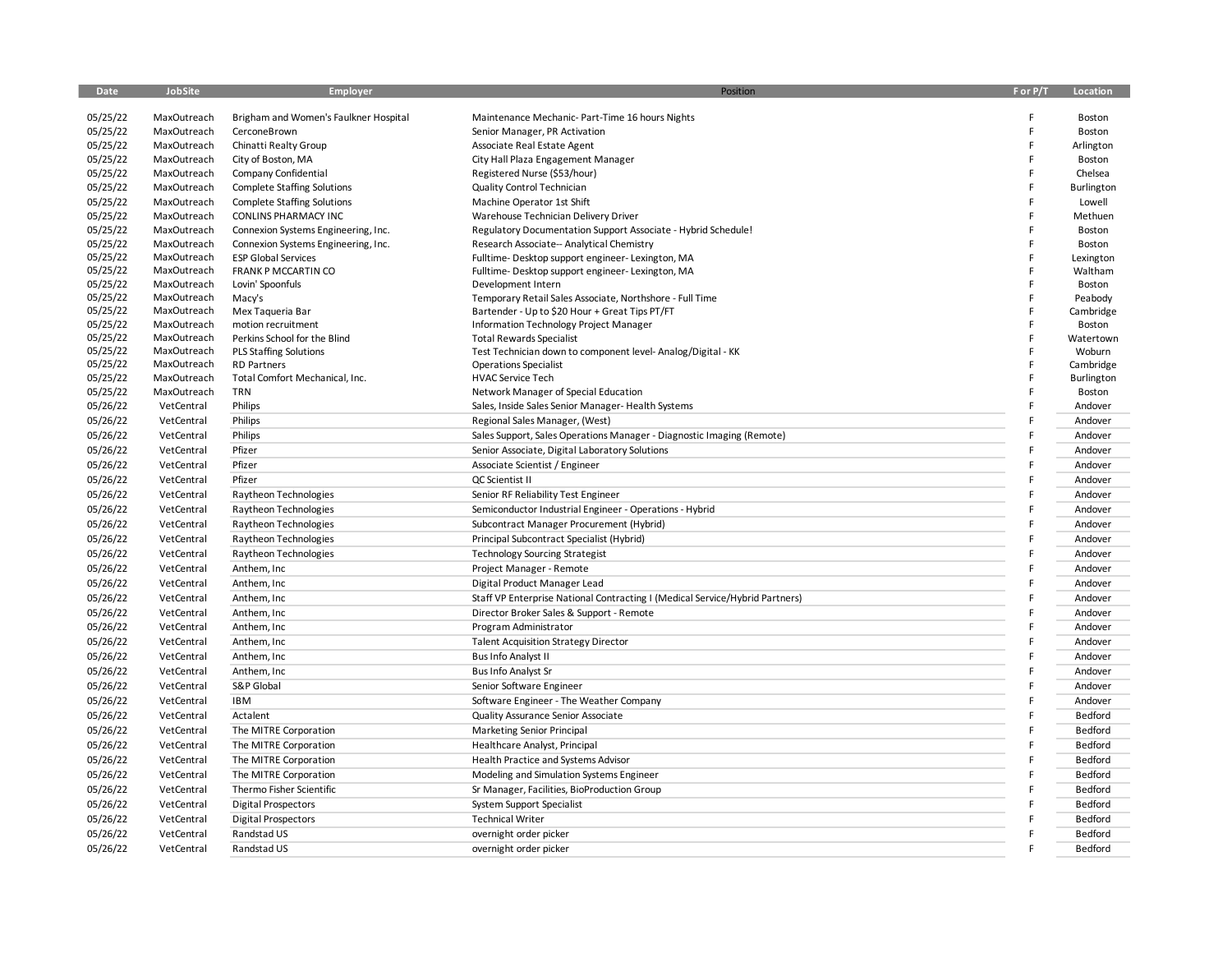| <b>Date</b> | JobSite    | Employer                     | Position                                                                                 | F or P/T | Location         |
|-------------|------------|------------------------------|------------------------------------------------------------------------------------------|----------|------------------|
|             |            |                              |                                                                                          |          |                  |
| 05/26/22    | VetCentral | M&T Bank                     | Universal Banker                                                                         |          | Beverly          |
| 05/26/22    | VetCentral | Carrier                      | Sr. System Engineer, IoT/Wireless                                                        |          | Beverly          |
| 05/26/22    | VetCentral | Lahey Health                 | Physician Hospitalist (per diem)                                                         |          | Beverly          |
| 05/26/22    | VetCentral | <b>CVS Health</b>            | <b>Pharmacy Manager</b>                                                                  |          | Beverly          |
| 05/26/22    | VetCentral | Randstad US                  | staff accountant                                                                         |          | Beverly          |
| 05/26/22    | VetCentral | Actalent                     | Software Engineer                                                                        |          | Billerica        |
| 05/26/22    | VetCentral | Randstad US                  | quality inspection                                                                       |          | <b>Billerica</b> |
| 05/26/22    | VetCentral | Microsoft Corporation        | Technology Specialist (Compliance) - Microsoft Federal                                   |          | Boston           |
| 05/26/22    | VetCentral | Microsoft Corporation        | Principal Software Engineer                                                              |          | Boston           |
| 05/26/22    | VetCentral | <b>Microsoft Corporation</b> | Integrated Marketing Manager - Strategic Missions & Technologies                         |          | Boston           |
| 05/26/22    | VetCentral | Microsoft Corporation        | Senior Software Engineer - UI or Applications (Mountain View, Redmond or Remote)         |          | Boston           |
| 05/26/22    | VetCentral | Microsoft Corporation        | Sr Director of Partner Technology Strategy                                               |          | Boston           |
| 05/26/22    | VetCentral | Microsoft Corporation        | Retail/CPG Account Executive                                                             |          | Boston           |
| 05/26/22    | VetCentral | Microsoft Corporation        | Data & Applied Scientist                                                                 |          | Boston           |
| 05/26/22    | VetCentral | Microsoft Corporation        | Senior HR Director, HR4HR                                                                |          | Boston           |
| 05/26/22    | VetCentral | Microsoft Corporation        | Director of Onboarding Programs                                                          |          | Boston           |
| 05/26/22    | VetCentral | Amazon Web Services          | Sr. Business Value Advisor - AWS Cloud Economics, Cloud Economics                        |          | Boston           |
| 05/26/22    | VetCentral | Amazon Web Services          | Applied Scientist, AWS                                                                   |          | Boston           |
| 05/26/22    | VetCentral | Amazon Web Services          | Software Development Engineer II - AWS Storage Gateway - Boston, MA, AWS Storage Gateway |          | Boston           |
| 05/26/22    | VetCentral | Amazon Web Services          | Sr. Data Engineer                                                                        |          | Boston           |
| 05/26/22    | VetCentral | Amazon Web Services          | SDE, OpenSearch Security                                                                 |          | Boston           |
| 05/26/22    | VetCentral | Amazon Web Services          | DevOps Cloud Developer, AWS HPC                                                          |          | Boston           |
| 05/26/22    | VetCentral | Automation Anywhere, Inc.    | Manager, Tax                                                                             |          | Boston           |
| 05/26/22    | VetCentral | PwC                          | Deal Analytics - Senior Associate                                                        |          | Boston           |
| 05/26/22    | VetCentral | PwC                          | Deal Analytics - Manager                                                                 |          | Boston           |
| 05/26/22    | VetCentral | PwC                          | External Audit Senior Manager: Consumer Industrial Products Services                     |          | Boston           |
| 05/26/22    | VetCentral | PwC                          | External Audit Manager: Consumer Industrial Products Services                            |          | Boston           |
| 05/26/22    | VetCentral | PwC                          | External Audit Senior Associate: Consumer Industrial Products Services                   |          | Boston           |
| 05/26/22    | VetCentral | PwC                          | Sales Transformation Consultant - Sr. Manager                                            |          | Boston           |
| 05/26/22    | VetCentral | PwC                          | Sales Transformation Consultant - Sr. Manager                                            |          | Boston           |
| 05/26/22    | VetCentral | PwC                          | E&C Compliance Monitoring Senior Manager                                                 |          | Boston           |
| 05/26/22    | VetCentral | PwC                          | Sales Transformation Consulting - Sr. Manager                                            |          | Boston           |
| 05/26/22    | VetCentral | PwC                          | Financial Markets Global Information Reporting Senior Associate                          |          | Boston           |
| 05/26/22    | VetCentral | Compass Group, North America | SOUS CHEF                                                                                |          | Boston           |
| 05/26/22    | VetCentral | Compass Group, North America | DISHWASHER (FULL-TIME & PART-TIME)                                                       | F & P/T  | Boston           |
| 05/26/22    | VetCentral | Marriott                     | Concierge Attendant                                                                      |          | Boston           |
| 05/26/22    | VetCentral | Marriott                     | Director of Front Office                                                                 |          | Boston           |
| 05/26/22    | VetCentral | Marriott                     | Barista                                                                                  |          | Boston           |
| 05/26/22    |            |                              |                                                                                          |          |                  |
| 05/26/22    | VetCentral | Marriott                     | <b>Guest Experience Attendant</b>                                                        |          | Boston           |
|             | VetCentral | Marriott                     | Franchised Guest Relations Manager NE                                                    |          | Boston           |
| 05/26/22    | VetCentral | Marriott                     | Housekeeper Public Area                                                                  |          | Boston           |
| 05/26/22    | VetCentral | Marriott                     | Front Office Manager                                                                     |          | Boston           |
| 05/26/22    | VetCentral | Prysmian Group               | Real Estate and Permits Manager                                                          |          | Boston           |
| 05/26/22    | VetCentral | Oracle                       | Manger of UX Research                                                                    |          | Boston           |
| 05/26/22    | VetCentral | Oracle                       | Product Mgmt/Strategy Director-ProdDev                                                   |          | Boston           |
| 05/26/22    | VetCentral | Oracle                       | User Experience Designer                                                                 |          | Boston           |
| 05/26/22    | VetCentral | Oracle                       | Director of Sustainability, JoinOCI                                                      |          | Boston           |
| 05/26/22    | VetCentral | Oracle                       | Senior Cloud Native Software Engineer - Energy Product Incubator                         |          | Boston           |
| 05/26/22    | VetCentral | Oracle                       | Healthcare Technical Program Manager, JoinOCI                                            |          | Boston           |
| 05/26/22    | VetCentral | Oracle                       | Site Reliability Engineer                                                                |          | Boston           |
| 05/26/22    | VetCentral | Oracle                       | Senior Cloud Native Software Engineer - Energy Product Incubator                         |          | Boston           |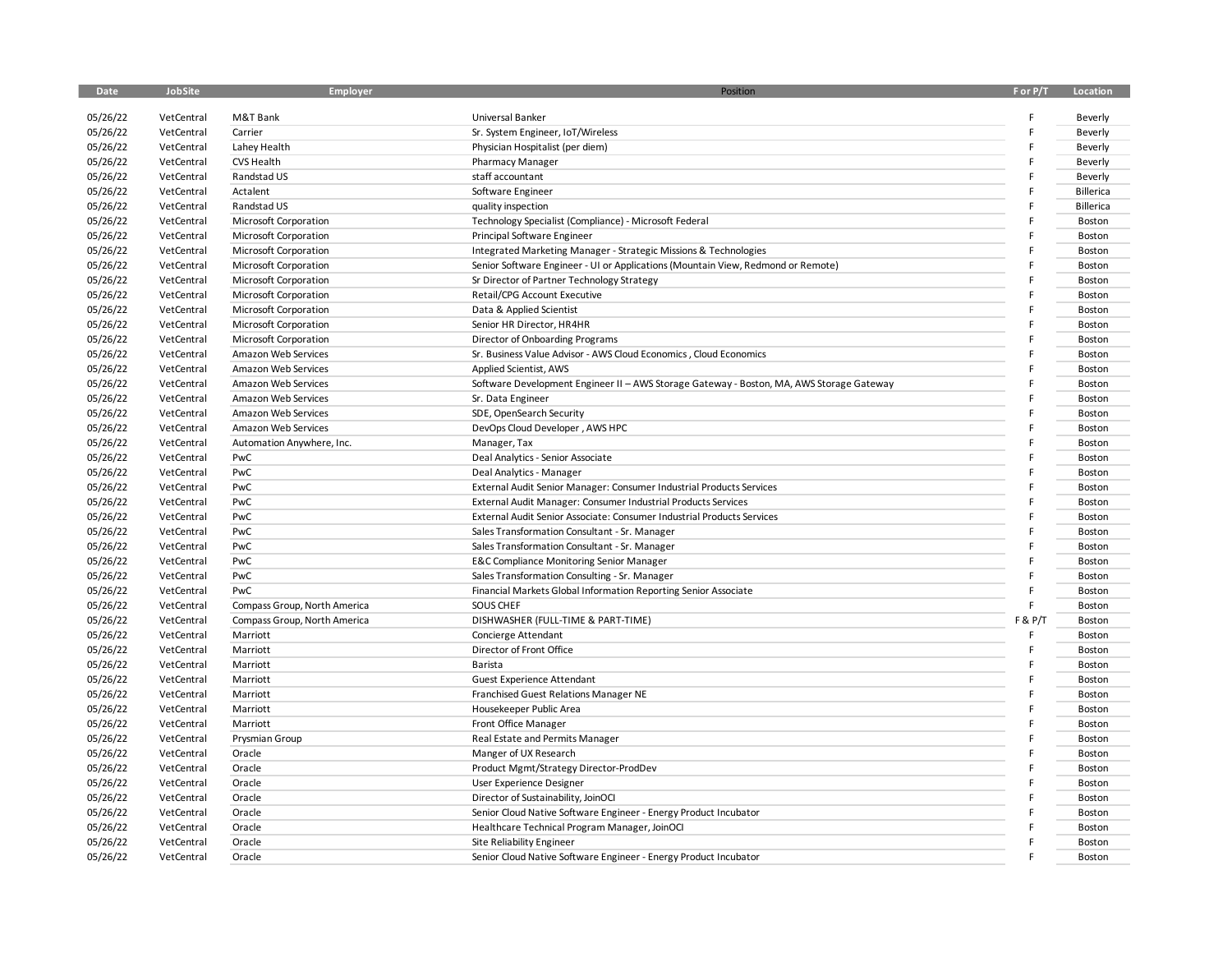| <b>Date</b> | JobSite    | Employer                  | Position                                                                                                  | F or P/T | Location |
|-------------|------------|---------------------------|-----------------------------------------------------------------------------------------------------------|----------|----------|
|             |            |                           |                                                                                                           |          |          |
| 05/26/22    | VetCentral | Oracle                    | Oracle NetSuite ERP Senior Software Engineer                                                              |          | Boston   |
| 05/26/22    | VetCentral | EY                        | Client Technology - Operations and Support - Product Support Leader                                       |          | Boston   |
| 05/26/22    | VetCentral | Humana                    | Lead Digital Product Manager: Humana Specialty Pharmacy                                                   |          | Boston   |
| 05/26/22    | VetCentral | Humana                    | Data Scientists 2                                                                                         |          | Boston   |
| 05/26/22    | VetCentral | Humana                    | Lead Enterprise Architect (Segment Architecture) (remote virtual home office)                             |          | Boston   |
| 05/26/22    | VetCentral | Humana                    | Senior Cloud Architect (Open to Remote Workstyle)                                                         |          | Boston   |
| 05/26/22    | VetCentral | Humana                    | Release Management Lead (Remote)                                                                          |          | Boston   |
| 05/26/22    | VetCentral | Humana                    | Business Intelligence Lead, Data Analytics                                                                |          | Boston   |
| 05/26/22    | VetCentral | Stantec                   | Marketing & BD Manager                                                                                    |          | Boston   |
| 05/26/22    | VetCentral | Oracle                    | Internet Sales Representative I                                                                           |          | Boston   |
| 05/26/22    | VetCentral | Oracle                    | Senior DevOps Engineer                                                                                    |          | Boston   |
| 05/26/22    | VetCentral | Oracle                    | ERP Applications Sales Representative - Midwest                                                           |          | Boston   |
| 05/26/22    | VetCentral | Oracle                    | Solution Specialist III                                                                                   |          | Boston   |
| 05/26/22    | VetCentral | Oracle                    | Sr Principal Consultant - General ERP Solutions - NetSuite Managed Services (ACS)                         |          | Boston   |
| 05/26/22    | VetCentral | Oracle                    | Internet Sales Representative I                                                                           |          | Boston   |
| 05/26/22    | VetCentral | Oracle                    | Federal Cloud System Administrator                                                                        |          | Boston   |
| 05/26/22    | VetCentral | Oracle                    | Director, Strategic Services                                                                              |          | Boston   |
| 05/26/22    | VetCentral | AECOM                     | Electrical Engineer - Transportation Electrification                                                      |          | Boston   |
| 05/26/22    | VetCentral | Oracle                    | Cloud Sales Representative II                                                                             |          | Boston   |
| 05/26/22    | VetCentral | Oracle                    | Sr. Director, Product Management                                                                          |          | Boston   |
| 05/26/22    | VetCentral | Lumen                     | Lead Data Analyst - Work From Home                                                                        |          | Boston   |
| 05/26/22    | VetCentral | Oracle                    | Database Administrator 4-IT                                                                               |          | Boston   |
| 05/26/22    | VetCentral | Oracle                    | Senior Manager/Director, Analyst Relations                                                                |          | Boston   |
| 05/26/22    | VetCentral | Oracle                    | Accounting Systems Analyst (Remote)                                                                       |          | Boston   |
| 05/26/22    | VetCentral | Lumen                     | Sr. Data Analyst - Remote                                                                                 |          | Boston   |
| 05/26/22    | VetCentral | Oracle                    | <b>Product Marketing Manager</b>                                                                          |          | Boston   |
| 05/26/22    | VetCentral | Oracle                    | Director High Tech Manufacturing Industry Solution Marketing (REMOTE)                                     |          | Boston   |
| 05/26/22    | VetCentral | Oracle                    | Application Sales Representative                                                                          |          | Boston   |
| 05/26/22    | VetCentral | Maxim Healthcare Staffing | Rad Tech X-ray Tech                                                                                       |          | Boston   |
| 05/26/22    | VetCentral | <b>Ryder System</b>       | Data Analyst III (Lead Data Analyst)                                                                      |          | Boston   |
| 05/26/22    | VetCentral | CBRE                      | Property Condition Assess Reviewer, Remote                                                                |          | Boston   |
| 05/26/22    | VetCentral | Maxim Healthcare Staffing | Surgical Technician / Tissue Processing Technician                                                        |          | Boston   |
| 05/26/22    | VetCentral | Oracle                    | Local Government Global Business Unit Finance Leader                                                      |          | Boston   |
| 05/26/22    | VetCentral | CBRE                      | Sr Financial Analyst - REMOTE                                                                             |          | Boston   |
| 05/26/22    | VetCentral | CBRE                      | Plumbing Lead                                                                                             |          | Boston   |
| 05/26/22    | VetCentral | Maxim Healthcare Staffing | RN Long Term Care (LTC)                                                                                   |          | Boston   |
| 05/26/22    | VetCentral | Oracle                    | Sr. Technical Lead - APEX (REMOTE)                                                                        |          | Boston   |
| 05/26/22    | VetCentral | Oracle                    | OSS Developer - Telecoms                                                                                  |          | Boston   |
| 05/26/22    | VetCentral | Huron Consulting Group    | Higher Education Consulting Associate, Student Life Cycle Solution- Digital Marketing (FLEXIBLE LOCATION) |          | Boston   |
| 05/26/22    | VetCentral | U.S. Bank                 | Alternative Investment Financial Reporting Supervisor                                                     |          | Boston   |
| 05/26/22    | VetCentral | U.S. Bank                 | Head of Credit Risk, BNPL & Credit Acquiring Analytics                                                    |          | Boston   |
| 05/26/22    | VetCentral | U.S. Bank                 | Outbound Sales Rep 3                                                                                      |          | Boston   |
| 05/26/22    | VetCentral | U.S. Bank                 | Scrum Master - Risk Technology Solutions - Minneapolis, MN or Remote                                      |          | Boston   |
| 05/26/22    | VetCentral | U.S. Bank                 | Senior Tableau Data Analyst (Remote US Only)                                                              |          | Boston   |
| 05/26/22    | VetCentral | U.S. Bank                 | Senior Quant - Al/Machine Learning Models - Minneapolis, MN or Remote                                     |          | Boston   |
| 05/26/22    | VetCentral | The Hartford              | Future Opportunity ~ P&C Middle Market Underwriter ~ Northeast Region                                     |          | Boston   |
| 05/26/22    | VetCentral | Dell                      | Consultant, Product Management, HCI - Remote, US                                                          |          | Boston   |
| 05/26/22    | VetCentral | Palo Alto Networks        | Global Technical Sales Enablement Engineer - Cortex XSOAR *Remote                                         |          | Boston   |
| 05/26/22    | VetCentral | Dell                      | Technical Staff, Software Engineering DevOps - Remote USA                                                 |          | Boston   |
| 05/26/22    | VetCentral | Southern Company          | Sr. Sales Engineer                                                                                        |          | Boston   |
| 05/26/22    | VetCentral | Starbucks Coffee Company  | barista - Store# 07201, 211 CONGRESS STREET                                                               |          | Boston   |
|             |            |                           |                                                                                                           |          |          |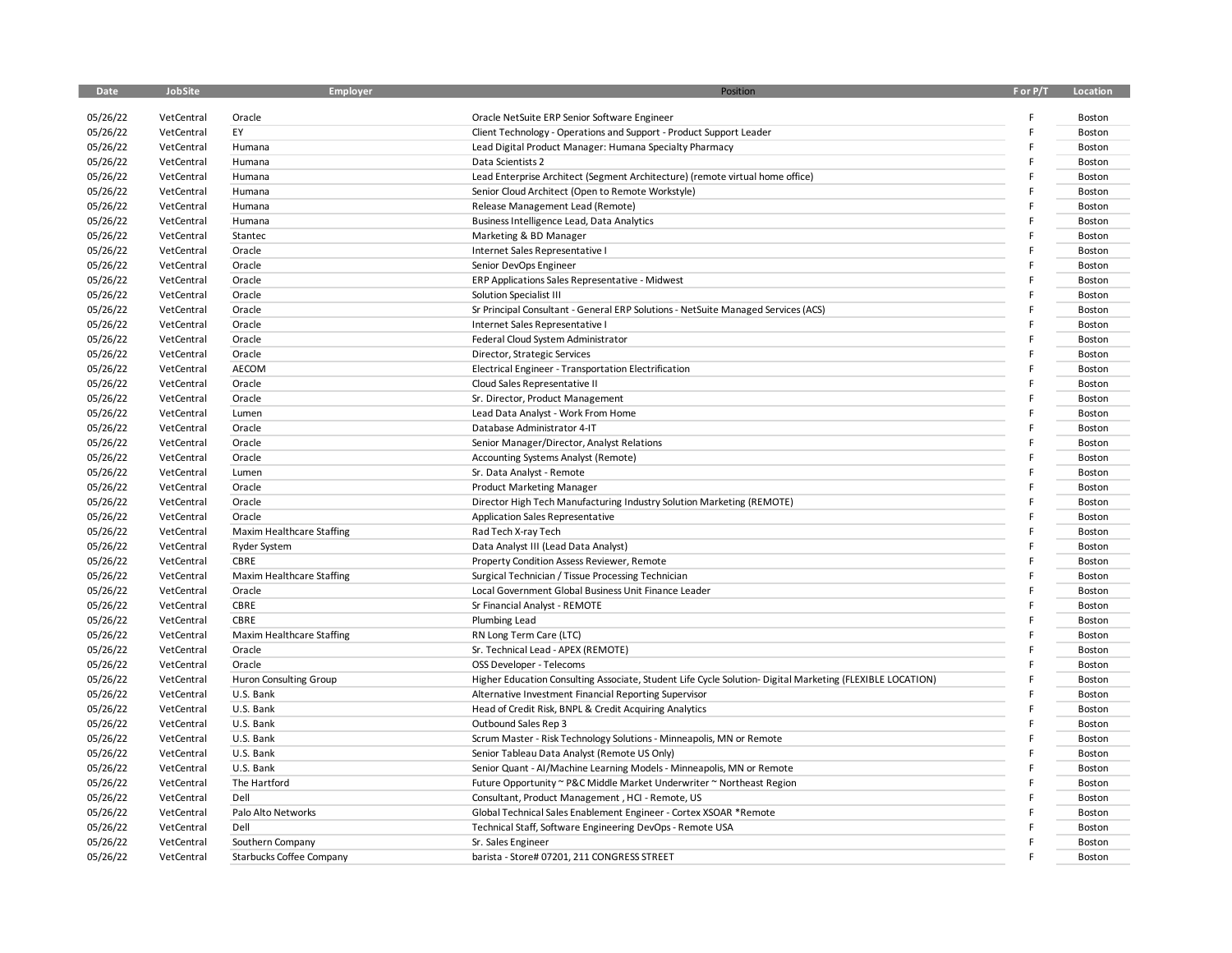| Date     | JobSite    | <b>Employer</b>                       | Position                                                                                    | F or P/T | Location |
|----------|------------|---------------------------------------|---------------------------------------------------------------------------------------------|----------|----------|
|          |            |                                       |                                                                                             |          |          |
| 05/26/22 | VetCentral | Starbucks Coffee Company              | barista - Store# 09463, 84 STATE STREET                                                     | F<br>F   | Boston   |
| 05/26/22 | VetCentral | Robert Half                           | Recruiting Manager (Finance and Accounting)                                                 |          | Boston   |
| 05/26/22 | VetCentral | Robert Half                           | <b>Recruiting Manager (Financial Services)</b>                                              |          | Boston   |
| 05/26/22 | VetCentral | <b>Allied Universal</b>               | Security Officer Operations Center FT                                                       |          | Boston   |
| 05/26/22 | VetCentral | ICF                                   | Senior ServiceNow Tester with a Secret Clearance (or previous Secret Clearance) (Remote)    |          | Boston   |
| 05/26/22 | VetCentral | ICF                                   | Mobile Developer (Android) - Remote                                                         |          | Boston   |
| 05/26/22 | VetCentral | ICF                                   | <b>Technical Lead (Remote)</b>                                                              | F        | Boston   |
| 05/26/22 | VetCentral | ICF                                   | Technical Writer (Documentation Specialist) - Remote                                        |          | Boston   |
| 05/26/22 | VetCentral | ICF                                   | QA/QC Field Technician                                                                      |          | Boston   |
| 05/26/22 | VetCentral | ICF                                   | Content Specialist - REMOTE                                                                 |          | Boston   |
| 05/26/22 | VetCentral | ICF                                   | Project Analyst (Remote)                                                                    |          | Boston   |
| 05/26/22 | VetCentral | ICF                                   | Customer Experience (CX) Strategist - Remote                                                |          | Boston   |
| 05/26/22 | VetCentral | Pearson                               | Business Analyst (Workforce Reporting & Analyst)                                            |          | Boston   |
| 05/26/22 | VetCentral | EY                                    | Strategy and Transactions - Transaction Diligence Staff - Multiple Locations                |          | Boston   |
| 05/26/22 | VetCentral | EY                                    | Forensic and Integrity Services - Transactions - Sales and Purchase Agreements Manager      |          | Boston   |
| 05/26/22 | VetCentral | EY                                    | M365 Technical Architect - Government and Public Sector                                     |          | Boston   |
| 05/26/22 | VetCentral | EY                                    | Forensic and Integrity Services - Transactions - Sales and Purchase Agreements (SPA) Senior |          | Boston   |
| 05/26/22 | VetCentral | EY                                    | Strategy and Transactions - EY Parthenon - Digital - Associate - Multiple Locations         | F        | Boston   |
| 05/26/22 | VetCentral | EY                                    | Tax Services Experienced Staff - Financial Services Organization - State & Local Tax        |          | Boston   |
| 05/26/22 | VetCentral | EY                                    | Talent Development Supervising Associate                                                    |          | Boston   |
| 05/26/22 | VetCentral | AT&T                                  | Client Solutions Executive 2 Mobility                                                       |          | Boston   |
| 05/26/22 | VetCentral | AT&T                                  | Sales Executive Acquisition 2                                                               |          | Boston   |
| 05/26/22 | VetCentral | PNC                                   | Regional Sales Coordinator - Institutional Asset Management                                 |          | Boston   |
| 05/26/22 | VetCentral | <b>IGT</b>                            | Manager Interactive Cash Management-Remote                                                  |          | Boston   |
| 05/26/22 | VetCentral | <b>American Express</b>               | Centurion Membership Executive                                                              | F        | Boston   |
| 05/26/22 | VetCentral | HealthEdge Software Inc               | Product Owner                                                                               |          | Boston   |
| 05/26/22 | VetCentral | Cleo                                  | Finance Manager - S&M and Services                                                          |          | Boston   |
| 05/26/22 | VetCentral | Cleo                                  | Sr. FP&A Analyst - S&M and Services                                                         |          | Boston   |
| 05/26/22 | VetCentral | Bridgestone Americas, Inc.            | Automotive Technician                                                                       |          | Boston   |
| 05/26/22 | VetCentral | Apria                                 | CUSTOMER SERVICE SPECIALIST - BILINGUAL *** WORK FROM HOME - REMOTE ***                     |          | Boston   |
| 05/26/22 | VetCentral | <b>Applied Materials</b>              | Global Talent Acquisition Program Manager IV (B4) - US Remote                               |          | Boston   |
| 05/26/22 | VetCentral | Apria                                 | Customer Service Specialist *** WORK FROM HOME - REMOTE ***                                 | F        | Boston   |
| 05/26/22 | VetCentral | Sirius Computer Solutions             | Sirius Sr. Solutions Architect - Digital                                                    |          | Boston   |
| 05/26/22 | VetCentral | Oracle                                | Internet Sales Representative II                                                            |          | Boston   |
| 05/26/22 | VetCentral | Oracle                                | Health Innovation Scientist - International Public Health (REMOTE)                          |          | Boston   |
| 05/26/22 | VetCentral | Sirius Computer Solutions             | Sr Consultant - Power BI                                                                    |          | Boston   |
| 05/26/22 | VetCentral | <b>Sirius Computer Solutions</b>      | Cloud Administrator                                                                         |          | Boston   |
| 05/26/22 | VetCentral | Oracle                                | Database Systems Analyst 4 - Support                                                        |          | Boston   |
| 05/26/22 | VetCentral | Oracle                                | Copywriter                                                                                  |          | Boston   |
| 05/26/22 | VetCentral | Oracle                                | IT Snr Manager                                                                              |          | Boston   |
| 05/26/22 | VetCentral | Humana                                | Cognitive/ML Lead - ML Operations                                                           |          | Boston   |
| 05/26/22 | VetCentral | Oracle                                | Senior Cloud Architect                                                                      | F        | Boston   |
| 05/26/22 | VetCentral | Oracle                                | Senior Functional Architect                                                                 |          | Boston   |
| 05/26/22 | VetCentral | Humana                                | Senior Accreditation Professional-Remote, US                                                |          | Boston   |
| 05/26/22 | VetCentral | Oracle                                | Senior Cloud Networking Software Engineer                                                   |          | Boston   |
| 05/26/22 | VetCentral | Humana                                | Provider Contracting Executive                                                              |          | Boston   |
| 05/26/22 | VetCentral | Humana                                | Manager, Inside Sales (Cantonese, Mandarin, or Korean preferred)- Remote                    |          | Boston   |
| 05/26/22 | VetCentral | Illinois Tool Works, Inc.             | Regional Sales Representative - Northeast                                                   |          | Boston   |
| 05/26/22 | VetCentral | Confluent                             | Senior Manager, ISV Alliances, Data and Analytics (Remote)                                  |          | Boston   |
| 05/26/22 | VetCentral | Confluent                             | Senior Product Marketing Manager, Partner                                                   |          | Boston   |
| 05/26/22 | VetCentral | Pacific Northwest National Laboratory | <b>Communications Professional 2</b>                                                        | F        | Boston   |
|          |            |                                       |                                                                                             |          |          |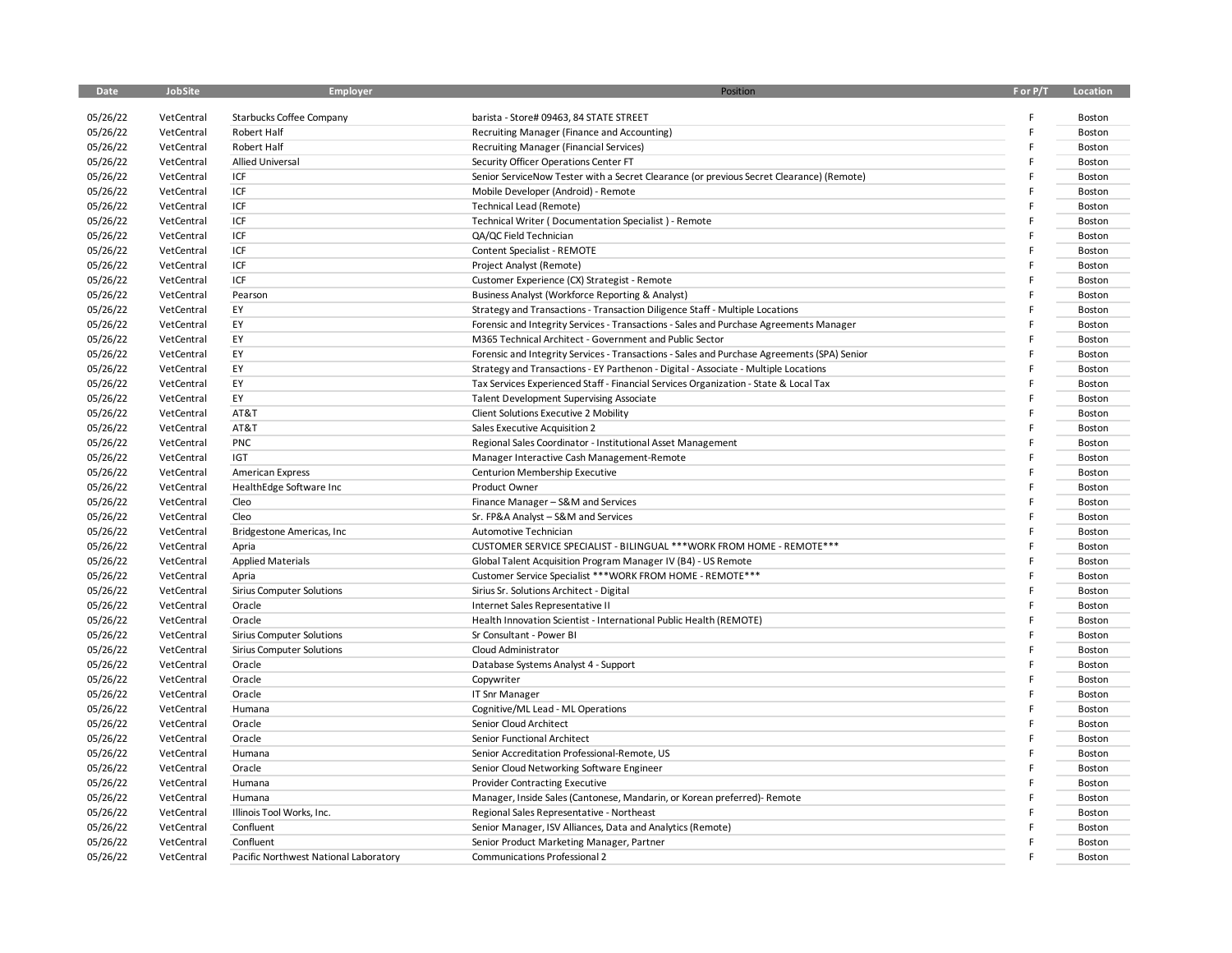| <b>Date</b> | JobSite    | <b>Employer</b>     | Position                                                                                             | F or P/T | Location      |
|-------------|------------|---------------------|------------------------------------------------------------------------------------------------------|----------|---------------|
|             |            |                     |                                                                                                      |          |               |
| 05/26/22    | VetCentral | Salesforce.com, Inc | Sr Manager, Compensation Partner                                                                     |          | Boston        |
| 05/26/22    | VetCentral | Deloitte            | Telecom Networks Cloud Transformation Manager                                                        |          | Boston        |
| 05/26/22    | VetCentral | Deloitte            | TMT Semiconductor- Product Development Senior Manager                                                |          | Boston        |
| 05/26/22    | VetCentral | Deloitte            | SAP Variant Configuration Consultant                                                                 |          | Boston        |
| 05/26/22    | VetCentral | Deloitte            | Oracle Financials Consultant                                                                         |          | Boston        |
| 05/26/22    | VetCentral | Deloitte            | SAP EAM/PM Senior Consultant                                                                         |          | Boston        |
| 05/26/22    | VetCentral | Deloitte            | Deloitte Advisory PPMD Talent Matters Manager                                                        |          | Boston        |
| 05/26/22    | VetCentral | Deloitte            | Data Warehousing/ETL Developer - Senior Solution Specialist - Location Open                          |          | Boston        |
| 05/26/22    | VetCentral | Deloitte            | Data Warehousing/ETL Developer - Solution Specialist - Location Open                                 |          | <b>Boston</b> |
| 05/26/22    | VetCentral | Deloitte            | Data Warehousing/ETL Developer - Solution Architect - Location Open                                  |          | Boston        |
| 05/26/22    | VetCentral | Deloitte            | Health Actuary Consultant (Multiple Locations)                                                       |          | Boston        |
| 05/26/22    | VetCentral | Deloitte            | Java Developer Solution Specialist HST Virtual                                                       |          | Boston        |
| 05/26/22    | VetCentral | Deloitte            | Health Actuary Senior Consultant (Multiple Locations)                                                |          | Boston        |
| 05/26/22    | VetCentral | Deloitte            | Oracle Cloud Supply Chain Manager                                                                    |          | Boston        |
| 05/26/22    | VetCentral | Deloitte            | Senior - Business Tax Services - Investment Management - Private Wealth                              |          | Boston        |
| 05/26/22    | VetCentral | Deloitte            | Workday AMS Learning Consultant - Human Capital as a Service                                         |          | Boston        |
| 05/26/22    | VetCentral | Deloitte            | SAP FICA Consultant                                                                                  |          | Boston        |
| 05/26/22    | VetCentral | Deloitte            | Deloitte Consulting - Analyst (Business Technology Solutions)                                        |          | Boston        |
| 05/26/22    | VetCentral | Deloitte            | Business Solution Advisor - Retail Field Trainer                                                     |          | Boston        |
| 05/26/22    | VetCentral | Deloitte            | <b>SAP TM Consultant</b>                                                                             |          | Boston        |
| 05/26/22    | VetCentral | Deloitte            | Customer Success Delivery Lead - NBI US                                                              |          | Boston        |
| 05/26/22    | VetCentral | Deloitte            | SAP Financial Planning Manager                                                                       |          | Boston        |
| 05/26/22    | VetCentral | Deloitte            | SAP Variant Configuration Senior Consultant                                                          |          | Boston        |
| 05/26/22    | VetCentral | Deloitte            | SAP EAM/PM Consultant                                                                                |          | Boston        |
| 05/26/22    | VetCentral | Deloitte            | SAP QM Senior Consultant                                                                             |          | Boston        |
| 05/26/22    | VetCentral | Cordis              | U.S. Downstream Non-Acute - Senior Product Manager Endovascular - REMOTE                             |          | Boston        |
| 05/26/22    | VetCentral | Deloitte            | Oracle Cloud AMS Payroll Senior Consultant                                                           |          | Boston        |
| 05/26/22    | VetCentral | Deloitte            | SAP SD Consultant                                                                                    |          | Boston        |
| 05/26/22    | VetCentral | Deloitte            | Workday AMS Senior Manager HCM Optimization-HCaaS                                                    |          | Boston        |
| 05/26/22    | VetCentral | Deloitte            | <b>Technical Project Lead</b>                                                                        |          | Boston        |
| 05/26/22    | VetCentral | Deloitte            | Deloitte Advisory PPMD Talent Matters Manager                                                        |          | Boston        |
| 05/26/22    | VetCentral | Deloitte            | SAP TM Senior Consultant                                                                             |          | Boston        |
| 05/26/22    | VetCentral | Deloitte            | SAP EWM Manager                                                                                      |          | Boston        |
| 05/26/22    | VetCentral | Deloitte            | SAP BPC Manager                                                                                      |          | Boston        |
| 05/26/22    | VetCentral | Deloitte            | SAP MM Consultant                                                                                    |          | Boston        |
| 05/26/22    | VetCentral | Deloitte            | Consulting-PMaaS Program / Project Manager - HCaaS                                                   |          | Boston        |
| 05/26/22    | VetCentral | Deloitte            | SAP SAC Planning Senior Manager                                                                      |          | Boston        |
| 05/26/22    | VetCentral | Deloitte            | SAP Financial Planning Senior Manager                                                                |          | Boston        |
| 05/26/22    | VetCentral |                     |                                                                                                      |          | Boston        |
| 05/26/22    |            | Deloitte            | Manager, Future of Work - Strategy (US Innovation)   Businesses, Global and Strategic Services (BGS) |          |               |
|             | VetCentral | Deloitte            | SAP P2P Senior Consultant                                                                            |          | Boston        |
| 05/26/22    | VetCentral | Deloitte            | SAP FICO Manager                                                                                     |          | Boston        |
| 05/26/22    | VetCentral | Deloitte            | SAP SAC Planning Manager                                                                             |          | Boston        |
| 05/26/22    | VetCentral | Deloitte            | SAP LE Senior Consultant                                                                             |          | Boston        |
| 05/26/22    | VetCentral | Deloitte            | SAP AMS Senior Manager                                                                               |          | Boston        |
| 05/26/22    | VetCentral | Deloitte            | SAP Project Systems Senior Consultant                                                                |          | Boston        |
| 05/26/22    | VetCentral | Deloitte            | SAP EWM Consultant                                                                                   |          | Boston        |
| 05/26/22    | VetCentral | Deloitte            | Oracle Cloud Supply Chain Senior Consultant                                                          |          | Boston        |
| 05/26/22    | VetCentral | Deloitte            | <b>Marketing Manager</b>                                                                             |          | Boston        |
| 05/26/22    | VetCentral | Deloitte            | Salesforce Marketing Cloud Architect                                                                 |          | Boston        |
| 05/26/22    | VetCentral | Deloitte            | SAP Project Systems Consultant                                                                       |          | Boston        |
| 05/26/22    | VetCentral | Deloitte            | SAP SAC Planning Consultant                                                                          |          | Boston        |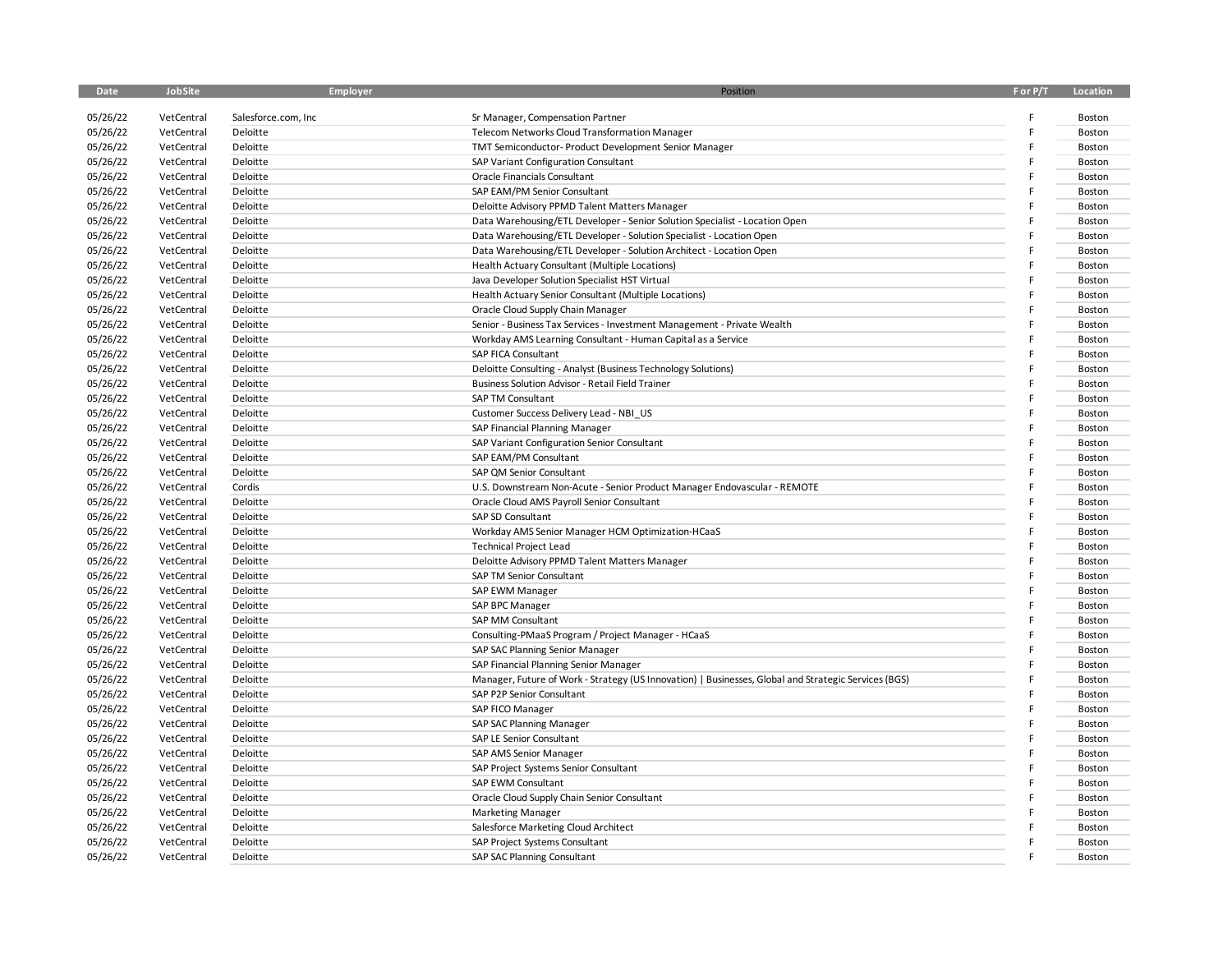| <b>Date</b> | JobSite    | Employer                       | Position                                                                                     | F or P/T | Location |
|-------------|------------|--------------------------------|----------------------------------------------------------------------------------------------|----------|----------|
|             |            |                                |                                                                                              |          |          |
| 05/26/22    | VetCentral | Deloitte                       | Pursuit Manager                                                                              |          | Boston   |
| 05/26/22    | VetCentral | Deloitte                       | SAP Financial Planning Senior Consultant                                                     |          | Boston   |
| 05/26/22    | VetCentral | Deloitte                       | Tax Consultant II - Business Tax Services - Federal/Corporate Tax                            | F        | Boston   |
| 05/26/22    | VetCentral | Deloitte                       | US E-Consulting Government & Public Services- Functional Agile/Scrum                         |          | Boston   |
| 05/26/22    | VetCentral | Deloitte                       | SAP Concur Consultant                                                                        |          | Boston   |
| 05/26/22    | VetCentral | Deloitte                       | Data Analyst                                                                                 |          | Boston   |
| 05/26/22    | VetCentral | Deloitte                       | Credits and Incentives Tax Senior - Multistate                                               |          | Boston   |
| 05/26/22    | VetCentral | Deloitte                       | Deloitte Consulting - Summer Associate (Strategy) (FY23)                                     |          | Boston   |
| 05/26/22    | VetCentral | Deloitte                       | US E-Consulting Government & Public Services- Functional IT                                  |          | Boston   |
| 05/26/22    | VetCentral | Deloitte                       | SAP Ariba Senior Consultant                                                                  |          | Boston   |
| 05/26/22    | VetCentral | Deloitte                       | SAP Settlement Management Senior Consultant                                                  |          | Boston   |
| 05/26/22    | VetCentral | Deloitte                       | SAP QM Consultant                                                                            |          | Boston   |
| 05/26/22    | VetCentral | Deloitte                       | Workday AMS Specialist Master HCM Optimization - HCaaS                                       |          | Boston   |
| 05/26/22    | VetCentral | Deloitte                       | SAP Concur Senior Consultant                                                                 |          | Boston   |
| 05/26/22    | VetCentral | Deloitte                       | PMaaS Program Consultant                                                                     | F        | Boston   |
| 05/26/22    | VetCentral | Deloitte                       | SAP BRIM Senior Manager                                                                      |          | Boston   |
| 05/26/22    | VetCentral | Oracle                         | NA Consulting _ Business Value Solution Specialist                                           |          | Boston   |
| 05/26/22    | VetCentral | Oracle                         | <b>Business Analyst 3-Ops</b>                                                                |          | Boston   |
| 05/26/22    | VetCentral | Oracle                         | Senior Director of Public & Population Health Products for Health Care Business Unit (HCGBU) |          | Boston   |
| 05/26/22    | VetCentral | Oracle                         | Database Administrator 4-IT                                                                  |          | Boston   |
| 05/26/22    | VetCentral | Oracle                         | Principal Technical Product Manager                                                          |          | Boston   |
| 05/26/22    | VetCentral | Oracle                         | <b>Product Marketing Analyst</b>                                                             | F        | Boston   |
| 05/26/22    | VetCentral | SS&C Technologies              | DevOps Security & Tools Analyst                                                              |          | Boston   |
| 05/26/22    | VetCentral | Oracle                         | Sales Operations Business Partner                                                            |          | Boston   |
| 05/26/22    | VetCentral | Oracle                         | Senior Copywriter                                                                            |          | Boston   |
| 05/26/22    | VetCentral | CBRE                           | Facilities Coordinator-East Coast                                                            |          | Boston   |
| 05/26/22    | VetCentral | CBRE                           | Sr Program Manager                                                                           |          | Boston   |
| 05/26/22    | VetCentral | CBRE                           | Assistant Facilities Manager- Life Sciences/ Pharmaceutical                                  |          | Boston   |
| 05/26/22    | VetCentral | Teleperformance USA            | Sr Network Engineer                                                                          |          | Boston   |
| 05/26/22    | VetCentral | Avanade Inc.                   | Group Manager, Azure Cloud & Network Security - AMDM Origination Team                        |          | Boston   |
| 05/26/22    | VetCentral | CBRE                           | Associate - CBRE Investment Management                                                       |          | Boston   |
| 05/26/22    | VetCentral | Teleperformance USA            | <b>Executive Assistant</b>                                                                   |          | Boston   |
| 05/26/22    | VetCentral | CBRE                           | Business Operations Analyst - REMOTE (Eastern & Central time zones only)                     |          | Boston   |
| 05/26/22    | VetCentral | CBRE                           | Sr Occupancy Planner                                                                         |          | Boston   |
| 05/26/22    | VetCentral | Teleperformance USA            | Vice President Business Development                                                          |          | Boston   |
| 05/26/22    | VetCentral | CBRE                           | Sr Azure Software Engineer                                                                   |          | Boston   |
| 05/26/22    | VetCentral | FedEx Office                   | Retail Customer Service Associate                                                            |          | Boston   |
| 05/26/22    | VetCentral | FedEx Office                   | Retail Customer Service Associate                                                            |          | Boston   |
| 05/26/22    | VetCentral | Abbott                         | Territory Manager - Structural Heart, SI Stroke Prevention (Boston)                          |          | Boston   |
| 05/26/22    | VetCentral | <b>Public Consulting Group</b> | Medical Biller - Healthcare                                                                  |          | Boston   |
| 05/26/22    | VetCentral | <b>Public Consulting Group</b> | <b>Operations Specialist</b>                                                                 |          | Boston   |
| 05/26/22    | VetCentral | Samsung Electronics America    | Staff Engineer - GPU Design Verification                                                     |          | Boston   |
| 05/26/22    | VetCentral | Fortive Corporation            | <b>Business Development Representative</b>                                                   |          | Boston   |
| 05/26/22    | VetCentral | Nelnet                         | Account Manager I - Higher Ed                                                                |          | Boston   |
| 05/26/22    | VetCentral | Travelers                      | Service Desk Consultant                                                                      |          | Boston   |
| 05/26/22    | VetCentral | Travelers                      | Scrum Master - Data Products Engineering                                                     |          | Boston   |
| 05/26/22    | VetCentral | Travelers                      | Director, People Analytics                                                                   |          | Boston   |
| 05/26/22    | VetCentral | Travelers                      | Sr. Director, Product Management, Digital Platforms                                          |          | Boston   |
| 05/26/22    | VetCentral | The Hartford                   | Sales Executive-Group Benefits Small Business                                                |          | Boston   |
| 05/26/22    | VetCentral | The Hartford                   | Sales Executive-Group Benefits Small Business                                                |          | Boston   |
| 05/26/22    | VetCentral | JPMorgan Chase                 | Analyst - Compliance Client Service                                                          |          | Boston   |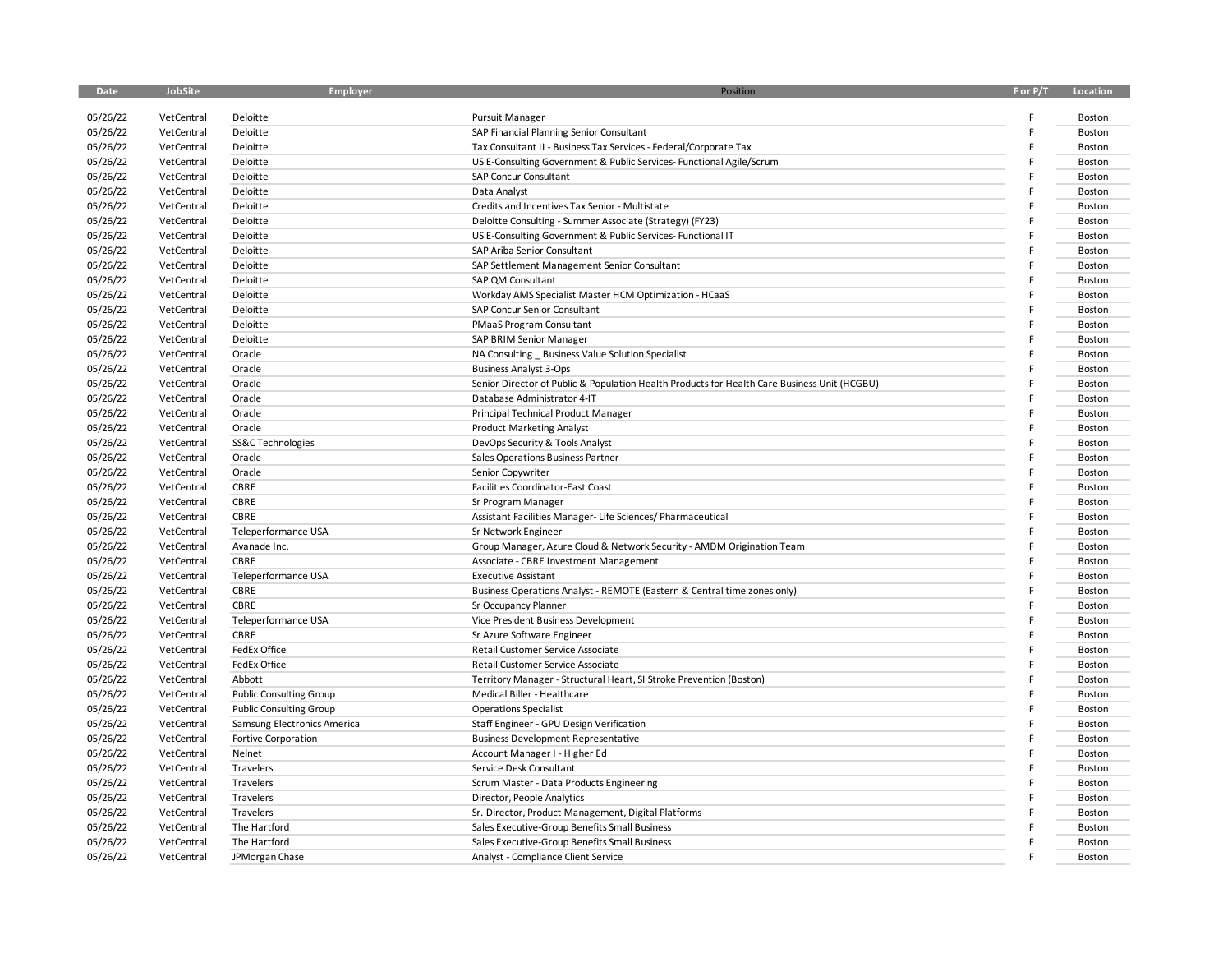| <b>Date</b> | JobSite    | Employer                           | Position                                                                                         | F or P/T | Location |
|-------------|------------|------------------------------------|--------------------------------------------------------------------------------------------------|----------|----------|
|             |            |                                    |                                                                                                  |          |          |
| 05/26/22    | VetCentral | JPMorgan Chase                     | Associate I - ETF Transfer Agency                                                                |          | Boston   |
| 05/26/22    | VetCentral | C&A Industries, LLC                | RN / REGISTERED NURSE / PACU RN / RECOVERY ROOM NURSE                                            |          | Boston   |
| 05/26/22    | VetCentral | C&A Industries, LLC                | RN / REGISTERED NURSE / PEDIATRIC RN / PEDIATRIC NURSE / PEDS                                    | F        | Boston   |
| 05/26/22    | VetCentral | C&A Industries, LLC                | MT / MLT / MLS / MEDICAL TECHNOLOGIST / GENERALIST                                               |          | Boston   |
| 05/26/22    | VetCentral | C&A Industries, LLC                | MT / MLT / MEDICAL LABORATORY TECHNICIAN / GENERALIST                                            |          | Boston   |
| 05/26/22    | VetCentral | <b>iCIMS</b>                       | Principal Account Executive, Enterprise (East)                                                   |          | Boston   |
| 05/26/22    | VetCentral | Aston Carter                       | Administrative Coordinator                                                                       |          | Boston   |
| 05/26/22    | VetCentral | <b>Aston Carter</b>                | <b>Practice Coordinator</b>                                                                      |          | Boston   |
| 05/26/22    | VetCentral | Hilton                             | Front Office Supervisor - Hilton Boston Logan Airport                                            |          | Boston   |
| 05/26/22    | VetCentral | Hilton                             | Engineer - Full Time - DoubleTree by Hilton Boston Downtown - \$300 SIGN ON BONUS                |          | Boston   |
| 05/26/22    | VetCentral | World Wide Technology              | Systems Engineering Manager (Boston Metro)                                                       |          | Boston   |
| 05/26/22    | VetCentral | Kuehne+Nagel                       | Sales Executive                                                                                  |          | Boston   |
| 05/26/22    | VetCentral | Wells Fargo                        | Senior Software Engineer- UX/UI                                                                  |          | Boston   |
| 05/26/22    | VetCentral | Wells Fargo                        | Cloud Engineer - GCP/Azure                                                                       |          | Boston   |
| 05/26/22    | VetCentral | Charles Schwab                     | Investment Consultant-Boston, MA                                                                 |          | Boston   |
| 05/26/22    | VetCentral | Sedgwick                           | Property Claims Desk Adjuster                                                                    |          | Boston   |
| 05/26/22    | VetCentral | Actalent                           | Job Captain                                                                                      |          | Boston   |
| 05/26/22    | VetCentral | <b>TIBCO Software</b>              | Partner Field Marketing Manager                                                                  |          | Boston   |
| 05/26/22    | VetCentral | TEKsystems                         | Senior Technical Operations Engineer                                                             |          | Boston   |
| 05/26/22    | VetCentral | Actalent                           | Architectural Job Captain                                                                        |          | Boston   |
| 05/26/22    | VetCentral | Actalent                           | Senior Research Administrator (REMOTE Flexibility)                                               |          | Boston   |
| 05/26/22    | VetCentral | Keurig Dr Pepper                   | Scientist Ingredient Technology                                                                  |          | Boston   |
| 05/26/22    | VetCentral | TEKsystems                         | Functional Analyst - Kronos                                                                      |          | Boston   |
| 05/26/22    | VetCentral | Actalent                           | Architectural Drafter                                                                            |          | Boston   |
| 05/26/22    | VetCentral | Actalent                           | Research Administrator (REMOTE Flexibility)                                                      |          | Boston   |
| 05/26/22    | VetCentral | TD Bank                            | Credit Portfolio Manager I                                                                       |          | Boston   |
| 05/26/22    | VetCentral | Labcorp                            | Senior Study Manager                                                                             | F        | Boston   |
| 05/26/22    | VetCentral | Centene Corporation                | Principal Cyber Security Analyst - Remote                                                        |          | Boston   |
| 05/26/22    | VetCentral | Centene Corporation                | Sr Business Technical Analyst Remote                                                             |          | Boston   |
| 05/26/22    | VetCentral | Centene Corporation                | IT Agile Coach (Corporate Agile) - Remote                                                        |          | Boston   |
| 05/26/22    | VetCentral | Peloton Interactive, Inc.          | Senior Software Engineer- Frontend (E-commerce)                                                  |          | Boston   |
| 05/26/22    | VetCentral | <b>Motion Recruitment Partners</b> | Senior React Developer                                                                           |          | Boston   |
| 05/26/22    | VetCentral | MassMutual                         | <b>Firewall Engineer</b>                                                                         |          | Boston   |
| 05/26/22    | VetCentral | MassMutual                         | Regional Director of Advice & Financial Planning - REMOTE US                                     |          | Boston   |
| 05/26/22    | VetCentral | MassMutual                         | Network Engineer                                                                                 |          | Boston   |
| 05/26/22    | VetCentral | MassMutual                         | Senior Firewall Engineer                                                                         |          | Boston   |
| 05/26/22    | VetCentral | MassMutual                         | Quantitative Risk Analyst                                                                        |          | Boston   |
| 05/26/22    | VetCentral | MassMutual                         | <b>Business Systems Analyst</b>                                                                  |          | Boston   |
| 05/26/22    | VetCentral | Anthem, Inc                        | Remote Behavioral Health EAP Consultant I (evenings/weekends)                                    |          | Boston   |
| 05/26/22    | VetCentral | Anthem, Inc                        | <b>Principal Data Scientist</b>                                                                  |          | Boston   |
| 05/26/22    | VetCentral | Anthem, Inc                        | Medicare Risk Adjustment (MRA) Data Scientist                                                    |          | Boston   |
| 05/26/22    | VetCentral | Anthem, Inc                        | Project Manager - Remote                                                                         |          | Boston   |
| 05/26/22    | VetCentral | VMware                             | Senior Manager, Employee Relations - Opportunity for Working Remotely                            |          | Boston   |
| 05/26/22    | VetCentral | VMware                             | Partner Sales Specialist - Opportunity for Working Remotely                                      |          | Boston   |
| 05/26/22    | VetCentral | VMware                             | Staff Solution Engineer - Opportunity for Working Remotely                                       |          | Boston   |
| 05/26/22    | VetCentral | VMware                             | Pre-Sales Solutions Engineer, Commercial EUC - Opportunity for Working Remotely                  |          | Boston   |
| 05/26/22    | VetCentral | VMware                             | Sr. Service Engagement Analyst, US - Opportunity for Working Remotely                            |          | Boston   |
| 05/26/22    | VetCentral | SitusAMC                           | Managing Director, Head of Commercial Real Estate Operations                                     | F        | Boston   |
| 05/26/22    |            | VMware                             | Technical Engineering Manager - SASE Software Services - SaaS - Opportunity for Working Remotely |          | Boston   |
|             | VetCentral |                                    |                                                                                                  |          |          |
| 05/26/22    | VetCentral | VMware                             | Senior Partner Development Specialist - SLED - Opportunity for Working Remotely                  |          | Boston   |
| 05/26/22    | VetCentral | VMware                             | Global Account Executive - Tanzu - Opportunity for Working Remotely                              |          | Boston   |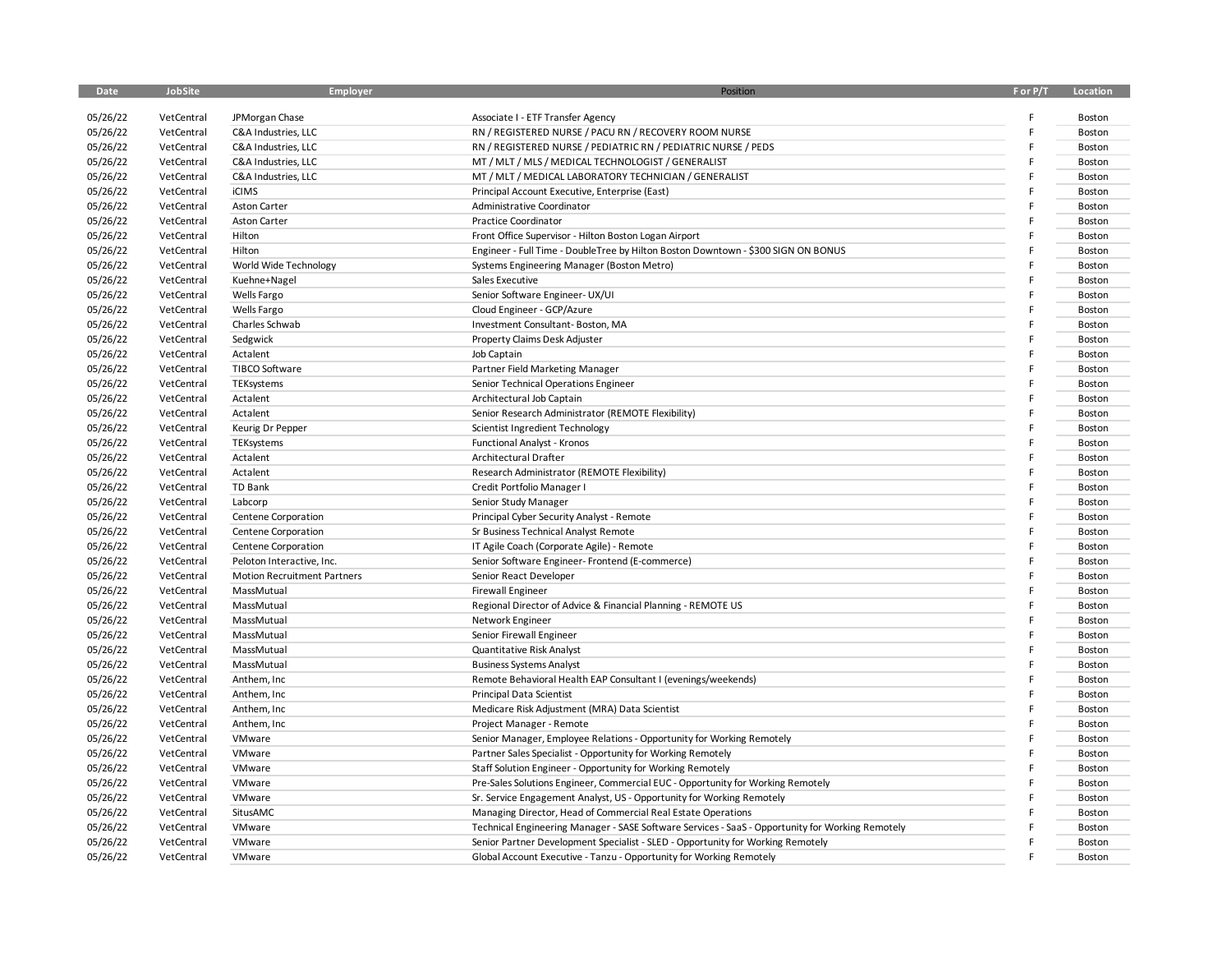| <b>Date</b> | JobSite    | Employer                     | Position                                                                                                         | F or P/T | Location |
|-------------|------------|------------------------------|------------------------------------------------------------------------------------------------------------------|----------|----------|
|             |            |                              |                                                                                                                  |          |          |
| 05/26/22    | VetCentral | VMware                       | Accessibility Engineer, Training and Evangelism - Opportunity for Working Remotely                               |          | Boston   |
| 05/26/22    | VetCentral | Randstad US                  | RPO Director Client Delivery                                                                                     |          | Boston   |
| 05/26/22    | VetCentral | Randstad US                  | Global Business Intelligence Business Partner                                                                    |          | Boston   |
| 05/26/22    | VetCentral | Randstad US                  | Recruiter                                                                                                        |          | Boston   |
| 05/26/22    | VetCentral | <b>Regions Bank</b>          | Digital User Experience (UX) Architect (REMOTE OPPORTUNITY)                                                      |          | Boston   |
| 05/26/22    | VetCentral | <b>Regions Bank</b>          | Associate Relations Business Partner - Guideline and Policy Management (REMOTE OPPORTUNITY)                      |          | Boston   |
| 05/26/22    | VetCentral | Compass Group, North America | CULINARY FINANCIAL OPERATIONS DIRECTOR (Senior Living/Dining Services)                                           |          | Boston   |
| 05/26/22    | VetCentral | Deloitte                     | Human Services Transformation - . NET Developer Senior Solution Specialist - Location Open                       |          | Boston   |
| 05/26/22    | VetCentral | Deloitte                     | Tax Senior - Financial Services Tax Transformation                                                               |          | Boston   |
| 05/26/22    | VetCentral | Deloitte                     | Consulting-Government & Public Services / PMO Operations Transformation                                          |          | Boston   |
| 05/26/22    | VetCentral | Deloitte                     | SAP MM Senior Consultant                                                                                         |          | Boston   |
| 05/26/22    | VetCentral | Deloitte                     | ServiceNow Manager - HRSD                                                                                        |          | Boston   |
| 05/26/22    | VetCentral | Deloitte                     | Workday AMS Benefits Consultant-HCaaS                                                                            |          | Boston   |
| 05/26/22    | VetCentral | Deloitte                     | SAP FICO Senior Manager                                                                                          |          | Boston   |
| 05/26/22    | VetCentral | Deloitte                     | Tax Transformation . Net Developer - Senior                                                                      |          | Boston   |
| 05/26/22    | VetCentral | Deloitte                     | Oracle HCM Cloud Manager                                                                                         |          | Boston   |
| 05/26/22    | VetCentral | Deloitte                     | SAP SAC Planning Senior Consultant                                                                               |          | Boston   |
| 05/26/22    | VetCentral | Deloitte                     | SAP FICO Senior Consultant                                                                                       |          | Boston   |
| 05/26/22    | VetCentral | Santander US                 | Analyst, Underwriting                                                                                            |          | Boston   |
| 05/26/22    | VetCentral | Compass Group, North America | CASHIER/FOOD SERVICE WORKER (FULL-TIME)                                                                          |          | Boston   |
| 05/26/22    | VetCentral | Deloitte                     | PMaaS Program Senior Consultant                                                                                  |          | Boston   |
| 05/26/22    | VetCentral | Deloitte                     | Senior Consultant, Future of Work - Strategy (US Innovation)   Businesses, Global and Strategic Services (BGS)   |          | Boston   |
| 05/26/22    | VetCentral | Deloitte                     | Tax Senior - Financial Services Industries - Hedge Fund Tax                                                      |          | Boston   |
| 05/26/22    | VetCentral | Deloitte                     | SAP BPC Senior Consultant                                                                                        |          | Boston   |
| 05/26/22    | VetCentral | Deloitte                     | US Technology Strategy, Manager - Partnerships and Commercialization   Businesses, Global and Strategic Services |          | Boston   |
| 05/26/22    | VetCentral | S&P Global                   | Lead, Site Reliability Engineer                                                                                  |          | Boston   |
| 05/26/22    | VetCentral | S&P Global                   | Lead, Infrastructure SRE                                                                                         |          | Boston   |
| 05/26/22    | VetCentral | Deloitte                     | SAP BPC Consultant                                                                                               |          | Boston   |
| 05/26/22    | VetCentral | Deloitte                     | M&A and Restructuring Integration & Divestiture IT Specialist Leader                                             |          | Boston   |
| 05/26/22    | VetCentral | Deloitte                     | Manager - CBO/CIS - SIMS - Investment Management                                                                 |          | Boston   |
| 05/26/22    | VetCentral | Deloitte                     | Salesforce CPQ Manager                                                                                           |          | Boston   |
| 05/26/22    | VetCentral | Deloitte                     | Financial Services Industry Risk Manager - National Office                                                       |          | Boston   |
| 05/26/22    | VetCentral | Deloitte                     | Deloitte Consulting - Summer Scholar (Business Technology Solutions)                                             |          | Boston   |
| 05/26/22    | VetCentral | Deloitte                     | SAP P2P Consultant                                                                                               |          | Boston   |
| 05/26/22    | VetCentral | Deloitte                     | Workday AMS Senior Consultant-Human Capital as a Service                                                         |          | Boston   |
| 05/26/22    | VetCentral | Deloitte                     | Deloitte Consulting - Summer Scholar (Strategy) (FY23)                                                           |          | Boston   |
| 05/26/22    | VetCentral | Deloitte                     | SAP PP Senior Consultant                                                                                         |          | Boston   |
| 05/26/22    | VetCentral |                              |                                                                                                                  |          | Boston   |
| 05/26/22    |            | Verint Systems, Inc.         | Vice President of Product Marketing and Go-to-Market, Experience Management Portfolio                            |          |          |
| 05/26/22    | VetCentral | Randstad US                  | <b>Talent Recruiter</b>                                                                                          |          | Boston   |
|             | VetCentral | Deloitte                     | Data Warehousing/ETL Developer-Solution Analyst - Location Open                                                  |          | Boston   |
| 05/26/22    | VetCentral | Deloitte                     | Deloitte Consulting - Discovery Intern (Sophomore) - Summer 2023                                                 |          | Boston   |
| 05/26/22    | VetCentral | Deloitte                     | Salesforce CPQ Senior Consultant                                                                                 |          | Boston   |
| 05/26/22    | VetCentral | Deloitte                     | SAP LE Consultant                                                                                                |          | Boston   |
| 05/26/22    | VetCentral | Deloitte                     | SAP FICO Consultant                                                                                              |          | Boston   |
| 05/26/22    | VetCentral | Randstad US                  | Recruiter                                                                                                        |          | Boston   |
| 05/26/22    | VetCentral | Verint Systems, Inc.         | Director, Pricing and Licensing                                                                                  |          | Boston   |
| 05/26/22    | VetCentral | Merck                        | Commercial Agility and Transformation Director                                                                   |          | Boston   |
| 05/26/22    | VetCentral | Randstad US                  | Director of Data Science                                                                                         |          | Boston   |
| 05/26/22    | VetCentral | Deloitte                     | SAP Financial Planning Consultant                                                                                |          | Boston   |
| 05/26/22    | VetCentral | Deloitte                     | Workday AMS Talent & Performance Consultant - Human Capital as a Service                                         |          | Boston   |
| 05/26/22    | VetCentral | Deloitte                     | SAP PP Consultant                                                                                                |          | Boston   |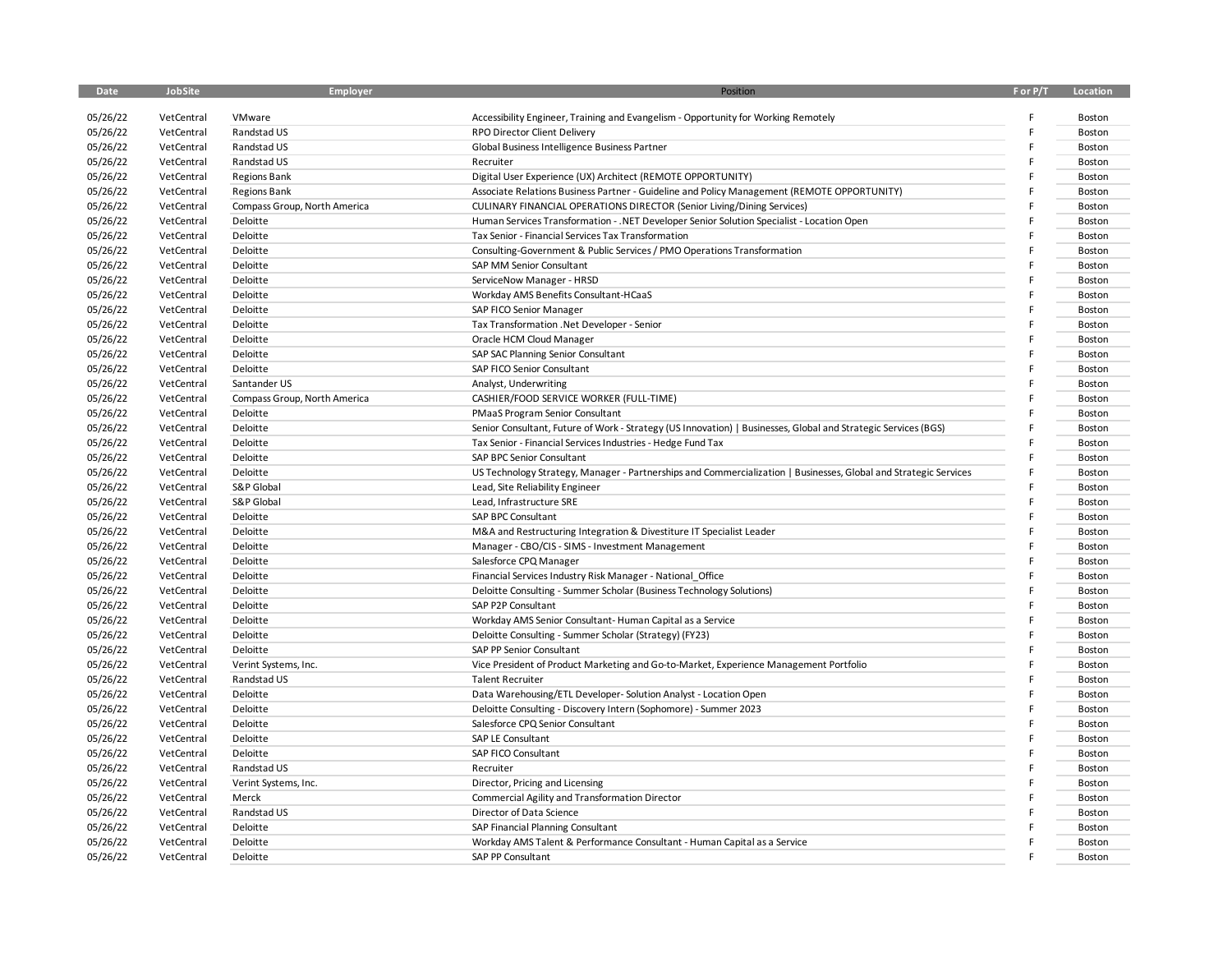| <b>Date</b> | JobSite    | Employer                      | Position                                                                              | F or P/T | Location |
|-------------|------------|-------------------------------|---------------------------------------------------------------------------------------|----------|----------|
|             |            |                               |                                                                                       |          |          |
| 05/26/22    | VetCentral | Deloitte                      | SAP EWM Senior Consultant                                                             |          | Boston   |
| 05/26/22    | VetCentral | Deloitte                      | SAP FICA Senior Consultant                                                            |          | Boston   |
| 05/26/22    | VetCentral | <b>BlackBerry Corporation</b> | CEM/Cyber - Enterprise Account Manager                                                |          | Boston   |
| 05/26/22    | VetCentral | <b>BlackBerry Corporation</b> | VP, Radar Sales                                                                       |          | Boston   |
| 05/26/22    | VetCentral | <b>Bank of America</b>        | Talent Acquisition Consultant I - Recruiter - Financial Center                        |          | Boston   |
| 05/26/22    | VetCentral | <b>Bank of America</b>        | The Bank of America Back To Work Program -Commercial Associate (Business Banking)     |          | Boston   |
| 05/26/22    | VetCentral | Paramount                     | Meteorologist                                                                         |          | Boston   |
| 05/26/22    | VetCentral | PeopleReady                   | Dishwasher                                                                            |          | Boston   |
| 05/26/22    | VetCentral | PeopleReady                   | Clean Up Worker                                                                       |          | Boston   |
| 05/26/22    | VetCentral | Sevita                        | <b>Community Based Direct Support</b>                                                 |          | Boston   |
| 05/26/22    | VetCentral | Sevita                        | Mentor Recruitment Specialist - Adult Foster Care                                     |          | Boston   |
| 05/26/22    | VetCentral | Sevita                        | Administrative Assistant 1401                                                         |          | Boston   |
| 05/26/22    | VetCentral | Vontier                       | Field Service Technician (Level 1) - Clearwater/St. Pete, Florida                     |          | Boston   |
| 05/26/22    | VetCentral | Evolent Health                | Specialist, Quality Management                                                        |          | Boston   |
| 05/26/22    | VetCentral | Evolent Health                | Sr. Analyst, Growth, Evolent Care Partners                                            |          | Boston   |
| 05/26/22    | VetCentral | Evolent Health                | RN, Care Advisor - Remote                                                             |          | Boston   |
| 05/26/22    | VetCentral | Autodesk                      | Autodesk Graphics Platform, Renderer, Principal Software Engineer (Remote Canada/USA) |          | Boston   |
| 05/26/22    | VetCentral | Lincoln Financial Group       | Associate, HR Service Operations Supp                                                 |          | Boston   |
| 05/26/22    | VetCentral | Jet Aviation                  | Flight Management Representative                                                      |          | Boston   |
| 05/26/22    | VetCentral | Citizens                      | UX Specialist-Junior Designer                                                         |          | Boston   |
| 05/26/22    | VetCentral | Citizens                      | UX Specialist Junior Designer                                                         |          | Boston   |
| 05/26/22    | VetCentral | Citizens                      | Vice President of Public Affairs                                                      |          | Boston   |
| 05/26/22    | VetCentral | Oracle                        | Corporate Affairs Specialist 3 - Ops                                                  |          | Boston   |
| 05/26/22    | VetCentral | Oracle                        | <b>Implementation Consultant</b>                                                      |          | Boston   |
| 05/26/22    | VetCentral | Oracle                        | <b>Business Analyst</b>                                                               |          | Boston   |
| 05/26/22    | VetCentral | Oracle                        | Manager, Design Program Management                                                    |          | Boston   |
| 05/26/22    | VetCentral | Oracle                        | <b>Customer Success Manager-ERP</b>                                                   |          | Boston   |
| 05/26/22    | VetCentral | Change Healthcare             | Remote Patient Benefits Advocate                                                      |          | Boston   |
| 05/26/22    | VetCentral | Change Healthcare             | Product Support Specialist (Remote, US)                                               |          | Boston   |
| 05/26/22    | VetCentral | Change Healthcare             | Data Analyst IV - Healthcare                                                          |          | Boston   |
| 05/26/22    | VetCentral | Change Healthcare             | Product Analyst, Value Analytics - Remote (anywhere US)                               |          | Boston   |
| 05/26/22    | VetCentral | Change Healthcare             | Director, Software Engineering                                                        |          | Boston   |
| 05/26/22    | VetCentral | Change Healthcare             | Senior Technical Writer                                                               |          | Boston   |
| 05/26/22    | VetCentral | Change Healthcare             | Product Analyst, Value Analytics - Remote (anywhere US)                               |          | Boston   |
| 05/26/22    | VetCentral | Change Healthcare             | <b>Client Manager</b>                                                                 |          | Boston   |
| 05/26/22    | VetCentral | Change Healthcare             | Software Engineer                                                                     |          | Boston   |
| 05/26/22    | VetCentral | Change Healthcare             | Manager, Operational Readiness                                                        |          | Boston   |
| 05/26/22    | VetCentral | <b>Enterprise Holdings</b>    | Automotive Detailer - Car Washer - Government Center - Full time                      |          | Boston   |
| 05/26/22    | VetCentral | <b>Enterprise Holdings</b>    | Driver - Boston Airport                                                               |          | Boston   |
| 05/26/22    | VetCentral | <b>Enterprise Holdings</b>    | Automotive Detailer - Car Washer - BOS Airport - Full time                            |          | Boston   |
| 05/26/22    | VetCentral | Thermo Fisher Scientific      | Director - Lean / PPI Business System, AIG                                            |          | Boston   |
| 05/26/22    | VetCentral | SMX                           | Senior Solutions Architect (1424)                                                     |          | Boston   |
| 05/26/22    | VetCentral | HP Inc.                       | Pursuit Engagement Lead                                                               |          | Boston   |
| 05/26/22    | VetCentral | UKG (Ultimate Kronos Group)   | Public Sector Evangelist-State & Local Government                                     |          | Boston   |
| 05/26/22    | VetCentral | UKG (Ultimate Kronos Group)   | Manager, Professional Services Consulting                                             |          | Boston   |
| 05/26/22    | VetCentral | UKG (Ultimate Kronos Group)   | <b>Solution Consultant</b>                                                            |          | Boston   |
| 05/26/22    | VetCentral | UKG (Ultimate Kronos Group)   | Solution Consultant                                                                   |          | Boston   |
| 05/26/22    | VetCentral | UKG (Ultimate Kronos Group)   | Lead Services Project Manager                                                         |          | Boston   |
| 05/26/22    | VetCentral | UKG (Ultimate Kronos Group)   | <b>Product Support Representative</b>                                                 |          | Boston   |
| 05/26/22    | VetCentral | UKG (Ultimate Kronos Group)   | Senior Solution Consultant - UKG Pro                                                  |          | Boston   |
| 05/26/22    | VetCentral | <b>Grant Thornton LLP</b>     | Accounting Advisory Senior Associate II                                               |          | Boston   |
|             |            |                               |                                                                                       |          |          |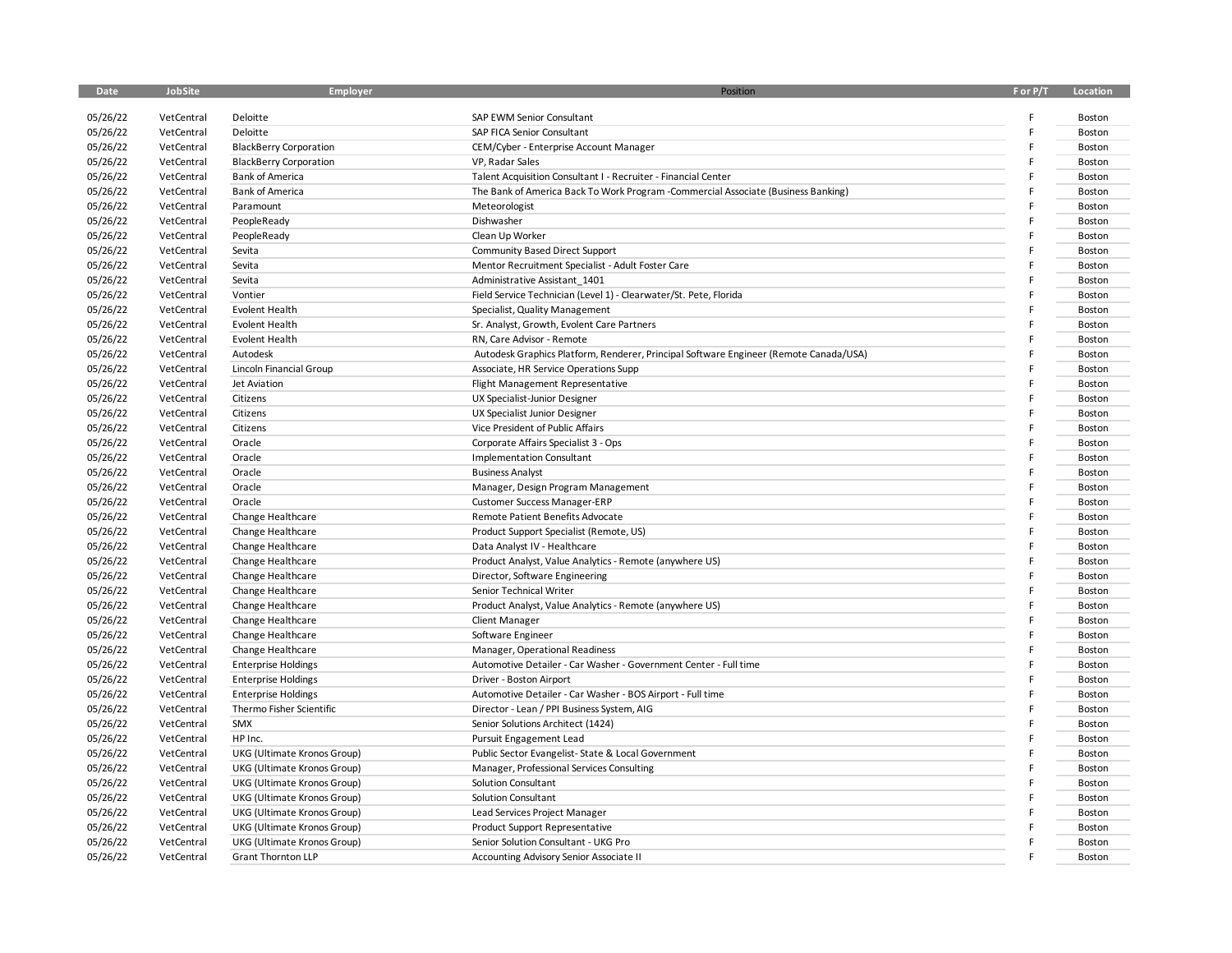| <b>Date</b> | JobSite    | Employer                              | Position                                                        | F or P/T | Location |
|-------------|------------|---------------------------------------|-----------------------------------------------------------------|----------|----------|
|             |            |                                       |                                                                 |          |          |
| 05/26/22    | VetCentral | BrightView                            | Landscaping Crew Leader                                         |          | Boston   |
| 05/26/22    | VetCentral | <b>Masco Corporation</b>              | Customer Service Representative (E-Commerce) (REMOTE)           | F        | Boston   |
| 05/26/22    | VetCentral | Concentrix                            | Analyst, Security Governance & Compliance                       | F        | Boston   |
| 05/26/22    | VetCentral | Teradata                              | Security Operations Analyst (II)                                |          | Boston   |
| 05/26/22    | VetCentral | Concentrix                            | <b>Principal Cloud Architect</b>                                |          | Boston   |
| 05/26/22    | VetCentral | Waymo                                 | Program Manager, People Programs                                |          | Boston   |
| 05/26/22    | VetCentral | <b>Motion Recruitment Partners</b>    | Proposal Writer - Fully Remote                                  |          | Boston   |
| 05/26/22    | VetCentral | AbbVie                                | District Manager, FA                                            |          | Boston   |
| 05/26/22    | VetCentral | Black & Veatch                        | Structural Transmission Line Engineer 3 - Remote United States  |          | Boston   |
| 05/26/22    | VetCentral | Microsoft Corporation                 | Account Manager, Travel Industry                                |          | Boston   |
| 05/26/22    | VetCentral | Microsoft Corporation                 | Program Manager, Student Developer Advocacy, Cloud + AI         |          | Boston   |
| 05/26/22    | VetCentral | Microsoft Corporation                 | Cloud Solution Architect - Data Governance                      |          | Boston   |
| 05/26/22    | VetCentral | Microsoft Corporation                 | User Experience Researcher 2                                    |          | Boston   |
| 05/26/22    | VetCentral | Microsoft Corporation                 | Principal Engineering Manager                                   |          | Boston   |
| 05/26/22    | VetCentral | <b>Microsoft Corporation</b>          | Principal Data Sciences Director                                | F        | Boston   |
| 05/26/22    | VetCentral | Microsoft Corporation                 | Senior Product Manager                                          |          | Boston   |
| 05/26/22    | VetCentral | Microsoft Corporation                 | Sr. Partner Development Manager                                 |          | Boston   |
| 05/26/22    | VetCentral | WelbeHealth                           | Performance Excellence Manager                                  |          | Boston   |
| 05/26/22    | VetCentral | Splunk                                | Technical Course/Curriculum Developer (Observability)           |          | Boston   |
| 05/26/22    | VetCentral | <b>Broadridge Financial Solutions</b> | New Account Administrator - Contract (Remote)                   |          | Boston   |
| 05/26/22    | VetCentral | Microsoft Corporation                 | <b>Commercial Executive</b>                                     |          | Boston   |
| 05/26/22    | VetCentral | Microsoft Corporation                 | User Experience Researcher 2                                    | F        | Boston   |
| 05/26/22    | VetCentral | Microsoft Corporation                 | Change Leader Microsoft Customer Engagement Methodology         |          | Boston   |
| 05/26/22    | VetCentral | Microsoft Corporation                 | Channel Sales Program Director                                  |          | Boston   |
| 05/26/22    | VetCentral | Microsoft Corporation                 | <b>Commercial Solutions Manager</b>                             |          | Boston   |
| 05/26/22    | VetCentral | Microsoft Corporation                 | Sr. Product Marketing Manager - Business Central                | F        | Boston   |
| 05/26/22    | VetCentral | Microsoft Corporation                 | Senior Software Engineer                                        |          | Boston   |
| 05/26/22    | VetCentral | UnitedHealth Group                    | Engagement Manager - Telecommute or Boston, MA                  |          | Boston   |
| 05/26/22    | VetCentral | Microsoft Corporation                 | Sr. Technology Evangelist                                       |          | Boston   |
| 05/26/22    | VetCentral | Microsoft Corporation                 | Software Engineer II                                            |          | Boston   |
| 05/26/22    | VetCentral | Microsoft Corporation                 | Senior Software Engineer                                        |          | Boston   |
| 05/26/22    | VetCentral | WelbeHealth                           | Principal Scrum Master                                          |          | Boston   |
| 05/26/22    | VetCentral | Microsoft Corporation                 | Sr. Customer Engineer, App Innovation (Top Secret) CTJ          |          | Boston   |
| 05/26/22    | VetCentral | <b>Unity Technologies</b>             | Senior Financial Analyst                                        |          | Boston   |
| 05/26/22    | VetCentral | Microsoft Corporation                 | Azure Security Support Engineer (Open to any U.S Location)      |          | Boston   |
| 05/26/22    | VetCentral | Microsoft Corporation                 | Industry Product Marketing Leader                               |          | Boston   |
| 05/26/22    | VetCentral | Microsoft Corporation                 | Principal Technical Program Manager                             |          | Boston   |
| 05/26/22    | VetCentral | Microsoft Corporation                 | Service Engineer 2                                              |          | Boston   |
| 05/26/22    | VetCentral | <b>CVS Health</b>                     | Manager, Trade Formulary Innovation (Remote)                    |          | Boston   |
| 05/26/22    | VetCentral | CVS Health                            | Media Manager                                                   |          | Boston   |
| 05/26/22    | VetCentral | <b>Stanley Black and Decker</b>       | Install Technician                                              |          | Boston   |
| 05/26/22    | VetCentral | Flexential                            | Sr. Database Engineer                                           |          | Boston   |
| 05/26/22    | VetCentral | CVS Health                            | Digital Product Owner                                           | F        | Boston   |
| 05/26/22    | VetCentral | <b>CVS Health</b>                     | Digital Product Owner                                           |          | Boston   |
| 05/26/22    | VetCentral | Splunk                                | <b>Business Value Consultant</b>                                | F        | Boston   |
| 05/26/22    | VetCentral | <b>CVS Health</b>                     | Director, Finance, Resource Management - Reporting and Insights |          | Boston   |
| 05/26/22    | VetCentral | EPAM Systems, Inc.                    | Internal Communications Specialist - Remote                     |          | Boston   |
| 05/26/22    | VetCentral | Oracle                                | Principal Member Technical Staff                                |          | Boston   |
| 05/26/22    | VetCentral | Splunk                                | Software Engineer (US REMOTE)                                   |          | Boston   |
| 05/26/22    | VetCentral | <b>Digital Prospectors</b>            | Sr. Project Manager                                             |          | Boston   |
| 05/26/22    | VetCentral | <b>CVS Health</b>                     | Digital Product Owner                                           |          | Boston   |
|             |            |                                       |                                                                 |          |          |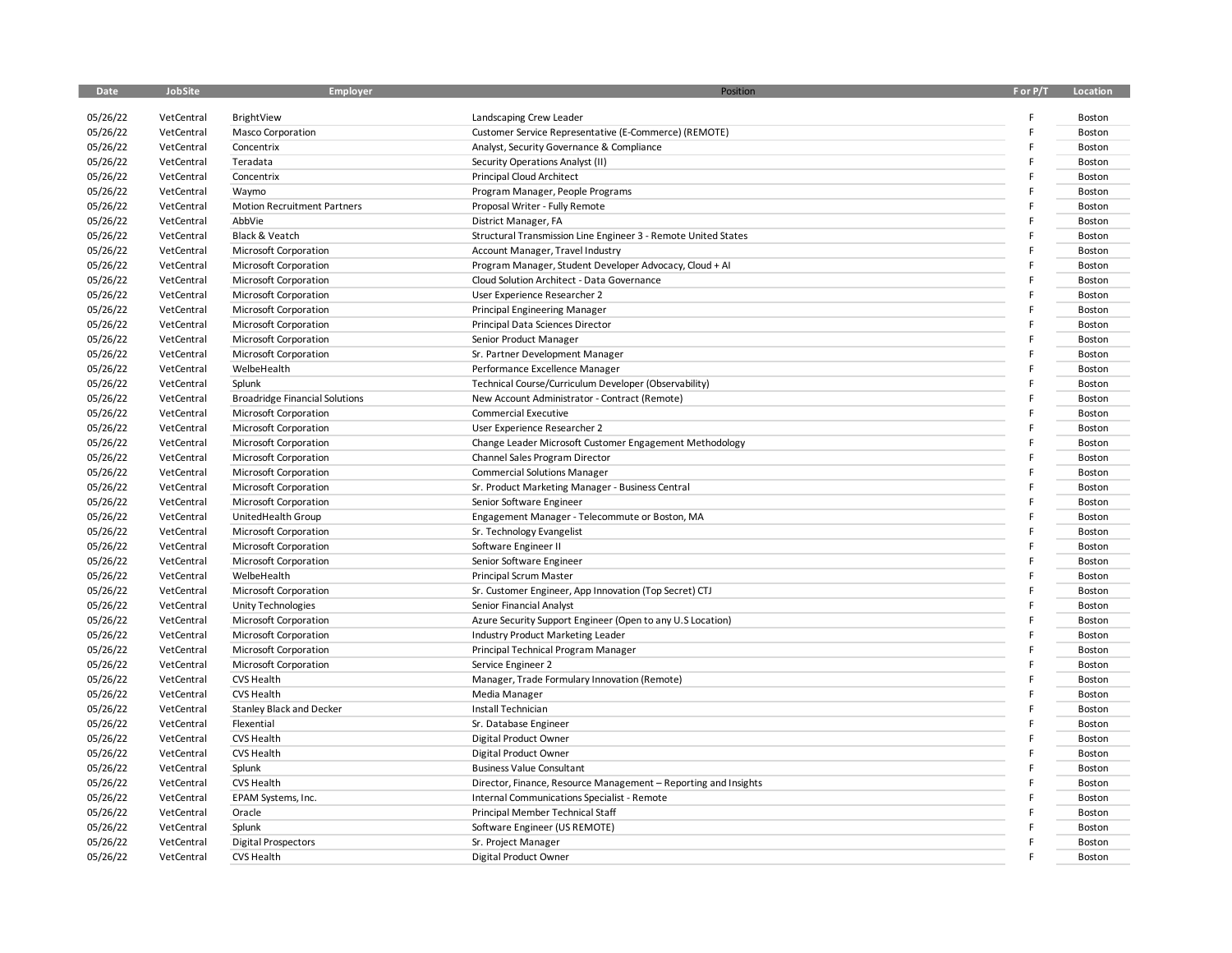| Date     | JobSite           | Employer                            | Position                                                 | F or P/T | Location          |
|----------|-------------------|-------------------------------------|----------------------------------------------------------|----------|-------------------|
|          |                   |                                     |                                                          |          |                   |
| 05/26/22 | VetCentral        | Randstad US                         | identity and access management (iam) analyst             |          | Boston            |
| 05/26/22 | VetCentral        | Randstad US                         | operations specialist                                    | F        | Boston            |
| 05/26/22 | VetCentral        | Randstad US                         | studio assistant                                         | F        | Boston            |
| 05/26/22 | VetCentral        | Randstad US                         | workday hcm configuration specialist                     |          | Boston            |
| 05/26/22 | VetCentral        | EPAM Systems, Inc.                  | Content Marketing Strategist - Remote                    |          | Boston            |
| 05/26/22 | VetCentral        | Randstad US                         | digital experience strategy manager                      |          | Boston            |
| 05/26/22 | VetCentral        | Randstad US                         | assistant director of human resources                    |          | Boston            |
| 05/26/22 | VetCentral        | Randstad US                         | data scientist                                           | E        | Boston            |
| 05/26/22 | VetCentral        | Randstad US                         | office manager                                           |          | Boston            |
| 05/26/22 | VetCentral        | EPAM Systems, Inc.                  | Senior Business Analyst (Serialization)                  |          | Boston            |
| 05/26/22 | VetCentral        | Oracle                              | <b>Strategic Client Director</b>                         |          | Boston            |
| 05/26/22 | VetCentral        | Oracle                              | NA Consulting _ Business Value Solution Specialist       | E        | Boston            |
| 05/26/22 | VetCentral        | Zurich NA                           | International Service Specialist - Large Property        |          | Boston            |
| 05/26/22 | VetCentral        | PwC                                 | ITSCo ServiceNow Platform Service Manager                |          | Boston            |
| 05/26/22 | VetCentral        | PwC                                 | PwC Tech - Operational Quality Analyst                   | E        | Boston            |
| 05/26/22 | VetCentral        | <b>KPMG</b>                         | Manager, Modeling/ Quantitative Services                 |          | Boston            |
| 05/26/22 | VetCentral        | <b>KPMG</b>                         | Associate, Financial Services Front End Web Developer    |          | Boston            |
| 05/26/22 | VetCentral        | <b>KPMG</b>                         | Document Processing Coordinator                          | E        | Boston            |
| 05/26/22 | VetCentral        | <b>KPMG</b>                         | Associate Director, Key Account Marketing                |          | Boston            |
| 05/26/22 | VetCentral        | <b>KPMG</b>                         | Specialist Director, Powered Oracle                      |          | Boston            |
| 05/26/22 | VetCentral        | <b>KPMG</b>                         | Manager, Finance & Accounting M&A Strategy               |          | Boston            |
| 05/26/22 | VetCentral        | <b>KPMG</b>                         | Manager, Advanced Analytics Consultant                   | E        | Boston            |
| 05/26/22 | VetCentral        | Highmark Health                     | Segment Operations & Execution Analyst (Federal Markets) |          | Boston            |
| 05/26/22 | VetCentral        | Highmark Health                     | Lead Risk & Regulatory Intelligence Analyst              |          | Boston            |
| 05/26/22 | VetCentral        | Highmark Health                     | Senior Data Engineer                                     |          | Boston            |
| 05/26/22 | VetCentral        | Highmark Health                     | Artificial Intelligence (AI) Scientist                   |          | Boston            |
| 05/26/22 | VetCentral        | The Estee Lauder Companies          | Freelancer - MAC - Massachusetts                         | F        | Burlington        |
| 05/26/22 | VetCentral        | Oracle                              | Senior Principal Software Developer                      | E        | Burlington        |
| 05/26/22 | VetCentral        | Oracle                              | Product Manager/Strategy 1-ProdDev                       | F        | Burlington        |
| 05/26/22 | VetCentral        | Cadence Design Systems, Inc.        | Lead Software engineer                                   | F        | Burlington        |
| 05/26/22 | <b>VetCentral</b> | <b>Cadence Design Systems, Inc.</b> | <b>Intern-Software Engineering</b>                       | F.       | <b>Burlington</b> |
| 05/26/22 | VetCentral        | HealthEdge Software Inc             | VP, Professional Services - Delivery Executive           | F        | Burlington        |
| 05/26/22 | VetCentral        | Maxim Healthcare Staffing           | Surgical Technologist                                    | F        | Burlington        |
| 05/26/22 | VetCentral        | Robert Half                         | Desktop Support Analyst                                  | F        | Burlington        |
| 05/26/22 | VetCentral        | Crate & Barrel                      | Team Leader, Furniture Sales                             | E        | Burlington        |
| 05/26/22 | VetCentral        | Crate & Barrel                      | Team Leader, Operations                                  | F        | Burlington        |
| 05/26/22 | VetCentral        | Crate & Barrel                      | Team Leader, Housewares Sales                            | F        | Burlington        |
| 05/26/22 | VetCentral        | Crate & Barrel                      | Team Leader, Visual                                      | F        | Burlington        |
| 05/26/22 | VetCentral        | Luxottica                           | <b>Store Manager</b>                                     | F        | Burlington        |
| 05/26/22 | VetCentral        | Bath & Body Works                   | <b>BBW Supervisor-BURLINGTON MALL</b>                    | F        | Burlington        |
| 05/26/22 | VetCentral        | Raytheon Technologies               | Associate Director Program Management                    | E        | Burlington        |
| 05/26/22 | VetCentral        | Compass Group, North America        | CHEF - HOURLY (FULL-TIME)                                | F        | Burlington        |
| 05/26/22 | VetCentral        | Nuance                              | Principal Product Owner                                  | F        | Burlington        |
| 05/26/22 | VetCentral        | Oracle                              | Sales Manager OD Prime                                   | E        | Burlington        |
| 05/26/22 | VetCentral        | Oracle                              | Sales Representative OD Prime I                          | F        | Burlington        |
| 05/26/22 | VetCentral        | Oracle                              | Sales Representative OD Prime I                          | F        | Burlington        |
| 05/26/22 | VetCentral        | Sodexo                              | Food Service Worker                                      | F        | Burlington        |
| 05/26/22 | VetCentral        | Lahey Health                        | Nursing Assistant- Per-Diem- Orthopedics Surgery         |          | Burlington        |
| 05/26/22 | VetCentral        | Lahey Health                        | Sleep Technician - 30hrs/week - Nights                   |          | Burlington        |
| 05/26/22 | VetCentral        | Lahey Health                        | Instrument Technician - Evenings 40hrs/week              |          | Burlington        |
| 05/26/22 | VetCentral        | Lahey Health                        | Clinical Research Specialist - Per Diem                  | E        | Burlington        |
|          |                   |                                     |                                                          |          |                   |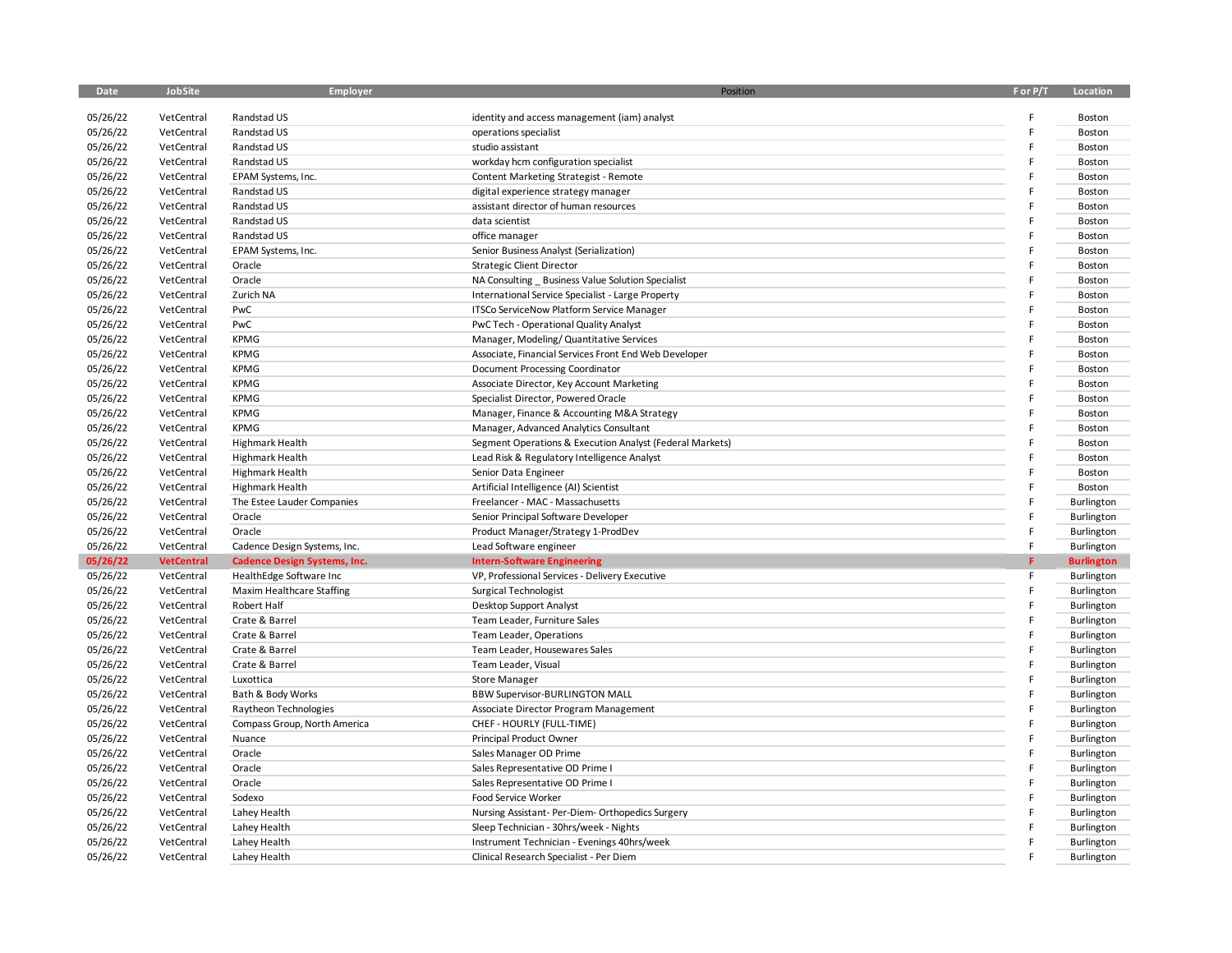| Date                 | JobSite           | Employer                  | Position                                                                             | F or P/T | Location         |
|----------------------|-------------------|---------------------------|--------------------------------------------------------------------------------------|----------|------------------|
|                      |                   |                           |                                                                                      |          |                  |
| 05/26/22             | VetCentral        | Lahey Health              | Administrative Assistant - Days 40hrs/week                                           |          | Burlington       |
| 05/26/22             | VetCentral        | Lahey Health              | A Job -Where You'll Like you?re Co-Workers- Medical Assistant I- Allergy             | F        | Burlington       |
| 05/26/22             | VetCentral        | Lahey Health              | Medical Assistant I- Dermatology & mohs surgery                                      | F        | Burlington       |
| 05/26/22             | VetCentral        | Lahey Health              | Derm & MOHS Surgery Dept-New Admin. Assist!                                          | E        | Burlington       |
| 05/26/22             | VetCentral        | Oracle                    | Sales Representative OD Prime I                                                      |          | Burlington       |
| 05/26/22             | VetCentral        | CVS Health                | Senior Software Development Engineer - Android                                       | F        | Burlington       |
| 05/26/22             | VetCentral        | Lahey Health              | Patient Access Representative - Full-Time/Days - SIGN ON BONUS ELIGIBLE & NEW RATES! | E        | Burlington       |
| 05/26/22             | VetCentral        | Lahey Health              | Optician - Per Diem                                                                  | E        | Burlington       |
| 05/26/22             | VetCentral        | Lahey Health              | Optician, Lead - 40hrs                                                               | E        | Burlington       |
| 05/26/22             | VetCentral        | Oracle                    | Sales Representative OD Prime II                                                     | F        | Burlington       |
| 05/26/22             | VetCentral        | Randstad US               | lan administrator                                                                    | F        | Burlington       |
| 05/26/22             | VetCentral        | <b>BAE Systems</b>        | Senior Principal FPGA Design Engineer (Hybrid)                                       | E        | Burlington       |
| 05/26/22             | VetCentral        | Microsoft Corporation     | Principal Technical Program Manager                                                  |          | Cambridge        |
| 05/26/22             | VetCentral        | Microsoft Corporation     | Senior Marketing Communications Manager, Financial Services                          | E        | Cambridge        |
| 05/26/22             | VetCentral        | Microsoft Corporation     | Partner Engagement Team Lead                                                         |          | Cambridge        |
| 05/26/22             | VetCentral        | Microsoft Corporation     | Internship Opportunities for MBA Students: Marketing (Summer 2023)                   |          | Cambridge        |
| 05/26/22             | VetCentral        | Microsoft Corporation     | Data & Applied Scientist                                                             |          | Cambridge        |
| 05/26/22             | VetCentral        | Microsoft Corporation     | Director of Onboarding Programs                                                      |          | Cambridge        |
| 05/26/22             | VetCentral        | Microsoft Corporation     | Senior HR Director, HR4HR                                                            |          | Cambridge        |
| 05/26/22             | VetCentral        | Amazon Web Services       | Senior Software Development Engineer, S3                                             | Ë        | Cambridge        |
| 05/26/22             | VetCentral        | Astellas Pharma           | Scientist I                                                                          |          | Cambridge        |
| 05/26/22             | VetCentral        | Astellas Pharma           | Scientist I                                                                          |          | Cambridge        |
| 05/26/22             | VetCentral        | Akamai Technologies, Inc. | Customer Support Specialist. Associate.                                              | F        | Cambridge        |
| 05/26/22             | VetCentral        | Akamai Technologies, Inc. | Software Engineer II                                                                 |          | Cambridge        |
| 05/26/22             | VetCentral        | Akamai Technologies, Inc. | Senior Software Engineer - Remote                                                    |          | Cambridge        |
| 05/26/22             | VetCentral        | Philips                   | Product Owner                                                                        | F        | Cambridge        |
| 05/26/22             | <b>VetCentral</b> | <b>Philips</b>            | Co-op-Software Engineer-Cambridge, MA-2022                                           | F        | <b>Cambridge</b> |
| 05/26/22             | VetCentral        | Philips                   | Sr Product Support Manager - Diagnostic Cardiology Solutions                         | F        | Cambridge        |
| 05/26/22             | VetCentral        | Philips                   | Product Manager, Oncology Pathways                                                   | F        | Cambridge        |
| 05/26/22             | VetCentral        | CBRE                      | Property Condition Assess Reviewer, Remote                                           | F        | Cambridge        |
| 05/26/22             | VetCentral        | Maxim Healthcare Staffing | Mental Health Technician                                                             | E        | Cambridge        |
| 05/26/22             | VetCentral        | CBRE                      | Sr Financial Analyst - REMOTE                                                        | Ë        | Cambridge        |
| 05/26/22             | VetCentral        | CBRE                      | Plumbing Lead                                                                        |          | Cambridge        |
| 05/26/22             | VetCentral        | Sanofi Group              | Lead, Dupixent Patient Support Services, Portfolio Operations                        |          | Cambridge        |
| 05/26/22             | VetCentral        | Robert Half               | <b>Financial Analyst</b>                                                             | E        | Cambridge        |
| 05/26/22             | VetCentral        | Sanofi Group              | Senior Data Scientist Machine Learning Biologics                                     |          | Cambridge        |
| 05/26/22             | VetCentral        | Sanofi Group              | Associate Director Medical Value and Outcomes - Eastern US                           | F        | Cambridge        |
| 05/26/22             | VetCentral        | Robert Half               | <b>Contracts Manager</b>                                                             |          | Cambridge        |
| 05/26/22             | VetCentral        | Starbucks Coffee Company  | barista - Store# 00827, SHEPARD POST                                                 |          | Cambridge        |
| 05/26/22             | VetCentral        | Starbucks Coffee Company  | barista - Store# 07338, CENTRAL SQUARE                                               |          | Cambridge        |
| 05/26/22             | VetCentral        | Robert Half               | Controller PE/VC - Public/Private Req!                                               |          | Cambridge        |
| 05/26/22             | VetCentral        | <b>Allied Universal</b>   | Security Manager Pharmaceutical Client                                               |          | Cambridge        |
| 05/26/22             | VetCentral        | <b>Allied Universal</b>   | Security Shift Supervisor Pharmaceutical Company                                     |          | Cambridge        |
|                      | VetCentral        | <b>Allied Universal</b>   |                                                                                      |          |                  |
| 05/26/22<br>05/26/22 |                   | ICF                       | Security Officer Operations Center FT                                                |          | Cambridge        |
| 05/26/22             | VetCentral        |                           | Manager, Energy Storage (Remote USA)                                                 |          | Cambridge        |
|                      | VetCentral        | <b>Applied Materials</b>  | Global Talent Acquisition Program Manager IV (B4) - US Remote                        |          | Cambridge        |
| 05/26/22             | VetCentral        | Encore                    | Event Technician Audio Visual - Hyatt Regency Cambridge                              |          | Cambridge        |
| 05/26/22             | VetCentral        | Encore                    | Event Technician Audio Visual - Marriott Cambridge                                   |          | Cambridge        |
| 05/26/22             | VetCentral        | CBRE                      | Sr Occupancy Planner                                                                 |          | Cambridge        |
| 05/26/22             | VetCentral        | Sage Therapeutics         | Manager, Quality Systems                                                             | F        | Cambridge        |
| 05/26/22             | VetCentral        | CBRE                      | Sr Azure Software Engineer                                                           |          | Cambridge        |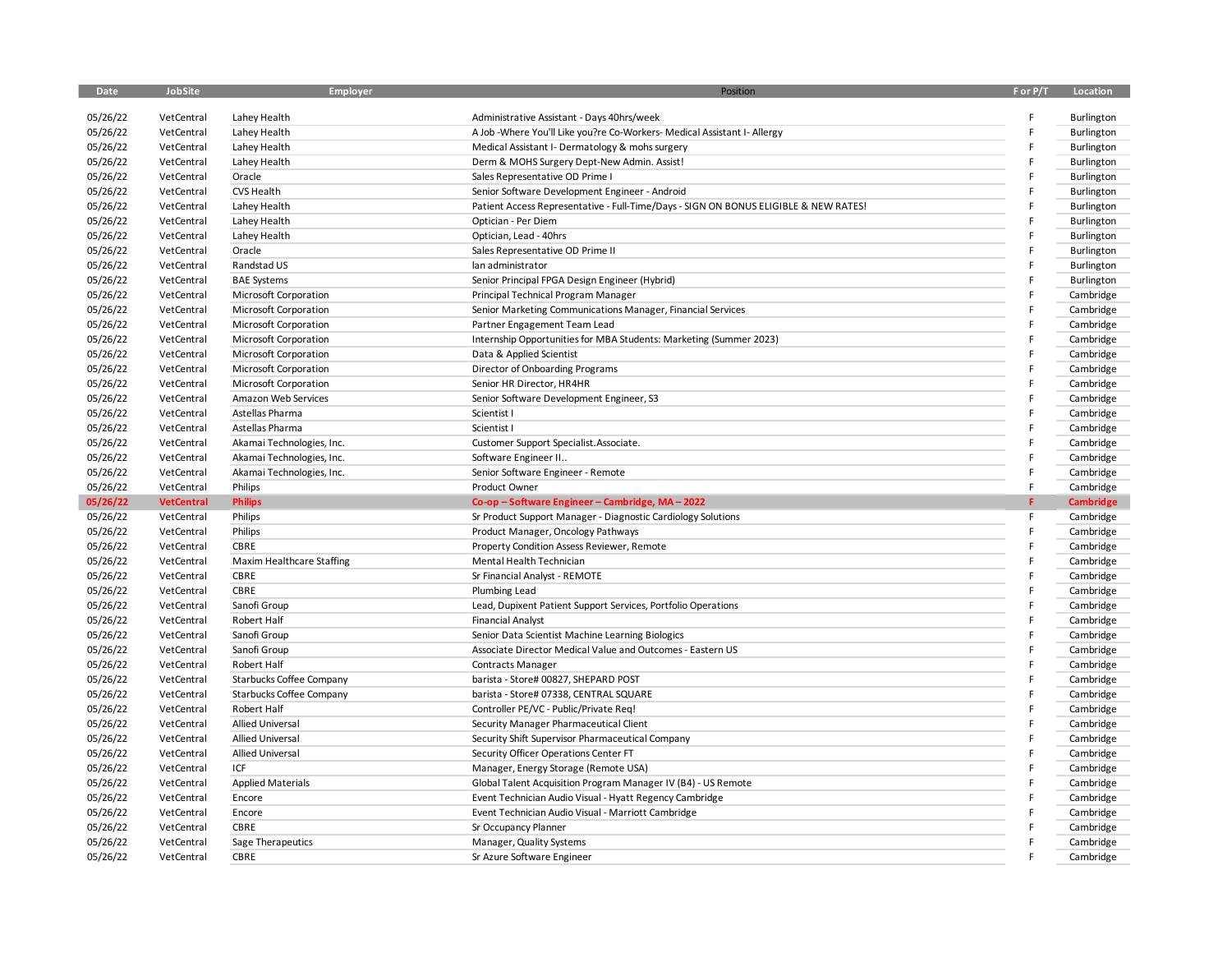| <b>Date</b> | JobSite    | Employer                     | Position                                                                 | F or P/T | Location   |
|-------------|------------|------------------------------|--------------------------------------------------------------------------|----------|------------|
|             |            |                              |                                                                          |          |            |
| 05/26/22    | VetCentral | <b>CBRE</b>                  | Sr Program Manager                                                       |          | Cambridge  |
| 05/26/22    | VetCentral | CBRE                         | Assistant Facilities Manager- Life Sciences/ Pharmaceutical              | E        | Cambridge  |
| 05/26/22    | VetCentral | CBRE                         | Facilities Coordinator-East Coast                                        | E        | Cambridge  |
| 05/26/22    | VetCentral | CBRE                         | Business Operations Analyst - REMOTE (Eastern & Central time zones only) |          | Cambridge  |
| 05/26/22    | VetCentral | Abt Associates               | Temporary Change Management Analyst                                      |          | Cambridge  |
| 05/26/22    | VetCentral | Abt Associates               | <b>Talent Acquisition Coordinator</b>                                    |          | Cambridge  |
| 05/26/22    | VetCentral | <b>Bristol Myers Squibb</b>  | Scientist, Next Generation Medicine Design                               | E        | Cambridge  |
| 05/26/22    | VetCentral | J&J Family of Companies      | Data Science (AI/ML) Solutions Engineer (JRD DS)                         | F        | Cambridge  |
| 05/26/22    | VetCentral | J&J Family of Companies      | Principal Scientist, Data Science RWE Advanced Analytics (JDR DS)        | F        | Cambridge  |
| 05/26/22    | VetCentral | J&J Family of Companies      | Director, Translational Medicine Program Lead                            | E        | Cambridge  |
| 05/26/22    | VetCentral | <b>Arrow Electronics</b>     | Supply Chain Solutions Manager (Sales Support)                           | F        | Cambridge  |
| 05/26/22    | VetCentral | Pfizer                       | Senior Director / Director of Clinical Research GI (MD required)         |          | Cambridge  |
| 05/26/22    | VetCentral | Pfizer                       | Technical Associate, Animal Care                                         | F        | Cambridge  |
| 05/26/22    | VetCentral | Pfizer                       | General Toxicology Study Director Lead                                   | F        | Cambridge  |
| 05/26/22    | VetCentral | Pfizer                       | Technical Associate, Animal Care                                         |          | Cambridge  |
| 05/26/22    | VetCentral | Kimpton Hotels & Restaurants | Guest Service Agent - Kimpton Marlowe Hotel                              | E        | Cambridge  |
| 05/26/22    | VetCentral | Compass Group, North America | DISHWASHER (FULL-TIME)                                                   |          | Cambridge  |
| 05/26/22    | VetCentral | Google                       | Head of Central Strategy and Operations, Global Partnerships             |          | Cambridge  |
| 05/26/22    | VetCentral | ARAMARK                      | <b>Retail Director</b>                                                   |          | Cambridge  |
| 05/26/22    | VetCentral | Pegasystems                  | Lead Service Assurance Advisor, Modernisation                            |          | Cambridge  |
| 05/26/22    | VetCentral | Microsoft Corporation        | Principal Data Sciences Director                                         |          | Cambridge  |
| 05/26/22    | VetCentral | Microsoft Corporation        | Sr. Technology Evangelist                                                |          | Cambridge  |
| 05/26/22    | VetCentral | Microsoft Corporation        | Program Manager, Student Developer Advocacy, Cloud + AI                  |          | Cambridge  |
| 05/26/22    | VetCentral | Microsoft Corporation        | Cloud Solution Architect - Data Governance                               | E        | Cambridge  |
| 05/26/22    | VetCentral | Microsoft Corporation        | Senior Software Engineer                                                 | F        | Cambridge  |
| 05/26/22    | VetCentral | Microsoft Corporation        | Azure Security Support Engineer (Open to any U.S Location)               |          | Cambridge  |
| 05/26/22    | VetCentral | Microsoft Corporation        | Change Leader Microsoft Customer Engagement Methodology                  | E        | Cambridge  |
| 05/26/22    | VetCentral | Microsoft Corporation        | Senior Product Manager                                                   |          | Cambridge  |
| 05/26/22    | VetCentral | Microsoft Corporation        | Channel Sales Program Director                                           |          | Cambridge  |
| 05/26/22    | VetCentral | Microsoft Corporation        | <b>Commercial Solutions Manager</b>                                      | F        | Cambridge  |
| 05/26/22    | VetCentral | Microsoft Corporation        | Sr. Partner Development Manager                                          | F        | Cambridge  |
| 05/26/22    | VetCentral | Microsoft Corporation        | Software Engineer II                                                     | F        | Cambridge  |
| 05/26/22    | VetCentral | Microsoft Corporation        | Service Engineer 2                                                       | E        | Cambridge  |
| 05/26/22    | VetCentral | Microsoft Corporation        | Sr. Customer Engineer, App Innovation (Top Secret) CTJ                   |          | Cambridge  |
| 05/26/22    | VetCentral | CVS Health                   | <b>Operations Manager</b>                                                | F        | Cambridge  |
| 05/26/22    | VetCentral | Microsoft Corporation        | Principal Technical Program Manager                                      | F        | Cambridge  |
| 05/26/22    | VetCentral | Microsoft Corporation        | Senior Software Engineer                                                 |          | Cambridge  |
| 05/26/22    | VetCentral | <b>Digital Prospectors</b>   | Systems Administrator                                                    | F        | Cambridge  |
| 05/26/22    | VetCentral | Randstad US                  | administrative assistant                                                 |          | Cambridge  |
| 05/26/22    | VetCentral | Randstad US                  | usa - medical information and review manager                             |          | Cambridge  |
| 05/26/22    | VetCentral | Randstad US                  | shipping clerk                                                           |          | Cambridge  |
| 05/26/22    | VetCentral | Randstad US                  | sr clinical operations manager                                           |          | Cambridge  |
| 05/26/22    | VetCentral | Randstad US                  | sr salesforce developer                                                  |          | Cambridge  |
| 05/26/22    | VetCentral | AECOM                        | <b>Mechanical Engineer</b>                                               |          | Chelmsford |
| 05/26/22    | VetCentral | <b>HNTB</b>                  | Sr. Technical Advisor                                                    |          | Chelmsford |
| 05/26/22    | VetCentral | Lockheed Martin              | Site Administrative Support / Chelmsford, MA                             |          | Chelmsford |
| 05/26/22    | VetCentral | Thermo Fisher Scientific     | Mfg Equipment Maintenance Technician II                                  | F        | Chelmsford |
| 05/26/22    | VetCentral | BrightView                   | <b>Branch Recruitment Coordinator</b>                                    | F        | Chelmsford |
| 05/26/22    | VetCentral | BrightView                   | Plant Health Care Technician                                             |          | Chelmsford |
| 05/26/22    | VetCentral | BrightView                   | Landscaping Crew Leader                                                  |          | Chelmsford |
| 05/26/22    | VetCentral | BrightView                   | <b>Tree Climber</b>                                                      | E        | Chelmsford |
|             |            |                              |                                                                          |          |            |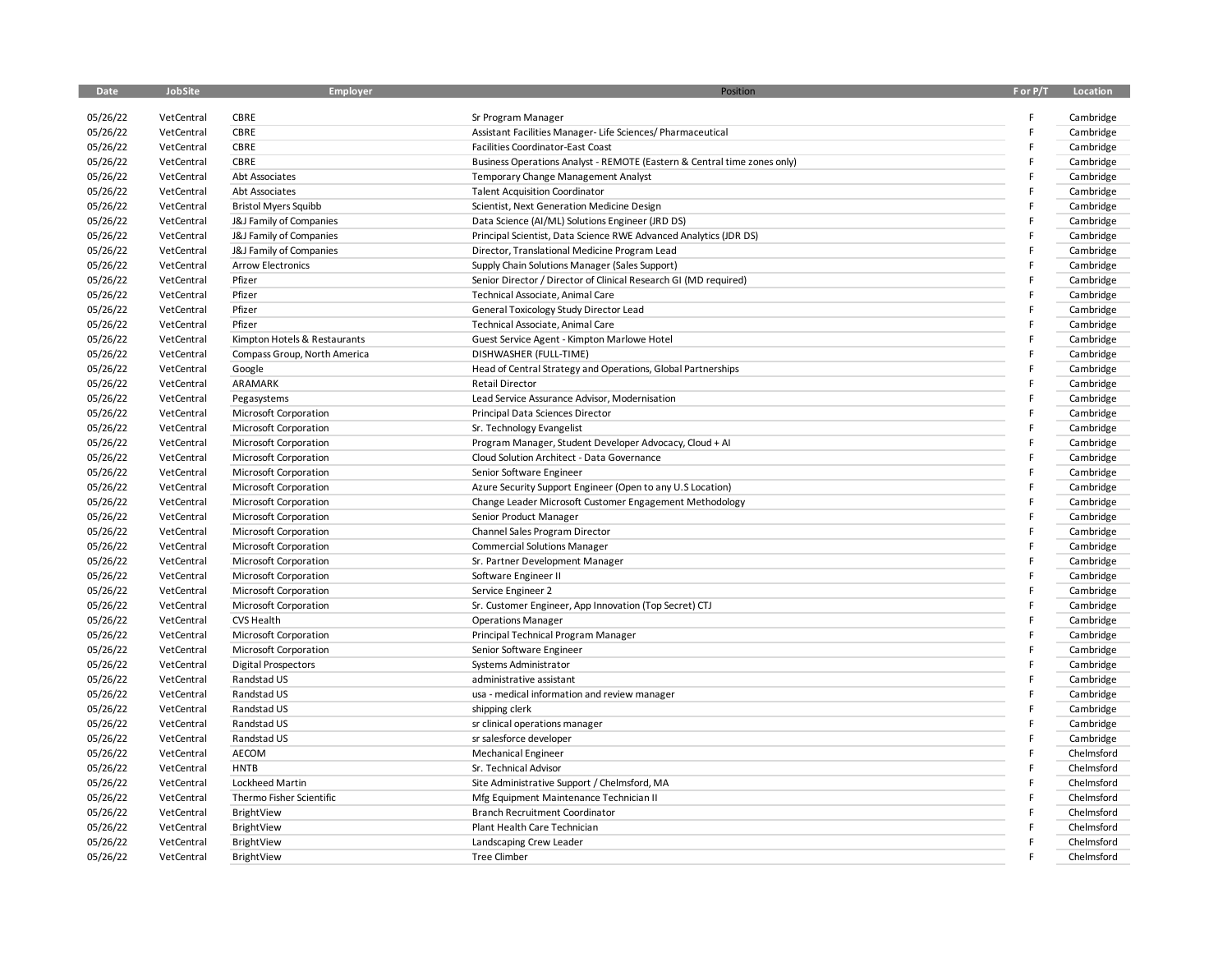| <b>Date</b> | JobSite                  | Employer                     | Position                                                                 | F or P/T | Location    |
|-------------|--------------------------|------------------------------|--------------------------------------------------------------------------|----------|-------------|
|             |                          |                              |                                                                          |          |             |
| 05/26/22    | VetCentral               | BrightView                   | Groundsperson                                                            |          | Chelmsford  |
| 05/26/22    | VetCentral               | BrightView                   | Enhancement Landscape Laborer                                            | F        | Chelmsford  |
| 05/26/22    | VetCentral               | BrightView                   | Spray Technician                                                         |          | Chelmsford  |
| 05/26/22    | VetCentral               | BrightView                   | Landscape Construction Laborer                                           | F        | Chelmsford  |
| 05/26/22    | VetCentral               | BrightView                   | <b>Irrigation Technician</b>                                             |          | Chelmsford  |
| 05/26/22    | VetCentral               | Cintas                       | Production Associate IV                                                  |          | Chelmsford  |
| 05/26/22    | VetCentral               | Randstad US                  | assembler                                                                |          | Chelmsford  |
| 05/26/22    | VetCentral               | Elior North America          | Chef Manager                                                             |          | Danvers     |
| 05/26/22    | VetCentral               | Medtronic                    | Team Lead IV-3rd Shift Foundation                                        |          | Danvers     |
| 05/26/22    | VetCentral               | Randstad US                  | Site Manager                                                             |          | Danvers     |
| 05/26/22    | VetCentral               | <b>Enterprise Holdings</b>   | Automotive Detailer - Car Washer - Danvers - Full time                   |          | Danvers     |
| 05/26/22    | VetCentral               | Randstad US                  | warehouse associate                                                      |          | Danvers     |
| 05/26/22    | VetCentral               | <b>Applied Materials</b>     | Global Talent Acquisition Program Manager IV (B4) - US Remote            |          | Gloucester  |
| 05/26/22    | VetCentral               | TD Bank                      | Assistant Store Manager (US) - Float                                     |          | Gloucester  |
| 05/26/22    | VetCentral               | TD Bank                      | Teller I (US)                                                            |          | Gloucester  |
| 05/26/22    | VetCentral               | ManTech                      | *Activity Security Representative II*                                    |          | Hanscom AFB |
| 05/26/22    | VetCentral               | Compass Group, North America | TRANSPORT DRIVER (FULL-TIME & PART-TIME)                                 |          | Hathorne    |
| 05/26/22    | VetCentral               | <b>CVS Health</b>            | Staff Pharmacist Floater FT                                              |          | Haverhill   |
| 05/26/22    | VetCentral               | Sodexo                       | Cook I                                                                   |          | Haverhill   |
| 05/26/22    | VetCentral               | Sodexo                       | Cashier-Food Service Worker                                              |          | Haverhill   |
| 05/26/22    | VetCentral               | Randstad US                  | systems engineer                                                         |          | Haverhill   |
| 05/26/22    | VetCentral               | Compass Group, North America | FOOD SERVICE WORKER (PART-TIME)                                          |          | Ipswich     |
| 05/26/22    | VetCentral               | Sevita                       | <b>Bilingual Early Intervention Specialist Lawrence</b>                  |          | Lawrence    |
| 05/26/22    | VetCentral               | Sevita                       | <b>Outpatient Therapist</b>                                              |          | Lawrence    |
| 05/26/22    | VetCentral               | CBRE                         | Property Condition Assess Reviewer, Remote                               |          | Lowell      |
| 05/26/22    | VetCentral               | CBRE                         | Sr Financial Analyst - REMOTE                                            |          | Lowell      |
| 05/26/22    | VetCentral               | <b>Kelly Services</b>        | Technician                                                               |          | Lowell      |
| 05/26/22    | VetCentral               | <b>Applied Materials</b>     | Global Talent Acquisition Program Manager IV (B4) - US Remote            |          | Lowell      |
| 05/26/22    | VetCentral               | CBRE                         | Sr Program Manager                                                       |          | Lowell      |
| 05/26/22    | VetCentral               | CBRE                         | Sr Azure Software Engineer                                               |          | Lowell      |
| 05/26/22    | VetCentral               | CBRE                         | Sr Occupancy Planner                                                     |          | Lowell      |
| 05/26/22    | VetCentral               | CBRE                         | Business Operations Analyst - REMOTE (Eastern & Central time zones only) |          | Lowell      |
| 05/26/22    | VetCentral               | CBRE                         | Facilities Coordinator-East Coast                                        |          | Lowell      |
| 05/26/22    | VetCentral               | Labcorp                      | Senior Study Manager                                                     |          | Lowell      |
| 05/26/22    | VetCentral               | Sevita                       | Speech and Language Pathologist-Lowell                                   |          | Lowell      |
| 05/26/22    | VetCentral               | Sevita                       | Mental Health Counselor LMHC, LMFT                                       |          | Lowell      |
| 05/26/22    | VetCentral               | Sevita                       | Early Childhood Early Intervention Assistant Lowell                      |          | Lowell      |
| 05/26/22    | VetCentral               | Sevita                       | Mental Health Counselor, Child and Family Focus                          |          | Lowell      |
| 05/26/22    | VetCentral               | Sevita                       | Clinical Social Worker LICSW                                             |          | Lowell      |
| 05/26/22    | VetCentral               | Sevita                       | Clinical Social Worker, Child and Family Focus                           |          | Lowell      |
| 05/26/22    | VetCentral               | UKG (Ultimate Kronos Group)  | Senior Software Engineer                                                 |          | Lowell      |
| 05/26/22    | VetCentral               | UKG (Ultimate Kronos Group)  | Software Engineering Internship - Fall 17                                |          | Lowell      |
| 05/26/22    | VetCentral               | UKG (Ultimate Kronos Group)  | Senior Software Engineer                                                 |          | Lowell      |
| 05/26/22    | VetCentral               | UKG (Ultimate Kronos Group)  | Software Engineering Internship - Fall 2022                              |          | Lowell      |
| 05/26/22    | VetCentral               | UKG (Ultimate Kronos Group)  | Principal Software Engineer                                              |          | Lowell      |
| 05/26/22    | VetCentral               | UKG (Ultimate Kronos Group)  | Salesforce CPQ Business Systems Analyst                                  |          | Lowell      |
| 05/26/22    | VetCentral               | CVS Health                   | <b>Operations Supervisor</b>                                             |          | Lowell      |
| 05/26/22    |                          |                              |                                                                          |          | Lynnfield   |
| 05/26/22    | VetCentral               | Aston Carter<br>Santander US | Accounts Payable Specialist                                              |          | Lynnfield   |
| 05/26/22    | VetCentral<br>VetCentral | Robert Half                  | Branch Manager, Lynnfield, MA                                            |          |             |
|             |                          |                              | <b>Systems Engineer</b>                                                  | F        | Lynn        |
| 05/26/22    | VetCentral               | <b>Applied Materials</b>     | Global Talent Acquisition Program Manager IV (B4) - US Remote            |          | Lynn        |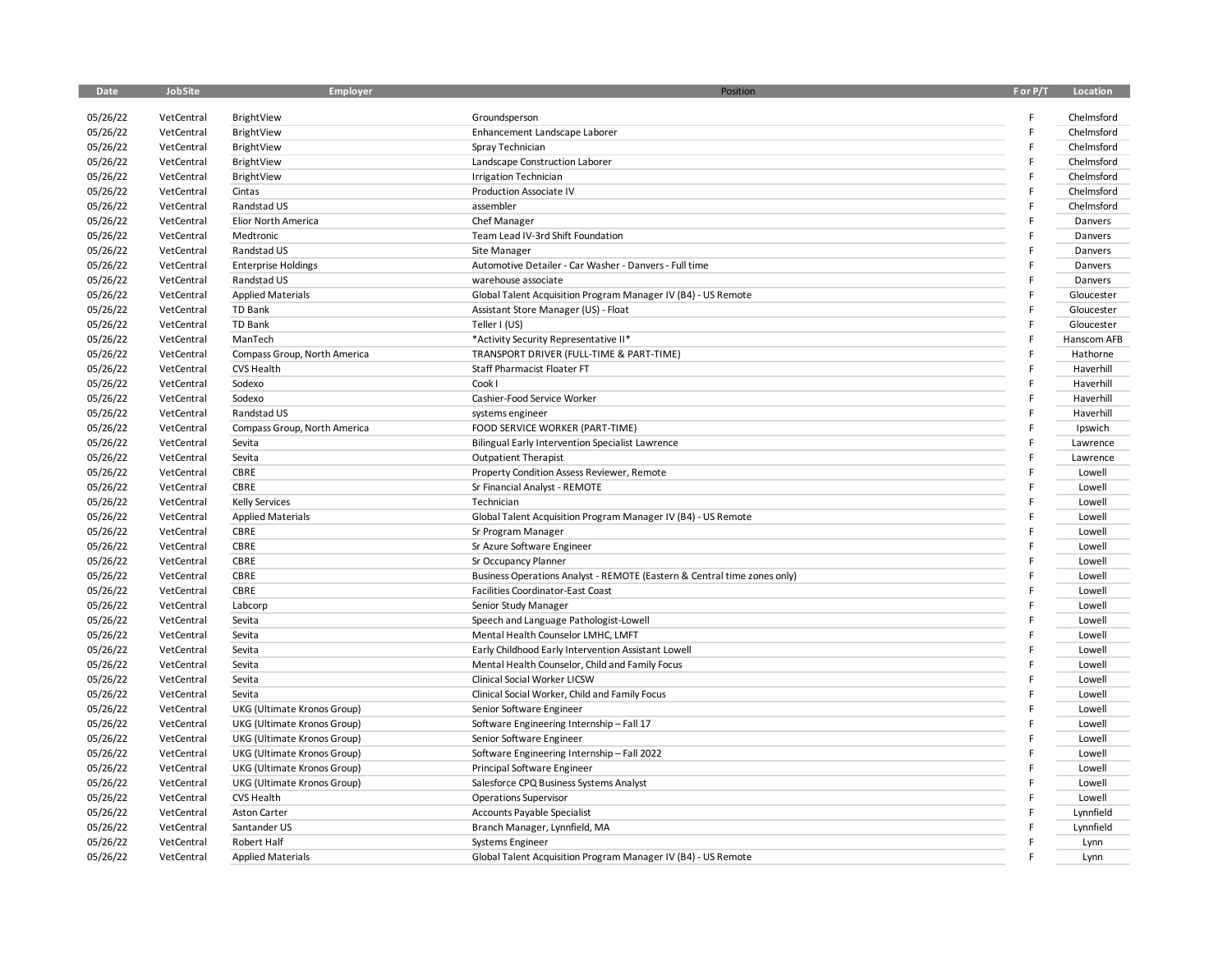| Date                 | <b>JobSite</b>           | Employer                                          | Position                                                                                            | F or P/T | Location                  |
|----------------------|--------------------------|---------------------------------------------------|-----------------------------------------------------------------------------------------------------|----------|---------------------------|
|                      |                          |                                                   |                                                                                                     |          |                           |
| 05/26/22             | VetCentral<br>VetCentral | Ferguson Enterprises, LLC.                        | Warehouse Associate - 8am Start<br>Intake Coordinator/Case Manager's - Addiction Treatment Services | F<br>F   | Lynn<br>Lynn              |
| 05/26/22             | VetCentral               | Lahey Health                                      | <b>Electronic Tester</b>                                                                            | E        |                           |
| 05/26/22<br>05/26/22 | VetCentral               | <b>Kelly Services</b>                             | Assembly                                                                                            | F        | Newburyport               |
| 05/26/22             | VetCentral               | <b>Kelly Services</b><br><b>Applied Materials</b> | Global Talent Acquisition Program Manager IV (B4) - US Remote                                       | E        | Newburyport<br>Newburypor |
|                      |                          | Randstad US                                       |                                                                                                     | F        |                           |
| 05/26/22             | VetCentral               |                                                   | stockroom clerk                                                                                     | F        | North Andover             |
| 05/26/22             | VetCentral               | Randstad US                                       | kitting                                                                                             | F        | North Andover             |
| 05/26/22             | VetCentral               | Teradyne                                          | Commodity Manager                                                                                   | F        | North Reading             |
| 05/26/22             | VetCentral               | Marriott                                          | Dishwasher                                                                                          |          | Peabody                   |
| 05/26/22             | VetCentral               | Marriott                                          | General Runner                                                                                      | F        | Peabody                   |
| 05/26/22             | VetCentral               | <b>Arrow Electronics</b>                          | <b>Customer Sales Specialist</b>                                                                    |          | Peabody                   |
| 05/26/22             | VetCentral               | <b>Arrow Electronics</b>                          | Sales/Marketing Representative                                                                      | F        | Peabody                   |
| 05/26/22             | VetCentral               | Sevita                                            | Youth Mentor                                                                                        | E        | Peabody                   |
| 05/26/22             | VetCentral               | Sevita                                            | Community Based Direct Support                                                                      |          | Peabody                   |
| 05/26/22             | VetCentral               | Lahey Health                                      | Patient Access Representative (Peabody) Full-Time/Days - SIGN ON BONUS ELIGIBLE & NEW RATES!        | Ë        | Peabody                   |
| 05/26/22             | VetCentral               | <b>YRC</b> Freight                                | Mechanic (Non-Union) - Reading, MA                                                                  | F        | Reading                   |
| 05/26/22             | VetCentral               | TD Bank                                           | Teller I (US)                                                                                       | E        | Salem                     |
| 05/26/22             | VetCentral               | ABF Freight System, Inc                           | <b>Operations Supervisor</b>                                                                        | F        | Salisbury                 |
| 05/26/22             | VetCentral               | Corning Incorporated                              | <b>Field Bioproduction Engineer</b>                                                                 | F        | Tewksbury                 |
| 05/26/22             | VetCentral               | Raytheon Technologies                             | Human Resources Partner (hybrid)                                                                    | F        | Tewksbury                 |
| 05/26/22             | VetCentral               | Raytheon Technologies                             | Section Leader - Principal Mechanical Engineer                                                      | F        | Tewksbury                 |
| 05/26/22             | VetCentral               | Raytheon Technologies                             | Section Leader - Principal Mechanical Engineer                                                      | F        | Tewksbury                 |
| 05/26/22             | VetCentral               | Raytheon Technologies                             | Mission Area PMX Deputy Lead - Associate Director                                                   | E        | Tewksbury                 |
| 05/26/22             | VetCentral               | Raytheon Technologies                             | Subcontract Manager Procurement (Hybrid)                                                            |          | Tewksbury                 |
| 05/26/22             | VetCentral               | Raytheon Technologies                             | Product Line Obsolescence & DMSMS Lead - Hybrid                                                     | F        | Tewksbury                 |
| 05/26/22             | VetCentral               | Raytheon Technologies                             | Section Leader - Senior Principal Mechanical Engineer                                               | F        | Tewksbury                 |
| 05/26/22             | VetCentral               | Raytheon Technologies                             | Senior System Administrator, Naval Power, TWKS                                                      | F        | Tewksbury                 |
| 05/26/22             | VetCentral               | Raytheon Technologies                             | Principal Subcontract Specialist (Hybrid)                                                           | F        | Tewksbury                 |
| 05/26/22             | VetCentral               | Leidos                                            | C# Software Engineer                                                                                | E        | Tewksbury                 |
| 05/26/22             | VetCentral               | Leidos                                            | Data Collection & Labeling Technician                                                               | F        | Tewksbury                 |
| 05/26/22             | VetCentral               | Robert Half                                       | Trust & Estate Paralegal                                                                            | F        | Topsfield                 |
| 05/26/22             | VetCentral               | Sevita                                            | Mental Health Counselor - LMHC, LMFT                                                                | E        | Wakefield                 |
| 05/26/22             | VetCentral               | Sevita                                            | <b>Clinical Social Worker</b>                                                                       | F        | Wakefield                 |
| 05/26/22             | VetCentral               | Sevita                                            | Clinical Social Worker - LICSW                                                                      | F        | Wakefield                 |
| 05/26/22             | VetCentral               | Sevita                                            | Mental Health Counselor                                                                             | E        | Wakefield                 |
| 05/26/22             | VetCentral               | <b>Enterprise Holdings</b>                        | Car Washer - Automotive Detailer - Saugus Stephens Autobody                                         | E        | Wakefield                 |
| 05/26/22             | VetCentral               | Sanofi Group                                      | mRNA - Analytical Development Sr. Scientist, Lab Automation and High Throughput - Vaccine           | F        | Waltham                   |
| 05/26/22             | VetCentral               | Sanofi Group                                      | mRNA - CRO Management Lead - Vaccine                                                                | F        | Waltham                   |
| 05/26/22             | VetCentral               | Robert Half                                       | Network Engineer                                                                                    | Ė        | Waltham                   |
| 05/26/22             | VetCentral               | SS&C Technologies                                 | <b>B&amp;C Principal Product Manager</b>                                                            | F        | Waltham                   |
| 05/26/22             | VetCentral               | SS&C Technologies                                 | DevOps Security & Tools Analyst                                                                     | E        | Waltham                   |
| 05/26/22             | VetCentral               | JPMorgan Chase                                    | Full Time (40 Hours) Associate Banker (Network Expansion- New Build) Waltham North Branch           | F        | Waltham                   |
| 05/26/22             | VetCentral               | Actalent                                          | Manufacturing Associate IIII                                                                        | E        | Waltham                   |
| 05/26/22             | VetCentral               | <b>ADT Commercial</b>                             | Commercial Sales Intern                                                                             | F        | Waltham                   |
| 05/26/22             | VetCentral               | Raytheon Technologies                             | Sr. Talent Acquisition Operations Manager (Remote)                                                  | Ė        | Waltham                   |
| 05/26/22             | VetCentral               | Olympus Corporation of the Americas               | Specialist, Import Compliance                                                                       | F        | Waltham                   |
| 05/26/22             | VetCentral               | Olympus Corporation of the Americas               | Sr. Specialist, Trade Compliance - Export                                                           | F        | Waltham                   |
| 05/26/22             | VetCentral               | Olympus Corporation of the Americas               | Senior Compliance Specialist                                                                        | E        | Waltham                   |
| 05/26/22             | VetCentral               | <b>Bank of America</b>                            | Small Business Digital Client Experience Lead                                                       | F        | Waltham                   |
| 05/26/22             | VetCentral               | <b>Bank of America</b>                            | Senior Experience Designer for Retirement, Bank of America XD                                       | F        | Waltham                   |
| 05/26/22             | VetCentral               | <b>Enterprise Holdings</b>                        | Car Washer - Automotive Detailer - Waltham - Full time                                              | Ė        | Waltham                   |
|                      |                          |                                                   |                                                                                                     |          |                           |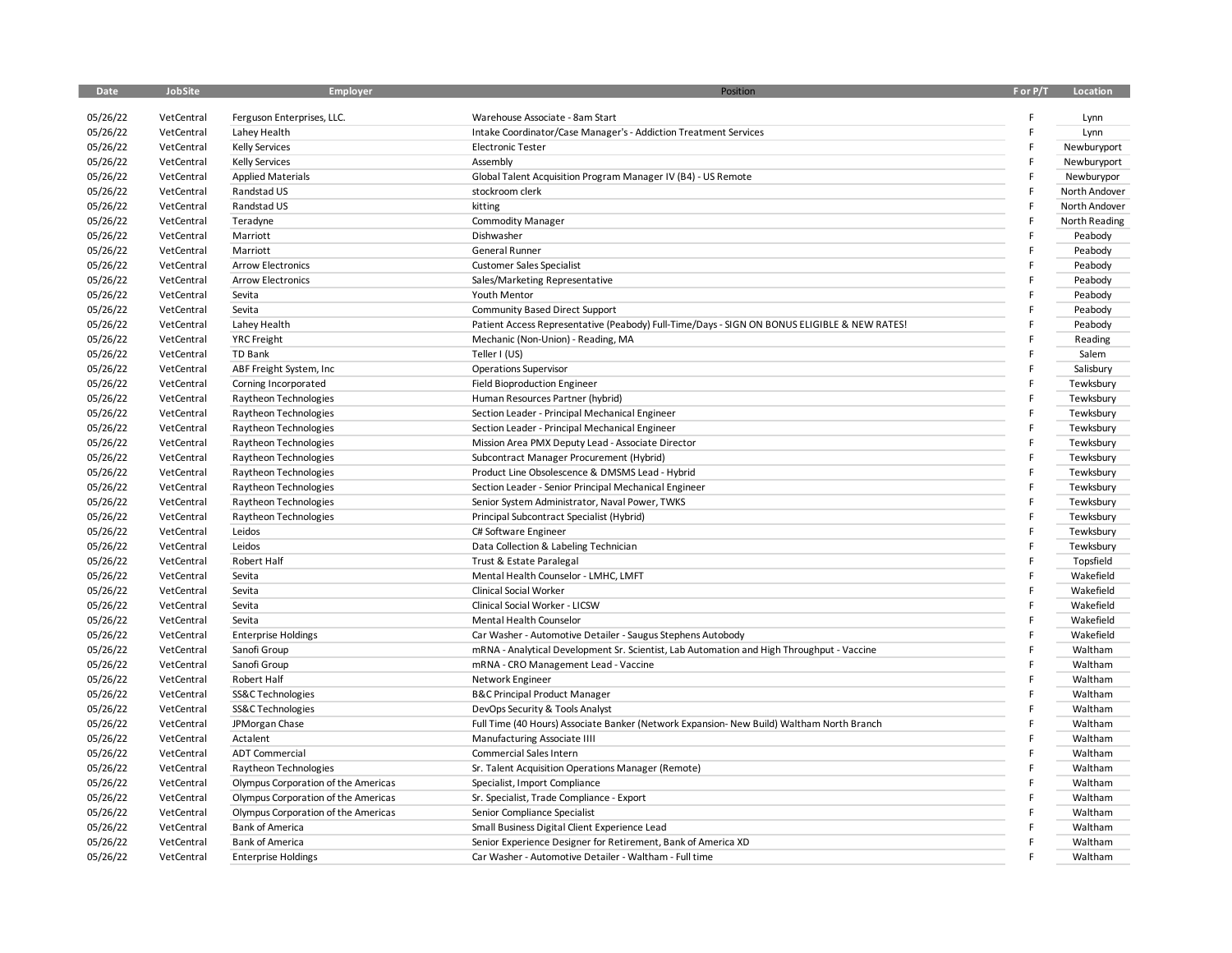| <b>Date</b>          | JobSite              | Employer                                 | Position                                                                 | F or P/T | Location           |
|----------------------|----------------------|------------------------------------------|--------------------------------------------------------------------------|----------|--------------------|
| 05/26/22             |                      |                                          |                                                                          | F        |                    |
|                      | VetCentral           | ServiceNow, Inc.                         | Sales Operations Manager                                                 |          | Waltham            |
| 05/26/22             | VetCentral           | Randstad US                              | usa-scientist ii (scientific)                                            | F        | Waltham            |
| 05/26/22             | VetCentral           | PSSI                                     | <b>Technical Services Manager</b>                                        | F        | Wilmington         |
| 05/26/22             | VetCentral           | FedEx Ground                             | Ops Coordinator                                                          | F        | Wilmington         |
| 05/26/22             | VetCentral           | L3Harris                                 | Wilmington - Senior Specialist, Mechanical Engineer                      | F        | Wilmington         |
| 05/26/22             | VetCentral           | Textron                                  | Sr Internal Quality Auditor                                              | F        | Wilmington         |
| 05/26/22             | VetCentral           | Textron                                  | Principal Supplier Quality Engineer                                      | F        | Wilmington         |
| 05/26/22             | VetCentral           | Textron                                  | <b>Quality Engineer</b>                                                  | F        | Wilmington         |
| 05/26/22             | VetCentral           | Textron                                  | Sr Production Control Analyst                                            | F        | Wilmington         |
| 05/26/22             | VetCentral           | Textron                                  | Security Representative                                                  | F        | Wilmington         |
| 05/26/22             | VetCentral           | <b>Charles River Laboratories</b>        | Sr. Business Continuity & Response Operations Manager                    | F        | Wilmington         |
| 05/26/22             | VetCentral           | Charles River Laboratories               | Financial Analyst, Revenue Operations 1                                  | F        | Wilmington         |
| 05/26/22             | VetCentral           | Randstad US                              | warehouse worker                                                         | F        | Wilmington         |
| 05/26/22             | VetCentral           | Robert Half                              | Desktop Support Analyst                                                  | F        | Woburn             |
| 05/26/22             | VetCentral           | TD Bank                                  | Teller Manager (US)                                                      | F        | Woburn             |
| 05/26/22             | VetCentral           | Raytheon Technologies                    | Principal System Administrator -must have a active clearance, Woburn!    |          | Woburn             |
| 05/26/22             | VetCentral           | Raytheon Technologies                    | Subcontract Manager Procurement (Hybrid)                                 | F        | Woburn             |
|                      |                      |                                          |                                                                          | F        |                    |
| 05/26/22             | VetCentral           | Raytheon Technologies                    | Principal Subcontract Specialist (Hybrid)                                |          | Woburn             |
| 05/26/22             | VetCentral           | <b>Enterprise Holdings</b>               | Car Washer - Automotive Detailer - Woburn - Full time                    | F        | Woburn             |
| 05/26/22             | VetCentral           | <b>Enterprise Holdings</b>               | Automotive Detailer - Car Washer - Woburn                                | F        | Woburn             |
| 05/26/22             | VetCentral           | <b>Enterprise Holdings</b>               | Automotive Detailer - Car Washer - Woburn - Full time                    | F        | Woburn             |
| 05/26/22             | VetCentral           | <b>Stanley Black and Decker</b>          | Install Technician                                                       | F        | Woburn             |
| 05/26/22             | JobQuest             | Oxford Global Resources                  | Rf Design Engineer                                                       |          | Beverly            |
| 05/26/22             | JobQuest             | <b>Beverly Hospital</b>                  | Coord Access Referral & Auth                                             | F        | Beverly            |
| 05/26/22             | JobQuest             | Oxford Rehabilitation And Healthcare Cen | Housekeeping Aide                                                        | F        | Beverly            |
| 05/26/22             | JobQuest             | <b>CVS Health</b>                        | Night Pharmacist FT                                                      |          | Beverly            |
| 05/26/22             | JobQuest             | Amedisys                                 | Personal Care Line Field Support Team Le                                 |          | Beverly            |
| 05/26/22             | JobQuest             | Littelfuse                               | Lean Leader                                                              |          | Beverly            |
| 05/26/22             | JobQuest             | Lahey Health                             | Registered Nurse (RN) - ICU                                              | F        | Beverly            |
| 05/26/22<br>05/26/22 | JobQuest<br>JobQuest | Lahey Health                             | Food Service Worker                                                      | F        | Beverly            |
| 05/26/22             | JobQuest             | Glen Urguhart School<br>Lahey Health     | Summer Camp - Movement And Drama Fun Act<br>Nursing Assistant - Med/Surg | F        | Beverly<br>Beverly |
| 05/26/22             | JobQuest             | Lahey Health                             | Registered Nurse (RN) - ICU                                              | F        | Beverly            |
| 05/26/22             | JobQuest             | <b>Guardian Angel Senior Services</b>    | 10Hr Shifts In For Elderly Woman                                         | F        | Beverly            |
| 05/26/22             | JobQuest             | Kforce                                   | Senior Associate / VP, International Acc                                 | F        | Beverly            |
| 05/26/22             | JobQuest             | Starbucks Coffee Company                 | barista - Store# 07450, BEVERLY                                          |          | Beverly            |
| 05/26/22             | JobQuest             | Starbucks Coffee Company                 | shift manager - Store# 11848, BEVERLY, 2                                 |          | Beverly            |
| 05/26/22             | JobQuest             | Allsups Convenience Stores               | Corporate Executive Assistant                                            |          | Beverly            |
| 05/26/22             | JobQuest             | Allsups Convenience Stores               | Staff Accountant                                                         |          | Beverly            |
| 05/26/22             | JobQuest             | Allsups Convenience Stores               | <b>Treasury Accountant</b>                                               |          | Beverly            |
| 05/26/22             | JobQuest             | Launchworks                              | Laboratory/Kitting Technician                                            |          | Beverly            |
| 05/26/22             | JobQuest             | Oxford Global Resources                  | Digital Design Engineer - High Speed                                     | F        | Beverly            |
| 05/26/22             | JobQuest             | Partners Healthcare                      | Home Health Aide I, Areas                                                | F        | Beverly            |
| 05/26/22             | JobQuest             | Starbucks Coffee Company                 | barista - Store# 11848, BEVERLY, 242 ELL                                 | F        | Beverly            |
| 05/26/22             | JobQuest             | Lahey Health                             | Registered Nurse (RN) - ICU                                              | F        | Beverly            |
| 05/26/22             | JobQuest             | Lahey Health                             | Administrative Associate - Med/Surg                                      | F        | Beverly            |
| 05/26/22             | JobQuest             | Communications & Power Industries, Llc   | Security Guard                                                           | F        | Beverly            |
| 05/26/22             | JobQuest             | <b>YMCA</b>                              | Camp Star Counselor - Inclusion Camp                                     |          | Beverly            |
| 05/26/22             | JobQuest             | <b>Oxford Global Resources</b>           | <b>Customer Service Representative Medical</b>                           |          | Beverly            |
| 05/26/22             | JobQuest             | Beverly Middle School                    | Anticipated Middle School Special Educat                                 |          | Beverly            |
| 05/26/22             | JobQuest             | <b>HighRes Biosolutions</b>              | Automation Support Engineer                                              |          | Beverly            |
| 05/26/22<br>05/26/22 | JobQuest             | <b>HighRes Biosolutions</b>              | Product Manager                                                          |          | Beverly            |
| 05/26/22             | JobQuest<br>JobQuest | <b>HighRes Biosolutions</b>              | Software Solution Architect                                              |          | Beverly            |
|                      |                      | Starbucks Coffee Company                 | shift manager - Store# 07450, BEVERLY                                    |          | Beverly            |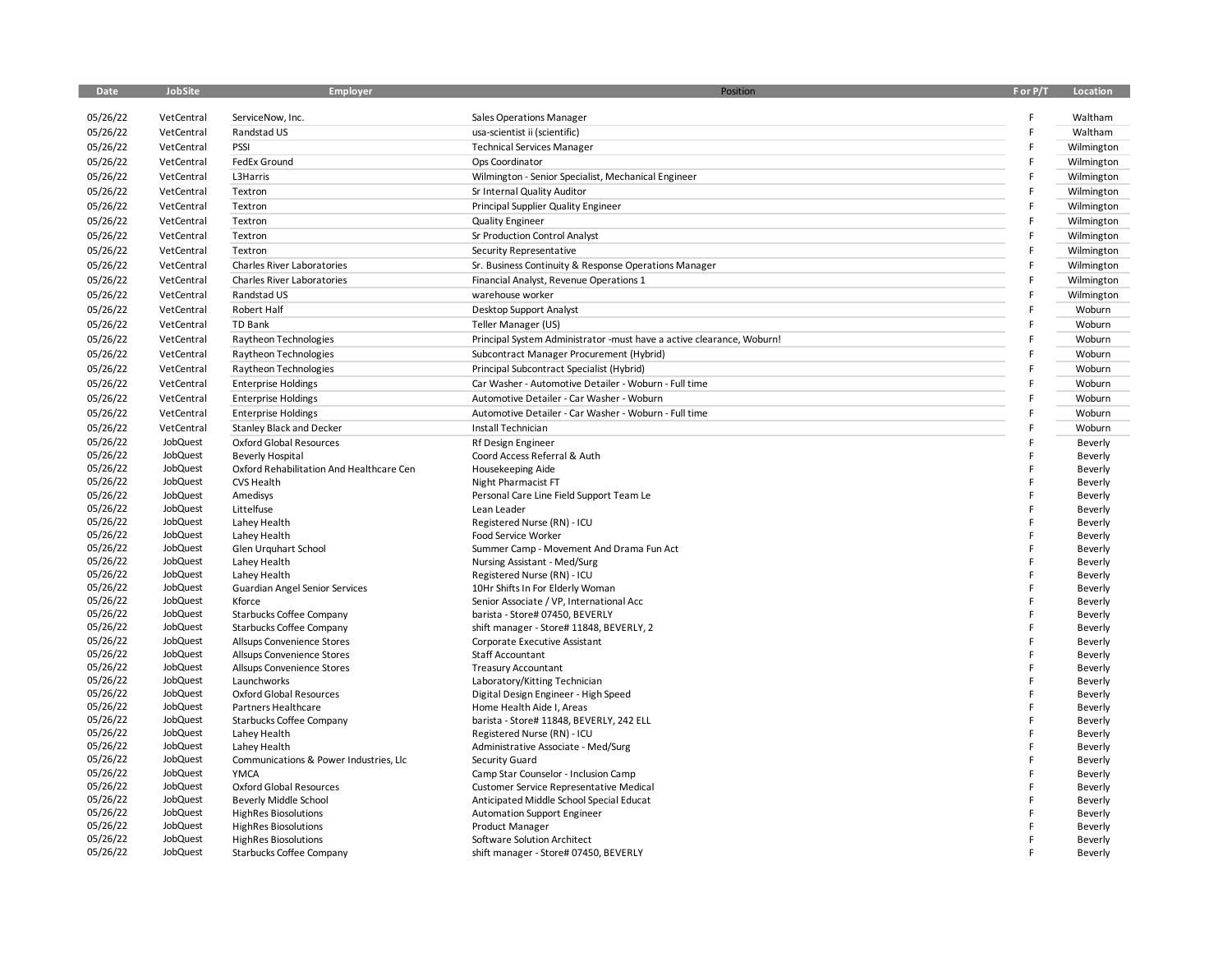| Date     | JobSite  | Employer                                 | Position                                                             | F or P/T | Location |
|----------|----------|------------------------------------------|----------------------------------------------------------------------|----------|----------|
|          |          |                                          |                                                                      |          |          |
| 05/26/22 | JobQuest | Hopeful Journeys Educational Center      | Aba Teacher                                                          | F        | Beverly  |
| 05/26/22 | JobQuest | Card                                     | <b>Behavior Support</b>                                              | E        | Beverly  |
| 05/26/22 | JobQuest | Kforce                                   | Senior Associate, Financial Reporting                                | F        | Beverly  |
| 05/26/22 | JobQuest | Taku Sushi Bar                           | Kitchen Staff                                                        | F        | Beverly  |
| 05/26/22 | JobQuest | General Electric Company                 | Analyst Development Program                                          | F        | Beverly  |
| 05/26/22 | JobQuest | Advantage Technical                      | Receiving Manager 1St And 2Nd Shifts                                 | F        | Beverly  |
| 05/26/22 | JobQuest | Microchip Technology Inc.                | <b>Engineer I-Applications</b>                                       | F        | Beverly  |
| 05/26/22 | JobQuest | Advantage Technical                      | Warehouse Shipping Supervisor And 2Nd Sh                             | F        | Beverly  |
| 05/26/22 | JobQuest | Lahey Health                             | Housekeeper                                                          | F        | Beverly  |
| 05/26/22 | JobQuest | Domino's Pizza                           | Dominos Customer Service Representative/                             | F        | Beverly  |
| 05/26/22 | JobQuest | Sodexo                                   |                                                                      | F        |          |
| 05/26/22 | JobQuest |                                          | Housekeeper/Environmental Services Atten                             | F        | Beverly  |
|          |          | Axcelis Technologies Incorporated        | Logistics Analyst                                                    | F        | Beverly  |
| 05/26/22 | JobQuest | Lahey Health                             | Nursing Assistant & Admin Assoc - ICU                                |          | Beverly  |
| 05/26/22 | JobQuest | Lahey Health                             | Nursing Assistant - ICU                                              | F        | Beverly  |
| 05/26/22 | JobQuest | Oxford Global Resources                  | Sr Quality Engineer - EU MDR                                         | F        | Beverly  |
| 05/26/22 | JobQuest | <b>HighRes Biosolutions</b>              | <b>Robotics Automation Engineer</b>                                  | F        | Beverly  |
| 05/26/22 | JobQuest | Mass General Brigham                     | Patient Service Representative - Orthope                             | F        | Beverly  |
| 05/26/22 | JobQuest | Salem Art Gallery                        | <b>Production Print Specialist</b>                                   | F        | Beverly  |
| 05/26/22 | JobQuest | <b>YMCA</b>                              | Seasonal Maintenance Staff - Multiple Lo                             | F        | Beverly  |
| 05/26/22 | JobQuest | <b>CVS Health</b>                        | <b>Night Pharmacist</b>                                              | F        | Beverly  |
| 05/26/22 | JobQuest | Kforce                                   | Senior Associate, Accounting & Treasury                              | F        | Beverly  |
| 05/26/22 | JobQuest | Whole Foods Market                       | Bakery Production Team Member (Food Prep                             | F        | Beverly  |
| 05/26/22 | JobQuest | <b>Oxford Global Resources</b>           | Senior Manufacturing Quality Engineer 1                              | F        | Beverly  |
| 05/26/22 | JobQuest | Nurse Jungle                             | Operating Room Registered Nurse Travel A                             | F        | Beverly  |
| 05/26/22 | JobQuest | North Shore Bank                         | Branch Manager - Cabot Street (Beverly,                              | F        | Beverly  |
| 05/26/22 | JobQuest | Otto                                     | Pizza Makers                                                         | F        | Beverly  |
| 05/26/22 | JobQuest | Nurse Jungle                             | Csts                                                                 | F        | Beverly  |
| 05/26/22 | JobQuest | <b>Harbor Freight Tools</b>              | <b>Retail Stocking Manager</b>                                       | F        | Danvers  |
| 05/26/22 | JobQuest | Beth Israel Lahey Health                 | Recovery Specialist - Css                                            | F        | Danvers  |
| 05/26/22 | JobQuest | Genesis Healthcare                       | Certified Nursing Assistant - CNA (Full                              | F        | Danvers  |
| 05/26/22 | JobQuest | BJ's Wholesale Club, Inc.                | Person In Charge                                                     | F        | Danvers  |
| 05/26/22 | JobQuest | Genesis Healthcare                       | Guest Services Specialist (Full Time)                                | F        | Danvers  |
| 05/26/22 | JobQuest | Eliot Community Human Services           | Recovery Coach ACCS                                                  | F        | Danvers  |
| 05/26/22 | JobQuest | System One                               | Sr. Clinical Scientist                                               | F        | Danvers  |
| 05/26/22 | JobQuest | Target                                   | Seasonal: Guest Advocate (Cashier), Gene                             | F        | Danvers  |
| 05/26/22 | JobQuest | Group 1 Automotive                       | Collision Repair Technician - Ira Collis                             | F        | Danvers  |
| 05/26/22 | JobQuest | Applied Behavioral Interventions         | Board Certified Behavior Analyst Bcba Ce                             | F        | Danvers  |
| 05/26/22 | JobQuest |                                          |                                                                      | F        | Danvers  |
| 05/26/22 | JobQuest | Mutual of Omaha Company<br>Lowe's        | Lead It Finance Analyst/Senior Finance A<br>Retail Sales - Part Time | F        | Danvers  |
|          | JobQuest |                                          |                                                                      | F        |          |
| 05/26/22 | JobQuest | Nexthome Luxury Realty                   | Real Estate Recruiter                                                | F        | Danvers  |
| 05/26/22 |          | Lowe's                                   | Warehouse Part Time Overnight                                        | F        | Danvers  |
| 05/26/22 | JobQuest | Lowe's                                   | <b>Merchandising ASM</b>                                             | F        | Danvers  |
| 05/26/22 | JobQuest | Beth Israel Lahey Health                 | Administrative Assistant, Collaborative                              |          | Danvers  |
| 05/26/22 | JobQuest | Lahey Health                             | Medical Records Assistant - Danvers                                  | F        | Danvers  |
| 05/26/22 | JobQuest | Robert Half                              | Part Time Administrative Assistant                                   | F        | Danvers  |
| 05/26/22 | JobQuest | Genesis Healthcare Corporation           | Certified Nursing Assistant - Certified                              | F        | Danvers  |
| 05/26/22 | JobQuest | <b>IQVIA</b>                             | Senior Clinical Research Associate, Inte                             | F        | Danvers  |
| 05/26/22 | JobQuest | Target                                   | Seasonal: Overnight Inbound (Stocking) (                             | F        | Danvers  |
| 05/26/22 | JobQuest | <b>Harbor Freight Tools</b>              | Senior Retail Stocking Associate                                     | F        | Danvers  |
| 05/26/22 | JobQuest | Eliot Community Human Services           | Recovery Coach ACCS                                                  | F        | Danvers  |
| 05/26/22 | JobQuest | <b>International Protective Services</b> | <b>Billing And Payroll Specialist</b>                                | F        | Danvers  |
| 05/26/22 | JobQuest | Randstad US                              | assembler 1st shift                                                  | F        | danvers  |
| 05/26/22 | JobQuest | Lowe's                                   | Cashier Part Time                                                    | F        | Danvers  |
| 05/26/22 | JobQuest | Illinois Tool Works, Inc.                | <b>Strategic Sourcing Manager</b>                                    | F        | Danvers  |
| 05/26/22 | JobQuest | State of Massachusetts                   | Human Resource Manager                                               |          | Danvers  |
| 05/26/22 | JobQuest | Lowe's                                   | Warehouse Part Time Days                                             |          | Danvers  |
| 05/26/22 | JobQuest | Leonard M Horowitz, M D                  | Administrative Assistant                                             |          | Danvers  |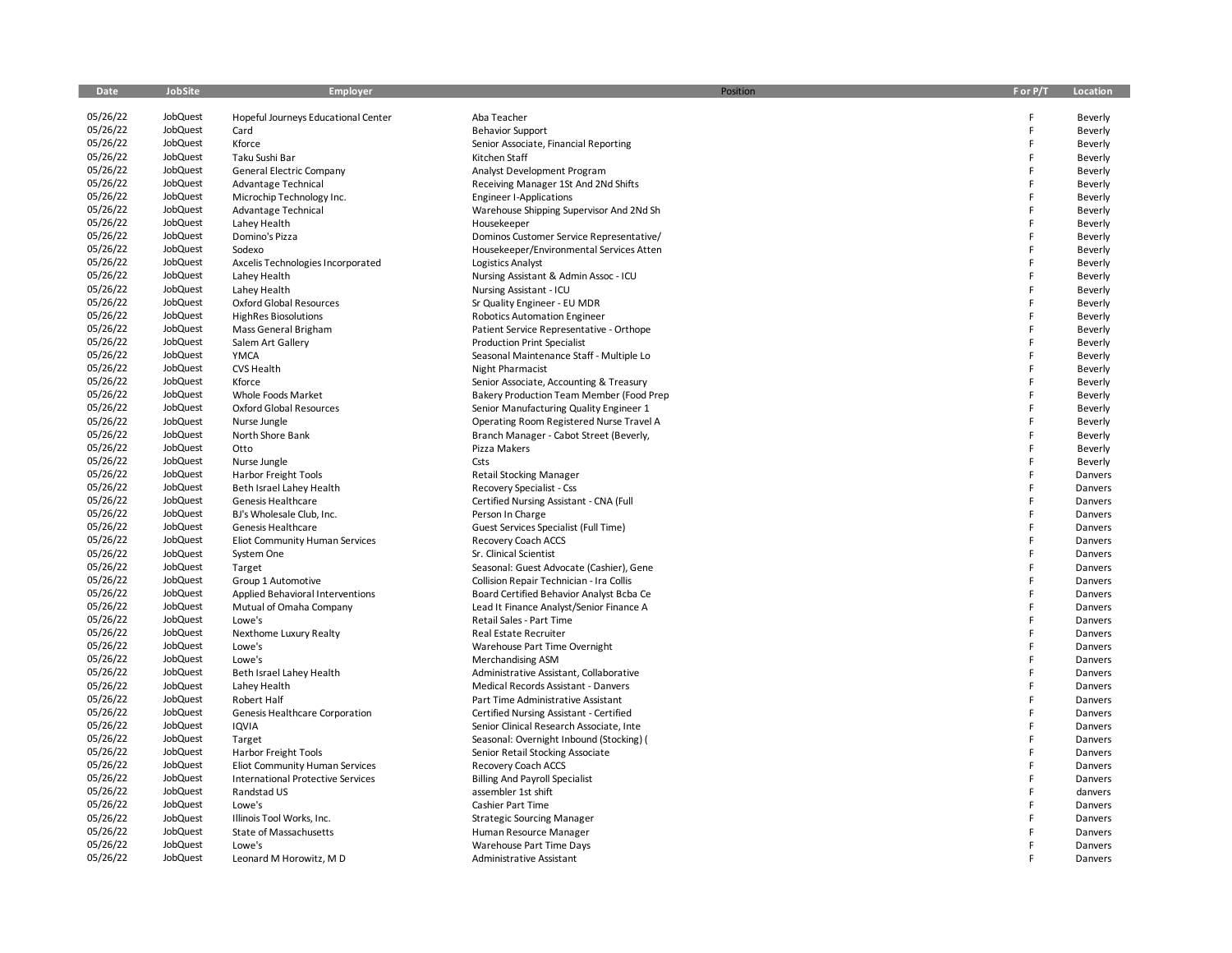| <b>Date</b> | JobSite  | Employer                       | Position                                 | F or P/T | Location   |
|-------------|----------|--------------------------------|------------------------------------------|----------|------------|
|             |          |                                |                                          |          |            |
| 05/26/22    | JobQuest | Sam Joes Restaurant            | Or Pt Dishwasher                         | F        | Danvers    |
| 05/26/22    | JobQuest | Honors Holdings, Llc           | Fitness Coach - Orangetheory Fitness     | F        | Danvers    |
| 05/26/22    | JobQuest | Michaels Arts and Crafts       | <b>Stocking Team Member</b>              | F        | Danvers    |
| 05/26/22    | JobQuest | Danvers Software Company       | Pool Side Team Member                    | F        | Danvers    |
| 05/26/22    | JobQuest | North Shore Community College  | Pt Instructor, Nurse Assistant           | F        | Danvers    |
| 05/26/22    | JobQuest | System One                     | Sr. Clinical Trial Coordinator           | F        | Danvers    |
| 05/26/22    | JobQuest | Abiomed Incorporated           | Associate Director, Quality Engineering  | F        | Danvers    |
| 05/26/22    | JobQuest | Target                         | Seasonal Overnight Inbound Stocking T    | F        | Danvers    |
| 05/26/22    | JobQuest | Harbor Freight Tools           | <b>Retail Stocking Manager</b>           | F        | Danvers    |
| 05/26/22    | JobQuest | Privatus Care                  | Short Certified Nursing Assistant & Home | F        | Danvers    |
| 05/26/22    | JobQuest | North Shore Community College  | Senior Special Program Coordinator/Veter | F        | Danvers    |
| 05/26/22    | JobQuest | IQVIA                          | (Senior) Clinical Trial Manager, CNS, H  | F        | Danvers    |
| 05/26/22    | JobQuest | Mutual of Omaha Company        | Senior Data Scientist/Data Scientist     | F        | Danvers    |
| 05/26/22    | JobQuest | Lowe's                         | Merchandising Part Time Days             | F        | Danvers    |
| 05/26/22    | JobQuest | Genesis Healthcare Corporation | <b>Guest Services Specialist</b>         | F        | Danvers    |
| 05/26/22    | JobQuest | North Shore Community College  | Executive Officer, President Office      | F        | Danvers    |
| 05/26/22    | JobQuest | Recovery Centers Of America    | Remote Clinical Assessor Virtual         | F        | Danvers    |
| 05/26/22    | JobQuest | Group 1 Automotive             | Collision Estimator - Ira Collision Cent | F        | Danvers    |
| 05/26/22    | JobQuest | Northeast Arc                  | <b>Assistant Program Director</b>        | F        | Danvers    |
| 05/26/22    | JobQuest | Walgreens Boots Alliance Inc   | Hero Shift Lead Military And Veterans    | F        | Danvers    |
| 05/26/22    | JobQuest | Abiomed, Inc.                  | <b>Clinical Training Internship</b>      | F        | Danvers    |
| 05/26/22    | JobQuest | Aerotek                        | Field Service Technician                 | F        | Danvers    |
| 05/26/22    | JobQuest | State Of Massachusetts         | Case Specialist                          | F        | Essex      |
| 05/26/22    | JobQuest | <b>Applied Materials</b>       | Customer Engineer IV - (C4)              | F        | Gloucester |
| 05/26/22    | JobQuest |                                |                                          | F        |            |
| 05/26/22    | JobQuest | <b>Applied Materials</b>       | iTeam Customer Engineer II, Etch - (C2)  | F        | Gloucester |
|             |          | Ocean Associates Incorporated  | Esa Section 7 Consulta Support - Offshor | F        | Gloucester |
| 05/26/22    | JobQuest | Ocean Associates               | Endangered Species Act Section 7 Consult | F        | Gloucester |
| 05/26/22    | JobQuest | Ocean Associates Incorporated  | Large Whale Preparation                  |          | Gloucester |
| 05/26/22    | JobQuest | <b>Americold Logistics</b>     | Forklift Operator                        | F        | Gloucester |
| 05/26/22    | JobQuest | Beth Israel Lahey Health       | Ct Scan & Vascular Technician Specialist | F        | Gloucester |
| 05/26/22    | JobQuest | Randstad US                    | forklift operator                        | F        | Gloucester |
| 05/26/22    | JobQuest | <b>Applied Materials</b>       | <b>Process Engineer</b>                  | F        | Gloucester |
| 05/26/22    | JobQuest | T-Mobile                       | Mobile Associate                         | F        | Gloucester |
| 05/26/22    | JobQuest | Starbucks Coffee Company       | shift manager - Store# 58648, GLOUCESTER | F        | Gloucester |
| 05/26/22    | JobQuest | <b>Applied Materials</b>       | VPR Coordinator-(M3)                     | F        | Gloucester |
| 05/26/22    | JobQuest | Ocean Associates               | Stranding, Disentanglement & Right Whale | F        | Gloucester |
| 05/26/22    | JobQuest | Starbucks Coffee Company       | barista - Store# 58648, GLOUCESTER CROSS | F        | Gloucester |
| 05/26/22    | JobQuest | Ocean Associates Incorporated  | Gear Liaison                             | F        | Gloucester |
| 05/26/22    | JobQuest | Ocean Associates Incorporated  | Large Whale Economic Impact Ana          | F        | Gloucester |
| 05/26/22    | JobQuest | Randstad US                    | facilities manager                       | F        | gloucester |
| 05/26/22    | JobQuest | <b>Applied Materials</b>       | Supplier Engineering Manager M5          | F        | Gloucester |
| 05/26/22    | JobQuest | A.I.S., Inc.                   | Project Manager - Protected Resource Pro | F        | Gloucester |
| 05/26/22    | JobQuest | A.I.S., Inc.                   | Programmatic Consultation Specialist     | F        | Gloucester |
| 05/26/22    | JobQuest | Ipswich Public Schools         | World Language Teacher                   | F        | Ipswich    |
| 05/26/22    | JobQuest | Ebsco Industries               | Associate Managing Editor - Obstetrics/G | F        | Ipswich    |
| 05/26/22    | JobQuest | Ebsco Industries               | Agile Development Manager Remote         | F        | Ipswich    |
| 05/26/22    | JobQuest | Actalent                       | <b>Production Scientist</b>              | F        | Ipswich    |
| 05/26/22    | JobQuest | Ebsco Industries               | Associate Managing Editor - Benign And M | F        | Ipswich    |
| 05/26/22    | JobQuest | <b>Lcb Senior Living</b>       | Activity Assistant Pt - The Residence    | F        | Ipswich    |
| 05/26/22    | JobQuest | Ipswich Public Schools         | <b>Teaching Assistant</b>                | F        | Ipswich    |
| 05/26/22    | JobQuest | Ipswich Public Schools         | Speech Language Pathologist Assistant    | F        | Ipswich    |
| 05/26/22    | JobQuest | Ebsco Industries               | Senior Site Reliability Engineer Ebsco I | F        | Ipswich    |
| 05/26/22    | JobQuest | Ebsco Industries               | Digital Product Manager, Flipster        | F        | Ipswich    |
| 05/26/22    | JobQuest | Ipswich Public Schools         | Special Education Teacher                | F        | Ipswich    |
| 05/26/22    | JobQuest | Ipswich Public Schools         | Math and Science Teacher                 | F        | Ipswich    |
| 05/26/22    | JobQuest | Ipswich Public Schools         | <b>Health Teacher</b>                    | F        | Ipswich    |
| 05/26/22    | JobQuest | Ipswich Public Schools         | First Grade Teacher                      | F        | Ipswich    |
|             |          |                                |                                          |          |            |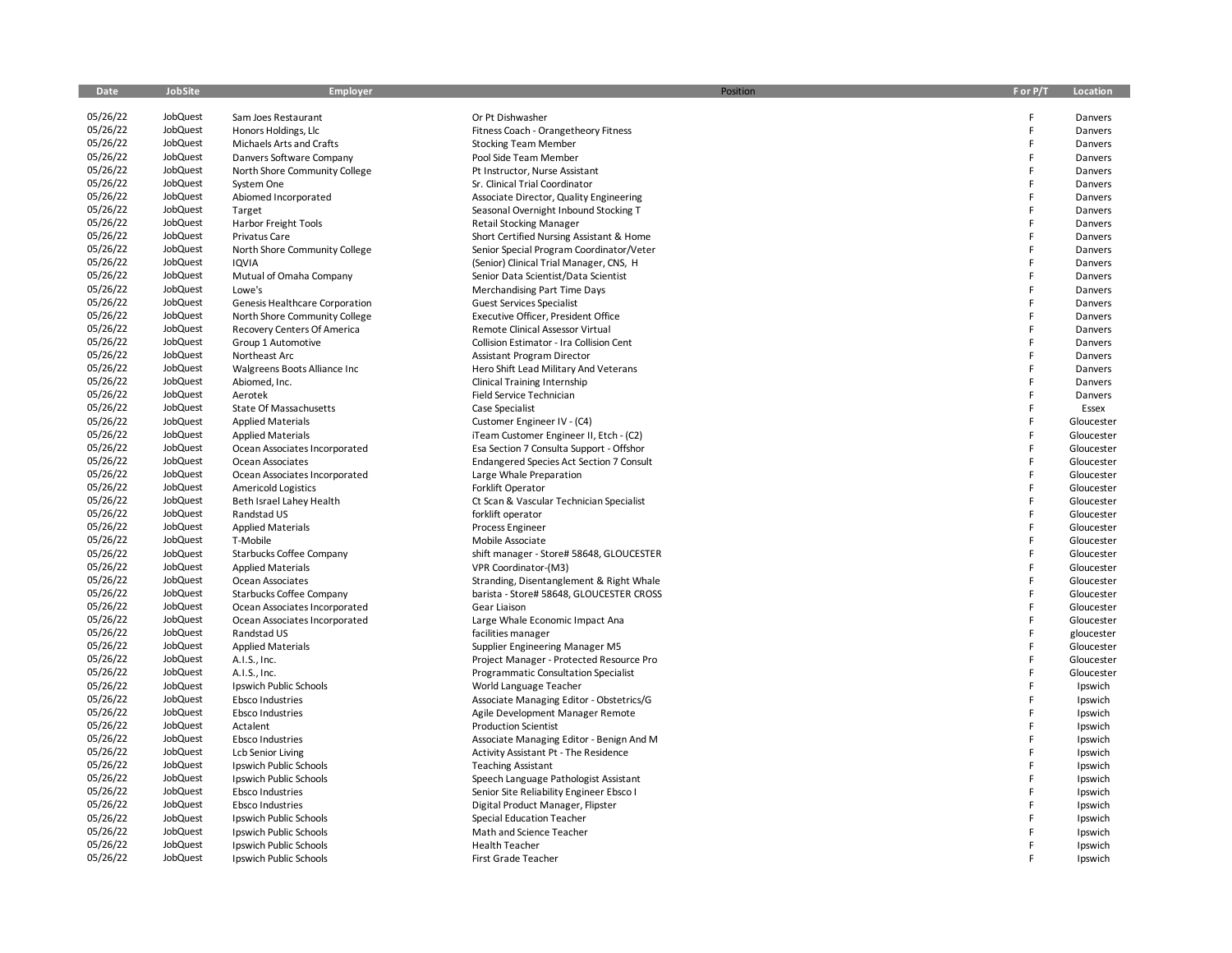| Date                 | JobSite              | Employer                                             | Position                                       | F or P/T | Location          |
|----------------------|----------------------|------------------------------------------------------|------------------------------------------------|----------|-------------------|
| 05/26/22             | JobQuest             | Ipswich Country Club                                 | Professional Tennis Teaching                   | F        | Ipswich           |
| 05/26/22             | JobQuest             | New England Biolabs, Inc.                            | Post-Doctoral - Protein Expression And M       | F        | Ipswich           |
| 05/26/22             | JobQuest             | Ipswich Maritime Products                            | <b>Truck Driver/Delivery</b>                   | F        | Ipswich           |
| 05/26/22             | JobQuest             | Eliot Community Human Services                       | Registered Nurse, Crisis Stabilization,        | F        | Lynn              |
| 05/26/22             | JobQuest             | Eliot Community Human Services                       | LPN, Crisis Stabilization                      | F        | Lynn              |
| 05/26/22             | JobQuest             | Eliot Community Human Services                       | Registered Nurse, Emergency Services, 2n       | F        | Lynn              |
| 05/26/22             | JobQuest             | Eliot Community Human Services                       | Mobile Crisis Clinician Per Diem               | F        | Lynn              |
| 05/26/22             | JobQuest             | Eliot Community Human Services                       | Triage Supervisor, Emergency Services          | F        | Lynn              |
| 05/26/22             | JobQuest             | Tribute Home Care                                    | Caregiver Associate / CNA / HHA                | F        | Lynn              |
| 05/26/22             | JobQuest             | Veolia North America                                 | Operations & Maintenance Technician (O&M       | F        | Lynn              |
| 05/26/22             | JobQuest             | General Electric Company                             | <b>Quality Engineer</b>                        | F        | Lynn              |
| 05/26/22             | JobQuest             | Aya Healthcare                                       | <b>Endo Registered Nurse</b>                   | F        | Lynn              |
| 05/26/22             | JobQuest             | General Electric Company                             | Engineer - Controls Engineering                | F        | Lynn              |
| 05/26/22             | JobQuest             | Sanphy Podiatry                                      | Medical/Administrative Assistant               | F        | Lynn              |
| 05/26/22             | JobQuest             | Bridgewell                                           | Administrative Assistant                       | F        | Lynn              |
| 05/26/22             | JobQuest             | Starbucks Coffee Company                             | barista - Store# 24484, LYNNWAY                | F        | Lynn              |
| 05/26/22             | JobQuest             | Eliot Community Human Services                       | Mobile Crisis Clinician, Emergency Servi       | F        | Lynn              |
| 05/26/22             | JobQuest             | Eliot Community Human Services                       | Mobile Crisis Clinician, Emergency Servi       | F        | Lynn              |
| 05/26/22             | JobQuest             | Eliot Community Human Services                       | LPN, Fee for Service                           | F        | Lynn              |
| 05/26/22             | JobQuest             | <b>Applied Materials</b>                             | Customer Engineer IV - (C4)                    | F        | Lynn              |
| 05/26/22             | JobQuest             | Ferguson                                             | Buyer - Mro - Maintenance Repair Operati       | F        | Lynn              |
| 05/26/22             | JobQuest             | Walgreens                                            | Shift Lead                                     | F        | Lynn              |
| 05/26/22             | JobQuest             | Eastern Bank                                         | Principal Systems Administrator                | F        | Lynn              |
| 05/26/22             | JobQuest             | Eliot Community Human Services                       | Registered Nurse, Crisis Stabilization U       | F        | Lynn              |
| 05/26/22             | JobQuest             | Eliot Community Human Services                       | LPN, Crisis Stabilization, Saturdays           | F        | Lynn              |
| 05/26/22             | JobQuest             | North Shore Christian School                         | Middle School Social Studies And Bible T       | F        | Lynn              |
| 05/26/22             | JobQuest             | General Electric Company                             | Lead Security Specialist Contract Progra       | F        | Lynn              |
| 05/26/22             | JobQuest             | <b>Total Wellness Centers</b>                        | Center Medical Director                        | F        | Lynn              |
| 05/26/22             | JobQuest             | Starbucks Coffee Company                             | shift manager - Store# 24484, LYNNWAY          | F        | Lynn              |
| 05/26/22             | JobQuest             | Greater Lynn Senior Services                         | Human Resources Coordinator                    | F        | Lynn              |
| 05/26/22             | JobQuest             | <b>Applied Materials</b>                             | iTeam Customer Engineer II, Etch - (C2)        | F        | Lynn              |
| 05/26/22             | JobQuest             | <b>General Electric Company</b>                      | Test Repair Mechanic - Project Crafts 2N       | F        | Lynn              |
| 05/26/22             | JobQuest             | Essex Media Group                                    | Page Layout Designer                           | F        | Lynn              |
| 05/26/22             | JobQuest             | Eliot Community Human Services                       | LPN, Crisis Stabilization, Overnights          | F        | Lynn              |
| 05/26/22             | JobQuest             | Eliot Community Human Services                       | Triage Supervisor, Emergency Services, 2       | F        | Lynn              |
| 05/26/22             | JobQuest             | Eliot Community Human Services                       | Registered Nurse, Crisis Stabilization S       | F        | Lynn              |
| 05/26/22             | JobQuest             | <b>Applied Materials</b>                             | Buyer IV - Hybrid                              | F        | Lynn              |
| 05/26/22             | JobQuest             | Diedre Moire Corporation                             | QC Inspector                                   | F        | Lynn              |
| 05/26/22             | JobQuest             | The Hertz Corporation                                | Finance & Insurance Manager - Lynn             | F        | Lynn              |
| 05/26/22             | JobQuest             | <b>Dollar Tree</b>                                   | OPERATIONS ASSISTANT MANAGER                   | F        | Lynn              |
| 05/26/22             | JobQuest             | Broad Smiles Pediatric Dentistry & Ortho             | Rockstar Dental Assistant                      | F        | Lynn              |
| 05/26/22             | JobQuest             | <b>Catholic Charities</b>                            | <b>Billing Coordinator</b>                     | F        | Lynn              |
| 05/26/22             | JobQuest             | Eliot Community Human Services                       | Registered Nurse, Crisis Stabilization,        | F        | Lynn              |
| 05/26/22             | JobQuest             | Eliot Community Human Services                       | LPN, Crisis Stabilization, Sunday shift        | F        | Lynn              |
| 05/26/22             | JobQuest             | Wayne Alarm                                          | Monitoring Center Operator                     | F        | Lynn              |
| 05/26/22             | JobQuest             | North American Family Institute                      | <b>Family Engagement Specialist</b>            | F        | Lynn              |
| 05/26/22             | JobQuest             | Kipp                                                 | Middle School Related Arts Teacher 2022        | F        | Lynn              |
| 05/26/22             | JobQuest             | <b>Building Bridges Through Music</b>                | Summer Learning Leader Stem/Sports/Music       | F        | Lynn              |
| 05/26/22             | JobQuest             | Collaborative For Educational Services               | Home Visit Instructor, Spanish/English G       | F        | Lynn              |
| 05/26/22<br>05/26/22 | JobQuest<br>JobQuest | Roca                                                 | Youth Worker                                   | F<br>F   | Lynn              |
| 05/26/22             | JobQuest             | United Way                                           | United Way Americorps Fellows                  | F        | Lynn              |
| 05/26/22             | JobQuest             | <b>Beverly Hospital</b>                              | Security Officer                               | F        | Lynn              |
| 05/26/22             | JobQuest             | North Shore Community College<br><b>Braces Place</b> | Pt Esl/Developmental English Achievement       | F        | Lynn              |
| 05/26/22             | JobQuest             | KFC                                                  | Dental Assistant<br><b>Kfc General Manager</b> |          | Lynn              |
| 05/26/22             | JobQuest             | Herb Chambers Cadillac Of Lynnfield                  | <b>Automotive Service Writer</b>               |          | Lynn<br>Lynnfield |
| 05/26/22             | <b>JobQuest</b>      | Riverside Community Care                             | Administrative Assistant, Full Time - Ly       |          | Lynnfield         |
|                      |                      |                                                      |                                                |          |                   |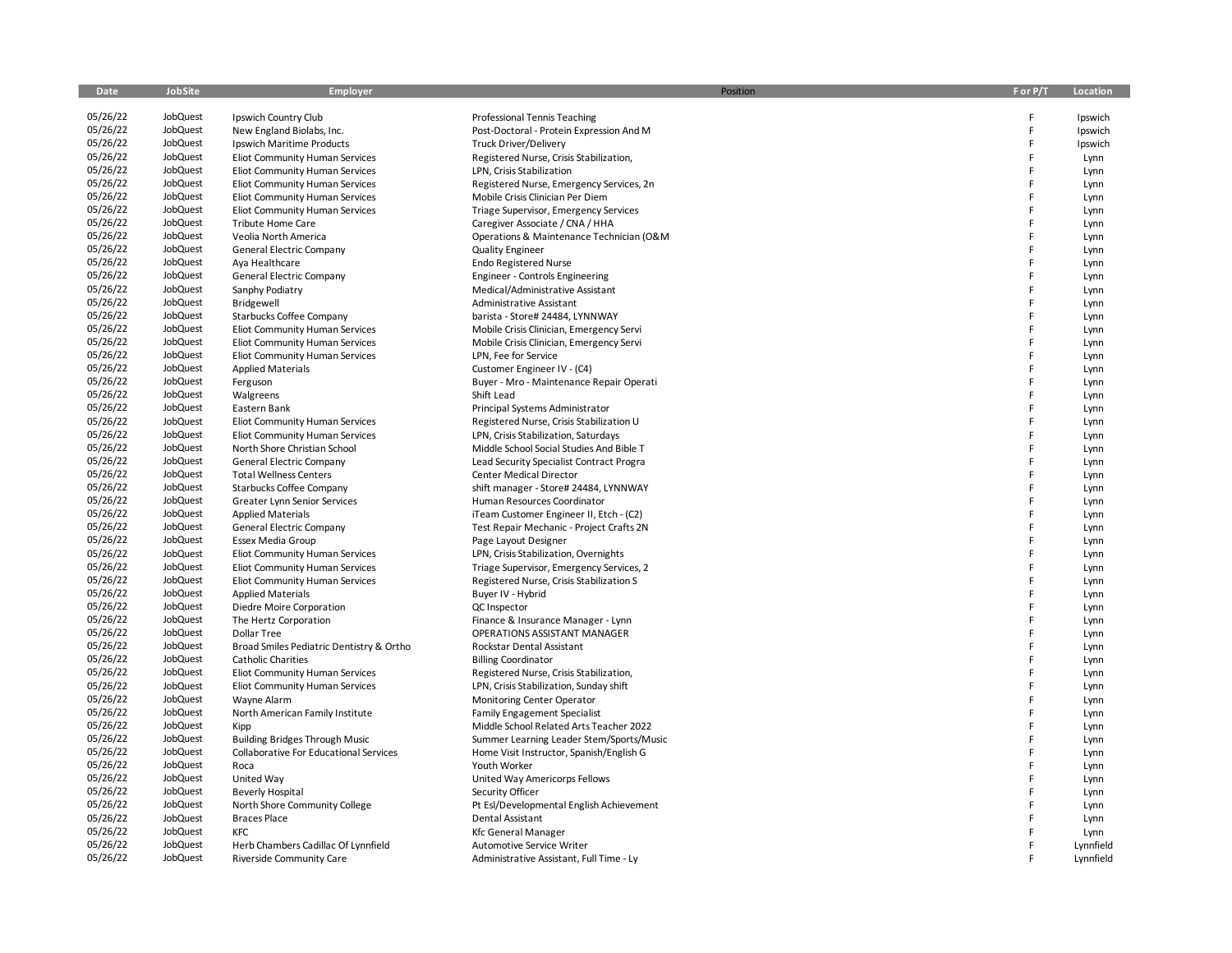| Date                 | <b>JobSite</b>       | <b>Employer</b>                                | Position                                 | F or P/T | Location   |
|----------------------|----------------------|------------------------------------------------|------------------------------------------|----------|------------|
| 05/26/22             | JobQuest             | <b>Kelly Services</b>                          | Manufacturing Engineer - Direct Hire     | F        | Lynnfield  |
| 05/26/22             | JobQuest             | Starbucks Coffee Company                       | shift manager - Store# 17087, MARKET STR | F        | Lynnfield  |
| 05/26/22             | JobQuest             | Whole Foods Market                             | Specialty Team Member (Beer, Wine, Chees | F        | Lynnfield  |
| 05/26/22             | JobQuest             | Our Lady Assumption                            | Physical Education Teacher               | F        | Lynnfield  |
| 05/26/22             | JobQuest             | Apple Inc.                                     | Us-Lead Genius                           | F        | Lynnfield  |
| 05/26/22             | JobQuest             | Wahlburgers                                    | Wahlburgers- - Servers, Bartender, Host  | F        | Lynnfield  |
| 05/26/22             | JobQuest             | Starbucks Coffee Company                       | shift manager - Store# 52676, LYNNFIELD, | F        | Lynnfield  |
| 05/26/22             | JobQuest             | It'sugar                                       | Sales Associate                          | F        | Lynnfield  |
| 05/26/22             | JobQuest             | Parks                                          | Associate Product Design Manager Jewelry | F        | Lynnfield  |
| 05/26/22             | JobQuest             | Starbucks Coffee Company                       | barista - Store# 17087, MARKET STREET    | F        | Lynnfield  |
| 05/26/22             | JobQuest             | Conduent                                       | Mail Room Print Operator - 2Nd           | F        | Lynnfield  |
| 05/26/22             | JobQuest             | Whole Foods Market, Inc.                       | Prepared Foods Team Member Deli Service  | F        | Lynnfield  |
| 05/26/22             | JobQuest             | Riverside Community Care                       | Administrative Assistant - Outpatient Ce | F        | Lynnfield  |
| 05/26/22             | JobQuest             | <b>Aston Carter</b>                            | Accounts Payable Specialist              | F        | Lynnfield  |
| 05/26/22             | JobQuest             | Whole Foods Market                             | Cashier Team Member (Front End Service)  | F        | Lynnfield  |
| 05/26/22             | JobQuest             | Whole Foods Market                             | Prepared Foods Associate Team Leader (Cu | F        | Lynnfield  |
| 05/26/22             | JobQuest             | Whole Foods Market                             | Prepared Foods Chef / Food Production -  | F        | Lynnfield  |
| 05/26/22             | JobQuest             | Burtons Grill & Bar                            | Manager                                  | F        | Lynnfield  |
| 05/26/22             | JobQuest             | <b>UPS</b>                                     | Warehouse Worker                         | F        | Lynnfield  |
| 05/26/22             | JobQuest             | NTT Data                                       | Java Technical Manager                   | F        | Manchester |
| 05/26/22             | JobQuest             | Lahey Health                                   | Practice Assistant                       | F        | Manchester |
| 05/26/22             | JobQuest             | Starbucks Coffee Company                       | shift manager - Store# 07522, MARBLEHEAD | F        | Marblehead |
| 05/26/22             | JobQuest             | Amedisys Holding, LLC                          | Personal Care Line Homemaker             | F        | Marblehead |
| 05/26/22             | JobQuest             | Starbucks Coffee Company                       | barista - Store# 07522, MARBLEHEAD       | F        | Marblehead |
| 05/26/22             | JobQuest             | Wellpath                                       | Licensed Practical or Vocational Nurse u | F        | Middleton  |
| 05/26/22             | JobQuest             | Starbucks Coffee Company                       | shift manager - Store# 54813, MIDDLETON, | F        | Middleton  |
| 05/26/22             | JobQuest             | Commonwealth Auto School                       | Driving Instructor                       | F        | Middleton  |
| 05/26/22             | JobQuest             | Starbucks Coffee Company                       | barista - Store# 54813, MIDDLETON, S MAI | F        | Middleton  |
| 05/26/22             | JobQuest             | Department Youth Services                      | Director Of Residential Services         | F        | Middleton  |
| 05/26/22             | JobQuest             | Peabody Motor Sports                           | Parts Advisor                            | F        | Peabody    |
| 05/26/22             | JobQuest             | Amedisys                                       | Caregiver/Homemaker/Home Health Aide Shi | F        | Peabody    |
| 05/26/22             | JobQuest             | <b>General Dynamics Information Technology</b> | Data Analyst                             | F        | Peabody    |
| 05/26/22             | JobQuest             | Verizon                                        | Account Manager Retail SMB               | F        | Peabody    |
| 05/26/22             | JobQuest             | <b>General Dynamics Information Technology</b> | HPC Systems Engineer (remote)            | F        | Peabody    |
| 05/26/22             | JobQuest             | Express Incorporated                           | Assistant Manager - Us                   | F        | Peabody    |
| 05/26/22             | JobQuest             | Solarcity                                      | Service Technician                       | F        | Peabody    |
| 05/26/22             | JobQuest             | Starbucks Coffee Company                       | barista - Store# 00833, PEABODY          | F        | Peabody    |
| 05/26/22             | JobQuest             | <b>General Dynamics Information Technology</b> | Project/Task Sr Manager (Secret, preferr | F        | Peabody    |
| 05/26/22             | JobQuest             | <b>CVS Health</b>                              | Retail Store Manager Listing At Cvs Heal | F        | Peabody    |
| 05/26/22             | JobQuest             | Nordstrom                                      | Regular & Seasonal Retail Sales - Access | F        | Peabody    |
| 05/26/22             | JobQuest             | <b>General Dynamics Information Technology</b> | Lead Firearms Instructor - Part Time     |          | Peabody    |
| 05/26/22             | JobQuest             | The Mentor Network                             | Direct Support Professional              | F        | Peabody    |
| 05/26/22             | JobQuest             | Beth Israel Lahey Health                       | Rates** Office Assistant - Gastroenterol | F        | Peabody    |
| 05/26/22             | JobQuest             | Boston Children's Hospital                     | Patient Experience Representative        | F        | Peabody    |
| 05/26/22             | JobQuest             | Peabody Public Schools                         | Teacher Grade 5 Elementary               | F        | Peabody    |
| 05/26/22             | JobQuest             | Analogic Corporation                           | Assembler 2                              | F        | Peabody    |
| 05/26/22             | JobQuest             | <b>General Dynamics</b>                        | <b>Technical Writer/Editor</b>           | F        | Peabody    |
| 05/26/22             | JobQuest             | North American Family Institute                | Administrative Assistant                 | F        | Peabody    |
| 05/26/22             | JobQuest             | Marriott International Incorporated            | Runner-General                           | F        | Peabody    |
| 05/26/22             | JobQuest             | North Shore Bank                               | Seasonal Teller                          | F        | Peabody    |
| 05/26/22             | JobQuest             | <b>Mccarthy School</b>                         | Teacher Grade 5 Elementary               | F        | Peabody    |
| 05/26/22<br>05/26/22 | JobQuest             | Starbucks Coffee Company                       | shift manager - Store# 00833, PEABODY    | F        | Peabody    |
|                      | JobQuest             | Tuv Sud America, Inc                           | Boiler Machinery Consultant And Authoriz | F<br>F   | Peabody    |
| 05/26/22             | JobQuest             | Bath & Body Works                              | Sales Associate-NORTHSHORE MALL          |          | Peabody    |
| 05/26/22<br>05/26/22 | JobQuest<br>JobQuest | Arch Telecom Incorporated                      | T-Mobile Retail Sales Associate 19Hr Avg | F        | Peabody    |
| 05/26/22             | JobQuest             | Starbucks Coffee Company                       | barista - Store# 02765, NORTH SHORE MALL |          | Peabody    |
|                      |                      | Amazon                                         | Senior Software Development Engineer     |          | Peabody    |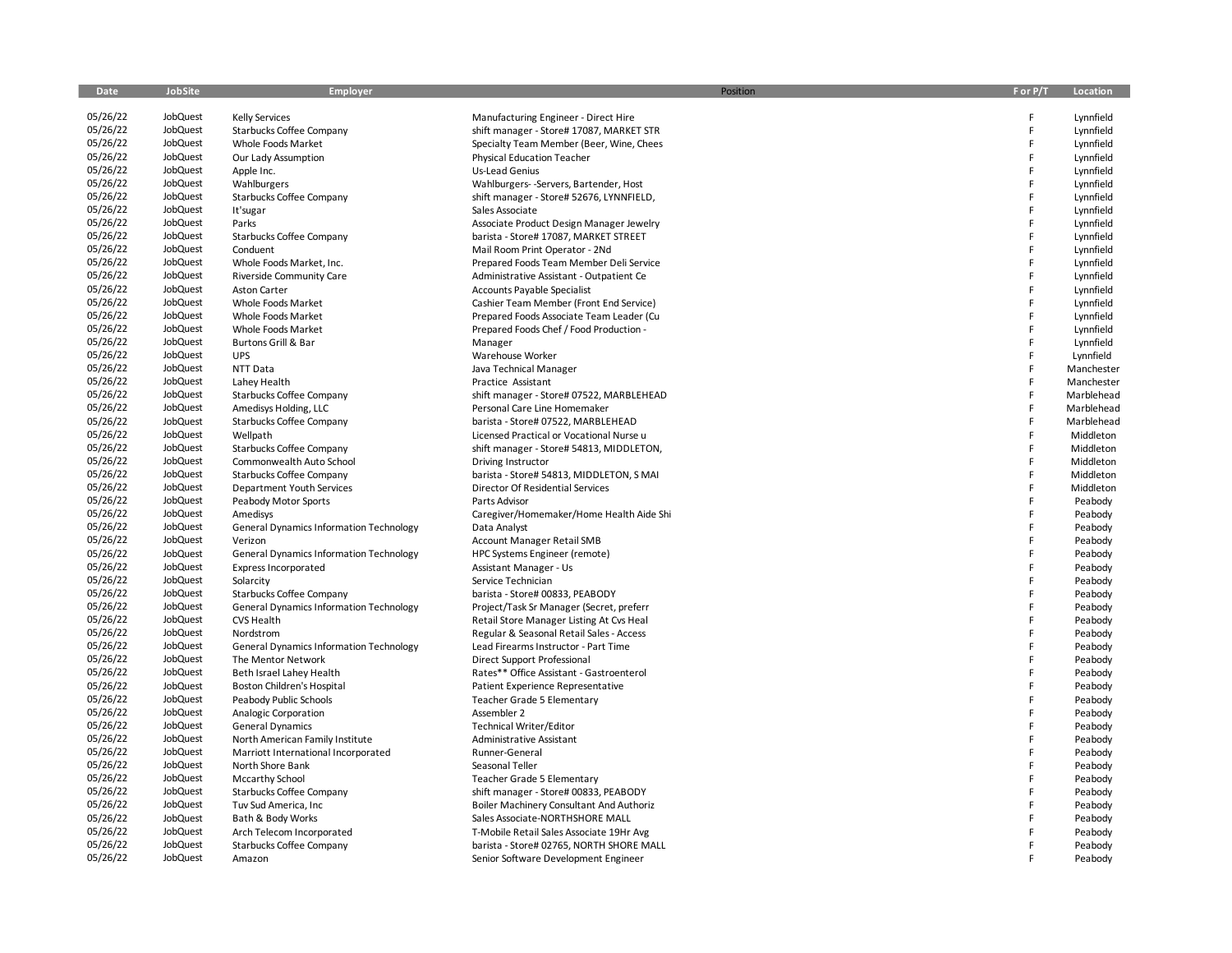| Date                 | JobSite              | <b>Employer</b>                                |                                                          | Position<br>F or P/T | Location               |
|----------------------|----------------------|------------------------------------------------|----------------------------------------------------------|----------------------|------------------------|
|                      |                      |                                                |                                                          |                      |                        |
| 05/26/22             | JobQuest             | Cardinal Health, Inc.                          | Warehouse Worker                                         | E                    | Peabody                |
| 05/26/22             | JobQuest             | Sports Medicine North                          | Pt Technician                                            | P/T                  | Peabody                |
| 05/26/22             | JobQuest             | <b>General Dynamics Information Technology</b> | Senior ServiceNow Developer-Remote                       | F                    | Peabody                |
| 05/26/22             | JobQuest             | <b>General Dynamics Information Technology</b> | Release Train Engineer (Secret, preferre                 | F                    | Peabody                |
| 05/26/22             | JobQuest             | <b>General Dynamics Information Technology</b> | Release Train Engineer (Secret, preferre                 | F                    | Peabody                |
| 05/26/22             | JobQuest             | Marriott International Incorporated            | Dishwasher                                               | F                    | Peabody                |
| 05/26/22             | JobQuest             | <b>General Dynamics Information Technology</b> | Release Train Engineer (Secret, preferre                 | F                    | Peabody                |
| 05/26/22             | JobQuest             | <b>Kelly Services</b>                          | CDL Class A Driver                                       | F                    | Peabody                |
| 05/26/22             | JobQuest             | Barnes & Noble                                 | P/T - Barista                                            | P/T                  | Peabody                |
| 05/26/22             | JobQuest             | Performance Food Group Company                 | Foodservice Sales - , Territory                          | F                    | Peabody                |
| 05/26/22             | JobQuest             | <b>TJX</b>                                     | Assistant Store Manager - Peabody, MA                    | F                    | Peabody                |
| 05/26/22             | JobQuest             | Starbucks Coffee Company                       | shift manager - Store# 02765, NORTH SHOR                 | F                    | Peabody                |
| 05/26/22             | JobQuest             | Marriott International Incorporated            | General Runner                                           | F                    | Peabody                |
| 05/26/22             | JobQuest             | Marriott International Incorporated            | <b>Utility Cleaner</b>                                   | F                    | Peabody                |
| 05/26/22             | JobQuest             | North Shore Physicians Limited                 | Medical Assistant - Neurosurgery And Spi                 | F<br>F               | Peabody                |
| 05/26/22             | JobQuest             | <b>General Dynamics Information Technology</b> | ICAM Identity Architect (secret, preferr                 |                      | Peabody                |
| 05/26/22             | JobQuest             | <b>General Dynamics Information Technology</b> | Java, Full Stack Developer- US Citizen -                 | E<br>F               | Peabody                |
| 05/26/22             | JobQuest             | Sas Retail Services Llc                        | Sas Merchandiser                                         | F                    | Peabody                |
| 05/26/22             | JobQuest             | <b>General Dynamics Information Technology</b> | Information Security Analyst Advisor/ Cy                 |                      | Peabody                |
| 05/26/22             | JobQuest             | <b>General Dynamics Information Technology</b> | ScrumMaster (Secret, preferred) - 100% R                 | F<br>F               | Peabody                |
| 05/26/22             | JobQuest             | <b>General Dynamics Information Technology</b> | Cloud Support (Secret, preferred) - remo                 | F                    | Peabody                |
| 05/26/22             | JobQuest             | <b>General Dynamics Information Technology</b> | Instructional Developer Advisor - Remote                 |                      | Peabody                |
| 05/26/22             | JobQuest             | <b>General Dynamics Information Technology</b> | Staff VP Chief Information Security Offi                 | F<br>F               | Peabody                |
| 05/26/22             | JobQuest             | <b>Arrow Electronics</b>                       | Inside Sales Representative                              | F                    | Peabody                |
| 05/26/22<br>05/26/22 | JobQuest             | Randstad US                                    | material handler                                         | F                    | peabody                |
| 05/26/22             | JobQuest<br>JobQuest | Randstad US                                    | customer service coordinator                             | F                    | peabody                |
| 05/26/22             |                      | <b>Baystate Interpreters</b>                   | Vietnamese Interpreter                                   | F                    | Peabody                |
| 05/26/22             | JobQuest             | Hajoca Corporation                             | Mgmt & Sales Trainee - Sales And Leader                  | F                    | Peabody                |
| 05/26/22             | JobQuest<br>JobQuest | <b>Arrow Electronics</b>                       | Gam/Business Development Manager                         | F                    | Peabody                |
|                      |                      | <b>Arrow Electronics</b>                       | Marketing Operations Coordinator Hybrid                  | F                    | Peabody                |
| 05/26/22<br>05/26/22 | JobQuest<br>JobQuest | Nfi Massachusetts, Inc                         | Administrative Assistant                                 | F                    | Peabody                |
| 05/26/22             | JobQuest             | Elder Services Of The Merrimack Valley         | <b>Resident Service Coordinator</b><br>Dental Front Desk | F                    | Peabody<br>Peabody     |
| 05/26/22             | JobQuest             | Vicki H Zhu, Dmd Pc<br><b>Erickson Living</b>  | Assistant Home Care Administrator                        | F                    | Peabody                |
| 05/26/22             | JobQuest             | North Shore Bank                               | Seasonal Tellers - Beverly, Peabody, Sau                 | F                    |                        |
| 05/26/22             | JobQuest             | Pilgrim Rehabilitation And Skilled Nursi       | Test Job Dont                                            | F                    | Peabody<br>Peabody     |
| 05/26/22             | JobQuest             | Landmark School                                | Special Education Teacher - High School                  | F                    | <b>Prides Crossing</b> |
| 05/26/22             | JobQuest             | Salem State University                         | Manager of Accounts Payable                              | F                    | Salem                  |
| 05/26/22             | JobQuest             | Starbucks Coffee Company                       | barista - Store# 07356, SALEM - DODGE ST                 | F                    | Salem                  |
| 05/26/22             | JobQuest             | <b>Trusted Health</b>                          | Neonatal Intensive Care Unit - Registere                 | F                    | Salem                  |
| 05/26/22             | JobQuest             | Salem State University                         | Grants Specialist & Financial Associate                  | F                    | Salem                  |
| 05/26/22             | JobQuest             | <b>Allied Universal</b>                        | P/T - Security Office                                    | P/T                  | Salem                  |
| 05/26/22             | JobQuest             | Hawc                                           | <b>Triage Coordinator</b>                                | F                    | Salem                  |
| 05/26/22             | JobQuest             | Salem Five Bank                                | Digital Communication Associate (\$1,000                 | F                    | Salem                  |
| 05/26/22             | JobQuest             | North Shore Physicians Limited                 | Patient Service Representative - Substan                 | F                    | Salem                  |
| 05/26/22             | JobQuest             | Community Rehab Care Incorporated              | <b>Community Case Manager</b>                            | F                    | Salem                  |
| 05/26/22             | JobQuest             | Bentley Academy Innovation School              | School Engagement Specialist - Innovatio                 | F                    | Salem                  |
| 05/26/22             | JobQuest             | Peabody Essex Museum                           | Visitor Engagement Advocate                              | F                    | Salem                  |
| 05/26/22             | JobQuest             | Salem Academy Charter School                   | Middle School Special Education Teacher                  | F                    | Salem                  |
| 05/26/22             | JobQuest             | Acosta                                         | Immediate need for Overnight Remodel Mer                 | F                    | Salem                  |
| 05/26/22             | JobQuest             | Acosta                                         | Immediate need for Overnight Remodel Mer                 | F                    | Salem                  |
| 05/26/22             | JobQuest             | District Wide                                  | K - 5 Science Coach, Public Schools Sy                   | F                    | Salem                  |
| 05/26/22             | JobQuest             | Starbucks Coffee Company                       | shift manager - Store# 07356, SALEM - DO                 | F                    | Salem                  |
| 05/26/22             | JobQuest             | Salem High School                              | Programming And Web Development Teacher,                 | F                    | Salem                  |
| 05/26/22             | JobQuest             | Far From The Tree                              | <b>Taproom Manager</b>                                   | F                    | Salem                  |
| 05/26/22             | JobQuest             | Salem Public Schools                           | K-5 Science Coach, Public Schools Sy                     |                      | Salem                  |
| 05/26/22             | JobQuest             | Salem Hospital                                 | Mental Health Specialist - Per Diem- Eps                 |                      | Salem                  |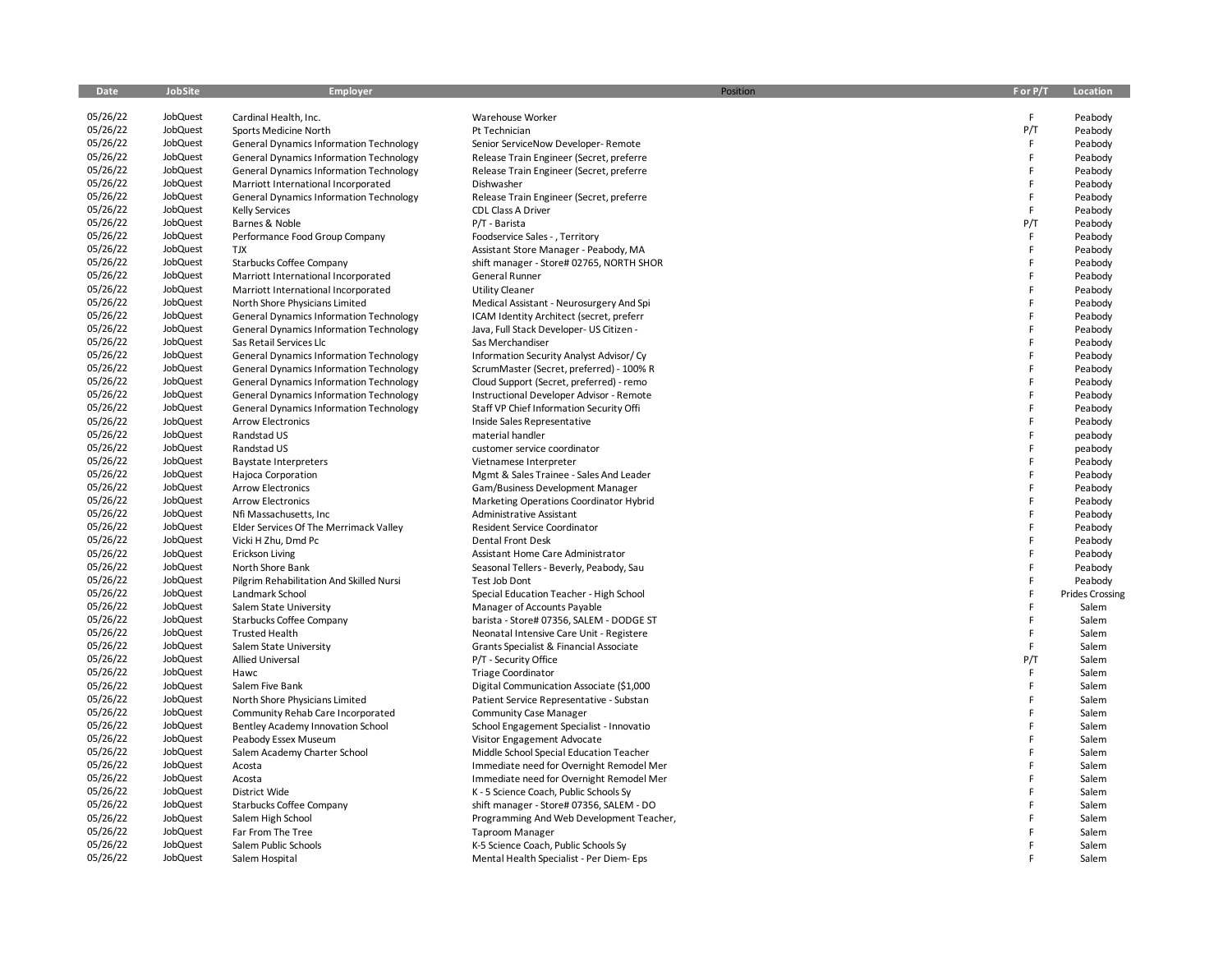| Date                 | JobSite              | Employer                                 | Position                                                                    | F or P/T | Location       |
|----------------------|----------------------|------------------------------------------|-----------------------------------------------------------------------------|----------|----------------|
|                      |                      |                                          |                                                                             |          |                |
| 05/26/22             | JobQuest             | New England Pirate Museum                | Sales Clerk/Cashier                                                         | F        | Salem          |
| 05/26/22             | JobQuest<br>JobQuest | Domino's Pizza                           | Dominos Customer Service Representative/                                    | F<br>F   | Salem          |
| 05/26/22<br>05/26/22 |                      | Amazon                                   | Amazon Delivery Station Warehouse Associ                                    | F        | Salem          |
|                      | JobQuest             | Salem Public Schools                     | Automotive Instructor - Public Schools S                                    | F        | Salem          |
| 05/26/22<br>05/26/22 | JobQuest             | Staples                                  | Retail Sales Seasonal Associate                                             | F        | Salem          |
| 05/26/22             | JobQuest             | Starbucks Coffee Company                 | barista - Store# 65534, SALEM, CANAL STR                                    | F        | Salem          |
| 05/26/22             | JobQuest<br>JobQuest | Salem Hospital                           | Mental Health Specialist-Pedi Psychiatri                                    | F        | Salem          |
| 05/26/22             | JobQuest             | Staples                                  | Retail Sales Technology Supervisor                                          | F        | Salem<br>Salem |
| 05/26/22             | JobQuest             | <b>Staples</b><br>Salem Public Schools   | Retail Sales Seasonal Associate<br>Medical Assisting Teacher - Public Schoo | F        | Salem          |
| 05/26/22             | JobQuest             | A1 Exterminators                         | Pest Control Technician                                                     | F        | Salem          |
| 05/26/22             | JobQuest             | Salem Public Schools                     | Board Certified Behavior Analyst Bcba -                                     | F        | Salem          |
| 05/26/22             | JobQuest             | <b>Boston Burger Company</b>             | Front Of House Staff                                                        | F        | Salem          |
| 05/26/22             | JobQuest             | Salem Five Bank                          | Senior Specialist - Payment Operations A                                    | F        | Salem          |
| 05/26/22             | JobQuest             | Salem State University Bookstore         | <b>Team Member</b>                                                          | F        | Salem          |
| 05/26/22             | JobQuest             | Vinfen                                   | Residential Counselor Developmental Disa                                    | F        | Salem          |
| 05/26/22             | JobQuest             | Starbucks Coffee Company                 | shift manager - Store# 65534, SALEM, CAN                                    | F        | Salem          |
| 05/26/22             | JobQuest             | <b>Related Management Company</b>        | Leasing Consultant Bilingual Spanish                                        | F        | Salem          |
| 05/26/22             | JobQuest             | Prime Holdings                           | Receptionist-Ma18                                                           | F        | Salem          |
| 05/26/22             | JobQuest             | Salem Hospital                           | Crisis Team Specialist-Psychiatric Triag                                    | F        | Salem          |
| 05/26/22             | JobQuest             | New Liberty Innovation School            | Special Education High School Teacher                                       | F        | Salem          |
| 05/26/22             | JobQuest             | Salem Mass Law Office                    | Litigation Associate Attorney                                               | F        | Salem          |
| 05/26/22             | JobQuest             | <b>Rich Products Corporation</b>         | Operator - Machine                                                          | F        | Salem          |
| 05/26/22             | JobQuest             | <b>Gfs Building Maintenance</b>          | Commercial Cleaning Technician                                              | F        | Salem          |
| 05/26/22             | JobQuest             | TD Bank                                  | Store Manager I (US)                                                        | F        | Salem          |
| 05/26/22             | JobQuest             | Triangle Inc.                            | Community Coordinator (Entry Level) Sale                                    | F        | Salem          |
| 05/26/22             | JobQuest             | Paradigm                                 | Nurse Case Manager                                                          | F        | Salem          |
| 05/26/22             | JobQuest             | Takeda Pharmaceuticals North America, In | Regulatory Chief Of Staff, Head Regulato                                    | F        | Salem          |
| 05/26/22             | JobQuest             | Verizon                                  | <b>Account Manager Retail SMB</b>                                           | F        | Saugus         |
| 05/26/22             | JobQuest             | The Gap, Inc.                            | Stock Associate, Full Time - Square One                                     | F        | Saugus         |
| 05/26/22             | JobQuest             | Walmart                                  | Cashier & Front End Services                                                | F        | Saugus         |
| 05/26/22             | JobQuest             | Wheelabrator Technologies                | <b>Utility Operator</b>                                                     | F        | Saugus         |
| 05/26/22             | JobQuest             | Santander                                | Relationship Banker                                                         | F        | Saugus         |
| 05/26/22             | JobQuest             | Lowe's                                   | P/T - Retail Sales                                                          | P/T      | Saugus         |
| 05/26/22             | JobQuest             | Lowe's                                   | P/T - Merchandising-Days                                                    | P/T      | Saugus         |
| 05/26/22             | JobQuest             | State Of Massachusetts                   | 22-Seasonal Rec Fac Sup III Short Term<9                                    | F        | Saugus         |
| 05/26/22             | JobQuest             | The Gap, Inc.                            | Merhandising Associate, Full Time - Squa                                    | F        | Saugus         |
| 05/26/22             | JobQuest             | Petco                                    | Veterinary Assistant                                                        | F        | Saugus         |
| 05/26/22             | JobQuest             | Belmonte Steam Academy                   | Public Schools Math Fellows Grant Funded                                    | F        | Saugus         |
| 05/26/22             | JobQuest             | Lowe's                                   | Warehouse Part Time Days                                                    | F        | Saugus         |
| 05/26/22             | JobQuest             | Lowe's                                   | Warehouse Part Time Overnight                                               | F        | Saugus         |
| 05/26/22             | JobQuest             | Lowe's                                   | FT-Back End Clerk-Day                                                       | F        | Saugus         |
| 05/26/22             | JobQuest             | Healthcare Services Group, Inc.          | <b>Registered Dietitian</b>                                                 | F        | Saugus         |
| 05/26/22             | JobQuest             | Luxottica                                | Sales Associate Sunglass Hut                                                | F        | Saugus         |
| 05/26/22             | JobQuest             | Unig Laser Center                        | Laser Hair Removal Technician                                               | F        | Saugus         |
| 05/26/22             | JobQuest             | Starbucks Coffee Company                 | shift manager - Store# 13978, SAUGUS, TH                                    | F        | Saugus         |
| 05/26/22             | JobQuest             | Bath & Body Works                        | Sales Associate-SQUARE ONE                                                  | F        | Saugus         |
| 05/26/22             | JobQuest             | Starbucks Coffee Company                 | barista - Store# 07269, SAUGUS, ROUTE 1                                     | F        | Saugus         |
| 05/26/22             | JobQuest             | Lowe's                                   | P/T - Cashier                                                               | P/T      | Saugus         |
| 05/26/22             | JobQuest             | Starbucks Coffee Company                 | shift manager - Store# 07269, SAUGUS, RO                                    | F        | Saugus         |
| 05/26/22             | JobQuest             | Starbucks Coffee Company                 | barista - Store# 13978, SAUGUS, THE SHOP                                    | F        | Saugus         |
| 05/26/22             | JobQuest             | Regalcare                                | Director Of Social Services                                                 | F        | Saugus         |
| 05/26/22             | JobQuest             | <b>Buffalo Wild Wings</b>                | Wild Wings - Server                                                         | F        | Saugus         |
| 05/26/22             | JobQuest             | Amazon                                   | Software Development Engineer II, Roboti                                    | F        | Saugus         |
| 05/26/22             | JobQuest             | Gordon Conwell Theological Seminary      | Director Of Admissions                                                      |          | South Hamilton |
| 05/26/22             | JobQuest             | Miles River Middle School                | Miles River Middle School Principal Grad                                    | F        | South Hamilton |
| 05/26/22             | JobQuest             | Gordon Conwell Theological Seminary      | Controller                                                                  |          | South Hamilton |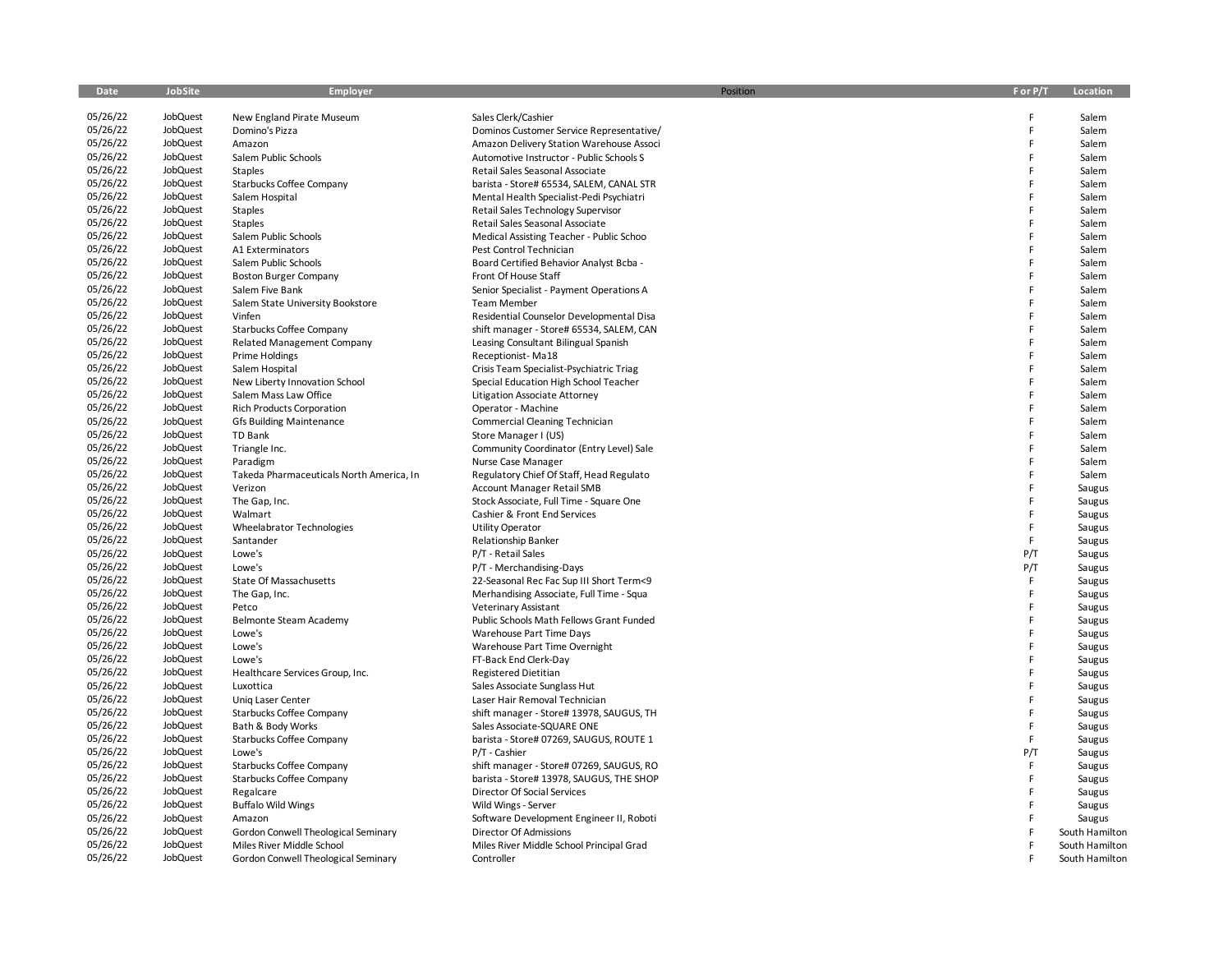| Date                 | <b>JobSite</b>       | Employer                                              | Position                                                            | F or P/T | Location         |
|----------------------|----------------------|-------------------------------------------------------|---------------------------------------------------------------------|----------|------------------|
| 05/26/22             | JobQuest             | Firstlight Home Care Of The North Shore               | Overnight Caregiver, Certified Nursing A                            | F        | Swampscott       |
| 05/26/22             | JobQuest             | Marshalls Incorporated                                | Retail Merchandise Associate                                        | F        | Swampscott       |
| 05/26/22             | JobQuest             | Parks                                                 | Associate Product Design Manager Jewelry                            | F        | Swampscott       |
| 05/26/22             | JobQuest             | Walgreens Boots Alliance Inc                          | Customer Service Associate                                          | F        | Swampscott       |
| 05/26/22             | JobQuest             | Whole Foods Market                                    | Specialty Order Writer (Beer, Wine, Chee                            | F        | Swampscott       |
| 05/26/22             | JobQuest             | Whole Foods Market                                    | Cashier Team Member (Front End Service)                             | F        | Swampscott       |
| 05/26/22             | JobQuest             | Starbucks Coffee Company                              | barista - Store# 00802, SWAMPSCOTT MALL                             | F        | Swampscott       |
| 05/26/22             | JobQuest             | Whole Foods Market, Inc.                              | Cashier Team Member Front End Service                               | F        | Swampscott       |
| 05/26/22             | JobQuest             | Starbucks Coffee Company                              | shift manager - Store# 00802, SWAMPSCOTT                            | F        | Swampscott       |
| 05/26/22             | JobQuest             | Walgreens Boots Alliance Inc                          | Helping People Feel Healthier And Making                            | F        | Swampscott       |
| 05/26/22             | JobQuest             | Whole Foods Market                                    | Specialty Order Writer (Beer, Wine, Chee                            | F        | Swampscott       |
| 05/26/22             | JobQuest             | Whole Foods Market                                    | Store Support Associate Team Leader (Cus                            | F        | Swampscott       |
| 05/26/22             | JobQuest             | Swampscott Public Schools                             | Kindergarten Teacher Sy Elementary Schoo                            | F        | Swampscott       |
| 05/26/22             | JobQuest             | <b>Lcb Senior Living</b>                              | P/T - Van Driver - The Residence At Vinnin                          | P/T      | Swampscott       |
| 05/26/22             | JobQuest             | Whole Foods Market                                    | Prepared Foods Chef / Food Production-Fu                            | F        | Swampscott       |
| 05/26/22             | JobQuest             | Petco                                                 | Dog Trainer Apprentice                                              | F        | Swampscott       |
| 05/26/22             | JobQuest             | Petco                                                 | Junior Pet Stylist                                                  | F        | Swampscott       |
| 05/26/22             | JobQuest             | Petco                                                 | guest experience specialist                                         | F        | Topsfield        |
| 05/26/22             | JobQuest             | Petco                                                 | Lead Sales Associate                                                | F        | Topsfield        |
| 05/26/22             | JobQuest             | Petco                                                 | Dog Trainer Apprentice                                              | F        | Topsfield        |
| 05/26/22             | JobQuest             | Tri Town School Union Topsfield, Boxford              | All School Enrichment Teacher                                       | F        | Topsfield        |
| 05/26/22             | JobQuest             | Petco                                                 | Dog Trainer                                                         | F        | Topsfield        |
| 05/26/22             | JobQuest             | The Academy At Penguin Hall                           | <b>History Teacher Humanities</b>                                   | F        | Wenham           |
| 05/26/22             | JobQuest             | The Academy At Penguin Hall                           | Science Teacher - Chemistry                                         | F        | Wenham           |
| 05/26/22             | JobQuest             | The Academy At Penguin Hall                           | Science Teacher - Biology                                           | F        | Wenham           |
| 05/26/22             | JobQuest             | Homewell Care Services Of The North Shor              | Caregiver                                                           | F        | Wenham           |
| 05/26/22             | JobQuest             | <b>Beacon Hill Staffing Group</b>                     | Revenue Administrator                                               | F        | Boston           |
| 05/26/22             | JobQuest             | <b>Harvard University</b>                             | Assistant Director for Communications                               | F        | Boston           |
| 05/26/22             | JobQuest             | <b>Harvard University</b>                             | Research Assistant I Lab                                            | F        | Boston           |
| 05/26/22             | JobQuest             | <b>Harvard University</b>                             | <b>Education Program Administrator</b>                              | F        | Boston           |
| 05/26/22             | JobQuest             | John Hancock                                          | Senior Associate - Financial Institution                            | F        | Boston           |
| 05/26/22             | JobQuest             | Duff & Phelps, LLC                                    | Vice President, Mergers & Acquisitions-2                            | F        | Boston           |
| 05/26/22             | JobQuest             | John Hancock                                          | Distribution Strategy Lead-JR22051787                               | F        | Boston           |
| 05/26/22             | JobQuest<br>JobQuest | <b>Boston Partners Global Investors</b>               | Senior Compliance Manager-SENIO001045-00                            | F<br>F   | Boston           |
| 05/26/22<br>05/26/22 | JobQuest             | Alexion Pharmaceuticals Inc                           | Director                                                            | F        | Boston           |
| 05/26/22             | JobQuest             | W.B. Mason Company, Inc.<br><b>Harvard University</b> | <b>UX Designer</b>                                                  | F        | Boston<br>Boston |
| 05/26/22             | JobQuest             | John Hancock                                          | Research Assistant I Lab                                            | F        |                  |
| 05/26/22             | JobQuest             | Alexion Pharmaceuticals Inc                           | Business Analyst - Continuous Delivery-J<br>Medical Science Liaison | F        | Boston<br>Boston |
| 05/26/22             | JobQuest             | Alexion Pharmaceuticals Inc                           | Medical Director, Global Drug Safety                                | F        | Boston           |
| 05/26/22             | JobQuest             | Alexion Pharmaceuticals Inc                           | MSL Regional Dir. West, Metabolics Plus                             | F        | Boston           |
| 05/26/22             | JobQuest             | <b>Harvard University</b>                             | Statistical Analyst/Programmer                                      | F        | Boston           |
| 05/26/22             | JobQuest             | Harvard University                                    | Research Assistant I Lab                                            | F        | Boston           |
| 05/26/22             | JobQuest             | <b>Harvard University</b>                             | Program Coordinator, Corporate Learning                             | F        | Boston           |
| 05/26/22             | JobQuest             | John Hancock                                          | Event Planner - Global Wealth & Asset Ma                            | F        | Boston           |
| 05/26/22             | JobQuest             | <b>Beacon Hill Staffing Group</b>                     | Accountant                                                          | F        | Boston           |
| 05/26/22             | JobQuest             | <b>Beacon Hill Staffing Group</b>                     | <b>Executive Assistant</b>                                          | F        | Boston           |
| 05/26/22             | JobQuest             | Lutron Electronics Company, Inc.                      | Embedded Firmware Design Engineer                                   | F        | Boston           |
| 05/26/22             | JobQuest             | <b>Harvard University</b>                             | Research Assistant II Lab                                           | F        | Boston           |
| 05/26/22             | JobQuest             | Ingram Micro                                          | Solutions Development Executive - Accoun                            | F        | Boston           |
| 05/26/22             | JobQuest             | Genesys Cloud Services, Inc.                          | Senior Manager, Journey Analytics                                   | F        | Boston           |
| 05/26/22             | JobQuest             | Window Datalayer Push 'job' 'did' 'j4R5X              | Orthopedics Unit Nurse - Registered Nurs                            | F        | Boston           |
| 05/26/22             | JobQuest             | Genesys Cloud Services, Inc.                          | Sr. Consultant, Journey Analytics - Remo                            | F        | Boston           |
| 05/26/22             | JobQuest             | Boston Children's Hospital                            | Senior Administrative Associate - Corona                            | F        | Boston           |
| 05/26/22             | JobQuest             | Boston Children's Hospital                            | Administrative Associate                                            |          | Boston           |
| 05/26/22             | JobQuest             | Mvw Services Incorporated                             | Valet Parker                                                        | F        | Boston           |
| 05/26/22             | JobQuest             | PTC                                                   | Program Manager                                                     |          | Boston           |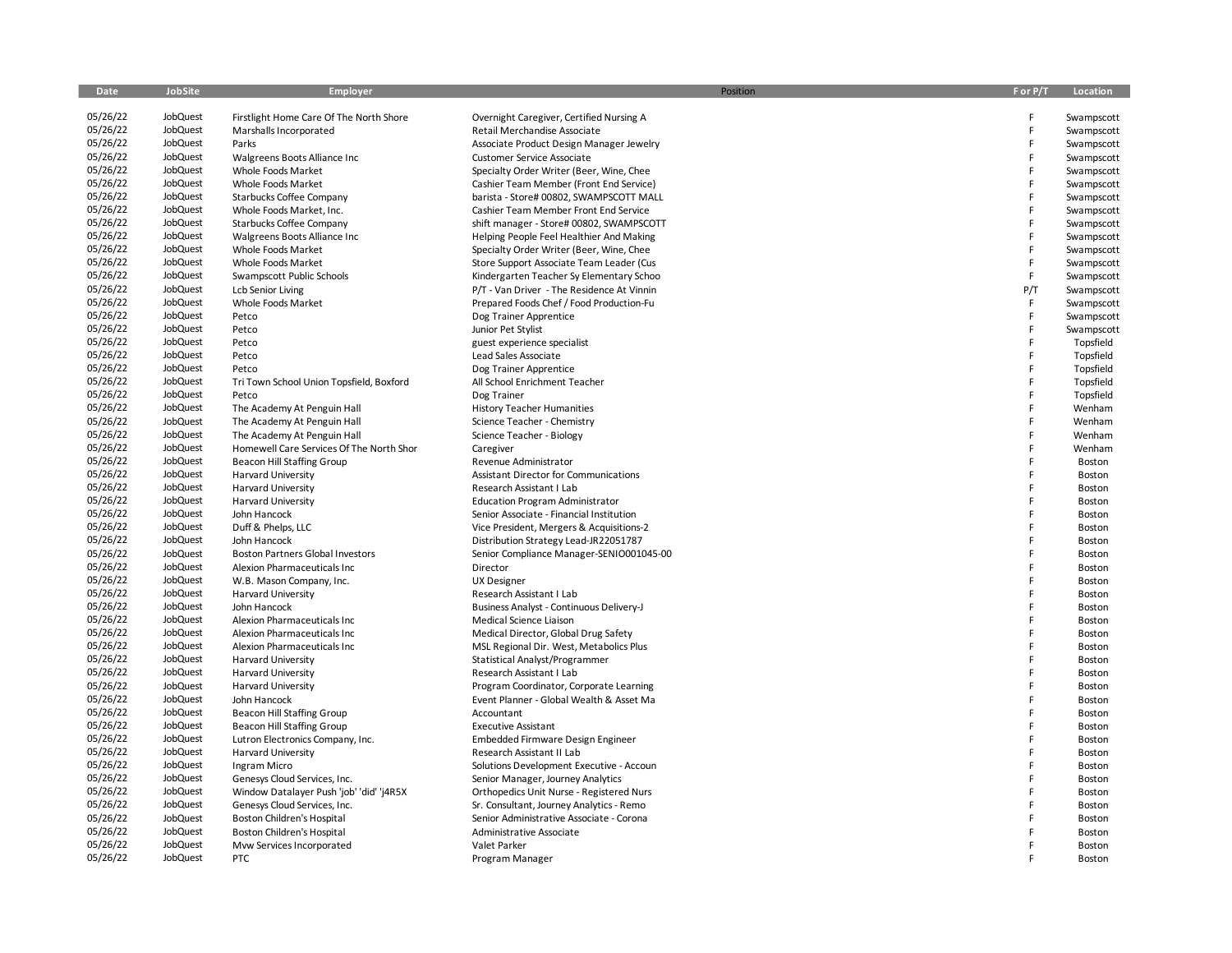| Date                 | JobSite              | <b>Employer</b>                          | Position                                 | F or P/T | Location |
|----------------------|----------------------|------------------------------------------|------------------------------------------|----------|----------|
|                      |                      |                                          |                                          |          |          |
| 05/26/22             | JobQuest             | Boston Children's Hospital               | <b>Athletic Trainer I</b>                | F        | Boston   |
| 05/26/22             | JobQuest             | <b>PTC</b>                               | Senior Customer Success Program Manager  | F        | Boston   |
| 05/26/22             | JobQuest             | Peace Mind Home Care                     | Bookkeeper-Peace Of Mind Home Care       | F        | Boston   |
| 05/26/22             | JobQuest             | Informa Financial Information            | Project Manager                          | F        | Boston   |
| 05/26/22             | JobQuest             | Bayada Home Health Care                  | Registered Nurse - Home H                | F        | Boston   |
| 05/26/22             | JobQuest             | Museum of Science                        | Senior Media Producer                    | F        | Boston   |
| 05/26/22             | JobQuest             | <b>Boston Medical Center</b>             | Laboratory Support Technician - Microbio | F        | Boston   |
| 05/26/22             | JobQuest             | Party City                               | Team Lead Assistant Store Manager Store  | F        | Boston   |
| 05/26/22             | JobQuest             | Vertex Pharmaceuticals Incorporated      | Quality Control Data Reviewer (Contract) | F        | Boston   |
| 05/26/22             | JobQuest             | Boston Children's Hospital               | Senior Fullstack Software Developer      | F        | Boston   |
| 05/26/22             | JobQuest             | Leader Bank                              | Universal Banker                         | E        | Boston   |
| 05/26/22             | JobQuest             | Boston Children's Hospital               | Clinical Research Specialist I - Newborn | F        | Boston   |
| 05/26/22             | JobQuest             | Boston Children's Hospital               | Patient Experience Representative *Sign- | F        | Boston   |
| 05/26/22             | JobQuest             | Boston Children's Hospital               | Pediatric Cardiac Sonographer II         | E        | Boston   |
| 05/26/22             | JobQuest             | Massachusetts Eye and Ear Infirmary      | Audiologist                              | F        | Boston   |
| 05/26/22             | JobQuest             | Boston Children's Hospital               | Pharmacy Formulary And Med Safety Manage | F        | Boston   |
| 05/26/22             | JobQuest             | Boston Children's Hospital               | Clinical Nursing Assistant, Inpatient Me | F        | Boston   |
| 05/26/22             | JobQuest             | Boston Children's Hospital               | Environmental Services Assistant - A - R | E        | Boston   |
| 05/26/22             | JobQuest             | Aero Snow Removal Dejana Industries      | Diesel Mechanic                          | F        | Boston   |
| 05/26/22             | JobQuest             | Wallaston Alloys, Inc. DBA CPP-Boston    | Maintenance Mechanic- 2nd Shift (Boston, | F        | Boston   |
| 05/26/22             | JobQuest             | Prospect Health                          | Veterinarian Surgeon, , Massachusetts    | E        | Boston   |
| 05/26/22             | JobQuest             | Jones Lang LaSalle                       | Knowledge Professional Manager           | F        | Boston   |
| 05/26/22             | JobQuest             | Goldman Sachs & Company                  | Compliance, Private Wealth Management, V | F        | Boston   |
| 05/26/22             | JobQuest             | Defi Solutions                           | Product Manager                          | F        | Boston   |
| 05/26/22             | JobQuest             | <b>Octo Consulting Group</b>             | Site Reliability Engineer                | F        | Boston   |
| 05/26/22             | JobQuest             | Massachusetts General Hospital           | Data Analyst II                          | F        | Boston   |
| 05/26/22             | JobQuest             | <b>Trc Environmental Corporation</b>     | Project Engineer/Energy Auditor Remote   | F        | Boston   |
| 05/26/22             | JobQuest             | Massachusetts Eye and Ear Infirmary      | Certified Ophthalmic Assistant           | F        | Boston   |
| 05/26/22             | JobQuest             | <b>HDR Incorporated</b>                  | Senior Design Coordinator Education Sci  | F        | Boston   |
| 05/26/22             | JobQuest             | <b>Boston Medical Center</b>             | Laboratory Support Technician Laboratory | F        | Boston   |
| 05/26/22             | JobQuest             | Ann Taylor                               | Sales Associate                          | F        | Boston   |
| 05/26/22             | JobQuest             | Sonos Incorporated                       | Senior Thermal Engineer, Mechanical      | F        | Boston   |
| 05/26/22             | JobQuest             | West Roxbury Dental Arts                 | Dental Assistant                         | E        | Boston   |
| 05/26/22             | JobQuest             | The Center For Health Information And An | Associate Security Engineer              | F        | Boston   |
| 05/26/22             | JobQuest             | Prospect Health                          | Mobile Veterinarian Role                 | F        | Boston   |
| 05/26/22             | JobQuest             | Signal 88 Security Of New England        | <b>Hospitality Security Officer</b>      | F        | Boston   |
| 05/26/22             | JobQuest             | Amazon Corporate LLC                     | Sr. Software Engineer - Boston           | F        | Boston   |
| 05/26/22             | JobQuest             | Amazon Corporate LLC                     | Software Development Engineer            | F        | Boston   |
| 05/26/22             | JobQuest             | Swissport International Ltd              | Ramp Agent - Sign                        | F        | Boston   |
| 05/26/22             | JobQuest             | Amazon Corporate LLC                     | Software Development Engineer            | F        | Boston   |
| 05/26/22             | JobQuest             | Amazon Corporate LLC                     | Front-end Engineer (Denver, Boston, Seat | F        | Boston   |
| 05/26/22             | JobQuest             | State Street Bank                        | Credit & Global Markets Risk - Business  | F        | Boston   |
| 05/26/22             | JobQuest             | Broadway                                 | <b>Host Supervisor</b>                   | E        | Boston   |
| 05/26/22             | JobQuest             | Mfs Investment Management                | Senior Telecommunications Engineer - Cis | F        | Boston   |
| 05/26/22             | JobQuest             | Massachusetts General Hospital           | CCM Facility Manager, Large Animal & Avi | F        | Boston   |
| 05/26/22             | JobQuest             | Charlies Sandwich Shoppe                 | Waiter/Waitress                          | F        | Boston   |
| 05/26/22             | JobQuest             | <b>Bmc Healthnet</b>                     | Senior Actuarial Analyst                 | F        | Boston   |
| 05/26/22             | JobQuest             | Mandiant                                 | Associate Customer Operations Analyst    | F        | Boston   |
| 05/26/22             | JobQuest             | <b>Boston Hospitality Company</b>        | Credit Manager                           | E<br>F   | Boston   |
| 05/26/22             | JobQuest             | <b>State Street Bank</b>                 | <b>Business Systems Analyst</b>          | F        | Boston   |
| 05/26/22             | JobQuest             | <b>State Street Bank</b>                 | Global Credit Review, Vice President, Hy | F        | Boston   |
| 05/26/22<br>05/26/22 | JobQuest<br>JobQuest | <b>Boston Medical Center</b>             | Asr - Psg Float                          | F        | Boston   |
|                      |                      | <b>Fidelity Brokerage Services</b>       | Senior Risk Manager - Workplace Investin | F        | Boston   |
| 05/26/22<br>05/26/22 | JobQuest<br>JobQuest | Boston Children's Hospital               | Director Of Development, Principal & Maj | F        | Boston   |
| 05/26/22             | JobQuest             | Doosan Fuel Cell America, Inc            | Mechanical Designer Drafter              |          | Boston   |
| 05/26/22             | JobQuest             | Doosan Fuel Cell America, Inc.           | Senior Design Engineer                   |          | Boston   |
|                      |                      | Think Cell Software                      | Sales Director, Strategic Accounts Enter |          | Boston   |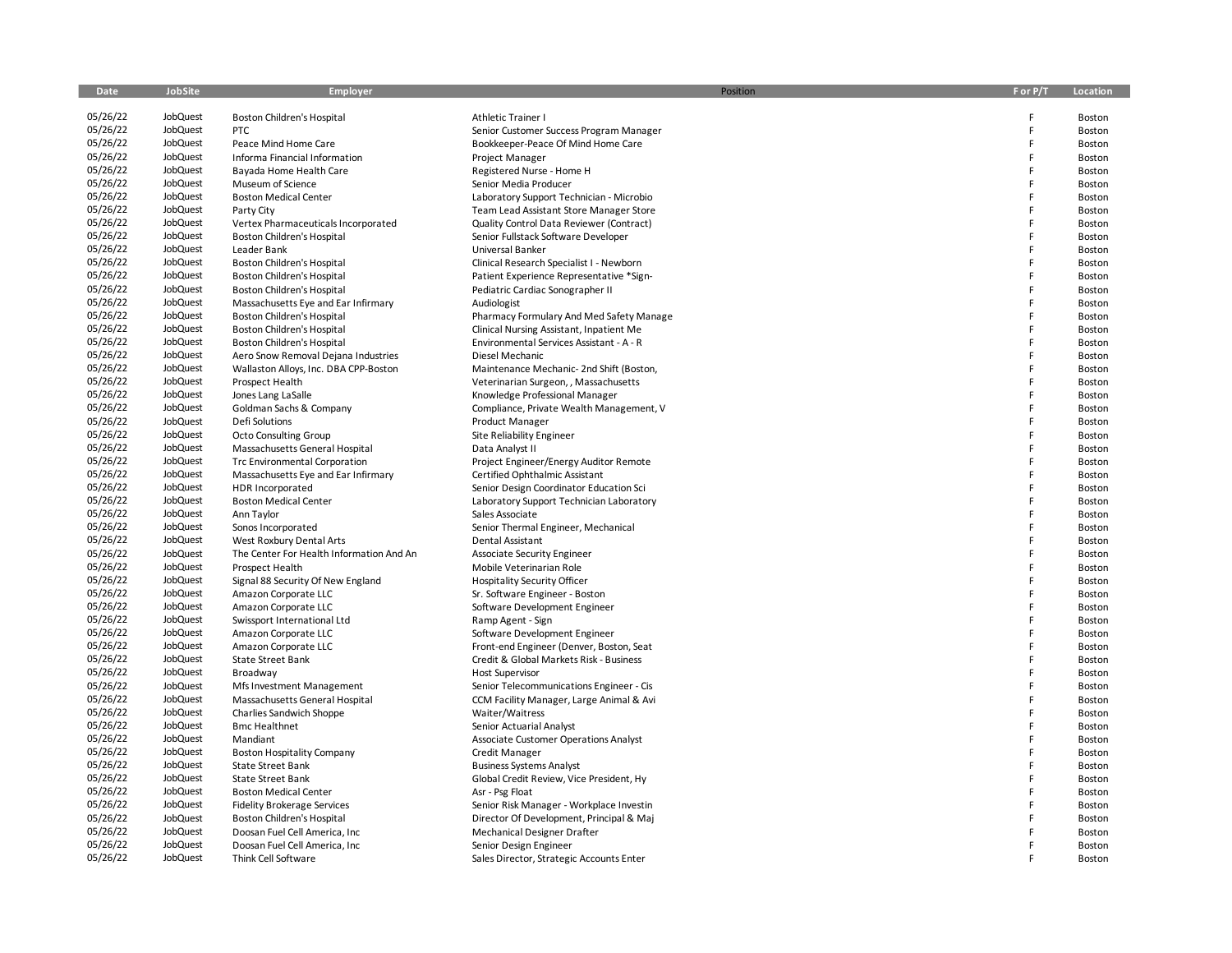| 05/26/22<br>JobQuest<br><b>Boston University</b><br>F<br>Assistant Director, Employer Engagement<br>Boston<br>05/26/22<br>JobQuest<br>F<br>Ats Traffic<br>Post Travel Specialist Remote<br>Boston<br>05/26/22<br>JobQuest<br>Beth Israel Deaconess Medical Center<br>Director - Radiation Safety<br>F<br>Boston<br>05/26/22<br>JobQuest<br>F<br>PAE Incorporated<br><b>Technical Analyst</b><br>Boston<br>05/26/22<br>JobQuest<br>Hornblower<br><b>Facilities Assistant</b><br>F<br>Boston<br>05/26/22<br>JobQuest<br>Signal 88 Security<br><b>Hospitality Security</b><br>F<br><b>Boston</b><br>05/26/22<br>JobQuest<br>Massachusetts General Hospital<br>Nursing Director Inpatient Newborn/Famil<br>F<br>Boston<br>05/26/22<br>JobQuest<br>F<br><b>Boston Medical Center</b><br><b>Business Analyst, Clinical Operations</b><br>Boston<br>05/26/22<br>JobQuest<br>PTC<br>F<br>Revenue Accounting System Specialist<br>Boston<br>05/26/22<br>JobQuest<br>F<br><b>Edge Global</b><br>Senior Python Full Stack Developer<br>Boston<br>05/26/22<br>JobQuest<br>F<br><b>Highgate Hotels</b><br>Human Resources Human Resources Coordina<br>Boston<br>05/26/22<br>JobQuest<br>F<br>Partners Healthcare<br>Research Fellow- Qin Liu Lab- 40 hrs<br>Boston<br>05/26/22<br>JobQuest<br>F<br>Boston Children's Hospital<br>Clinical Pharmacist 7 On 7 Off/<br>Boston<br>05/26/22<br>JobQuest<br>F<br>Gmo Llc<br>Marketing Reporting Associate<br>Boston<br>05/26/22<br>JobQuest<br>F<br>Drs It Solutions Inc<br>Integration Architect - Remote<br>Boston<br>05/26/22<br>JobQuest<br>F<br><b>Uss Constitution Museum</b><br>Visitor Experience Volunteer, Lego Exhib<br>Boston<br>05/26/22<br>JobQuest<br>F<br>Marsh & McLennan Companies<br>Remote Strategic Bid Center Leader<br>Boston<br>05/26/22<br>JobQuest<br>F<br>Paradigm<br>Catastrophic Nurse Case Manager - Sign<br>Boston<br>05/26/22<br>JobQuest<br>F<br>Cannon Design<br>Recruiter<br>Boston<br>05/26/22<br>JobQuest<br>Bay Cove Human Services<br>Education & Employment Counselor - Ches S<br>F<br>Boston<br>05/26/22<br>JobQuest<br>F<br><b>State Street Bank</b><br>Fund Administrator - Senior Associate<br>Boston<br>05/26/22<br>JobQuest<br><b>State Street Bank</b><br>F<br>It Audit, Avp<br>Boston<br>05/26/22<br>JobQuest<br>Meridian Technologies<br>Technical Recruiter   Remote<br>F<br>Boston<br>05/26/22<br>JobQuest<br>F<br>Boston Children's Hospital<br>Administrative Associate II - Simulator<br>Boston<br>05/26/22<br>JobQuest<br>F<br>Massachusetts Eye and Ear Infirmary<br>Pre - Doctoral Fellow<br>Boston<br>05/26/22<br>JobQuest<br>Boston Children's Hospital<br>Patient Experience Representative (Neuro<br>F<br>Boston<br>05/26/22<br>JobQuest<br>Boston Children's Hospital<br>F<br>Radiology Imaging Assistant<br><b>Boston</b><br>05/26/22<br>JobQuest<br>Boston Children's Hospital<br>F<br>Nurse Practitioner, Cardiology, Pre-Admi<br>Boston<br>05/26/22<br>JobQuest<br>F<br>Boston Children's Hospital<br>Registered Nurse - Cvor<br>Boston<br>05/26/22<br>JobQuest<br>F<br>Youtube, Llc<br>High School English Teacher<br>Boston<br>05/26/22<br>JobQuest<br>F<br>Harvard Business School<br>Manager Of Administration<br>Boston<br>05/26/22<br>JobQuest<br><b>Harvard Business School</b><br>F<br>Assistant Director Of Research Administr<br><b>Boston</b><br>05/26/22<br>JobQuest<br>F<br><b>Harvard Business School</b><br>Maintenance Supervisor, Hms<br>Boston<br>05/26/22<br>JobQuest<br>F<br>Harvard Business School<br>Director Of Finance<br>Boston<br>05/26/22<br>JobQuest<br>F<br>Formlabs<br>Senior Finance Systems Specialist<br>Boston<br>05/26/22<br>JobQuest<br>F<br>Bay Human Services - Clinician - Addicti<br><b>Bay Cove Human Services</b><br>Boston<br>05/26/22<br>JobQuest<br>F<br>Harvard Business School<br>It Support Analyst<br>Boston<br>05/26/22<br>JobQuest<br>F<br>Rentokil North American Pest Control<br><b>Marketing Acquisitions Manager</b><br>Boston<br>05/26/22<br>F<br>JobQuest<br>Partners Healthcare<br>Medical Administrative Assistant III, Pe<br>Boston<br>05/26/22<br>JobQuest<br>F<br>Partners Healthcare<br>Medical Administrative Assistant II, Oph<br>Boston<br>05/26/22<br>JobQuest<br>John Hancock<br>Experience Designer-Jr22050948<br>F<br>Boston<br>05/26/22<br>JobQuest<br>F<br><b>Thales Avionics</b><br>Lead Line Maintenance Technician-R017155<br>Boston<br>05/26/22<br>F<br>JobQuest<br>Cabot Properties Incorporated<br><b>Finance Analyst</b><br>Boston<br>05/26/22<br>JobQuest<br>F<br>John Hancock<br>Client Service Manager-Jr22051680<br>Boston<br>05/26/22<br>JobQuest<br>Home For Little Wanderers<br>Human Services Clinician-Sig<br>F<br>Boston<br>05/26/22<br>JobQuest<br>Boston Children's Hospital<br>Quality Improvement Consultant<br>F<br>Boston<br>05/26/22<br>JobQuest<br>Manager, Software Engineering, Back End<br>F<br>Capital One<br>Boston<br>05/26/22<br>JobQuest<br>Home For Little Wanderers<br>School - Based Clinician<br>F<br>Boston<br>05/26/22<br>JobQuest<br>F<br>Simmons University<br>Registrar Assistant<br>Boston<br>05/26/22<br>JobQuest<br>F<br>Simmons University<br>Graduate Student Leadership Fellow For G<br>Boston<br>05/26/22<br>JobQuest<br>F<br>Simmons University<br>Administrative Assistant To The Associat<br>Boston<br>05/26/22<br>JobQuest<br>F<br>Manager Customer Insights<br>Verizon Communications Incorporated<br>Boston<br>05/26/22<br>JobQuest<br>F<br>Boston Children's Hospital<br>Practice Liaison I (Monday-Friday 9:30 a<br>Boston<br>05/26/22<br>JobQuest<br>F<br>Simmons University<br>Hris Analyst Full Or Partial Remote Elig<br>Boston<br>05/26/22<br>JobQuest<br>Boston Children's Hospital<br>Practice Liaison I (Monday-Friday 11:30<br>F<br>Boston<br>05/26/22<br>JobQuest<br>Av Professionals<br>Senior Full Stack Reactis Engineer Remot<br>F<br>Boston | Date     | <b>JobSite</b> | Employer           | Position                                 | F or P/T | Location |
|---------------------------------------------------------------------------------------------------------------------------------------------------------------------------------------------------------------------------------------------------------------------------------------------------------------------------------------------------------------------------------------------------------------------------------------------------------------------------------------------------------------------------------------------------------------------------------------------------------------------------------------------------------------------------------------------------------------------------------------------------------------------------------------------------------------------------------------------------------------------------------------------------------------------------------------------------------------------------------------------------------------------------------------------------------------------------------------------------------------------------------------------------------------------------------------------------------------------------------------------------------------------------------------------------------------------------------------------------------------------------------------------------------------------------------------------------------------------------------------------------------------------------------------------------------------------------------------------------------------------------------------------------------------------------------------------------------------------------------------------------------------------------------------------------------------------------------------------------------------------------------------------------------------------------------------------------------------------------------------------------------------------------------------------------------------------------------------------------------------------------------------------------------------------------------------------------------------------------------------------------------------------------------------------------------------------------------------------------------------------------------------------------------------------------------------------------------------------------------------------------------------------------------------------------------------------------------------------------------------------------------------------------------------------------------------------------------------------------------------------------------------------------------------------------------------------------------------------------------------------------------------------------------------------------------------------------------------------------------------------------------------------------------------------------------------------------------------------------------------------------------------------------------------------------------------------------------------------------------------------------------------------------------------------------------------------------------------------------------------------------------------------------------------------------------------------------------------------------------------------------------------------------------------------------------------------------------------------------------------------------------------------------------------------------------------------------------------------------------------------------------------------------------------------------------------------------------------------------------------------------------------------------------------------------------------------------------------------------------------------------------------------------------------------------------------------------------------------------------------------------------------------------------------------------------------------------------------------------------------------------------------------------------------------------------------------------------------------------------------------------------------------------------------------------------------------------------------------------------------------------------------------------------------------------------------------------------------------------------------------------------------------------------------------------------------------------------------------------------------------------------------------------------------------------------------------------------------------------------------------------------------------------------------------------------------------------------------------------------------------------------------------------------------------------------------------------------------------------------------------------------------------------------------------------------------------------------------------------------------------------------------------------------------------------------------------------------------------------------------------------------------------------------------------------------------------------------------------------------------------------------------------------------------------------------------------------------------------------------------------------------------------------------------------------------------------------------------------------------------------------------------------------------------------------------------------------------------------------------------------------------------------|----------|----------------|--------------------|------------------------------------------|----------|----------|
|                                                                                                                                                                                                                                                                                                                                                                                                                                                                                                                                                                                                                                                                                                                                                                                                                                                                                                                                                                                                                                                                                                                                                                                                                                                                                                                                                                                                                                                                                                                                                                                                                                                                                                                                                                                                                                                                                                                                                                                                                                                                                                                                                                                                                                                                                                                                                                                                                                                                                                                                                                                                                                                                                                                                                                                                                                                                                                                                                                                                                                                                                                                                                                                                                                                                                                                                                                                                                                                                                                                                                                                                                                                                                                                                                                                                                                                                                                                                                                                                                                                                                                                                                                                                                                                                                                                                                                                                                                                                                                                                                                                                                                                                                                                                                                                                                                                                                                                                                                                                                                                                                                                                                                                                                                                                                                                                                                                                                                                                                                                                                                                                                                                                                                                                                                                                                                                                                             |          |                |                    |                                          |          |          |
|                                                                                                                                                                                                                                                                                                                                                                                                                                                                                                                                                                                                                                                                                                                                                                                                                                                                                                                                                                                                                                                                                                                                                                                                                                                                                                                                                                                                                                                                                                                                                                                                                                                                                                                                                                                                                                                                                                                                                                                                                                                                                                                                                                                                                                                                                                                                                                                                                                                                                                                                                                                                                                                                                                                                                                                                                                                                                                                                                                                                                                                                                                                                                                                                                                                                                                                                                                                                                                                                                                                                                                                                                                                                                                                                                                                                                                                                                                                                                                                                                                                                                                                                                                                                                                                                                                                                                                                                                                                                                                                                                                                                                                                                                                                                                                                                                                                                                                                                                                                                                                                                                                                                                                                                                                                                                                                                                                                                                                                                                                                                                                                                                                                                                                                                                                                                                                                                                             |          |                |                    |                                          |          |          |
|                                                                                                                                                                                                                                                                                                                                                                                                                                                                                                                                                                                                                                                                                                                                                                                                                                                                                                                                                                                                                                                                                                                                                                                                                                                                                                                                                                                                                                                                                                                                                                                                                                                                                                                                                                                                                                                                                                                                                                                                                                                                                                                                                                                                                                                                                                                                                                                                                                                                                                                                                                                                                                                                                                                                                                                                                                                                                                                                                                                                                                                                                                                                                                                                                                                                                                                                                                                                                                                                                                                                                                                                                                                                                                                                                                                                                                                                                                                                                                                                                                                                                                                                                                                                                                                                                                                                                                                                                                                                                                                                                                                                                                                                                                                                                                                                                                                                                                                                                                                                                                                                                                                                                                                                                                                                                                                                                                                                                                                                                                                                                                                                                                                                                                                                                                                                                                                                                             |          |                |                    |                                          |          |          |
|                                                                                                                                                                                                                                                                                                                                                                                                                                                                                                                                                                                                                                                                                                                                                                                                                                                                                                                                                                                                                                                                                                                                                                                                                                                                                                                                                                                                                                                                                                                                                                                                                                                                                                                                                                                                                                                                                                                                                                                                                                                                                                                                                                                                                                                                                                                                                                                                                                                                                                                                                                                                                                                                                                                                                                                                                                                                                                                                                                                                                                                                                                                                                                                                                                                                                                                                                                                                                                                                                                                                                                                                                                                                                                                                                                                                                                                                                                                                                                                                                                                                                                                                                                                                                                                                                                                                                                                                                                                                                                                                                                                                                                                                                                                                                                                                                                                                                                                                                                                                                                                                                                                                                                                                                                                                                                                                                                                                                                                                                                                                                                                                                                                                                                                                                                                                                                                                                             |          |                |                    |                                          |          |          |
|                                                                                                                                                                                                                                                                                                                                                                                                                                                                                                                                                                                                                                                                                                                                                                                                                                                                                                                                                                                                                                                                                                                                                                                                                                                                                                                                                                                                                                                                                                                                                                                                                                                                                                                                                                                                                                                                                                                                                                                                                                                                                                                                                                                                                                                                                                                                                                                                                                                                                                                                                                                                                                                                                                                                                                                                                                                                                                                                                                                                                                                                                                                                                                                                                                                                                                                                                                                                                                                                                                                                                                                                                                                                                                                                                                                                                                                                                                                                                                                                                                                                                                                                                                                                                                                                                                                                                                                                                                                                                                                                                                                                                                                                                                                                                                                                                                                                                                                                                                                                                                                                                                                                                                                                                                                                                                                                                                                                                                                                                                                                                                                                                                                                                                                                                                                                                                                                                             |          |                |                    |                                          |          |          |
|                                                                                                                                                                                                                                                                                                                                                                                                                                                                                                                                                                                                                                                                                                                                                                                                                                                                                                                                                                                                                                                                                                                                                                                                                                                                                                                                                                                                                                                                                                                                                                                                                                                                                                                                                                                                                                                                                                                                                                                                                                                                                                                                                                                                                                                                                                                                                                                                                                                                                                                                                                                                                                                                                                                                                                                                                                                                                                                                                                                                                                                                                                                                                                                                                                                                                                                                                                                                                                                                                                                                                                                                                                                                                                                                                                                                                                                                                                                                                                                                                                                                                                                                                                                                                                                                                                                                                                                                                                                                                                                                                                                                                                                                                                                                                                                                                                                                                                                                                                                                                                                                                                                                                                                                                                                                                                                                                                                                                                                                                                                                                                                                                                                                                                                                                                                                                                                                                             |          |                |                    |                                          |          |          |
|                                                                                                                                                                                                                                                                                                                                                                                                                                                                                                                                                                                                                                                                                                                                                                                                                                                                                                                                                                                                                                                                                                                                                                                                                                                                                                                                                                                                                                                                                                                                                                                                                                                                                                                                                                                                                                                                                                                                                                                                                                                                                                                                                                                                                                                                                                                                                                                                                                                                                                                                                                                                                                                                                                                                                                                                                                                                                                                                                                                                                                                                                                                                                                                                                                                                                                                                                                                                                                                                                                                                                                                                                                                                                                                                                                                                                                                                                                                                                                                                                                                                                                                                                                                                                                                                                                                                                                                                                                                                                                                                                                                                                                                                                                                                                                                                                                                                                                                                                                                                                                                                                                                                                                                                                                                                                                                                                                                                                                                                                                                                                                                                                                                                                                                                                                                                                                                                                             |          |                |                    |                                          |          |          |
|                                                                                                                                                                                                                                                                                                                                                                                                                                                                                                                                                                                                                                                                                                                                                                                                                                                                                                                                                                                                                                                                                                                                                                                                                                                                                                                                                                                                                                                                                                                                                                                                                                                                                                                                                                                                                                                                                                                                                                                                                                                                                                                                                                                                                                                                                                                                                                                                                                                                                                                                                                                                                                                                                                                                                                                                                                                                                                                                                                                                                                                                                                                                                                                                                                                                                                                                                                                                                                                                                                                                                                                                                                                                                                                                                                                                                                                                                                                                                                                                                                                                                                                                                                                                                                                                                                                                                                                                                                                                                                                                                                                                                                                                                                                                                                                                                                                                                                                                                                                                                                                                                                                                                                                                                                                                                                                                                                                                                                                                                                                                                                                                                                                                                                                                                                                                                                                                                             |          |                |                    |                                          |          |          |
|                                                                                                                                                                                                                                                                                                                                                                                                                                                                                                                                                                                                                                                                                                                                                                                                                                                                                                                                                                                                                                                                                                                                                                                                                                                                                                                                                                                                                                                                                                                                                                                                                                                                                                                                                                                                                                                                                                                                                                                                                                                                                                                                                                                                                                                                                                                                                                                                                                                                                                                                                                                                                                                                                                                                                                                                                                                                                                                                                                                                                                                                                                                                                                                                                                                                                                                                                                                                                                                                                                                                                                                                                                                                                                                                                                                                                                                                                                                                                                                                                                                                                                                                                                                                                                                                                                                                                                                                                                                                                                                                                                                                                                                                                                                                                                                                                                                                                                                                                                                                                                                                                                                                                                                                                                                                                                                                                                                                                                                                                                                                                                                                                                                                                                                                                                                                                                                                                             |          |                |                    |                                          |          |          |
|                                                                                                                                                                                                                                                                                                                                                                                                                                                                                                                                                                                                                                                                                                                                                                                                                                                                                                                                                                                                                                                                                                                                                                                                                                                                                                                                                                                                                                                                                                                                                                                                                                                                                                                                                                                                                                                                                                                                                                                                                                                                                                                                                                                                                                                                                                                                                                                                                                                                                                                                                                                                                                                                                                                                                                                                                                                                                                                                                                                                                                                                                                                                                                                                                                                                                                                                                                                                                                                                                                                                                                                                                                                                                                                                                                                                                                                                                                                                                                                                                                                                                                                                                                                                                                                                                                                                                                                                                                                                                                                                                                                                                                                                                                                                                                                                                                                                                                                                                                                                                                                                                                                                                                                                                                                                                                                                                                                                                                                                                                                                                                                                                                                                                                                                                                                                                                                                                             |          |                |                    |                                          |          |          |
|                                                                                                                                                                                                                                                                                                                                                                                                                                                                                                                                                                                                                                                                                                                                                                                                                                                                                                                                                                                                                                                                                                                                                                                                                                                                                                                                                                                                                                                                                                                                                                                                                                                                                                                                                                                                                                                                                                                                                                                                                                                                                                                                                                                                                                                                                                                                                                                                                                                                                                                                                                                                                                                                                                                                                                                                                                                                                                                                                                                                                                                                                                                                                                                                                                                                                                                                                                                                                                                                                                                                                                                                                                                                                                                                                                                                                                                                                                                                                                                                                                                                                                                                                                                                                                                                                                                                                                                                                                                                                                                                                                                                                                                                                                                                                                                                                                                                                                                                                                                                                                                                                                                                                                                                                                                                                                                                                                                                                                                                                                                                                                                                                                                                                                                                                                                                                                                                                             |          |                |                    |                                          |          |          |
|                                                                                                                                                                                                                                                                                                                                                                                                                                                                                                                                                                                                                                                                                                                                                                                                                                                                                                                                                                                                                                                                                                                                                                                                                                                                                                                                                                                                                                                                                                                                                                                                                                                                                                                                                                                                                                                                                                                                                                                                                                                                                                                                                                                                                                                                                                                                                                                                                                                                                                                                                                                                                                                                                                                                                                                                                                                                                                                                                                                                                                                                                                                                                                                                                                                                                                                                                                                                                                                                                                                                                                                                                                                                                                                                                                                                                                                                                                                                                                                                                                                                                                                                                                                                                                                                                                                                                                                                                                                                                                                                                                                                                                                                                                                                                                                                                                                                                                                                                                                                                                                                                                                                                                                                                                                                                                                                                                                                                                                                                                                                                                                                                                                                                                                                                                                                                                                                                             |          |                |                    |                                          |          |          |
|                                                                                                                                                                                                                                                                                                                                                                                                                                                                                                                                                                                                                                                                                                                                                                                                                                                                                                                                                                                                                                                                                                                                                                                                                                                                                                                                                                                                                                                                                                                                                                                                                                                                                                                                                                                                                                                                                                                                                                                                                                                                                                                                                                                                                                                                                                                                                                                                                                                                                                                                                                                                                                                                                                                                                                                                                                                                                                                                                                                                                                                                                                                                                                                                                                                                                                                                                                                                                                                                                                                                                                                                                                                                                                                                                                                                                                                                                                                                                                                                                                                                                                                                                                                                                                                                                                                                                                                                                                                                                                                                                                                                                                                                                                                                                                                                                                                                                                                                                                                                                                                                                                                                                                                                                                                                                                                                                                                                                                                                                                                                                                                                                                                                                                                                                                                                                                                                                             |          |                |                    |                                          |          |          |
|                                                                                                                                                                                                                                                                                                                                                                                                                                                                                                                                                                                                                                                                                                                                                                                                                                                                                                                                                                                                                                                                                                                                                                                                                                                                                                                                                                                                                                                                                                                                                                                                                                                                                                                                                                                                                                                                                                                                                                                                                                                                                                                                                                                                                                                                                                                                                                                                                                                                                                                                                                                                                                                                                                                                                                                                                                                                                                                                                                                                                                                                                                                                                                                                                                                                                                                                                                                                                                                                                                                                                                                                                                                                                                                                                                                                                                                                                                                                                                                                                                                                                                                                                                                                                                                                                                                                                                                                                                                                                                                                                                                                                                                                                                                                                                                                                                                                                                                                                                                                                                                                                                                                                                                                                                                                                                                                                                                                                                                                                                                                                                                                                                                                                                                                                                                                                                                                                             |          |                |                    |                                          |          |          |
|                                                                                                                                                                                                                                                                                                                                                                                                                                                                                                                                                                                                                                                                                                                                                                                                                                                                                                                                                                                                                                                                                                                                                                                                                                                                                                                                                                                                                                                                                                                                                                                                                                                                                                                                                                                                                                                                                                                                                                                                                                                                                                                                                                                                                                                                                                                                                                                                                                                                                                                                                                                                                                                                                                                                                                                                                                                                                                                                                                                                                                                                                                                                                                                                                                                                                                                                                                                                                                                                                                                                                                                                                                                                                                                                                                                                                                                                                                                                                                                                                                                                                                                                                                                                                                                                                                                                                                                                                                                                                                                                                                                                                                                                                                                                                                                                                                                                                                                                                                                                                                                                                                                                                                                                                                                                                                                                                                                                                                                                                                                                                                                                                                                                                                                                                                                                                                                                                             |          |                |                    |                                          |          |          |
|                                                                                                                                                                                                                                                                                                                                                                                                                                                                                                                                                                                                                                                                                                                                                                                                                                                                                                                                                                                                                                                                                                                                                                                                                                                                                                                                                                                                                                                                                                                                                                                                                                                                                                                                                                                                                                                                                                                                                                                                                                                                                                                                                                                                                                                                                                                                                                                                                                                                                                                                                                                                                                                                                                                                                                                                                                                                                                                                                                                                                                                                                                                                                                                                                                                                                                                                                                                                                                                                                                                                                                                                                                                                                                                                                                                                                                                                                                                                                                                                                                                                                                                                                                                                                                                                                                                                                                                                                                                                                                                                                                                                                                                                                                                                                                                                                                                                                                                                                                                                                                                                                                                                                                                                                                                                                                                                                                                                                                                                                                                                                                                                                                                                                                                                                                                                                                                                                             |          |                |                    |                                          |          |          |
|                                                                                                                                                                                                                                                                                                                                                                                                                                                                                                                                                                                                                                                                                                                                                                                                                                                                                                                                                                                                                                                                                                                                                                                                                                                                                                                                                                                                                                                                                                                                                                                                                                                                                                                                                                                                                                                                                                                                                                                                                                                                                                                                                                                                                                                                                                                                                                                                                                                                                                                                                                                                                                                                                                                                                                                                                                                                                                                                                                                                                                                                                                                                                                                                                                                                                                                                                                                                                                                                                                                                                                                                                                                                                                                                                                                                                                                                                                                                                                                                                                                                                                                                                                                                                                                                                                                                                                                                                                                                                                                                                                                                                                                                                                                                                                                                                                                                                                                                                                                                                                                                                                                                                                                                                                                                                                                                                                                                                                                                                                                                                                                                                                                                                                                                                                                                                                                                                             |          |                |                    |                                          |          |          |
|                                                                                                                                                                                                                                                                                                                                                                                                                                                                                                                                                                                                                                                                                                                                                                                                                                                                                                                                                                                                                                                                                                                                                                                                                                                                                                                                                                                                                                                                                                                                                                                                                                                                                                                                                                                                                                                                                                                                                                                                                                                                                                                                                                                                                                                                                                                                                                                                                                                                                                                                                                                                                                                                                                                                                                                                                                                                                                                                                                                                                                                                                                                                                                                                                                                                                                                                                                                                                                                                                                                                                                                                                                                                                                                                                                                                                                                                                                                                                                                                                                                                                                                                                                                                                                                                                                                                                                                                                                                                                                                                                                                                                                                                                                                                                                                                                                                                                                                                                                                                                                                                                                                                                                                                                                                                                                                                                                                                                                                                                                                                                                                                                                                                                                                                                                                                                                                                                             |          |                |                    |                                          |          |          |
|                                                                                                                                                                                                                                                                                                                                                                                                                                                                                                                                                                                                                                                                                                                                                                                                                                                                                                                                                                                                                                                                                                                                                                                                                                                                                                                                                                                                                                                                                                                                                                                                                                                                                                                                                                                                                                                                                                                                                                                                                                                                                                                                                                                                                                                                                                                                                                                                                                                                                                                                                                                                                                                                                                                                                                                                                                                                                                                                                                                                                                                                                                                                                                                                                                                                                                                                                                                                                                                                                                                                                                                                                                                                                                                                                                                                                                                                                                                                                                                                                                                                                                                                                                                                                                                                                                                                                                                                                                                                                                                                                                                                                                                                                                                                                                                                                                                                                                                                                                                                                                                                                                                                                                                                                                                                                                                                                                                                                                                                                                                                                                                                                                                                                                                                                                                                                                                                                             |          |                |                    |                                          |          |          |
|                                                                                                                                                                                                                                                                                                                                                                                                                                                                                                                                                                                                                                                                                                                                                                                                                                                                                                                                                                                                                                                                                                                                                                                                                                                                                                                                                                                                                                                                                                                                                                                                                                                                                                                                                                                                                                                                                                                                                                                                                                                                                                                                                                                                                                                                                                                                                                                                                                                                                                                                                                                                                                                                                                                                                                                                                                                                                                                                                                                                                                                                                                                                                                                                                                                                                                                                                                                                                                                                                                                                                                                                                                                                                                                                                                                                                                                                                                                                                                                                                                                                                                                                                                                                                                                                                                                                                                                                                                                                                                                                                                                                                                                                                                                                                                                                                                                                                                                                                                                                                                                                                                                                                                                                                                                                                                                                                                                                                                                                                                                                                                                                                                                                                                                                                                                                                                                                                             |          |                |                    |                                          |          |          |
|                                                                                                                                                                                                                                                                                                                                                                                                                                                                                                                                                                                                                                                                                                                                                                                                                                                                                                                                                                                                                                                                                                                                                                                                                                                                                                                                                                                                                                                                                                                                                                                                                                                                                                                                                                                                                                                                                                                                                                                                                                                                                                                                                                                                                                                                                                                                                                                                                                                                                                                                                                                                                                                                                                                                                                                                                                                                                                                                                                                                                                                                                                                                                                                                                                                                                                                                                                                                                                                                                                                                                                                                                                                                                                                                                                                                                                                                                                                                                                                                                                                                                                                                                                                                                                                                                                                                                                                                                                                                                                                                                                                                                                                                                                                                                                                                                                                                                                                                                                                                                                                                                                                                                                                                                                                                                                                                                                                                                                                                                                                                                                                                                                                                                                                                                                                                                                                                                             |          |                |                    |                                          |          |          |
|                                                                                                                                                                                                                                                                                                                                                                                                                                                                                                                                                                                                                                                                                                                                                                                                                                                                                                                                                                                                                                                                                                                                                                                                                                                                                                                                                                                                                                                                                                                                                                                                                                                                                                                                                                                                                                                                                                                                                                                                                                                                                                                                                                                                                                                                                                                                                                                                                                                                                                                                                                                                                                                                                                                                                                                                                                                                                                                                                                                                                                                                                                                                                                                                                                                                                                                                                                                                                                                                                                                                                                                                                                                                                                                                                                                                                                                                                                                                                                                                                                                                                                                                                                                                                                                                                                                                                                                                                                                                                                                                                                                                                                                                                                                                                                                                                                                                                                                                                                                                                                                                                                                                                                                                                                                                                                                                                                                                                                                                                                                                                                                                                                                                                                                                                                                                                                                                                             |          |                |                    |                                          |          |          |
|                                                                                                                                                                                                                                                                                                                                                                                                                                                                                                                                                                                                                                                                                                                                                                                                                                                                                                                                                                                                                                                                                                                                                                                                                                                                                                                                                                                                                                                                                                                                                                                                                                                                                                                                                                                                                                                                                                                                                                                                                                                                                                                                                                                                                                                                                                                                                                                                                                                                                                                                                                                                                                                                                                                                                                                                                                                                                                                                                                                                                                                                                                                                                                                                                                                                                                                                                                                                                                                                                                                                                                                                                                                                                                                                                                                                                                                                                                                                                                                                                                                                                                                                                                                                                                                                                                                                                                                                                                                                                                                                                                                                                                                                                                                                                                                                                                                                                                                                                                                                                                                                                                                                                                                                                                                                                                                                                                                                                                                                                                                                                                                                                                                                                                                                                                                                                                                                                             |          |                |                    |                                          |          |          |
|                                                                                                                                                                                                                                                                                                                                                                                                                                                                                                                                                                                                                                                                                                                                                                                                                                                                                                                                                                                                                                                                                                                                                                                                                                                                                                                                                                                                                                                                                                                                                                                                                                                                                                                                                                                                                                                                                                                                                                                                                                                                                                                                                                                                                                                                                                                                                                                                                                                                                                                                                                                                                                                                                                                                                                                                                                                                                                                                                                                                                                                                                                                                                                                                                                                                                                                                                                                                                                                                                                                                                                                                                                                                                                                                                                                                                                                                                                                                                                                                                                                                                                                                                                                                                                                                                                                                                                                                                                                                                                                                                                                                                                                                                                                                                                                                                                                                                                                                                                                                                                                                                                                                                                                                                                                                                                                                                                                                                                                                                                                                                                                                                                                                                                                                                                                                                                                                                             |          |                |                    |                                          |          |          |
|                                                                                                                                                                                                                                                                                                                                                                                                                                                                                                                                                                                                                                                                                                                                                                                                                                                                                                                                                                                                                                                                                                                                                                                                                                                                                                                                                                                                                                                                                                                                                                                                                                                                                                                                                                                                                                                                                                                                                                                                                                                                                                                                                                                                                                                                                                                                                                                                                                                                                                                                                                                                                                                                                                                                                                                                                                                                                                                                                                                                                                                                                                                                                                                                                                                                                                                                                                                                                                                                                                                                                                                                                                                                                                                                                                                                                                                                                                                                                                                                                                                                                                                                                                                                                                                                                                                                                                                                                                                                                                                                                                                                                                                                                                                                                                                                                                                                                                                                                                                                                                                                                                                                                                                                                                                                                                                                                                                                                                                                                                                                                                                                                                                                                                                                                                                                                                                                                             |          |                |                    |                                          |          |          |
|                                                                                                                                                                                                                                                                                                                                                                                                                                                                                                                                                                                                                                                                                                                                                                                                                                                                                                                                                                                                                                                                                                                                                                                                                                                                                                                                                                                                                                                                                                                                                                                                                                                                                                                                                                                                                                                                                                                                                                                                                                                                                                                                                                                                                                                                                                                                                                                                                                                                                                                                                                                                                                                                                                                                                                                                                                                                                                                                                                                                                                                                                                                                                                                                                                                                                                                                                                                                                                                                                                                                                                                                                                                                                                                                                                                                                                                                                                                                                                                                                                                                                                                                                                                                                                                                                                                                                                                                                                                                                                                                                                                                                                                                                                                                                                                                                                                                                                                                                                                                                                                                                                                                                                                                                                                                                                                                                                                                                                                                                                                                                                                                                                                                                                                                                                                                                                                                                             |          |                |                    |                                          |          |          |
|                                                                                                                                                                                                                                                                                                                                                                                                                                                                                                                                                                                                                                                                                                                                                                                                                                                                                                                                                                                                                                                                                                                                                                                                                                                                                                                                                                                                                                                                                                                                                                                                                                                                                                                                                                                                                                                                                                                                                                                                                                                                                                                                                                                                                                                                                                                                                                                                                                                                                                                                                                                                                                                                                                                                                                                                                                                                                                                                                                                                                                                                                                                                                                                                                                                                                                                                                                                                                                                                                                                                                                                                                                                                                                                                                                                                                                                                                                                                                                                                                                                                                                                                                                                                                                                                                                                                                                                                                                                                                                                                                                                                                                                                                                                                                                                                                                                                                                                                                                                                                                                                                                                                                                                                                                                                                                                                                                                                                                                                                                                                                                                                                                                                                                                                                                                                                                                                                             |          |                |                    |                                          |          |          |
|                                                                                                                                                                                                                                                                                                                                                                                                                                                                                                                                                                                                                                                                                                                                                                                                                                                                                                                                                                                                                                                                                                                                                                                                                                                                                                                                                                                                                                                                                                                                                                                                                                                                                                                                                                                                                                                                                                                                                                                                                                                                                                                                                                                                                                                                                                                                                                                                                                                                                                                                                                                                                                                                                                                                                                                                                                                                                                                                                                                                                                                                                                                                                                                                                                                                                                                                                                                                                                                                                                                                                                                                                                                                                                                                                                                                                                                                                                                                                                                                                                                                                                                                                                                                                                                                                                                                                                                                                                                                                                                                                                                                                                                                                                                                                                                                                                                                                                                                                                                                                                                                                                                                                                                                                                                                                                                                                                                                                                                                                                                                                                                                                                                                                                                                                                                                                                                                                             |          |                |                    |                                          |          |          |
|                                                                                                                                                                                                                                                                                                                                                                                                                                                                                                                                                                                                                                                                                                                                                                                                                                                                                                                                                                                                                                                                                                                                                                                                                                                                                                                                                                                                                                                                                                                                                                                                                                                                                                                                                                                                                                                                                                                                                                                                                                                                                                                                                                                                                                                                                                                                                                                                                                                                                                                                                                                                                                                                                                                                                                                                                                                                                                                                                                                                                                                                                                                                                                                                                                                                                                                                                                                                                                                                                                                                                                                                                                                                                                                                                                                                                                                                                                                                                                                                                                                                                                                                                                                                                                                                                                                                                                                                                                                                                                                                                                                                                                                                                                                                                                                                                                                                                                                                                                                                                                                                                                                                                                                                                                                                                                                                                                                                                                                                                                                                                                                                                                                                                                                                                                                                                                                                                             |          |                |                    |                                          |          |          |
|                                                                                                                                                                                                                                                                                                                                                                                                                                                                                                                                                                                                                                                                                                                                                                                                                                                                                                                                                                                                                                                                                                                                                                                                                                                                                                                                                                                                                                                                                                                                                                                                                                                                                                                                                                                                                                                                                                                                                                                                                                                                                                                                                                                                                                                                                                                                                                                                                                                                                                                                                                                                                                                                                                                                                                                                                                                                                                                                                                                                                                                                                                                                                                                                                                                                                                                                                                                                                                                                                                                                                                                                                                                                                                                                                                                                                                                                                                                                                                                                                                                                                                                                                                                                                                                                                                                                                                                                                                                                                                                                                                                                                                                                                                                                                                                                                                                                                                                                                                                                                                                                                                                                                                                                                                                                                                                                                                                                                                                                                                                                                                                                                                                                                                                                                                                                                                                                                             |          |                |                    |                                          |          |          |
|                                                                                                                                                                                                                                                                                                                                                                                                                                                                                                                                                                                                                                                                                                                                                                                                                                                                                                                                                                                                                                                                                                                                                                                                                                                                                                                                                                                                                                                                                                                                                                                                                                                                                                                                                                                                                                                                                                                                                                                                                                                                                                                                                                                                                                                                                                                                                                                                                                                                                                                                                                                                                                                                                                                                                                                                                                                                                                                                                                                                                                                                                                                                                                                                                                                                                                                                                                                                                                                                                                                                                                                                                                                                                                                                                                                                                                                                                                                                                                                                                                                                                                                                                                                                                                                                                                                                                                                                                                                                                                                                                                                                                                                                                                                                                                                                                                                                                                                                                                                                                                                                                                                                                                                                                                                                                                                                                                                                                                                                                                                                                                                                                                                                                                                                                                                                                                                                                             |          |                |                    |                                          |          |          |
|                                                                                                                                                                                                                                                                                                                                                                                                                                                                                                                                                                                                                                                                                                                                                                                                                                                                                                                                                                                                                                                                                                                                                                                                                                                                                                                                                                                                                                                                                                                                                                                                                                                                                                                                                                                                                                                                                                                                                                                                                                                                                                                                                                                                                                                                                                                                                                                                                                                                                                                                                                                                                                                                                                                                                                                                                                                                                                                                                                                                                                                                                                                                                                                                                                                                                                                                                                                                                                                                                                                                                                                                                                                                                                                                                                                                                                                                                                                                                                                                                                                                                                                                                                                                                                                                                                                                                                                                                                                                                                                                                                                                                                                                                                                                                                                                                                                                                                                                                                                                                                                                                                                                                                                                                                                                                                                                                                                                                                                                                                                                                                                                                                                                                                                                                                                                                                                                                             |          |                |                    |                                          |          |          |
|                                                                                                                                                                                                                                                                                                                                                                                                                                                                                                                                                                                                                                                                                                                                                                                                                                                                                                                                                                                                                                                                                                                                                                                                                                                                                                                                                                                                                                                                                                                                                                                                                                                                                                                                                                                                                                                                                                                                                                                                                                                                                                                                                                                                                                                                                                                                                                                                                                                                                                                                                                                                                                                                                                                                                                                                                                                                                                                                                                                                                                                                                                                                                                                                                                                                                                                                                                                                                                                                                                                                                                                                                                                                                                                                                                                                                                                                                                                                                                                                                                                                                                                                                                                                                                                                                                                                                                                                                                                                                                                                                                                                                                                                                                                                                                                                                                                                                                                                                                                                                                                                                                                                                                                                                                                                                                                                                                                                                                                                                                                                                                                                                                                                                                                                                                                                                                                                                             |          |                |                    |                                          |          |          |
|                                                                                                                                                                                                                                                                                                                                                                                                                                                                                                                                                                                                                                                                                                                                                                                                                                                                                                                                                                                                                                                                                                                                                                                                                                                                                                                                                                                                                                                                                                                                                                                                                                                                                                                                                                                                                                                                                                                                                                                                                                                                                                                                                                                                                                                                                                                                                                                                                                                                                                                                                                                                                                                                                                                                                                                                                                                                                                                                                                                                                                                                                                                                                                                                                                                                                                                                                                                                                                                                                                                                                                                                                                                                                                                                                                                                                                                                                                                                                                                                                                                                                                                                                                                                                                                                                                                                                                                                                                                                                                                                                                                                                                                                                                                                                                                                                                                                                                                                                                                                                                                                                                                                                                                                                                                                                                                                                                                                                                                                                                                                                                                                                                                                                                                                                                                                                                                                                             |          |                |                    |                                          |          |          |
|                                                                                                                                                                                                                                                                                                                                                                                                                                                                                                                                                                                                                                                                                                                                                                                                                                                                                                                                                                                                                                                                                                                                                                                                                                                                                                                                                                                                                                                                                                                                                                                                                                                                                                                                                                                                                                                                                                                                                                                                                                                                                                                                                                                                                                                                                                                                                                                                                                                                                                                                                                                                                                                                                                                                                                                                                                                                                                                                                                                                                                                                                                                                                                                                                                                                                                                                                                                                                                                                                                                                                                                                                                                                                                                                                                                                                                                                                                                                                                                                                                                                                                                                                                                                                                                                                                                                                                                                                                                                                                                                                                                                                                                                                                                                                                                                                                                                                                                                                                                                                                                                                                                                                                                                                                                                                                                                                                                                                                                                                                                                                                                                                                                                                                                                                                                                                                                                                             |          |                |                    |                                          |          |          |
|                                                                                                                                                                                                                                                                                                                                                                                                                                                                                                                                                                                                                                                                                                                                                                                                                                                                                                                                                                                                                                                                                                                                                                                                                                                                                                                                                                                                                                                                                                                                                                                                                                                                                                                                                                                                                                                                                                                                                                                                                                                                                                                                                                                                                                                                                                                                                                                                                                                                                                                                                                                                                                                                                                                                                                                                                                                                                                                                                                                                                                                                                                                                                                                                                                                                                                                                                                                                                                                                                                                                                                                                                                                                                                                                                                                                                                                                                                                                                                                                                                                                                                                                                                                                                                                                                                                                                                                                                                                                                                                                                                                                                                                                                                                                                                                                                                                                                                                                                                                                                                                                                                                                                                                                                                                                                                                                                                                                                                                                                                                                                                                                                                                                                                                                                                                                                                                                                             |          |                |                    |                                          |          |          |
|                                                                                                                                                                                                                                                                                                                                                                                                                                                                                                                                                                                                                                                                                                                                                                                                                                                                                                                                                                                                                                                                                                                                                                                                                                                                                                                                                                                                                                                                                                                                                                                                                                                                                                                                                                                                                                                                                                                                                                                                                                                                                                                                                                                                                                                                                                                                                                                                                                                                                                                                                                                                                                                                                                                                                                                                                                                                                                                                                                                                                                                                                                                                                                                                                                                                                                                                                                                                                                                                                                                                                                                                                                                                                                                                                                                                                                                                                                                                                                                                                                                                                                                                                                                                                                                                                                                                                                                                                                                                                                                                                                                                                                                                                                                                                                                                                                                                                                                                                                                                                                                                                                                                                                                                                                                                                                                                                                                                                                                                                                                                                                                                                                                                                                                                                                                                                                                                                             |          |                |                    |                                          |          |          |
|                                                                                                                                                                                                                                                                                                                                                                                                                                                                                                                                                                                                                                                                                                                                                                                                                                                                                                                                                                                                                                                                                                                                                                                                                                                                                                                                                                                                                                                                                                                                                                                                                                                                                                                                                                                                                                                                                                                                                                                                                                                                                                                                                                                                                                                                                                                                                                                                                                                                                                                                                                                                                                                                                                                                                                                                                                                                                                                                                                                                                                                                                                                                                                                                                                                                                                                                                                                                                                                                                                                                                                                                                                                                                                                                                                                                                                                                                                                                                                                                                                                                                                                                                                                                                                                                                                                                                                                                                                                                                                                                                                                                                                                                                                                                                                                                                                                                                                                                                                                                                                                                                                                                                                                                                                                                                                                                                                                                                                                                                                                                                                                                                                                                                                                                                                                                                                                                                             |          |                |                    |                                          |          |          |
|                                                                                                                                                                                                                                                                                                                                                                                                                                                                                                                                                                                                                                                                                                                                                                                                                                                                                                                                                                                                                                                                                                                                                                                                                                                                                                                                                                                                                                                                                                                                                                                                                                                                                                                                                                                                                                                                                                                                                                                                                                                                                                                                                                                                                                                                                                                                                                                                                                                                                                                                                                                                                                                                                                                                                                                                                                                                                                                                                                                                                                                                                                                                                                                                                                                                                                                                                                                                                                                                                                                                                                                                                                                                                                                                                                                                                                                                                                                                                                                                                                                                                                                                                                                                                                                                                                                                                                                                                                                                                                                                                                                                                                                                                                                                                                                                                                                                                                                                                                                                                                                                                                                                                                                                                                                                                                                                                                                                                                                                                                                                                                                                                                                                                                                                                                                                                                                                                             |          |                |                    |                                          |          |          |
|                                                                                                                                                                                                                                                                                                                                                                                                                                                                                                                                                                                                                                                                                                                                                                                                                                                                                                                                                                                                                                                                                                                                                                                                                                                                                                                                                                                                                                                                                                                                                                                                                                                                                                                                                                                                                                                                                                                                                                                                                                                                                                                                                                                                                                                                                                                                                                                                                                                                                                                                                                                                                                                                                                                                                                                                                                                                                                                                                                                                                                                                                                                                                                                                                                                                                                                                                                                                                                                                                                                                                                                                                                                                                                                                                                                                                                                                                                                                                                                                                                                                                                                                                                                                                                                                                                                                                                                                                                                                                                                                                                                                                                                                                                                                                                                                                                                                                                                                                                                                                                                                                                                                                                                                                                                                                                                                                                                                                                                                                                                                                                                                                                                                                                                                                                                                                                                                                             |          |                |                    |                                          |          |          |
|                                                                                                                                                                                                                                                                                                                                                                                                                                                                                                                                                                                                                                                                                                                                                                                                                                                                                                                                                                                                                                                                                                                                                                                                                                                                                                                                                                                                                                                                                                                                                                                                                                                                                                                                                                                                                                                                                                                                                                                                                                                                                                                                                                                                                                                                                                                                                                                                                                                                                                                                                                                                                                                                                                                                                                                                                                                                                                                                                                                                                                                                                                                                                                                                                                                                                                                                                                                                                                                                                                                                                                                                                                                                                                                                                                                                                                                                                                                                                                                                                                                                                                                                                                                                                                                                                                                                                                                                                                                                                                                                                                                                                                                                                                                                                                                                                                                                                                                                                                                                                                                                                                                                                                                                                                                                                                                                                                                                                                                                                                                                                                                                                                                                                                                                                                                                                                                                                             |          |                |                    |                                          |          |          |
|                                                                                                                                                                                                                                                                                                                                                                                                                                                                                                                                                                                                                                                                                                                                                                                                                                                                                                                                                                                                                                                                                                                                                                                                                                                                                                                                                                                                                                                                                                                                                                                                                                                                                                                                                                                                                                                                                                                                                                                                                                                                                                                                                                                                                                                                                                                                                                                                                                                                                                                                                                                                                                                                                                                                                                                                                                                                                                                                                                                                                                                                                                                                                                                                                                                                                                                                                                                                                                                                                                                                                                                                                                                                                                                                                                                                                                                                                                                                                                                                                                                                                                                                                                                                                                                                                                                                                                                                                                                                                                                                                                                                                                                                                                                                                                                                                                                                                                                                                                                                                                                                                                                                                                                                                                                                                                                                                                                                                                                                                                                                                                                                                                                                                                                                                                                                                                                                                             |          |                |                    |                                          |          |          |
|                                                                                                                                                                                                                                                                                                                                                                                                                                                                                                                                                                                                                                                                                                                                                                                                                                                                                                                                                                                                                                                                                                                                                                                                                                                                                                                                                                                                                                                                                                                                                                                                                                                                                                                                                                                                                                                                                                                                                                                                                                                                                                                                                                                                                                                                                                                                                                                                                                                                                                                                                                                                                                                                                                                                                                                                                                                                                                                                                                                                                                                                                                                                                                                                                                                                                                                                                                                                                                                                                                                                                                                                                                                                                                                                                                                                                                                                                                                                                                                                                                                                                                                                                                                                                                                                                                                                                                                                                                                                                                                                                                                                                                                                                                                                                                                                                                                                                                                                                                                                                                                                                                                                                                                                                                                                                                                                                                                                                                                                                                                                                                                                                                                                                                                                                                                                                                                                                             |          |                |                    |                                          |          |          |
|                                                                                                                                                                                                                                                                                                                                                                                                                                                                                                                                                                                                                                                                                                                                                                                                                                                                                                                                                                                                                                                                                                                                                                                                                                                                                                                                                                                                                                                                                                                                                                                                                                                                                                                                                                                                                                                                                                                                                                                                                                                                                                                                                                                                                                                                                                                                                                                                                                                                                                                                                                                                                                                                                                                                                                                                                                                                                                                                                                                                                                                                                                                                                                                                                                                                                                                                                                                                                                                                                                                                                                                                                                                                                                                                                                                                                                                                                                                                                                                                                                                                                                                                                                                                                                                                                                                                                                                                                                                                                                                                                                                                                                                                                                                                                                                                                                                                                                                                                                                                                                                                                                                                                                                                                                                                                                                                                                                                                                                                                                                                                                                                                                                                                                                                                                                                                                                                                             |          |                |                    |                                          |          |          |
|                                                                                                                                                                                                                                                                                                                                                                                                                                                                                                                                                                                                                                                                                                                                                                                                                                                                                                                                                                                                                                                                                                                                                                                                                                                                                                                                                                                                                                                                                                                                                                                                                                                                                                                                                                                                                                                                                                                                                                                                                                                                                                                                                                                                                                                                                                                                                                                                                                                                                                                                                                                                                                                                                                                                                                                                                                                                                                                                                                                                                                                                                                                                                                                                                                                                                                                                                                                                                                                                                                                                                                                                                                                                                                                                                                                                                                                                                                                                                                                                                                                                                                                                                                                                                                                                                                                                                                                                                                                                                                                                                                                                                                                                                                                                                                                                                                                                                                                                                                                                                                                                                                                                                                                                                                                                                                                                                                                                                                                                                                                                                                                                                                                                                                                                                                                                                                                                                             |          |                |                    |                                          |          |          |
|                                                                                                                                                                                                                                                                                                                                                                                                                                                                                                                                                                                                                                                                                                                                                                                                                                                                                                                                                                                                                                                                                                                                                                                                                                                                                                                                                                                                                                                                                                                                                                                                                                                                                                                                                                                                                                                                                                                                                                                                                                                                                                                                                                                                                                                                                                                                                                                                                                                                                                                                                                                                                                                                                                                                                                                                                                                                                                                                                                                                                                                                                                                                                                                                                                                                                                                                                                                                                                                                                                                                                                                                                                                                                                                                                                                                                                                                                                                                                                                                                                                                                                                                                                                                                                                                                                                                                                                                                                                                                                                                                                                                                                                                                                                                                                                                                                                                                                                                                                                                                                                                                                                                                                                                                                                                                                                                                                                                                                                                                                                                                                                                                                                                                                                                                                                                                                                                                             |          |                |                    |                                          |          |          |
|                                                                                                                                                                                                                                                                                                                                                                                                                                                                                                                                                                                                                                                                                                                                                                                                                                                                                                                                                                                                                                                                                                                                                                                                                                                                                                                                                                                                                                                                                                                                                                                                                                                                                                                                                                                                                                                                                                                                                                                                                                                                                                                                                                                                                                                                                                                                                                                                                                                                                                                                                                                                                                                                                                                                                                                                                                                                                                                                                                                                                                                                                                                                                                                                                                                                                                                                                                                                                                                                                                                                                                                                                                                                                                                                                                                                                                                                                                                                                                                                                                                                                                                                                                                                                                                                                                                                                                                                                                                                                                                                                                                                                                                                                                                                                                                                                                                                                                                                                                                                                                                                                                                                                                                                                                                                                                                                                                                                                                                                                                                                                                                                                                                                                                                                                                                                                                                                                             |          |                |                    |                                          |          |          |
|                                                                                                                                                                                                                                                                                                                                                                                                                                                                                                                                                                                                                                                                                                                                                                                                                                                                                                                                                                                                                                                                                                                                                                                                                                                                                                                                                                                                                                                                                                                                                                                                                                                                                                                                                                                                                                                                                                                                                                                                                                                                                                                                                                                                                                                                                                                                                                                                                                                                                                                                                                                                                                                                                                                                                                                                                                                                                                                                                                                                                                                                                                                                                                                                                                                                                                                                                                                                                                                                                                                                                                                                                                                                                                                                                                                                                                                                                                                                                                                                                                                                                                                                                                                                                                                                                                                                                                                                                                                                                                                                                                                                                                                                                                                                                                                                                                                                                                                                                                                                                                                                                                                                                                                                                                                                                                                                                                                                                                                                                                                                                                                                                                                                                                                                                                                                                                                                                             |          |                |                    |                                          |          |          |
|                                                                                                                                                                                                                                                                                                                                                                                                                                                                                                                                                                                                                                                                                                                                                                                                                                                                                                                                                                                                                                                                                                                                                                                                                                                                                                                                                                                                                                                                                                                                                                                                                                                                                                                                                                                                                                                                                                                                                                                                                                                                                                                                                                                                                                                                                                                                                                                                                                                                                                                                                                                                                                                                                                                                                                                                                                                                                                                                                                                                                                                                                                                                                                                                                                                                                                                                                                                                                                                                                                                                                                                                                                                                                                                                                                                                                                                                                                                                                                                                                                                                                                                                                                                                                                                                                                                                                                                                                                                                                                                                                                                                                                                                                                                                                                                                                                                                                                                                                                                                                                                                                                                                                                                                                                                                                                                                                                                                                                                                                                                                                                                                                                                                                                                                                                                                                                                                                             |          |                |                    |                                          |          |          |
|                                                                                                                                                                                                                                                                                                                                                                                                                                                                                                                                                                                                                                                                                                                                                                                                                                                                                                                                                                                                                                                                                                                                                                                                                                                                                                                                                                                                                                                                                                                                                                                                                                                                                                                                                                                                                                                                                                                                                                                                                                                                                                                                                                                                                                                                                                                                                                                                                                                                                                                                                                                                                                                                                                                                                                                                                                                                                                                                                                                                                                                                                                                                                                                                                                                                                                                                                                                                                                                                                                                                                                                                                                                                                                                                                                                                                                                                                                                                                                                                                                                                                                                                                                                                                                                                                                                                                                                                                                                                                                                                                                                                                                                                                                                                                                                                                                                                                                                                                                                                                                                                                                                                                                                                                                                                                                                                                                                                                                                                                                                                                                                                                                                                                                                                                                                                                                                                                             |          |                |                    |                                          |          |          |
|                                                                                                                                                                                                                                                                                                                                                                                                                                                                                                                                                                                                                                                                                                                                                                                                                                                                                                                                                                                                                                                                                                                                                                                                                                                                                                                                                                                                                                                                                                                                                                                                                                                                                                                                                                                                                                                                                                                                                                                                                                                                                                                                                                                                                                                                                                                                                                                                                                                                                                                                                                                                                                                                                                                                                                                                                                                                                                                                                                                                                                                                                                                                                                                                                                                                                                                                                                                                                                                                                                                                                                                                                                                                                                                                                                                                                                                                                                                                                                                                                                                                                                                                                                                                                                                                                                                                                                                                                                                                                                                                                                                                                                                                                                                                                                                                                                                                                                                                                                                                                                                                                                                                                                                                                                                                                                                                                                                                                                                                                                                                                                                                                                                                                                                                                                                                                                                                                             |          |                |                    |                                          |          |          |
|                                                                                                                                                                                                                                                                                                                                                                                                                                                                                                                                                                                                                                                                                                                                                                                                                                                                                                                                                                                                                                                                                                                                                                                                                                                                                                                                                                                                                                                                                                                                                                                                                                                                                                                                                                                                                                                                                                                                                                                                                                                                                                                                                                                                                                                                                                                                                                                                                                                                                                                                                                                                                                                                                                                                                                                                                                                                                                                                                                                                                                                                                                                                                                                                                                                                                                                                                                                                                                                                                                                                                                                                                                                                                                                                                                                                                                                                                                                                                                                                                                                                                                                                                                                                                                                                                                                                                                                                                                                                                                                                                                                                                                                                                                                                                                                                                                                                                                                                                                                                                                                                                                                                                                                                                                                                                                                                                                                                                                                                                                                                                                                                                                                                                                                                                                                                                                                                                             |          |                |                    |                                          |          |          |
|                                                                                                                                                                                                                                                                                                                                                                                                                                                                                                                                                                                                                                                                                                                                                                                                                                                                                                                                                                                                                                                                                                                                                                                                                                                                                                                                                                                                                                                                                                                                                                                                                                                                                                                                                                                                                                                                                                                                                                                                                                                                                                                                                                                                                                                                                                                                                                                                                                                                                                                                                                                                                                                                                                                                                                                                                                                                                                                                                                                                                                                                                                                                                                                                                                                                                                                                                                                                                                                                                                                                                                                                                                                                                                                                                                                                                                                                                                                                                                                                                                                                                                                                                                                                                                                                                                                                                                                                                                                                                                                                                                                                                                                                                                                                                                                                                                                                                                                                                                                                                                                                                                                                                                                                                                                                                                                                                                                                                                                                                                                                                                                                                                                                                                                                                                                                                                                                                             |          |                |                    |                                          |          |          |
|                                                                                                                                                                                                                                                                                                                                                                                                                                                                                                                                                                                                                                                                                                                                                                                                                                                                                                                                                                                                                                                                                                                                                                                                                                                                                                                                                                                                                                                                                                                                                                                                                                                                                                                                                                                                                                                                                                                                                                                                                                                                                                                                                                                                                                                                                                                                                                                                                                                                                                                                                                                                                                                                                                                                                                                                                                                                                                                                                                                                                                                                                                                                                                                                                                                                                                                                                                                                                                                                                                                                                                                                                                                                                                                                                                                                                                                                                                                                                                                                                                                                                                                                                                                                                                                                                                                                                                                                                                                                                                                                                                                                                                                                                                                                                                                                                                                                                                                                                                                                                                                                                                                                                                                                                                                                                                                                                                                                                                                                                                                                                                                                                                                                                                                                                                                                                                                                                             |          |                |                    |                                          |          |          |
|                                                                                                                                                                                                                                                                                                                                                                                                                                                                                                                                                                                                                                                                                                                                                                                                                                                                                                                                                                                                                                                                                                                                                                                                                                                                                                                                                                                                                                                                                                                                                                                                                                                                                                                                                                                                                                                                                                                                                                                                                                                                                                                                                                                                                                                                                                                                                                                                                                                                                                                                                                                                                                                                                                                                                                                                                                                                                                                                                                                                                                                                                                                                                                                                                                                                                                                                                                                                                                                                                                                                                                                                                                                                                                                                                                                                                                                                                                                                                                                                                                                                                                                                                                                                                                                                                                                                                                                                                                                                                                                                                                                                                                                                                                                                                                                                                                                                                                                                                                                                                                                                                                                                                                                                                                                                                                                                                                                                                                                                                                                                                                                                                                                                                                                                                                                                                                                                                             |          |                |                    |                                          |          |          |
|                                                                                                                                                                                                                                                                                                                                                                                                                                                                                                                                                                                                                                                                                                                                                                                                                                                                                                                                                                                                                                                                                                                                                                                                                                                                                                                                                                                                                                                                                                                                                                                                                                                                                                                                                                                                                                                                                                                                                                                                                                                                                                                                                                                                                                                                                                                                                                                                                                                                                                                                                                                                                                                                                                                                                                                                                                                                                                                                                                                                                                                                                                                                                                                                                                                                                                                                                                                                                                                                                                                                                                                                                                                                                                                                                                                                                                                                                                                                                                                                                                                                                                                                                                                                                                                                                                                                                                                                                                                                                                                                                                                                                                                                                                                                                                                                                                                                                                                                                                                                                                                                                                                                                                                                                                                                                                                                                                                                                                                                                                                                                                                                                                                                                                                                                                                                                                                                                             | 05/26/22 | JobQuest       | Simmons University | Director Of Direct Entry Msn Fnp Program |          | Boston   |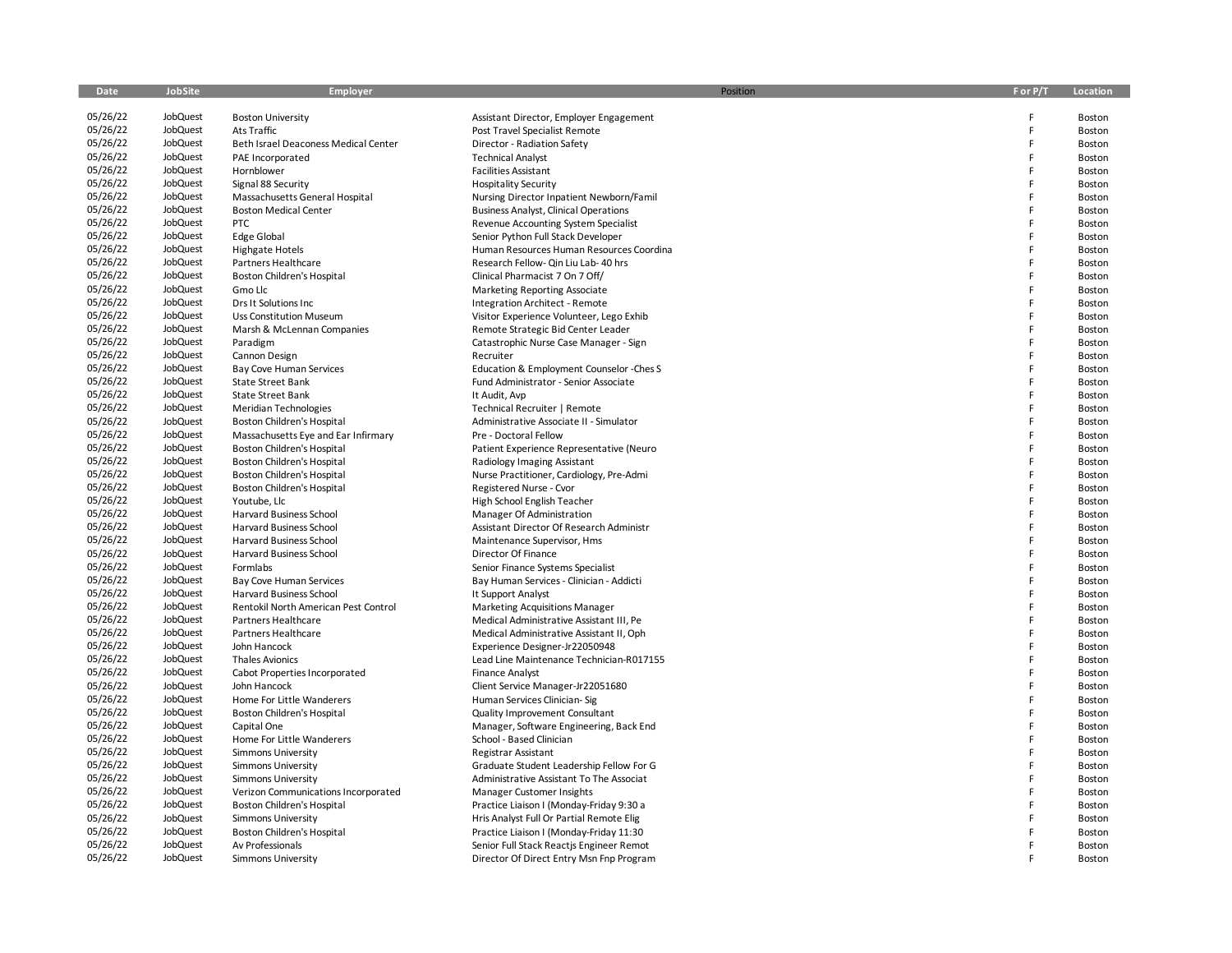| Date                 | JobSite              | Employer                                                 | Position                                       | F or P/T | Location         |
|----------------------|----------------------|----------------------------------------------------------|------------------------------------------------|----------|------------------|
|                      |                      |                                                          |                                                |          |                  |
| 05/26/22             | JobQuest             | Boston Children's Hospital                               | Practice Liaison I (Tuesday-Saturday 9:3       | F        | Boston           |
| 05/26/22             | JobQuest             | <b>Boston Medical Center</b>                             | General Services Technician -Licensed Hv       | E        | Boston           |
| 05/26/22             | JobQuest             | Vedainfo Inc                                             | Senior Cloud Native Microservice Develop       | F        | Boston           |
| 05/26/22             | JobQuest             | Jack Henry & Associates                                  | Soa Api Mid-Level Enterprise Architect         | E        | Boston           |
| 05/26/22             | JobQuest             | Partners Healthcare                                      | Radiology Technician, 8 hours                  | E        | Boston           |
| 05/26/22             | JobQuest             | John Hancock                                             | Senior Analyst, Investment Division, Pow       | E        | Boston           |
| 05/26/22             | JobQuest             | E O Health & Human Services                              | Human Resources Operations Coordinator         | F        | Boston           |
| 05/26/22             | JobQuest             | Humana                                                   | Medicaid Implementation Senior Project M       | E<br>E   | Boston           |
| 05/26/22             | JobQuest             | Joes American Bar Grill                                  | Server                                         | E        | Boston           |
| 05/26/22<br>05/26/22 | JobQuest             | E O Health & Human Services                              | Lead Leaves And Benefits Coordinator           | E        | Boston           |
| 05/26/22             | JobQuest<br>JobQuest | Synopsys                                                 | Project Manager, Security Operations           | E        | Boston           |
| 05/26/22             | JobQuest             | Boston Children's Hospital                               | Clinical Assistant, Vascular Access Serv       | E        | Boston           |
| 05/26/22             | JobQuest             | Boston Children's Hospital                               | Patient Experience Representative Ed-Ro        | E        | Boston           |
| 05/26/22             | JobQuest             | Boston Children's Hospital<br>Reef                       | <b>Clinical Assistant Shifts</b><br>Supervisor | E        | Boston<br>Boston |
| 05/26/22             | JobQuest             |                                                          | <b>Clinical Pharmacist -/Rotating Eves</b>     | F        |                  |
| 05/26/22             | JobQuest             | Boston Children's Hospital<br>Boston Children's Hospital | Registered Nurse, Inpatient Ortho/Surg -       | F        | Boston<br>Boston |
| 05/26/22             | JobQuest             | Simmons University                                       | Donor Experience Officer                       | F        | Boston           |
| 05/26/22             | JobQuest             | Boston Children's Hospital                               | Administrative Supervisor                      | F        | Boston           |
| 05/26/22             | JobQuest             | Ramboll Us Corporation                                   | Power Systems Engineer - Off- Wind             |          | Boston           |
| 05/26/22             | JobQuest             | <b>Simmons University</b>                                | Academic Advisor, Graduate Nursing             | F        | Boston           |
| 05/26/22             | JobQuest             | <b>Fidelity Brokerage Services</b>                       | Director, Employee Relations                   | E        | Boston           |
| 05/26/22             | JobQuest             | <b>Simmons University</b>                                | <b>Nurse Practitioner</b>                      | F        | Boston           |
| 05/26/22             | JobQuest             | Vaisala Incorporated                                     | Service Technician                             | E        | Boston           |
| 05/26/22             | JobQuest             | Happyfuncorp                                             | Senior Full Stack Javascript Developer         | F        | Boston           |
| 05/26/22             | JobQuest             | Sun Technical Services Incorporated                      | Retail Field Service Technician                | E        | Boston           |
| 05/26/22             | JobQuest             | Partners Healthcare                                      | Patient Care Associate//Rotation - Bwh C       | E        | Boston           |
| 05/26/22             | JobQuest             | Astrazeneca                                              | Principal Scientist, Chemistry Automatio       | E        | Boston           |
| 05/26/22             | JobQuest             | <b>PTC</b>                                               | PTCU Instructional Designer-1                  | F        | Boston           |
| 05/26/22             | JobQuest             | Leidos                                                   | Associate Project Manager Utilities            | E        | Boston           |
| 05/26/22             | JobQuest             | Lincoln Institute Land Policy                            | Research And Administrative Assistant          | F        | Boston           |
| 05/26/22             | JobQuest             | Leidos                                                   | <b>Distribution Engineering Manager</b>        | E        | Boston           |
| 05/26/22             | JobQuest             | <b>Museum Fine Arts</b>                                  | Museum Educator, Community And Family Pu       | E        | Boston           |
| 05/26/22             | JobQuest             | UnitedHealth Group                                       | Prior Authorization Product Strategy Man       | E        | Boston           |
| 05/26/22             | JobQuest             | Massachusetts General Hospital                           | Clinical Social Worker Licsw//Mgh-Fert         | F        | Boston           |
| 05/26/22             | JobQuest             | HDR Incorporated                                         | Sustainability/Building Performance Anal       | E        | Boston           |
| 05/26/22             | JobQuest             | Verizon Communications Incorporated                      | Senior Engineer - Network Performance          | E        | Boston           |
| 05/26/22             | JobQuest             | Doosan Infracore                                         | Staff Engineer, Mechanical Balance Of Co       | F        | Boston           |
| 05/26/22             | JobQuest             | Veolia North America                                     | Vie/Pangeo Data Scientist M/W                  | F        | Boston           |
| 05/26/22             | JobQuest             | Renaissance Network                                      | Vice President Healthcare Partnerships         | E        | Boston           |
| 05/26/22             | JobQuest             | Bcforward                                                | <b>Accounting Support</b>                      | E        | Boston           |
| 05/26/22             | JobQuest             | <b>Talent Software Services</b>                          | Digital Content Producer -Recruited            | E        | Boston           |
| 05/26/22             | JobQuest             | The Boston Consulting Group, Inc.                        | Senior Knowledge Analyst-Telco                 | E        | Boston           |
| 05/26/22             | JobQuest             | Hornblower                                               | Regional Sales Associate                       |          | Boston           |
| 05/26/22             | JobQuest             | Boston Children's Hospital                               | Registered Nurse, Neurology Inpatient          | E        | <b>Boston</b>    |
| 05/26/22             | JobQuest             | Elucidata                                                | Solutions Architect Bioinformatics             |          | Boston           |
| 05/26/22             | JobQuest             | Boston Children's Hospital                               | Nurse Practitioner, Cardiac Intensive Ca       | E        | Boston           |
| 05/26/22             | JobQuest             | <b>Boston Children's Hospital</b>                        | Scheduling Coordinator II                      | E        | Boston           |
| 05/26/22             | JobQuest             | Sleeping Dog Properties                                  | Frame To Finish Quality High End Carpent       | E        | Boston           |
| 05/26/22             | JobQuest             | Mozilla                                                  | Senior Software Engineer - Data Collecti       | E        | Boston           |
| 05/26/22             | JobQuest             | Sleeping Dog Properties                                  | Construction Site Supervisor/Quality           | E        | Boston           |
| 05/26/22             | JobQuest             | Renaissance Network                                      | Director Of Channel Management, Educatio       | E        | Boston           |
| 05/26/22             | JobQuest             | Hents                                                    | Software Engineer - Us Based - Fully Rem       | E        | Boston           |
| 05/26/22             | JobQuest             | Harvard Business School                                  | Administrative Fellow Talent Acquisition       | E        | Boston           |
| 05/26/22             | JobQuest             | Harvard Business School                                  | Laboratory Manager                             | E<br>E   | Boston           |
| 05/26/22             | JobQuest<br>JobQuest | United Security Incorporated                             | Per-Diem Security Officer                      | E        | Boston           |
| 05/26/22             |                      | Vpne Parking Solutions Incorporated                      | Mail Room Clerk                                |          | Boston           |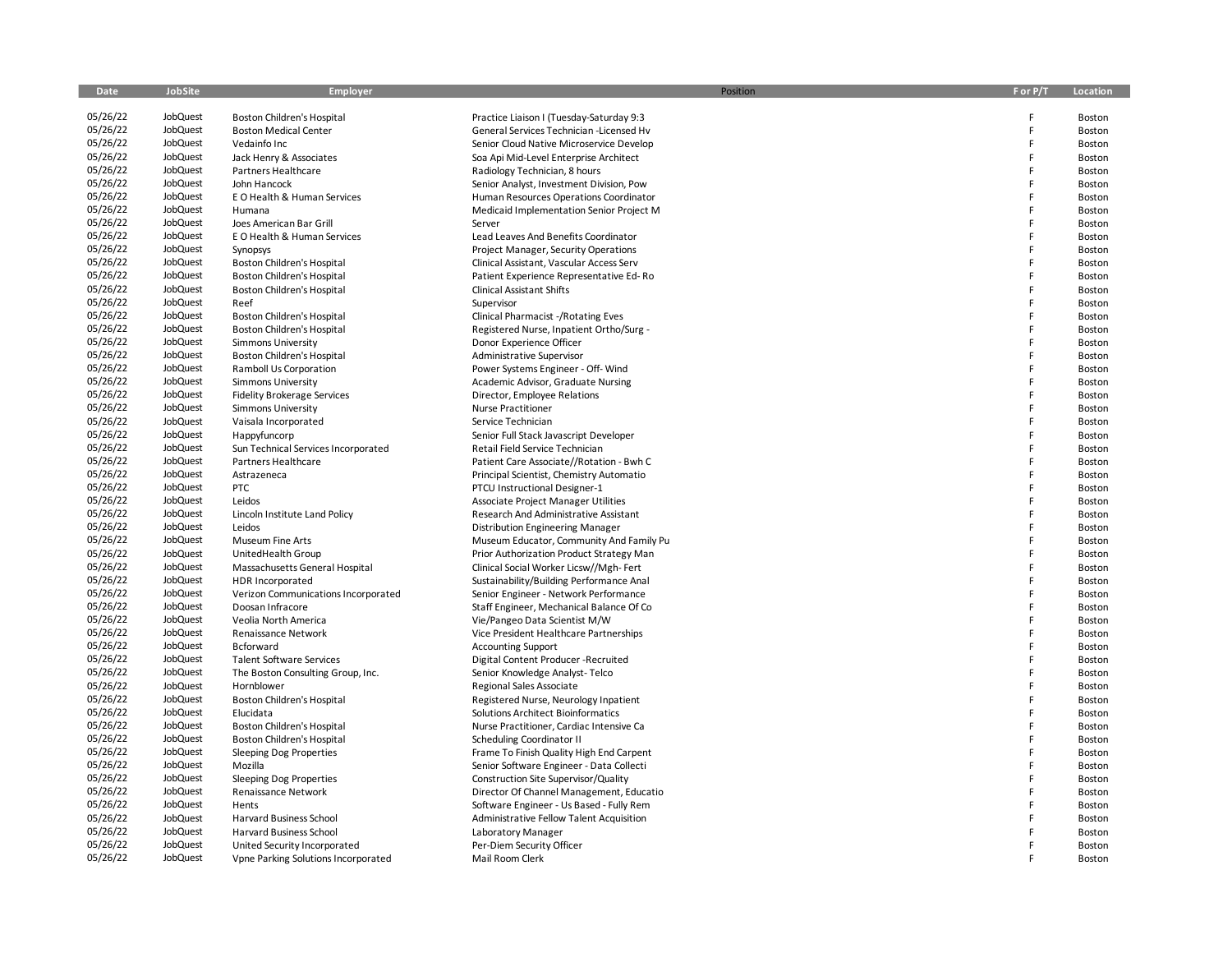| Date     | JobSite  | Employer                                 | Position                                 | F or P/T | Location |
|----------|----------|------------------------------------------|------------------------------------------|----------|----------|
|          |          |                                          |                                          |          |          |
| 05/26/22 | JobQuest | Boston Consulting Group Incorporated     | <b>Brand Account Manager</b>             | F        | Boston   |
| 05/26/22 | JobQuest | Massachusetts General Hospital           | Medical Technologist - Night, Microbiolo | F        | Boston   |
| 05/26/22 | JobQuest | Massachusetts General Hospital           | Respiratory Therapist-ECMO Specialist    | F        | Boston   |
| 05/26/22 | JobQuest | Massachusetts General Hospital           | Clinical Social Worker, LICSW / 40 Hours | F        | Boston   |
| 05/26/22 | JobQuest | Appian                                   | Partner Sales Engineer                   | F        | Boston   |
| 05/26/22 | JobQuest | Massachusetts General Hospital           | Research Technician                      | F        | Boston   |
| 05/26/22 | JobQuest | <b>State Street Bank</b>                 | Transformation-R                         | F        | Boston   |
| 05/26/22 | JobQuest | Bitsight Technologies, Inc               | Senior Security Vulnerability Researcher | F        | Boston   |
| 05/26/22 | JobQuest | Franciscan Hospital For Children         | Director Interpreter Services            | F        | Boston   |
| 05/26/22 | JobQuest | Massachusetts General Hospital           | Clinical Research Coordinator II         | F        | Boston   |
| 05/26/22 | JobQuest | Partners Healthcare                      | Maintenance Assistant                    | F        | Boston   |
| 05/26/22 | JobQuest | Vertex Pharmaceuticals                   | Discovery Biology Principal Research Sci | F        | Boston   |
| 05/26/22 | JobQuest | Quest Diagnostics Incorporated           | Medical Laboratory Processor III         | F        | Boston   |
| 05/26/22 | JobQuest | Vertex Pharmaceuticals Incorporated      | Quality Control Manager, CxO Operations  | F        | Boston   |
| 05/26/22 | JobQuest | Partners Healthcare                      | <b>Information Coordinator</b>           | F        | Boston   |
| 05/26/22 | JobQuest | Museum of Science                        | Exhibit Cabinet Maker/Woodworker         | F        | Boston   |
| 05/26/22 | JobQuest | <b>Pritchard Industries</b>              | Janitorial Area Manager                  | F        | Boston   |
| 05/26/22 | JobQuest | Ati Physical Therapy                     | Physical Therapy Aide - Clinician Extend | F        | Boston   |
| 05/26/22 | JobQuest | Vertex Pharmaceuticals Incorporated      | Medical Affairs Strategy Associate Direc | F        | Boston   |
| 05/26/22 | JobQuest | Ameriprise Financial                     | Senior Administrative Assistant - Br     | F        | Boston   |
| 05/26/22 | JobQuest | Riskmethods                              | Senior Marketing Manager                 | F        | Boston   |
| 05/26/22 | JobQuest | Target                                   | Seasonal Overnight Inbound Stocking T    | F        | Boston   |
| 05/26/22 | JobQuest | Amazon Corporate LLC                     | Quality Assurance Engineer, VSAR         | F        | Boston   |
| 05/26/22 | JobQuest | Rose International, Inc.                 | Administrative Assistant                 | F        | Boston   |
| 05/26/22 | JobQuest | <b>Boston Medical Center</b>             | Medical Assistant - Cancer Care          | F        | Boston   |
| 05/26/22 | JobQuest | Amazon Corporate LLC                     | Software Development Engineer II         | F        | Boston   |
| 05/26/22 | JobQuest | Amazon Corporate LLC                     | Global Strategic Sales Enablement Leader | F        | Boston   |
| 05/26/22 | JobQuest | <b>Vertex Pharmaceuticals</b>            | Molecular & Cell Biology Senior Research | F        | Boston   |
| 05/26/22 | JobQuest | <b>Boston Consulting Group</b>           | Project Leader, Organizational Design    | F        | Boston   |
| 05/26/22 | JobQuest | Earley Law Group                         | Attorney                                 | F        | Boston   |
| 05/26/22 | JobQuest | Amazon Corporate LLC                     | Sr. Customer Advisor -Amazon Business, S | F        | Boston   |
| 05/26/22 | JobQuest | Amazon Corporate LLC                     | Senior DEI Program Manager, Prime Video/ | F        | Boston   |
| 05/26/22 | JobQuest | Amazon Corporate LLC                     | Software Dev Engineer II, Transportation | F        | Boston   |
| 05/26/22 | JobQuest | Amazon Corporate LLC                     | AWS Cyber Threat Intelligence Analyst -  | F        | Boston   |
| 05/26/22 | JobQuest | <b>Ttg Talent Solutions</b>              | Networking Customer Success Manager Aws  | F        | Boston   |
| 05/26/22 | JobQuest | Ars Rescue Rooter                        | In-Home Sales Representative             | F        | Boston   |
| 05/26/22 | JobQuest | Jack Henry & Associates                  | Rest Api Enterprise Mid-Level Architect  | F        | Boston   |
| 05/26/22 | JobQuest | <b>Collegiate Press</b>                  | Mail Services Specialist & Digital Print | F        | Boston   |
| 05/26/22 | JobQuest | Johnson & Johnson                        | Key Account Manager, Cardiovascular &    | F        | Boston   |
| 05/26/22 | JobQuest | <b>Hire Digital</b>                      | Sales Enablement Copywriter Business To  | F        | Boston   |
| 05/26/22 | JobQuest | Partners Healthcare                      | Senior Research Technologist, Wu Researc | F        | Boston   |
| 05/26/22 | JobQuest | Hirenexus                                | Vice President, Strategy And Operations  | F        | Boston   |
| 05/26/22 | JobQuest | Henry Schein                             | Compounding Sales Specialist-Englan      | F        | Boston   |
| 05/26/22 | JobQuest | <b>Catholic Charities</b>                | <b>Staff Attorney</b>                    | F        | Boston   |
| 05/26/22 | JobQuest | Ferguson                                 | Procurement Agent - Massachusetts        | F        | Boston   |
| 05/26/22 | JobQuest | Ugentec                                  | Account Executive - Molecular            | F        | Boston   |
| 05/26/22 | JobQuest | <b>Stout Systems</b>                     | Front End React Engineer - Remote In Or  | F        | Boston   |
| 05/26/22 | JobQuest | Capital One Services II, LLC             | Salesforce Administrator (Remote - Eligi | F        | Boston   |
| 05/26/22 | JobQuest | Headway                                  | Remote Licensed Clinical Social Worker   | F        | Boston   |
| 05/26/22 | JobQuest | Delaware North Company                   | Utility Worker Dishwasher                | F<br>F   | Boston   |
| 05/26/22 | JobQuest | Plymouth Rock Assurance Corporation      | Claims Representative Liability & Litiga | F        | Boston   |
| 05/26/22 | JobQuest | Boston Renaissance Charter Public School | Speech And Language Pathologist** Sign O |          | Boston   |
| 05/26/22 | JobQuest | Boston Renaissance Charter Public School | Special Education Teacher Grades 3-6 **  | F<br>F   | Boston   |
| 05/26/22 | JobQuest | Boston Renaissance Charter Public School | Upper School Social Studies/Humanities T |          | Boston   |
| 05/26/22 | JobQuest | <b>Boston Public Schools</b>             | Turnaround Teacher - Mathematics, Sy     |          | Boston   |
| 05/26/22 | JobQuest | <b>Boston Children's Hospital</b>        | Clinical Social Worker, Msw Ed Psychiatr |          | Boston   |
| 05/26/22 | JobQuest | Boston Children's Hospital               | Pharmacy Technician All Levels           |          | Boston   |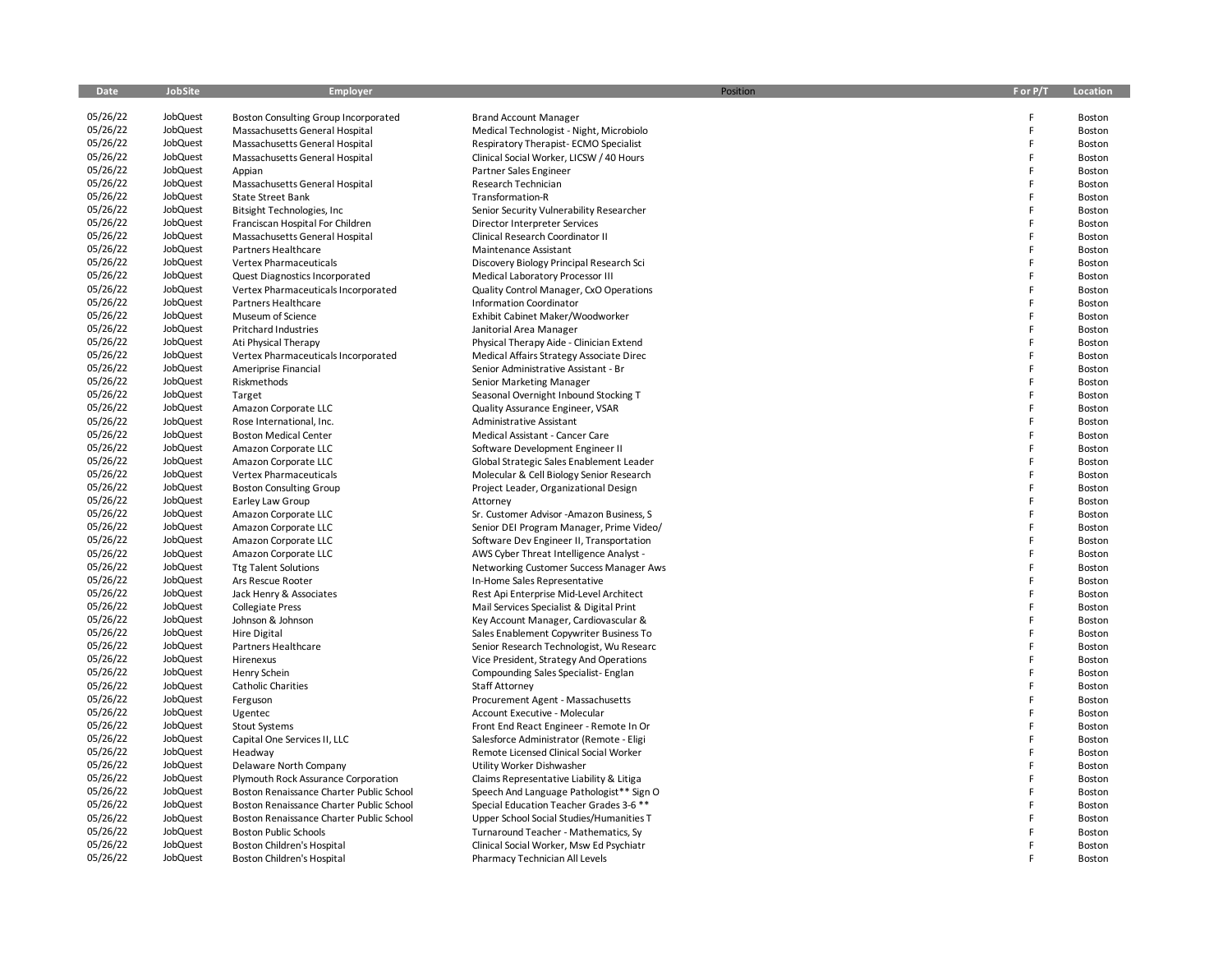| Date                 | <b>JobSite</b>       | Employer                                    | Position                                                                             | F or P/T | Location         |
|----------------------|----------------------|---------------------------------------------|--------------------------------------------------------------------------------------|----------|------------------|
| 05/26/22             | JobQuest             | Amazon Corporate LLC                        | Sr. Software Development Engineer - AWS                                              | F        | Boston           |
| 05/26/22             | JobQuest             | Rsm Us                                      | Fc Tac Director                                                                      | F        | Boston           |
| 05/26/22             | JobQuest             | Amazon Corporate LLC                        | Software Development Engineer, Amazon Is                                             | F        | Boston           |
| 05/26/22             | JobQuest             | Hornblower                                  | Deckhand - Odyssey/Spirit                                                            | F        | Boston           |
| 05/26/22             | JobQuest             | Genesis Rehab Services                      | Speech Language Pathologist                                                          | F        | Boston           |
| 05/26/22             | JobQuest             | Nordstrom                                   | Security Ambassador                                                                  | F        | Boston           |
| 05/26/22             | JobQuest             | UnitedHealth Group                          | Healthcare Advocate - Field Based                                                    | F        | Boston           |
| 05/26/22             | JobQuest             | Cape Air                                    | Ramp Agent                                                                           | F        | Boston           |
| 05/26/22             | JobQuest             | <b>Boston Medical Center</b>                | <b>Assistant General Counsel</b>                                                     | F        | Boston           |
| 05/26/22             | JobQuest             | McKinsey & Company                          | Fellow                                                                               | F        | Boston           |
| 05/26/22             | JobQuest             | Excel Academy Charter School                | Reading Specialist/Reading Interventioni                                             | F        | Boston           |
| 05/26/22             | JobQuest             | Department Public Health                    | Vaccine Clinic Management Vcm Platform P                                             | F        | Boston           |
| 05/26/22             | JobQuest             | Vertex Pharmaceuticals                      | Discovery Biology Senior Research Associ                                             | F        | Boston           |
| 05/26/22             | JobQuest             | Boston Collegiate Charter School            | High School History Teacher                                                          | F        | Boston           |
| 05/26/22             | JobQuest             | The Este Lauder Companies Inc               | Store Manager - Le Labo - Le Labo Seapor                                             | F        | <b>Boston</b>    |
| 05/26/22             | JobQuest             | Boston Children's Hospital                  | Program Coordinator I- Gastroenterology                                              | F        | Boston           |
| 05/26/22             | JobQuest             | <b>Boston Medical Center</b>                | Mohs Surgical Assistant                                                              | F        | Boston           |
| 05/26/22             | JobQuest             | Cannon Design                               | Structural Engineer                                                                  | F        | Boston           |
| 05/26/22             | JobQuest             | The Baker Center For Children And Famili    | Staff Psychologist                                                                   | F        | Boston           |
| 05/26/22             | JobQuest             | Eresearchtechnology Incorporated            | Technical Writer - Ecoa Product Manageme                                             | F        | Boston           |
| 05/26/22             | JobQuest             | Csg Technology                              | Staff Accountant I Entry Level                                                       | F        | Boston           |
| 05/26/22             | JobQuest             | <b>Bio-Rad Laboratories</b>                 | Field Service Engineer, Senior                                                       | F        | Boston           |
| 05/26/22             | JobQuest             | National Investigative Training Academy     | Surveillance Investigator                                                            | F        | Boston           |
| 05/26/22             | JobQuest             | Morgan Lewis Bockius                        | Finance Junior/Mid-Level/Senior                                                      | F        | Boston           |
| 05/26/22             | JobQuest             | Amazon Corporate LLC                        | Principal Product Manager-AWS - RDS, A                                               | F        | Boston           |
| 05/26/22             | JobQuest             | McKinsey & Company                          | Implementation Coach - Marketing & Sales                                             | F        | <b>Boston</b>    |
| 05/26/22             | JobQuest             | Morgan Memorial Goodwill Industries         | Cash Control Specialist                                                              | F        | Boston           |
| 05/26/22             | JobQuest             | Capital One Services II, LLC                | Distinguished Engineer, Data Strategy (R                                             | F        | Boston           |
| 05/26/22             | JobQuest             | <b>Boston Medical Center</b>                | Certified Nursing Assistant II, Psychiat                                             | F        | Boston           |
| 05/26/22             | JobQuest             | Capital One Services II, LLC                | Senior Software Engineer, Back End (Remo                                             | F        | Boston           |
| 05/26/22             | JobQuest             | Millennium Hotels Resorts                   | Night Auditor                                                                        | F        | Boston           |
| 05/26/22             | JobQuest             | Morgan Memorial Goodwill Industries         | <b>Benefits Specialist</b>                                                           | F        | Boston           |
| 05/26/22             | JobQuest             | Boston Children's Hospital                  | Data Manager II                                                                      | F        | Boston           |
| 05/26/22             | JobQuest             | Boston Children's Hospital                  | Reimbursement Specialist                                                             | F        | Boston           |
| 05/26/22             | JobQuest             | <b>Alexion Pharmaceuticals</b>              | Director, Global Business Insights                                                   | F        | Boston           |
| 05/26/22             | JobQuest             | Boston Children's Hospital                  | Respiratory Therapist - Sleep Center                                                 | F        | Boston           |
| 05/26/22             | JobQuest             | <b>Pear Therapeutics</b>                    | Director, Forecasting And Analytics                                                  | F        | Boston           |
| 05/26/22<br>05/26/22 | JobQuest             | Cubic Global Defense                        | Senior Database Engineer Lead Remote                                                 | F<br>F   | Boston           |
| 05/26/22             | JobQuest<br>JobQuest | Sonos Incorporated                          | Ui/Human Factors Engineer                                                            | F        | Boston           |
| 05/26/22             | JobQuest             | Amazon Corporate LLC                        | <b>Edge Sales Specialist</b>                                                         | F        | Boston           |
| 05/26/22             | JobQuest             | Boston Children's Hospital<br>Zs Associates | Child Life Specialist - Behavioral Healt<br>Strategy Insights & Planning Manager/Med | F        | Boston<br>Boston |
| 05/26/22             | JobQuest             | Boston Children's Hospital                  | Professional Billing Compliance Auditor                                              | F        | Boston           |
| 05/26/22             | JobQuest             | Amazon Corporate LLC                        | Sr. Software Development Engineer                                                    | F        | Boston           |
| 05/26/22             | JobQuest             | Boston Children's Hospital                  | Poison Information Specialist Registered                                             | F        | Boston           |
| 05/26/22             | JobQuest             | Boston Children's Hospital                  | Clinical Nutrition Specialist I - Genera                                             | F        | Boston           |
| 05/26/22             | JobQuest             | Massachusetts General Hospital              | Anesthesia Technician                                                                | F        | Boston           |
| 05/26/22             | JobQuest             | Boston Children's Hospital                  | Clinical Nutrition Specialist II - Eatin                                             | F        | Boston           |
| 05/26/22             | JobQuest             | Loomis, Sayles and Company L.P.             | <b>Quantitative Analyst</b>                                                          | F        | Boston           |
| 05/26/22             | JobQuest             | Boston Orthopaedic And Spine, Llc           | Medical Assistant                                                                    | F        | Boston           |
| 05/26/22             | JobQuest             | Highbridge Concierge Inc                    | Office Administrator/Jack Or Jill Of All                                             | F        | Boston           |
| 05/26/22             | JobQuest             | <b>Intelerad Medical Systems</b>            | Professional Services, Director - Remote                                             | F        | Boston           |
| 05/26/22             | JobQuest             | Capitol Debate Summer Camps                 | Debate Camp - Camp Counselor/Residential                                             | F        | Boston           |
| 05/26/22             | JobQuest             | Ernst & Young                               | Assurance Services Senior - Analytics De                                             | F        | Boston           |
| 05/26/22             | JobQuest             | Erm Group                                   | Senior Consultant Climate Advisory - Dec                                             | F        | Boston           |
| 05/26/22             | JobQuest             | Cushman & Wakefield                         | <b>Tenant Experience Coordinator Marketing</b>                                       | F        | Boston           |
| 05/26/22             | JobQuest             | Wipro                                       | <b>Topcoder Senior Product Engineer</b>                                              |          | Boston           |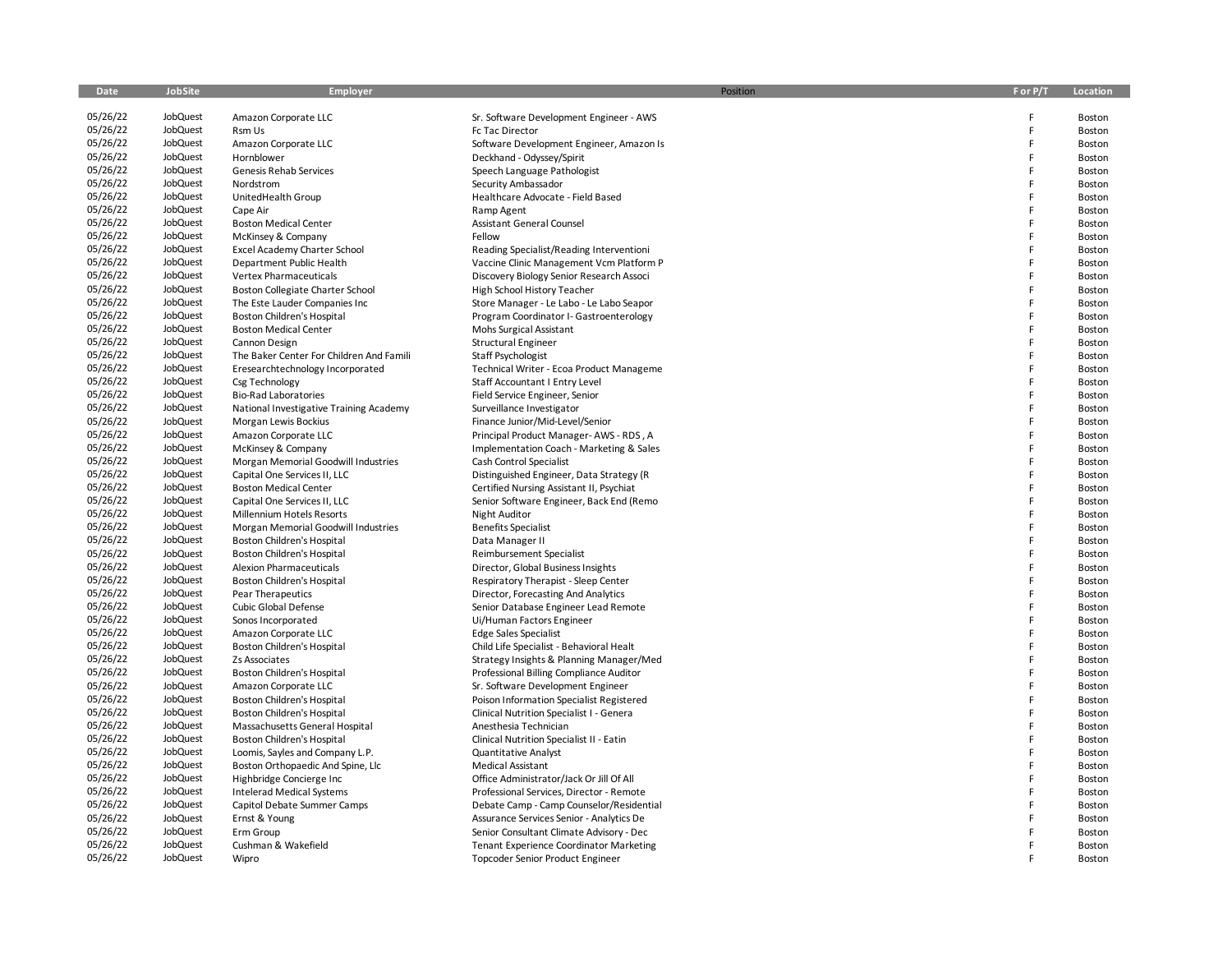| Date                 | <b>JobSite</b>       | Employer                                     | Position                                            | F or P/T | Location |
|----------------------|----------------------|----------------------------------------------|-----------------------------------------------------|----------|----------|
| 05/26/22             | JobQuest             | Tava Health                                  | Licensed Mental Health Therapist - Penns            | F        | Boston   |
| 05/26/22             | JobQuest             | Mitsubishi                                   | Asset Manager                                       | F        | Boston   |
| 05/26/22             | JobQuest             | Csg Technology                               | Financial Analyst Lead                              | F        | Boston   |
| 05/26/22             | JobQuest             | Crowe Llp                                    | Staff Auditor-Commercial Services                   | F        | Boston   |
| 05/26/22             | JobQuest             | <b>Boston Market</b>                         | General Manager - Restaurant                        | F        | Boston   |
| 05/26/22             | JobQuest             | Amazon Corporate LLC                         | Sr. Solutions Architect-IDP-Intelligen              | F        | Boston   |
| 05/26/22             | JobQuest             | Boston Children's Hospital                   | Senior Director, Enterprise Communicatio            | F        | Boston   |
| 05/26/22             | JobQuest             | Amazon Corporate LLC                         | Software Development Engineer                       | F        | Boston   |
| 05/26/22             | JobQuest             | Exela Movers LLC                             | Mover Driver                                        | F        | Boston   |
| 05/26/22             | JobQuest             | Northeast Clean Energy Council               | Partnerships Manager                                | F        | Boston   |
| 05/26/22             | JobQuest             | TruTech, LLC                                 | Territory Sales Consultant-4455                     | F        | Boston   |
| 05/26/22             | JobQuest             | Vanderweil                                   | Shop Drawing Clerk                                  | F        | Boston   |
| 05/26/22             | JobQuest             | Air Ventures Llc                             | Food Runn/Busser At Lucca Restaurant                | F        | Boston   |
| 05/26/22             | JobQuest             | Allscripts                                   | Content Management System Administrator             | F        | Boston   |
| 05/26/22             | JobQuest             | Leanbox                                      | Barista - Client                                    | F        | Boston   |
| 05/26/22             | JobQuest             | Boston Children's Hospital                   | Esd Group Leader                                    | F        | Boston   |
| 05/26/22             | JobQuest             | New England Aquarium                         | Career Exploration Coordinator                      | F        | Boston   |
| 05/26/22             | JobQuest             | Boston Children's Hospital                   | Clinical Social Worker, Msw, Transplant/            | F        | Boston   |
| 05/26/22             | JobQuest             | New England Aquarium                         | Aquarist II Or Senior Aquarist Freshwate            | F        | Boston   |
| 05/26/22             | JobQuest             | Dana Farber Cancer Institute                 | Post-Doctoral - Computational C                     | F        | Boston   |
| 05/26/22             | JobQuest             | Riverside Research                           | Foreign Language Research Analyst Chines            | F        | Boston   |
| 05/26/22             | JobQuest             | Boston Children's Hospital                   | Per Diem - Bone Density Technician                  | F        | Boston   |
| 05/26/22             | JobQuest             | Boston Children's Hospital                   | <b>Environmental Services Assistant</b>             | F        | Boston   |
| 05/26/22             | JobQuest             | Boston Children's Hospital                   | Payment Policy & Advocacy Senior Advisor            | F        | Boston   |
| 05/26/22             | JobQuest             | Roxbury Community College                    | Head Men's Baseball Coach - Community Co            | F        | Boston   |
| 05/26/22             | JobQuest             | <b>Boston University</b>                     | Broadcast Recording Technician II, Wbur             | F        | Boston   |
| 05/26/22             | JobQuest             | Boston Children's Hospital                   | Clinical Social Worker, Msw Spanish Team            | F        | Boston   |
| 05/26/22             | JobQuest             | Boston Renaissance Charter Public School     | Upper School Science Teacher ** Sign On             | F        | Boston   |
| 05/26/22             | JobQuest             | Hym Investment Group                         | Development Associate                               | F        | Boston   |
| 05/26/22             | JobQuest             | <b>Boston Children's Hospital</b>            | Research Assistant II - Computational Ne            | F        | Boston   |
| 05/26/22             | JobQuest             | <b>Hebrew Seniorlife</b>                     | Help Desk Analyst III                               | F        | Boston   |
| 05/26/22             | JobQuest             | Eastern National                             | Store Associate                                     | F        | Boston   |
| 05/26/22             | JobQuest             | Boston Collegiate Charter School             | Spanish Teacher                                     | F        | Boston   |
| 05/26/22             | JobQuest             | Amazon Corporate LLC                         | Support Engineer III, PharmacyOS Support            | F        | Boston   |
| 05/26/22             | JobQuest             | Amazon Corporate LLC                         | Senior Director, Product Management, Gro            | F        | Boston   |
| 05/26/22             | JobQuest             | Amazon Corporate LLC                         | Software Development Engineer - Amazon A            | F        | Boston   |
| 05/26/22             | JobQuest             | Amazon Corporate LLC                         | Sr. Sales Planning and Workflow Automati            | F        | Boston   |
| 05/26/22             | JobQuest             | Sullivan& X27 S Castle Island                | Director Of Operations - High Volume & S            | F        | Boston   |
| 05/26/22             | JobQuest             | Stout Systems                                | Sap Fico Analyst - Remote                           | F        | Boston   |
| 05/26/22             | JobQuest             | Amazon Corporate LLC                         | Sr. Business Value Advisor - AWS Cloud E            | F        | Boston   |
| 05/26/22             | JobQuest             | Xplor                                        | <b>Outside Sales Account Executive Merchant</b>     | F        | Boston   |
| 05/26/22             | JobQuest             | PerkinElmer, Inc.                            | Senior Software Service Specialist                  | F        | Boston   |
| 05/26/22             | JobQuest             | Hellohero                                    | Licensed Clinical Social Worker/Licensed            | F        | Boston   |
| 05/26/22             | JobQuest             | Madewell                                     | Seasonal Sales Associate, Madewell                  | F        | Boston   |
| 05/26/22             | JobQuest             | FedEx                                        | Warehouse Package Handler Non Dot Listin            | F        | Boston   |
| 05/26/22             | JobQuest             | Wfs                                          | Warehouse Cargo Agent - Airport                     | F        | Boston   |
| 05/26/22             | JobQuest             | Capital One                                  | Senior Software Engineer, Devops Remote             | F        | Boston   |
| 05/26/22             | JobQuest             | J Jill                                       | Sales Associate                                     | F        | Boston   |
| 05/26/22             | JobQuest             | Protego Trust                                | Head Of Financial Services Institutional            | F        | Boston   |
| 05/26/22             | JobQuest             | Innovative Driven                            | Real Estate Attorney Remote/Nyc Metro               | F<br>F   | Boston   |
| 05/26/22             | JobQuest             | Precision Medicine Group, Llc                | Senior Director, Global Pricing And Prod            | F        | Boston   |
| 05/26/22<br>05/26/22 | JobQuest             | Joseph Ribkoff Incorporated                  | Sales Representative, Connecticut & Rhod            |          | Boston   |
|                      | JobQuest<br>JobQuest | Boston, Massachusetts Metro, United Stat     | <b>Bilingual Central Intake Specialist</b>          | F<br>F   | Boston   |
| 05/26/22<br>05/26/22 |                      | Massachusetts General Hospital               | Administrative Coordinator - Cancer Cent            | F        | Boston   |
| 05/26/22             | JobQuest<br>JobQuest | Mandiant                                     | Strategic Cybersecurity Advisor Remote U            | F        | Boston   |
| 05/26/22             | JobQuest             | <b>Harvard Business School</b><br>Mitsubishi | Graduate Financial Aid Analyst<br><b>Ftr Trader</b> |          | Boston   |
|                      |                      |                                              |                                                     |          | Boston   |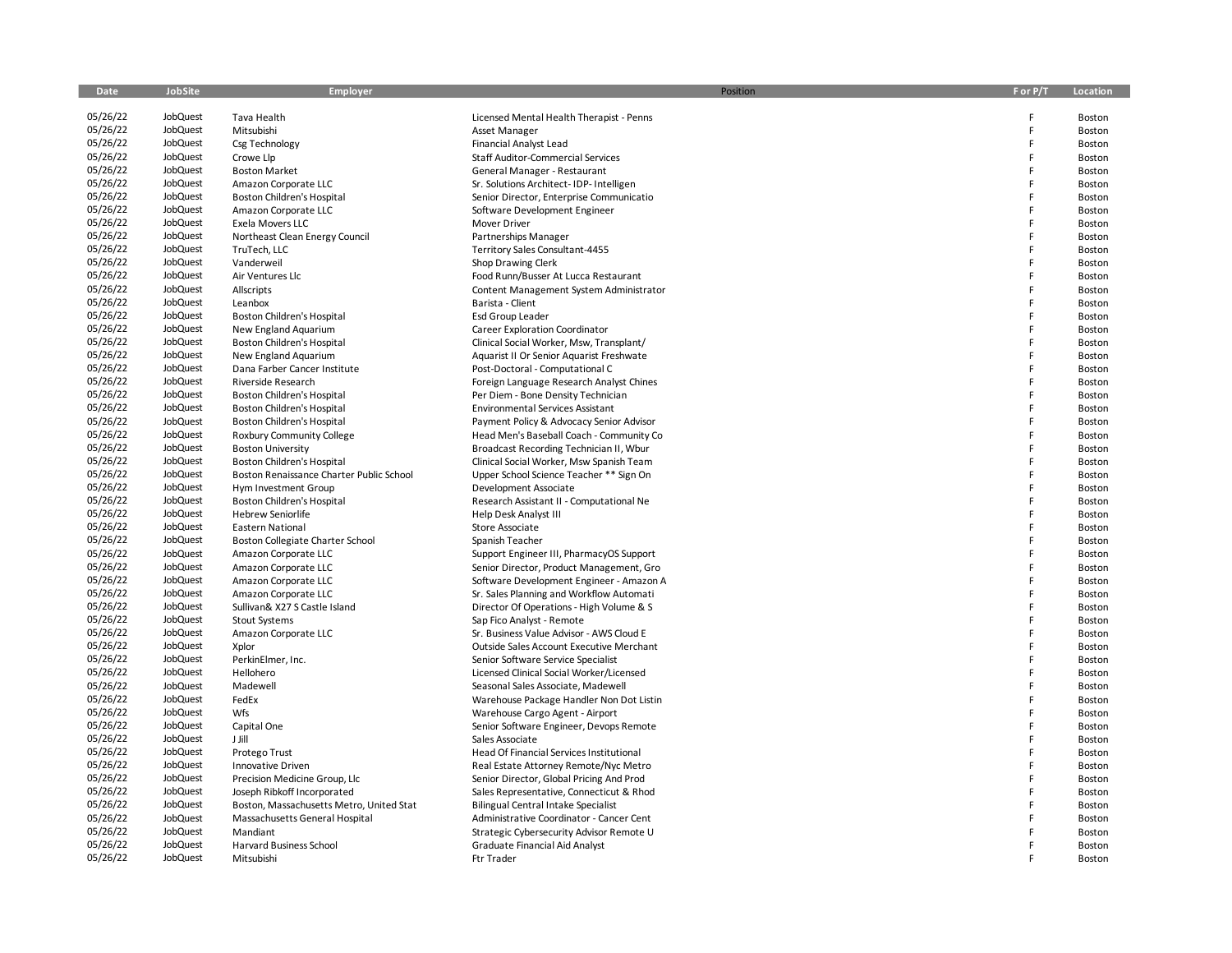| Date     | <b>JobSite</b>  | Employer                                 | Position                                      | F or P/T | Location          |
|----------|-----------------|------------------------------------------|-----------------------------------------------|----------|-------------------|
| 05/26/22 | JobQuest        | <b>Rockland Trust</b>                    | Banker I Branch                               | F        | Boston            |
| 05/26/22 | JobQuest        | Franciscan Children's                    | <b>Teaching Assistant</b>                     | F        | Boston            |
| 05/26/22 | JobQuest        | Harvard Business School                  | Scientist - Drug Discovery                    | F        | Boston            |
| 05/26/22 | JobQuest        | Performics Incorporated                  | Group Director Paid Search, Social & Pro      | F        | Boston            |
| 05/26/22 | JobQuest        | Capital One                              | Manager, Software Engineering, Full Stac      | F        | Boston            |
| 05/26/22 | JobQuest        | 1Life Healthcare, Inc                    | Technical Business Analyst, Revenue Cycl      | F        | Boston            |
| 05/26/22 | JobQuest        | Splunk                                   | Solutions Architect, Global Security Ope      | F        | Boston            |
| 05/26/22 | JobQuest        | Sigma Aldrich                            | Sales Support Associate                       | F        | Burlington        |
| 05/26/22 | JobQuest        | Signify                                  | Product Design Engineering Intern - Fall      | F        | Burlington        |
| 05/26/22 | JobQuest        | Sigma Aldrich                            | Quality Control Operator I Bshift             | F        | Burlington        |
| 05/26/22 | JobQuest        | Sigma Aldrich                            | Scientist/Engineer - Cell Therapies           | F        | Burlington        |
| 05/26/22 | JobQuest        | Keystone Dental                          | Controller Assistant Controller Dental G      | F        | Burlington        |
| 05/26/22 | JobQuest        | Sigma Aldrich                            | Director Business Development, Bioproces      | F        | <b>Burlington</b> |
| 05/26/22 | JobQuest        | Sigma Aldrich                            | Shipper/Receiver I Dshift                     | F        | Burlington        |
| 05/26/22 | JobQuest        | Sigma Aldrich                            | Quality Control Operator I Dshift             | F        | Burlington        |
| 05/26/22 | JobQuest        | The Cheesecake Factory                   | <b>Restaurant Manager</b>                     | F        | Burlington        |
| 05/26/22 | JobQuest        | <b>Brixmor Property Group</b>            | <b>Tenant Coordinator</b>                     | F        | <b>Burlington</b> |
| 05/26/22 | JobQuest        | <b>Ascend Learning</b>                   | Content Strategist-Conte004215                | F        | Burlington        |
| 05/26/22 | JobQuest        | Sigma Aldrich                            | Senior Corporate Patent Counsel               | F        | <b>Burlington</b> |
| 05/26/22 | JobQuest        | Afc Urgent Care                          | <b>Urgent Care Medical Assistant</b>          | F        | Burlington        |
| 05/26/22 | JobQuest        | Millipore Sigma dba Sigma Aldrich, Inc.  | Scientist - Cell Sciences                     | F        | Burlington        |
| 05/26/22 | JobQuest        | Millipore Sigma dba Sigma Aldrich, Inc.  | Assembly Operator I - DE                      | F        | Burlington        |
| 05/26/22 | JobQuest        | Infogix                                  | Senior Director Of M&A Finance                | F        | Burlington        |
| 05/26/22 | JobQuest        | Frank Pepe's Pizzeria Restaurant Pepes P | Server/Counter Pepes                          | F        | Burlington        |
| 05/26/22 | JobQuest        | Oasis Systems                            | <b>Lead Pricing Analyst</b>                   | F        | Burlington        |
| 05/26/22 | JobQuest        | Archer Hotel Burlington                  | Bartender/Server- Four Diamond Kitchen        | F        | Burlington        |
| 05/26/22 | JobQuest        | Lahey Health                             | MRI Technologist - 40 hours, Night shift      | F        | Burlington        |
| 05/26/22 | JobQuest        | Azzur Cleanrooms-On-Demand Burlington LL | Facilities Technician I                       | F        | Burlington        |
| 05/26/22 | JobQuest        | Lahey Health                             | P/T - CT Technologist - 20 hours, Day shift - | P/T      | Burlington        |
| 05/26/22 | JobQuest        | Lahey Health                             | MRI Technologist - 40 hours, Evening shi      | F        | Burlington        |
| 05/26/22 | JobQuest        | Lahey Health                             | P/T - Nursing Assistant- PT 24 HR Evenings- 6 | P/T      | Burlington        |
| 05/26/22 | JobQuest        | Wellforce                                | TMIN Community Connect: Engagement Seni       | F        | Burlington        |
| 05/26/22 | JobQuest        | Lahey Health                             | Registered Nurse, Medical Surgical and N      | F        | Burlington        |
| 05/26/22 | JobQuest        | <b>Town Burlington</b>                   | Stream Cleaner                                | F        | <b>Burlington</b> |
| 05/26/22 | JobQuest        | Keurig Dr Pepper Inc                     | Appliance Product Development Co-Op, Mec      | F        | Burlington        |
| 05/26/22 | JobQuest        | LeMaitre Vascular                        | <b>IT Contractor</b>                          | F        | Burlington        |
| 05/26/22 | JobQuest        | LeMaitre Vascular                        | Quality Inspector                             | F        | Burlington        |
| 05/26/22 | JobQuest        | Ascend Learning                          | <b>Product Manager</b>                        | F        | Burlington        |
| 05/26/22 | JobQuest        | Jc Grounds Management                    | Facilities/Maintenance Team Member - Med      | F        | Burlington        |
| 05/26/22 | JobQuest        | Lahey Health                             | P/T - CT Technologist - 20 hours, Night shift | P/T      | Burlington        |
| 05/26/22 | JobQuest        | Lahey Health                             | CT Technologist - 36 hours, Day shift -       | F        | Burlington        |
| 05/26/22 | JobQuest        | Sigma Aldrich                            | Data Scientist                                | F        | Burlington        |
| 05/26/22 | JobQuest        | The Estee Lauder Companies               | MAC Artist - Part-Time - Burlington Mall      | F        | Burlington        |
| 05/26/22 | JobQuest        | Sigma Aldrich                            | Post-Doctoral Scientist - Translational       | F        | Burlington        |
| 05/26/22 | JobQuest        | Jc Grounds Management                    | Maintenance Team Member - Medical Campus      | F        | Burlington        |
| 05/26/22 | JobQuest        | Robert Half                              | Senior Financial Analyst - Technology         | F        | Burlington        |
| 05/26/22 | JobQuest        | <b>Baystate Interpreters</b>             | Laotion Interpreter                           | F        | Burlington        |
| 05/26/22 | JobQuest        | Citrix                                   | Senior Software Engineer - Virtualizatio      | F        | Burlington        |
| 05/26/22 | JobQuest        | Starbucks Coffee Company                 | shift manager - Store# 21214, BURLINGTON      | F        | Burlington        |
| 05/26/22 | JobQuest        | Bath & Body Works                        | Sales Associate-BURLINGTON MALL               | F        | Burlington        |
| 05/26/22 | JobQuest        | Sigma Aldrich                            | <b>Biomedical Engineer</b>                    | F        | Burlington        |
| 05/26/22 | JobQuest        | Alnylam Pharmaceuticals, Inc.            | Director, Strategic Technologies-220463       | F        | Cambridge         |
| 05/26/22 | JobQuest        | Sonesta International Hotels Corporation | Receiving Agent - PT-R-0038912                | F        | Cambridge         |
| 05/26/22 | JobQuest        | Moderna Therapeutics                     | (Contract) Sr. Specialist, External QC        | F        | Cambridge         |
| 05/26/22 | JobQuest        | Clover Food Lab                          | <b>Executive Chef</b>                         | F        | Cambridge         |
| 05/26/22 | JobQuest        | <b>Harvard University</b>                | Director Of Production                        | F        | Cambridge         |
| 05/26/22 | <b>JobQuest</b> | <b>Yoh Services</b>                      | Help Desk Technician I Life Science           |          | Cambridge         |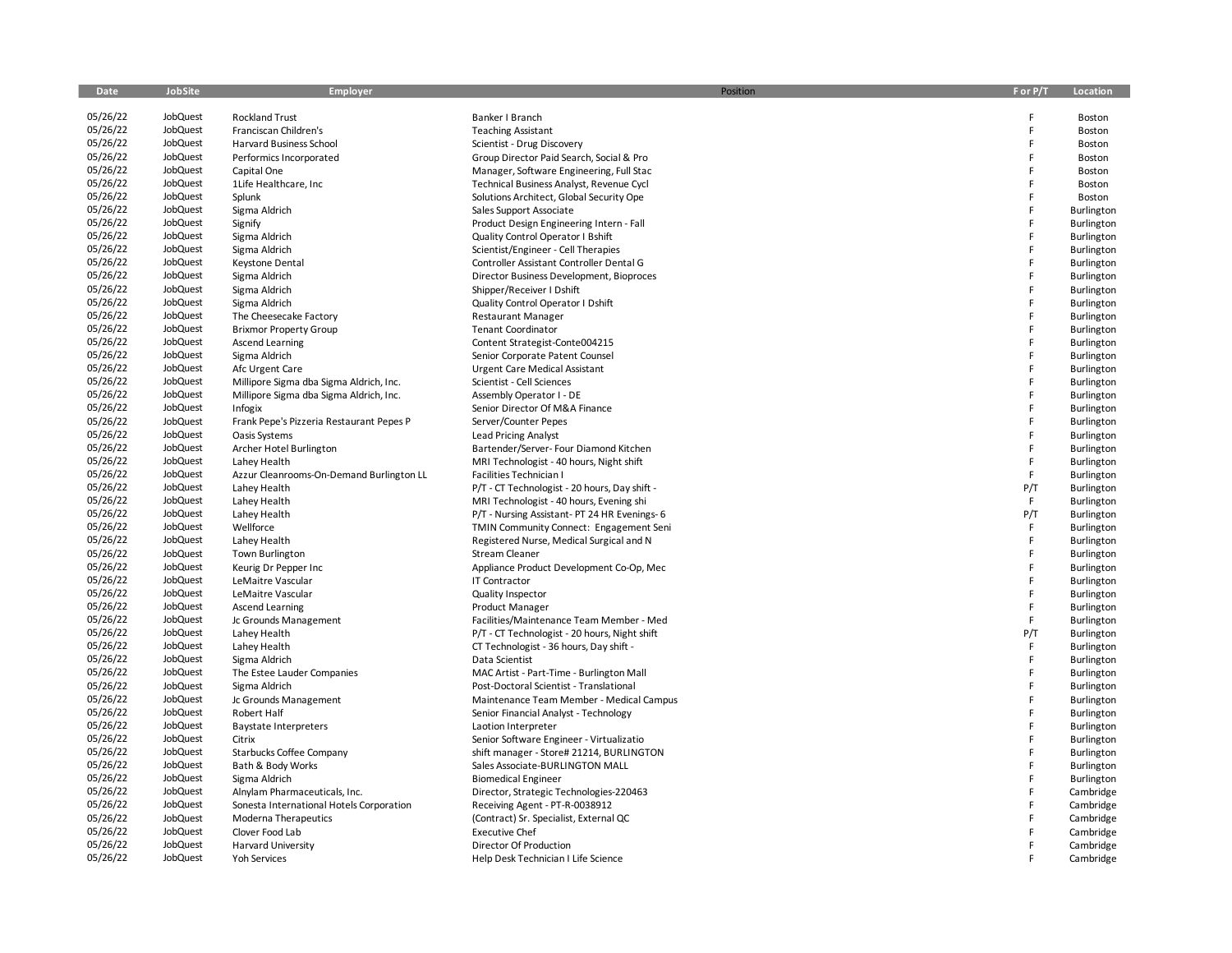| Date     | JobSite         | Employer                                  | Position                                       | F or P/T | Location  |
|----------|-----------------|-------------------------------------------|------------------------------------------------|----------|-----------|
| 05/26/22 | JobQuest        | <b>Strand Therapeutics</b>                | Associate Scientist, Lnp Formulations De       | F        | Cambridge |
| 05/26/22 | JobQuest        | Partners Healthcare                       | <b>Patient Registration Specialist</b>         | F        | Cambridge |
| 05/26/22 | JobQuest        | Harvard University Information Technolog  | Associate Systems Engineer                     | F        | Cambridge |
| 05/26/22 | JobQuest        | Moderna Therapeutics                      | (Contract) Supervisor, Clinical Quality        | F        | Cambridge |
| 05/26/22 | JobQuest        | Securitas Security Services USA           | Security Operations Manager                    | F        | Cambridge |
| 05/26/22 | JobQuest        | Starbucks Coffee Company                  | barista - Store# 08873, CAMBRIDGE, FRESH       | F        | Cambridge |
| 05/26/22 | JobQuest        | Moderna Therapeutics                      | Scientist, Clinical Biomarker Laboratory       | F        | Cambridge |
| 05/26/22 | JobQuest        | Holiday Inn                               | Room Attendant - Housekeeper                   | F        | Cambridge |
| 05/26/22 | JobQuest        | Micro Focus LLC                           | Senior Site Reliability Engineer at Vert       | F        | Cambridge |
| 05/26/22 | JobQuest        | Gsk                                       | Investigator, Genomic Immunology               | F        | Cambridge |
| 05/26/22 | JobQuest        | Santander                                 | Specialist, Claims & Fraud Operations          | F        | Cambridge |
| 05/26/22 | JobQuest        | Amazon                                    | Software Development Manager                   | F        | Cambridge |
| 05/26/22 | JobQuest        | Novartis Pharmaceuticals Inc.             | Project Team Member, Preclinical Safety        | F        | Cambridge |
| 05/26/22 | JobQuest        | J&J Family of Companies                   | Senior Scientist, Data Science                 | F        | Cambridge |
| 05/26/22 | JobQuest        | The Charles Stark Draper Laboratory, Inc. | Principal Electrical and Electronics Des       | F        | Cambridge |
| 05/26/22 | JobQuest        | <b>Harvard University</b>                 | Seasonal Gardener                              | F        | Cambridge |
| 05/26/22 | JobQuest        | Integrated Resources Incorporated         | Qc Specialist                                  | F        | Cambridge |
| 05/26/22 | JobQuest        | Moderna Therapeutics                      | Principal Systems Engineer, Biomarkers L       | F        | Cambridge |
| 05/26/22 | JobQuest        | <b>Emcor Group</b>                        | Licensed Refrigeration Maintenance Techn       | F        | Cambridge |
| 05/26/22 | JobQuest        | Draper                                    | Distinguished Microfluidics Engineer Wit       | F        | Cambridge |
| 05/26/22 | JobQuest        | Cambridge Health Alliance                 | Registered Nurse-Adult Inpatient Psychi        | F        | Cambridge |
| 05/26/22 | JobQuest        | <b>Charles River Laboratories</b>         | <b>Business Development Executive - Boston</b> | F        | Cambridge |
| 05/26/22 | JobQuest        | Forrester Research, Inc.                  | Customer Experience Program Manager & Da       | F        | Cambridge |
| 05/26/22 | JobQuest        | Ipsen Biopharmaceuticals, Inc.            | Global Patient Safety Senior Physician         | F        | Cambridge |
| 05/26/22 | JobQuest        | Doordash                                  | Warehouse Lead                                 | F        | Cambridge |
| 05/26/22 | JobQuest        | Farr Academy                              | English Teacher Counselor                      | F        | Cambridge |
| 05/26/22 | JobQuest        | <b>Applied Materials</b>                  | iTeam Customer Engineer II, Etch - (C2)        | F        | Cambridge |
| 05/26/22 | JobQuest        | MOUNT AUBURN HOSPITAL                     | Pharmacist                                     | F        | Cambridge |
| 05/26/22 | JobQuest        | <b>Applied Materials</b>                  | Buyer IV - Hybrid                              | F        | Cambridge |
| 05/26/22 | JobQuest        | The Millennium Group                      | Office Services Associate                      | F        | Cambridge |
| 05/26/22 | JobQuest        | The Millennium Group                      | Senior Office Services Associate               | F        | Cambridge |
| 05/26/22 | JobQuest        | Meduvi Llc                                | Software Engineer II                           | F        | Cambridge |
| 05/26/22 | JobQuest        | MOUNT AUBURN HOSPITAL                     | EPIC Analyst II - Orders (remote)              | F        | Cambridge |
| 05/26/22 | JobQuest        | Target                                    | Seasonal: Guest Advocate (Cashier), Gene       | F        | Cambridge |
| 05/26/22 | JobQuest        | Moderna Therapeutics                      | Associate Director, Product Owner - Digi       | F        | Cambridge |
| 05/26/22 | JobQuest        | An Automotive                             | Office Coordinator                             | F        | Cambridge |
| 05/26/22 | JobQuest        | Harvard University Graduate School Of Ed  | <b>Event Operations Coordinator</b>            | F        | Cambridge |
| 05/26/22 | JobQuest        | <b>Applied Materials</b>                  | Customer Engineer IV - (C4)                    | F        | Cambridge |
| 05/26/22 | JobQuest        | Kayak Incorporated                        | Devops Engineer                                | F        | Cambridge |
| 05/26/22 | JobQuest        | Cw Services                               | Maintenance Technician-, Local                 | F        | Cambridge |
| 05/26/22 | JobQuest        | CBRE                                      | Workplace Technology Advisor / Business        | F        | Cambridge |
| 05/26/22 | JobQuest        | Moderna Therapeutics                      | Senior Manager, Pv Operations - Project        | F        | Cambridge |
| 05/26/22 | JobQuest        | Biogen                                    | Scientist Clinical Biomarkers - Reg12928       | F        | Cambridge |
| 05/26/22 | JobQuest        | Moderna Therapeutics                      | (Contract) Specialist, Clinical Quality        | F        | Cambridge |
| 05/26/22 | JobQuest        | Crete Carrier Corporation                 | Over The Road Cdl Truck Driver - Ly            | F        | Cambridge |
| 05/26/22 | JobQuest        | Ipsen Biopharmaceuticals, Inc.            | <b>Endpoint Engineer</b>                       | F        | Cambridge |
| 05/26/22 | JobQuest        | Micro Focus LLC                           | Senior Software Engineer (AppSec, Java)        | F        | Cambridge |
| 05/26/22 | JobQuest        | Orum Therapeutics                         | Associate Scientist-Bioconjugation And P       | F        | Cambridge |
| 05/26/22 | JobQuest        | Acs Global Tech Solutions Private Limite  | Associate Scientist, Bioassays & Gene Th       | F        | Cambridge |
| 05/26/22 | JobQuest        | Davita Incorporated                       | Patient Care Technician/Medical Assistan       | F        | Cambridge |
| 05/26/22 | JobQuest        | Amazon Corporate LLC                      | Data Engineer, AWS Marketing Data Engine       | F        | Cambridge |
| 05/26/22 | JobQuest        | Securitas                                 | Event Security Nhl, Nba, Concerts              | F        | Cambridge |
| 05/26/22 | JobQuest        | <b>Advanced Clinical</b>                  | Research Associate III                         | F        | Cambridge |
| 05/26/22 | JobQuest        | <b>Harvard University</b>                 | Graduate Financial Aid Analyst                 | F        | Cambridge |
| 05/26/22 | JobQuest        | <b>Harvard University</b>                 | Assistant/Associate Professor, Division        | F        | Cambridge |
| 05/26/22 | JobQuest        | Harvard University Information Technolog  | <b>Financial Operations Assistant</b>          |          | Cambridge |
| 05/26/22 | <b>JobQuest</b> | IBM                                       | Analyst Relations Manager, Ibm Consultin       |          | Cambridge |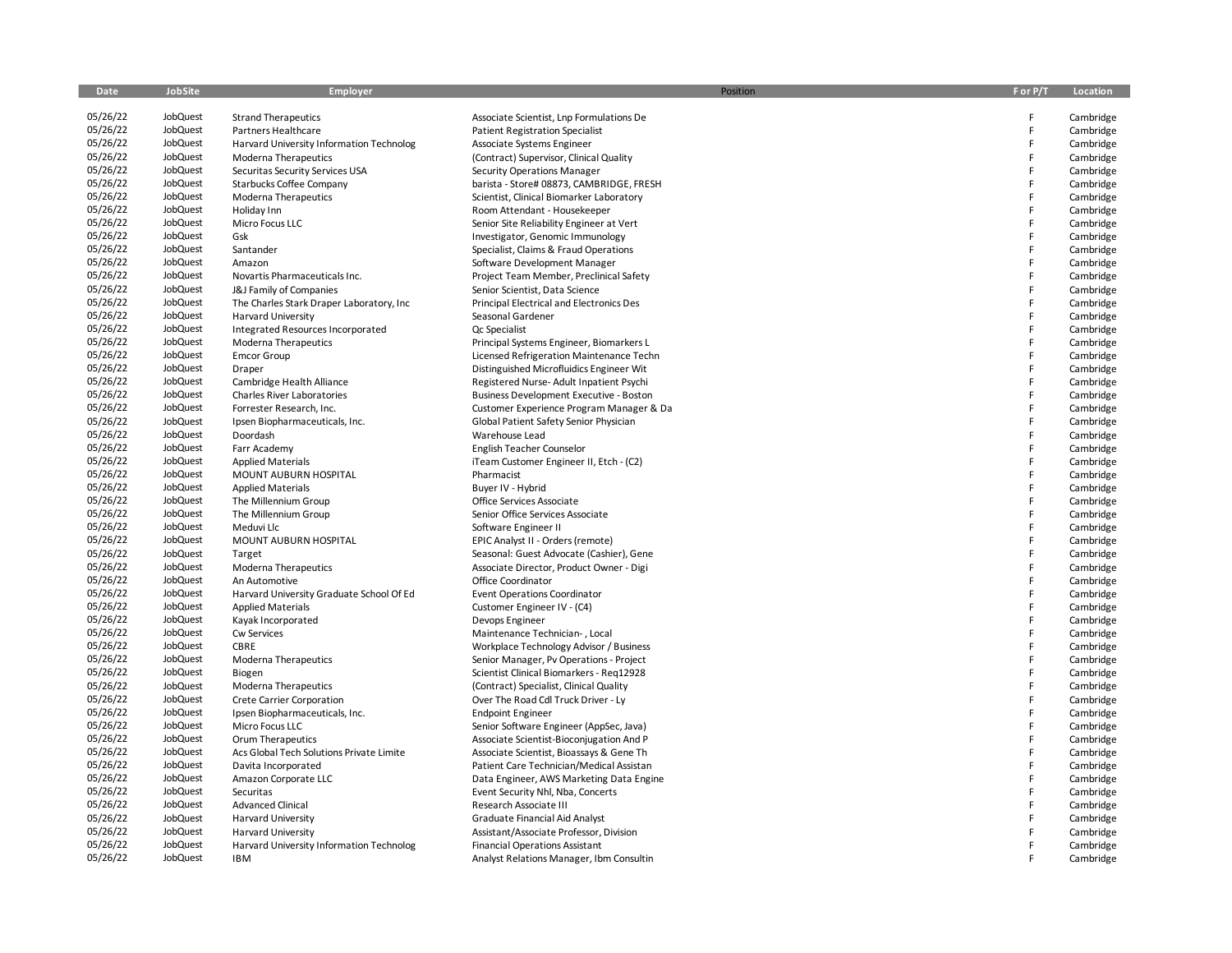| Date     | JobSite  | <b>Employer</b>                          | Position                                 | F or P/T | Location  |
|----------|----------|------------------------------------------|------------------------------------------|----------|-----------|
|          |          |                                          |                                          |          |           |
| 05/26/22 | JobQuest | <b>Harvard University</b>                | Social Worker, Licsw                     | E        | Cambridge |
| 05/26/22 | JobQuest | <b>Arrow Electronics</b>                 | Front-End Engineer (Angular)             | F.       | Cambridge |
| 05/26/22 | JobQuest | <b>Harvard University</b>                | <b>Branch Manager</b>                    | F        | Cambridge |
| 05/26/22 | JobQuest | Bayada Home Health Care                  | Registered Nurse - Home H                | F        | Cambridge |
| 05/26/22 | JobQuest | <b>Harvard University</b>                | <b>Accounting Assistant IV</b>           | F        | Cambridge |
| 05/26/22 | JobQuest | Capital One Services II, LLC             | Sr. Manager, Software Engineering, Front | F        | Cambridge |
| 05/26/22 | JobQuest | Stratacuity                              | Senior Scientist//Principal Scientist, P | F        | Cambridge |
| 05/26/22 | JobQuest | Affinivax                                | Associate Scientist, Clinical Serology   | F        | Cambridge |
| 05/26/22 | JobQuest | GlaxoSmithKline                          | Computational Biologist - Translational  | E        | Cambridge |
| 05/26/22 | JobQuest | Harvard University Information Technolog | <b>Marketing Specialist</b>              | F        | Cambridge |
| 05/26/22 | JobQuest | <b>CVS</b>                               | <b>Pharmacy Technition</b>               | F        | Cambridge |
| 05/26/22 | JobQuest | CVS                                      | <b>Store Associate</b>                   | F        | Cambridge |
| 05/26/22 | JobQuest | CVS                                      | Sales Associate                          | F        | Cambridge |
| 05/26/22 | JobQuest | Biogen                                   | Principal Scientist, Clinical - Reg12929 | F        | Cambridge |
| 05/26/22 | JobQuest | <b>Harvard University</b>                | Systems Engineer                         | F        | Cambridge |
| 05/26/22 | JobQuest | <b>Harvard University</b>                | Associate Systems Engineer               | F        | Cambridge |
| 05/26/22 | JobQuest | Novartis Pharmaceuticals                 | Research Scientist, Imaging              | E        | Cambridge |
| 05/26/22 | JobQuest | Novartis Pharmaceuticals                 | Ex vivo Senior Scientist, Laboratory Sci | F        | Cambridge |
| 05/26/22 | JobQuest | <b>Harvard University</b>                | Director Of Finance                      | F        | Cambridge |
| 05/26/22 | JobQuest | Novartis Pharmaceuticals                 | Manager, Data Solutions Engineering (NIB | F        | Cambridge |
| 05/26/22 | JobQuest | <b>Harvard University</b>                | Senior Systems Engineer                  | E        | Cambridge |
| 05/26/22 | JobQuest | Intersystems                             | Sales Executive - Public Sector          | F        | Cambridge |
| 05/26/22 | JobQuest | Biogen                                   | Co-Op Cell Biologist - Reg10997          | F        | Cambridge |
| 05/26/22 | JobQuest | Aramark                                  | Student Worker - Food Service Or Caterin | E        | Cambridge |
| 05/26/22 | JobQuest | Capital One Services II, LLC             | Senior Manager, Software Engineering, De | F        | Cambridge |
| 05/26/22 | JobQuest | Capital One Services II, LLC             | Senior Software Engineer, Full Stack     | F        | Cambridge |
| 05/26/22 | JobQuest | Novartis                                 | Vivarium Operations Supervisor           | F        | Cambridge |
| 05/26/22 | JobQuest | <b>HEI Hotels</b>                        | <b>Banquet Server</b>                    | F        | Cambridge |
| 05/26/22 | JobQuest | Allied Universal                         | Security Officer Pharmaceutical Company  | F        | Cambridge |
| 05/26/22 | JobQuest | Target                                   | Seasonal Guest Advocate Cashier, Genera  | F        | Cambridge |
| 05/26/22 | JobQuest | Amazon Corporate LLC                     | Data Operations Manager                  | F        | Cambridge |
| 05/26/22 | JobQuest | <b>Hifibio Therapeutics</b>              | Senior Associate Scientist, Translationa | F        | Cambridge |
| 05/26/22 | JobQuest | Biogen                                   | Senior Scientist, Toxicology - Reg11774  | E        | Cambridge |
| 05/26/22 | JobQuest | Pfizer                                   | Post-Doctoral Fellow, Inflammation And I | F        | Cambridge |
| 05/26/22 | JobQuest | <b>Kelly Services</b>                    | <b>Functional Genomics Scientist</b>     | E        | Cambridge |
| 05/26/22 | JobQuest | Forrester Research                       | Senior Analyst, Supply Chain, Manufactur | F        | Cambridge |
| 05/26/22 | JobQuest | Akamai Technologies, Inc.                | Financial Analyst                        | F        | Cambridge |
| 05/26/22 | JobQuest | Biogen                                   | Director Of Biostatistics - Req12946     | F        | Cambridge |
| 05/26/22 | JobQuest | <b>Harvard University</b>                | Oracle Apex Developer                    | F        | Cambridge |
| 05/26/22 | JobQuest | <b>Harvard University</b>                | Campus Information Security Officer (CIS | F        | Cambridge |
| 05/26/22 | JobQuest | Harvard University Information Technolog | Systems Engineer                         | F        | Cambridge |
| 05/26/22 | JobQuest | Mount Auburn Hospital                    | Transporter                              | F        | Cambridge |
| 05/26/22 | JobQuest | Harvard University Information Technolog | Senior Systems Engineer                  | E        | Cambridge |
| 05/26/22 | JobQuest | Farr Academy                             | Art Teacher Counselor                    | F        | Cambridge |
| 05/26/22 | JobQuest | <b>Charles Hotel</b>                     | Summer Season - Dining Room Attendant    | F        | Cambridge |
| 05/26/22 | JobQuest | Anthem, Inc.                             | Behavioral Health Liaison                | F        | Cambridge |
| 05/26/22 | JobQuest | <b>CVS Pharmacy</b>                      | Store Associate                          | F        | Cambridge |
| 05/26/22 | JobQuest | Harvard University Information Technolog | Mobile Patrol                            | F        | Cambridge |
| 05/26/22 | JobQuest | <b>Allied Universal</b>                  | <b>GSOC Analyst Pharmaceutical</b>       | E        | Cambridge |
| 05/26/22 | JobQuest | Allied Universal                         | Security Shift Supervisor Pharmaceutical | F        | Cambridge |
| 05/26/22 | JobQuest | LexisNexis                               | Senior Scientific Editor, Cell Press Rep | F        | Cambridge |
| 05/26/22 | JobQuest | Actalent                                 | Lab Technician                           | F        | Cambridge |
| 05/26/22 | JobQuest | Actalent                                 | Lab Technician                           | F        | Cambridge |
| 05/26/22 | JobQuest | Joes Kwik Mart                           | Kwik Mart Cashier                        | F        | Cambridge |
| 05/26/22 | JobQuest | Pfizer                                   | Senior Medical Director, Hematology, Onc | F        | Cambridge |
| 05/26/22 | JobQuest | Pfizer                                   | Senior Medical Director, Hematology, Onc |          | Cambridge |
| 05/26/22 | JobQuest | Shady Hill School                        | Lower School Science Classroom Assistant |          | Cambridge |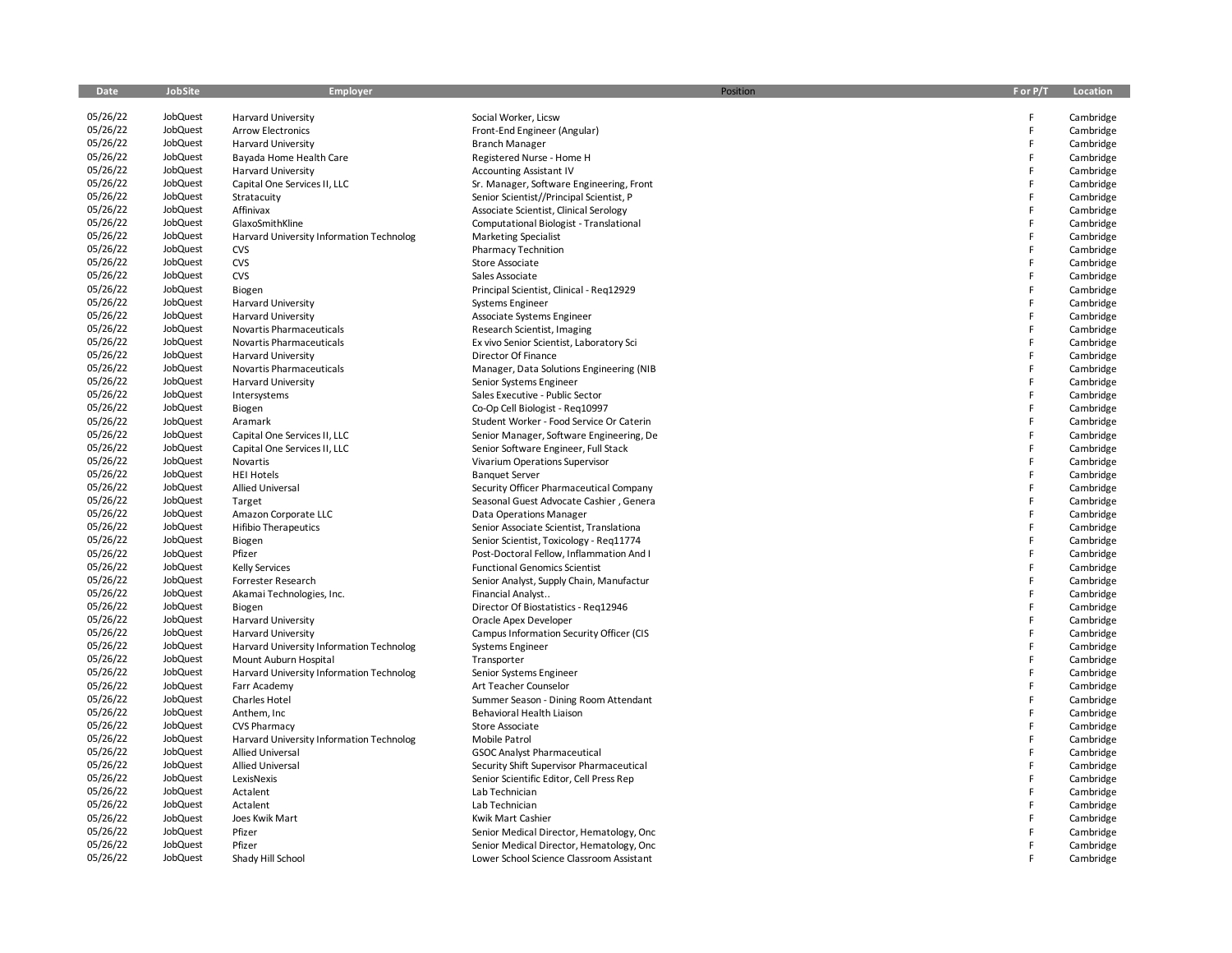| Date                 | JobSite  | Employer                              | Position                                 | F or P/T | Location    |
|----------------------|----------|---------------------------------------|------------------------------------------|----------|-------------|
| 05/26/22             | JobQuest | Starbucks Coffee Company              | shift manager - Store# 64875, PICKUP - L | F        | Cambridge   |
| 05/26/22             | JobQuest | Smithsonian Institution               | Human Resources Assistant Employee Benef | F        | Cambridge   |
| 05/26/22             | JobQuest | <b>Harvard University</b>             | Post-Doctoral Fellow Modeling Cancer     | F        | Cambridge   |
| 05/26/22             | JobQuest |                                       |                                          | F        |             |
| 05/26/22             | JobQuest | The Boeing Company                    | Small Uas Project Manager                | F        | Cambridge   |
| 05/26/22             | JobQuest | Belcan                                | <b>Quality Complaints Specialist</b>     | F        | Cambridge   |
|                      |          | <b>Harvard University</b>             | Admissions And Financial Aid Coordinator | F        | Cambridge   |
| 05/26/22<br>05/26/22 | JobQuest | <b>Harvard University</b>             | <b>Accounting Assistant IV</b>           |          | Cambridge   |
|                      | JobQuest | Gro Biosciences                       | Scientist/Senior Scientist, Application  | F        | Cambridge   |
| 05/26/22             | JobQuest | State Street Bank                     | Esg And Investment Researcher, Avp-R     | F        | Cambridge   |
| 05/26/22             | JobQuest | Sage Therapeutics                     | Senior Manager, Process Development      | F        | Cambridge   |
| 05/26/22             | JobQuest | Sage Therapeutics                     | Senior Technical Trainer Consultant      | F        | Cambridge   |
| 05/26/22             | JobQuest | Sage Therapeutics                     | Manager, Quality Control - Analytical De | F        | Cambridge   |
| 05/26/22             | JobQuest | Sage Therapeutics                     | Senior Manager, Business Systems Consult | F        | Cambridge   |
| 05/26/22             | JobQuest | Novartis                              | Research Investigator, Drug Discovery Po | F        | Cambridge   |
| 05/26/22             | JobQuest | Massachusetts Institute of Technology | Director Human Resources                 | F        | Cambridge   |
| 05/26/22             | JobQuest | Amazon                                | Sde, Alexa Ai Analytics, Sde, Gale       | F        | Cambridge   |
| 05/26/22             | JobQuest | <b>SAGE Therapeutics</b>              | Associate Director, Corporate Counsel, R | F        | Cambridge   |
| 05/26/22             | JobQuest | Starbucks Coffee Company              | shift manager - Store# 00827, SHEPARD PO | F        | Cambridge   |
| 05/26/22             | JobQuest | Ipsen                                 | Senior Manager, Business Integrated Insi | F        | Cambridge   |
| 05/26/22             | JobQuest | Pfizer                                | Principal Scientist, Rna Biotherapeutics | F        | Cambridge   |
| 05/26/22             | JobQuest | Massachusetts Institute of Technology | <b>Operations Coordinator</b>            | F        | Cambridge   |
| 05/26/22             | JobQuest | Cambridge Health Alliance             | <b>Accountant II</b>                     | F        | Cambridge   |
| 05/26/22             | JobQuest | Cambridge Health Alliance             | <b>Inpatient Staff Pharmacist</b>        | F        | Cambridge   |
| 05/26/22             | JobQuest | Amazon                                | Data Engineer, Ai Analytics, Gale        | F        | Cambridge   |
| 05/26/22             | JobQuest | Cambridge Health Alliance             | Laborer                                  | F        | Cambridge   |
| 05/26/22             | JobQuest | Cambridge Health Alliance             | Physician's Assistant - Orthopedics      | F        | Cambridge   |
| 05/26/22             | JobQuest | Party Host Helpers                    | <b>Event Assistant</b>                   | F        | Cambridge   |
| 05/26/22             | JobQuest | Cw Services                           | Janitorial Lead                          | F        | Cambridge   |
| 05/26/22             | JobQuest | Mount Auburn Cemetery                 | Volunteer & Visitor Engagement Coordinat | F        | Cambridge   |
| 05/26/22             | JobQuest | <b>Flagship Pioneering</b>            | Research Associate I, Data Research      | F        | Cambridge   |
| 05/26/22             | JobQuest | Harvard University                    | Administrative Fellow Talent Acquisition | F        | Cambridge   |
| 05/26/22             | JobQuest | Kimpton Hotel & Restaurant Group      | Room Attendant - Kimpton Marlowe Hotel   | F        | Cambridge   |
| 05/26/22             | JobQuest | Sanofi Group                          | Senior Director Global Regulatory Affair | F        | Cambridge   |
| 05/26/22             | JobQuest | Sanofi Group                          | Pre-clinical Immunology Associate Scient | F        | Cambridge   |
| 05/26/22             | JobQuest | Sanofi Group                          | Statistical Project Leader, Associate Di | F        | Cambridge   |
| 05/26/22             | JobQuest | Merck                                 | Cloud Solutions Lead - Data Products     | F        | Cambridge   |
| 05/26/22             | JobQuest | Moderna Therapeutics                  | Scientist, Immuno-Oncology               | F        | Cambridge   |
| 05/26/22             | JobQuest | Moderna Therapeutics                  | Senior Research Associate, Clinical Biom | F        | Cambridge   |
| 05/26/22             | JobQuest | <b>Harvard University</b>             | <b>Assistant Manager</b>                 | F        | Cambridge   |
| 05/26/22             | JobQuest | <b>Harvard University</b>             | Assistant Manager                        | F        | Cambridge   |
| 05/26/22             | JobQuest | <b>Harvard University</b>             | <b>Admissions Officer</b>                | F        | Cambridge   |
| 05/26/22             | JobQuest | <b>Harvard University</b>             | <b>Community Engagement Specialist</b>   | F        | Cambridge   |
| 05/26/22             | JobQuest | <b>Harvard University</b>             | Staff Assistant III/Research Assistant   | F        | Cambridge   |
| 05/26/22             | JobQuest | <b>Harvard University</b>             | <b>Building Operations Manager</b>       | F        | Cambridge   |
| 05/26/22             | JobQuest | <b>Harvard University</b>             | Administrative Coordinator               | F        | Cambridge   |
| 05/26/22             | JobQuest | <b>Harvard University</b>             | Senior Associate Dean                    | F        | Cambridge   |
| 05/26/22             | JobQuest | <b>Harvard University</b>             | Assistant Manager, Dining (Adams House)  | F        | Cambridge   |
| 05/26/22             | JobQuest | <b>Harvard University</b>             | Senior Sponsored Research Administrator  | F        | Cambridge   |
| 05/26/22             | JobQuest | <b>Harvard University</b>             | Staff Assistant III                      | F        | Cambridge   |
| 05/26/22             | JobQuest | <b>Harvard University</b>             | High School Programs Coordinator         | F        | Cambridge   |
| 05/26/22             | JobQuest | <b>Harvard University</b>             | Graduate Program Staff Assistant         | F        | Cambridge   |
| 05/26/22             | JobQuest | <b>Harvard University</b>             | Associate Director of Board Relations    | F        | Cambridge   |
| 05/26/22             | JobQuest | For Kids Only Afterschool             | <b>Inclusion Specialist</b>              | F        | Chelsea     |
| 05/26/22             | JobQuest | <b>Baldor Specialty Foods</b>         | Driver - Based                           | F        | Chelsea     |
| 05/26/22             | JobQuest | Roca                                  | Tr3 Youth Worker-Young Mothers Program   | F        | Chelsea     |
| 05/26/22             | JobQuest | Delaware North                        | Cook, Boston Logan Airport               | F        | East Boston |
| 05/26/22             | JobQuest | <b>UPS</b>                            | Air Ramp/Warehouse Worker                | F        | East Boston |
|                      |          |                                       |                                          |          |             |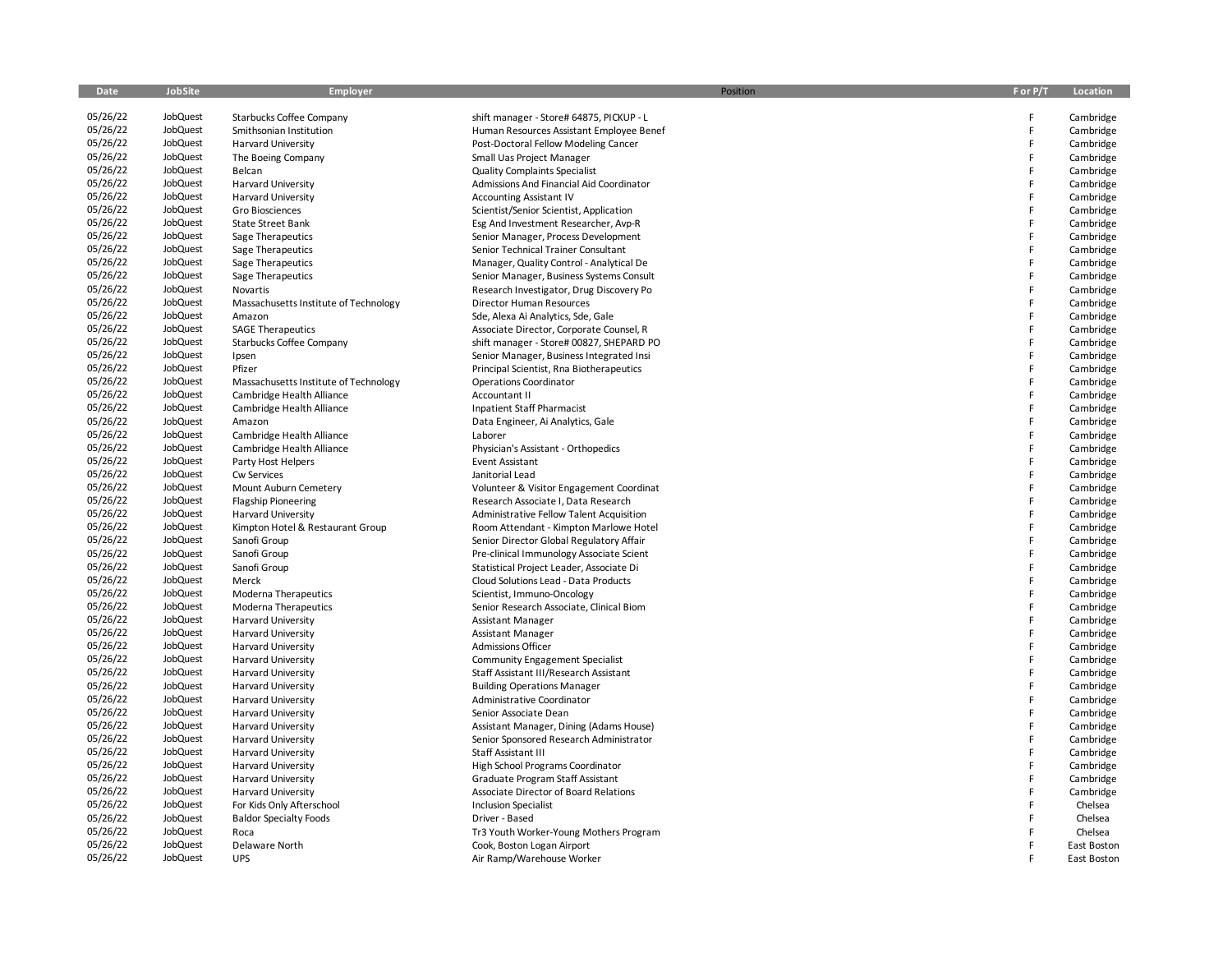| Date                 | JobSite              | <b>Employer</b>                                            |                                                             | Position | F or P/T | Location           |
|----------------------|----------------------|------------------------------------------------------------|-------------------------------------------------------------|----------|----------|--------------------|
|                      |                      |                                                            |                                                             |          |          |                    |
| 05/26/22             | JobQuest             | Blinds To Go                                               | Sales Specialist/Sales Associate                            |          | F        | Everett            |
| 05/26/22             | JobQuest             | Schnitzer Steel Ind Inc                                    | Stormwater Operator                                         |          | F        | Everett            |
| 05/26/22             | JobQuest             | Amazon                                                     | Senior Software Engineer, Amazon Robotic                    |          | F        | Everett            |
| 05/26/22             | JobQuest             | <b>Allied Universal</b>                                    | Security Officer Corporate                                  |          | F        | Everett            |
| 05/26/22             | JobQuest             | Schnitzer Steel Ind Inc                                    | Mechanic/Welder                                             |          | F        | Everett            |
| 05/26/22             | JobQuest             | Schnitzer Steel Ind Inc                                    | <b>Management Trainee</b>                                   |          | F        | Everett            |
| 05/26/22             | JobQuest             | <b>Eliot Community Human Services</b>                      | Family Connector Bilingual (Family Resou                    |          | F        | Everett            |
| 05/26/22             | JobQuest             | <b>Encore Boston Harbor</b>                                | Senior Manager - Catering & Banquets Ser                    |          | F        | Everett            |
| 05/26/22             | JobQuest             | <b>Big Night Entertainment Group</b>                       | Big Night Entertainment Group - Encore V                    |          | F        | Everett            |
| 05/26/22             | JobQuest             | Schnitzer Steel Industries                                 | Staff Accountant General Ledger                             |          | F        | Everett            |
| 05/26/22             | JobQuest             | The Rehabilitation & Nursing Center At E                   | <b>Recreation Aide</b>                                      |          | F        | Everett            |
| 05/26/22             | JobQuest             | TruGreen Limited Partnership                               | Landscaper                                                  |          | E        | Malden             |
| 05/26/22             | JobQuest             | TruGreen Limited Partnership                               | Lawn Specialist - Weekly Pay + Benefits                     |          | F        | Malden             |
| 05/26/22             | JobQuest             | <b>TruGreen Limited Partnership</b>                        | Entry Level General Labor - Route Driver                    |          | F        | Malden             |
| 05/26/22             | JobQuest             | Amedisys Holding, LLC                                      | Personal Care Line Home Health Aide                         |          | F        | Malden             |
| 05/26/22             | JobQuest             | Crunch                                                     | Front Desk Associate In                                     |          | F        | Malden             |
| 05/26/22             | JobQuest             | <b>TruGreen Limited Partnership</b>                        | Lawn Care Specialist                                        |          | F        | Malden             |
| 05/26/22             | JobQuest             | Chinatti Realty Group                                      | Licensed Real Estate Listing Agent                          |          | F        | Malden             |
| 05/26/22             | JobQuest             | Acti Kare Responsive In Home Care                          | Home Health Aide/Caregiver                                  |          | F        | Malden             |
| 05/26/22             | JobQuest             | Starbucks Coffee Company                                   | shift manager - Store# 66360, MALDEN CEN                    |          |          | Malden             |
| 05/26/22             | JobQuest             | Loreal Usa Incorporated                                    | Retail Assistant Store Manager                              |          | F        | Malden             |
| 05/26/22             | JobQuest             | TruGre+A401:D427en Limited Partnership                     | Lawn Specialist - Weekly Pay + Benefits                     |          | F        | Medford            |
| 05/26/22             | JobQuest             | Cambridge Systematics, Inc.                                | Senior Project Manager                                      |          | F        | Medford            |
| 05/26/22             | JobQuest             | <b>Bond Brothers</b>                                       | Superintendent                                              |          | F        | Medford            |
| 05/26/22             | JobQuest             | Target                                                     | Seasonal: Guest Advocate (Cashier), Gene                    |          | F        | Medford            |
| 05/26/22             | JobQuest             | Medford Rehabilitation & Nursing Center                    | Receptionist                                                |          | F        | Medford            |
| 05/26/22             | JobQuest             | Partners Healthcare                                        | Medical Assistant - Cardiology/Internal                     |          |          | Medford            |
| 05/26/22             | JobQuest             | Partners Community Physicians Organizati                   | Medical Assistant - Family Medicine (Med                    |          | F        | Medford            |
| 05/26/22             | JobQuest             | TruGreen Limited Partnership                               | Entry Level General Labor - Weekly Pay +                    |          | F        | Medford            |
| 05/26/22             | JobQuest             | Starbucks Coffee Company                                   | barista - Store# 65180, PICKUP - TUFTS M                    |          | F        | Medford            |
| 05/26/22             | JobQuest             | Bioivt                                                     | Quality Assurance Coordinator - Life Sci                    |          |          | Medford            |
| 05/26/22             | JobQuest             | Dnvgl                                                      | Mdr Assessor/Lead Auditor - Non-Active                      |          | F        | Medford            |
| 05/26/22             | JobQuest             | Target                                                     | Seasonal Guest Advocate Cashier, Genera                     |          |          | Medford            |
| 05/26/22             | JobQuest             | Medford Public Schools                                     | Special Education Coordinator                               |          | F        | Medford            |
| 05/26/22             | JobQuest             | <b>Bond Brothers</b>                                       | Assistant Superintendent                                    |          | F        | Medford            |
| 05/26/22             | JobQuest             | Melrosewakefield Healthcare                                | Housekeeper II                                              |          |          | Medford            |
| 05/26/22             | JobQuest             | Medford Rehabilitation & Nursing Center                    | <b>Recreation Aide</b>                                      |          | F        | Medford            |
| 05/26/22             | JobQuest             | Actalent                                                   | QC Supervisor, Raw Materials                                |          | F<br>F   | Medford            |
| 05/26/22             | JobQuest             | Eastern Bank                                               | <b>Operations Processor III</b>                             |          | F        | Medford            |
| 05/26/22             | JobQuest             | <b>Brooks Law Group</b>                                    | Civil Paralegal                                             |          | F        | Medford            |
| 05/26/22             | JobQuest             | North Reading Public Schools                               | School Adjustment Counselor/Bridge Coord                    |          | F        | North Reading      |
| 05/26/22             | JobQuest             | North Reading Veterinary Clinic                            | Associate Veterinarian Sign                                 |          |          | North Reading      |
| 05/26/22<br>05/26/22 | JobQuest             | Amazon Corporate LLC                                       | AMAZON ROBOTICS: Software Development En                    |          | F<br>F   | North Reading      |
|                      | JobQuest<br>JobQuest | <b>Energid Technologies Corporation</b>                    | <b>Robotics Engineer</b>                                    |          | F        | North Reading      |
| 05/26/22<br>05/26/22 |                      | Amazon Corporate LLC                                       | Amazon Robotics Principal Business Devel                    |          | F        | North Reading      |
| 05/26/22             | JobQuest<br>JobQuest | Starbucks Coffee Company                                   | barista - Store# 19845, NORTH READING                       |          | F        | North Reading      |
| 05/26/22             | JobQuest             | Takeda Pharmaceuticals North America, In                   | Associate Director, Global Evidence And                     |          | F        | North Reading      |
|                      | JobQuest             | College Nannies Sitters Boston                             | <b>Nanny Sitters</b>                                        |          | F        | Reading            |
| 05/26/22<br>05/26/22 | JobQuest             | Starbucks Coffee Company<br>Amazon                         | barista - Store# 07772, READING                             |          | F        | Reading            |
| 05/26/22             | JobQuest             |                                                            | Warehouse Team Member - Hire                                |          | F        | Reading            |
| 05/26/22             | JobQuest             | Bear Mountain Health Care<br><b>Reading Public Schools</b> | Physical Therapist Assistant (PTA) Full<br>Cafeteria Worker |          |          | Reading<br>Reading |
| 05/26/22             | JobQuest             |                                                            | Freshman Football Coach                                     |          | F        | Reading            |
| 05/26/22             | JobQuest             | Reading Memorial High School<br>Chinatti Realty Group      | Real Estate Agent                                           |          | F        | Somerville         |
| 05/26/22             | JobQuest             | Sas Retail Services Llc                                    | Sas Merchandiser                                            |          |          | Somerville         |
| 05/26/22             | JobQuest             | Dci Dialysis Clinic Incorporated                           | Dialysis Registered Dietitian                               |          |          | Somerville         |
| 05/26/22             | JobQuest             | Target                                                     | Seasonal: Guest Advocate (Cashier), Gene                    |          |          | Somerville         |
|                      |                      |                                                            |                                                             |          |          |                    |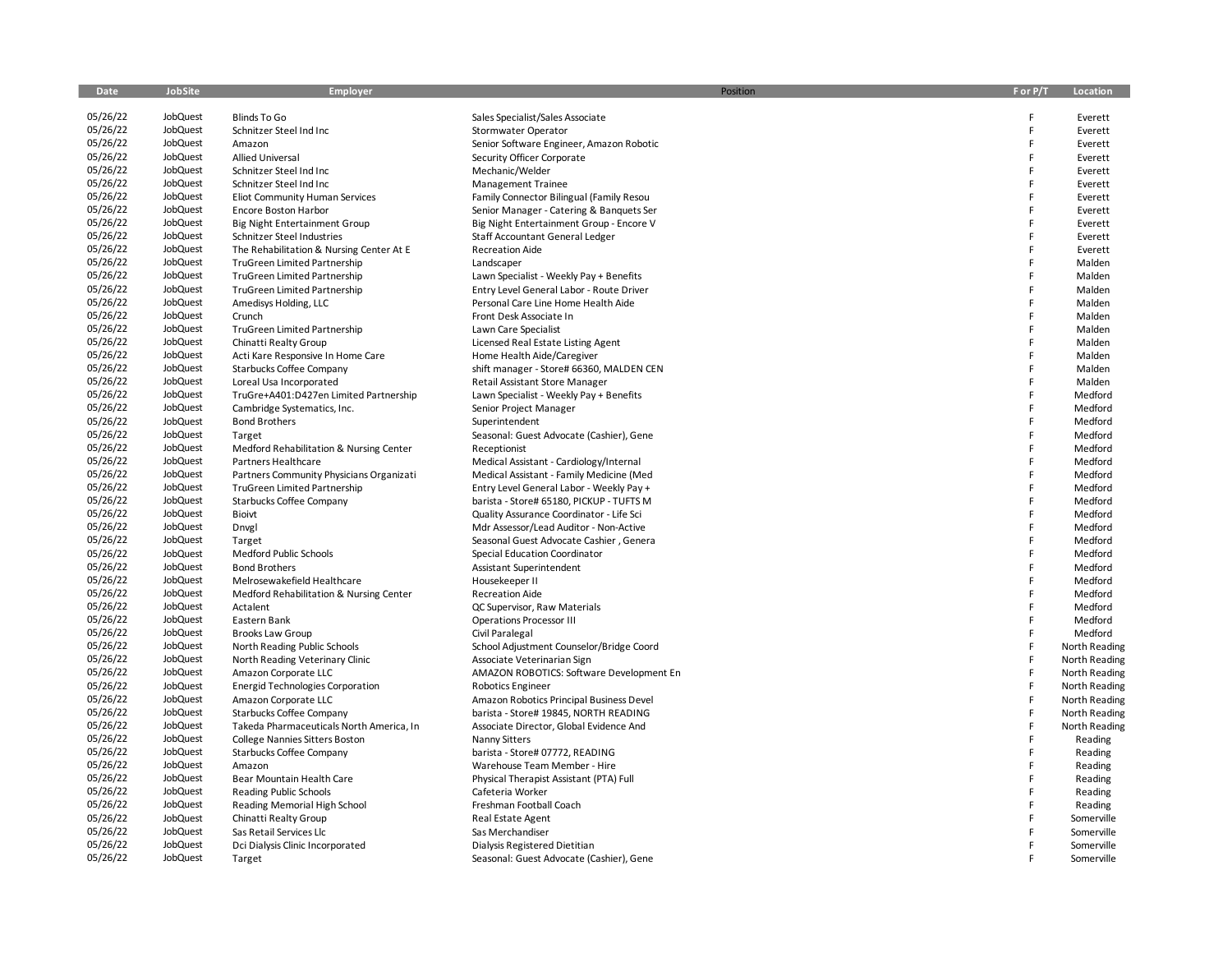| Date                 | <b>JobSite</b>       | Employer                                             | Position                                                                          | F or P/T | Location                 |
|----------------------|----------------------|------------------------------------------------------|-----------------------------------------------------------------------------------|----------|--------------------------|
|                      |                      |                                                      |                                                                                   |          |                          |
| 05/26/22             | JobQuest             | Dell                                                 | Principal Engineer Software Quality Assu                                          | F        | Somerville               |
| 05/26/22<br>05/26/22 | JobQuest             | Column Health                                        | LPN/RN                                                                            | F<br>F   | Somerville               |
|                      | JobQuest             | <b>GNS Healthcare</b>                                | Systems Administrator                                                             |          | Somerville               |
| 05/26/22<br>05/26/22 | JobQuest             | <b>Political Research Associates</b>                 | Human Resources & Operations Manager                                              | F        | Somerville               |
| 05/26/22             | JobQuest             | City Somerville                                      | Deputy Director Of Communications                                                 | F<br>F   | Somerville               |
| 05/26/22             | JobQuest<br>JobQuest | Merlin Entertainments Group                          | Janitorial Staff                                                                  | F        | Somerville               |
| 05/26/22             |                      | <b>GNS Healthcare</b>                                | <b>Head of Precision Oncology</b>                                                 | F        | Somerville               |
| 05/26/22             | JobQuest             | Dialysis Clinic Incorporated                         | Dialysis Registered Dietitian                                                     | F        | Somerville               |
| 05/26/22             | JobQuest             | TJX Companies, Inc.                                  | Loss Prevention Customer Service Associa                                          | F        | Somerville               |
| 05/26/22             | JobQuest<br>JobQuest | Securitas                                            | Event Security Nhl, Nba, Concerts                                                 |          | Somerville               |
| 05/26/22             | JobQuest             | Formlabs<br>Somerville Public Schools                | Global Supply Manager                                                             | F<br>F   | Somerville<br>Somerville |
| 05/26/22             | JobQuest             |                                                      | Anticipated Grade 8 Unidos/Humanities Te                                          | F        | Somerville               |
| 05/26/22             | JobQuest             | Somerville Public Schools                            | Anticipated Provisional Grade 2 Sei Teac                                          | F        |                          |
| 05/26/22             | JobQuest             | Mass General Brigham Phs<br>Starbucks Coffee Company | Operations Support Specialist, Remote<br>barista - Store# 19383, ASSEMBLY ROW - S | F        | Somerville<br>Somerville |
| 05/26/22             | JobQuest             | North Dental                                         | Patient Care Representative                                                       | F        | Somerville               |
| 05/26/22             | JobQuest             |                                                      |                                                                                   | F        |                          |
| 05/26/22             | JobQuest             | Puma North America Incorporated<br>Puma              | Designer<br>Manager, It Business Partnerships                                     | F        | Somerville<br>Somerville |
| 05/26/22             | JobQuest             |                                                      | Planner, Merchandising - Retail Ecommerc                                          | F        | Somerville               |
| 05/26/22             | JobQuest             | Puma North America Incorporated<br>Randstad US       | remote project manager                                                            | F        | somerville               |
| 05/26/22             | JobQuest             | <b>Bank of America</b>                               | Relationship Manager & Lending Specialis                                          | F        | Somerville               |
| 05/26/22             | JobQuest             | Massachusetts Eye and Ear Infirmary                  | Ophthalmic Assistant, Sign-On Eligible                                            | F        | Stoneham                 |
| 05/26/22             | JobQuest             | <b>Great Clips</b>                                   | Hair Stylist - Crossing                                                           | F        | Stoneham                 |
| 05/26/22             | JobQuest             | Northern Bank                                        | <b>Branch Operations Specialist</b>                                               | F        | Stoneham                 |
| 05/26/22             | JobQuest             | Greater Boston Stage Company                         | Choreographer For Youth Productions News                                          | F        | Stoneham                 |
| 05/26/22             | JobQuest             | Greater Boston Stage Company                         | Music Director For Youth Production Mati                                          | F        | Stoneham                 |
| 05/26/22             | JobQuest             | Stoneham Public Schools                              | Esy Nurse, Special Educator For Lbld Cla                                          | F        | Stoneham                 |
| 05/26/22             | JobQuest             | Bath & Body Works                                    | Sales Associate-REDSTONE SHOPPING CENTER                                          | F        | Stoneham                 |
| 05/26/22             | JobQuest             | Bridgewell                                           | Awake Overnight Direct Support Professio                                          | F        | Wakefield                |
| 05/26/22             | JobQuest             | Epsilon                                              | Senior Product Owner                                                              | F        | Wakefield                |
| 05/26/22             | JobQuest             | Eliot Community Human Services                       | Therapeutic Training and Support Worker                                           | F        | Wakefield                |
| 05/26/22             | JobQuest             | 128 Plumbing Heating                                 | Customer Experience Team &                                                        | F        | Wakefield                |
| 05/26/22             | JobQuest             | N Able Technologies Inc                              | <b>Vulnerability Management Lead</b>                                              | F        | Wakefield                |
| 05/26/22             | JobQuest             | <b>Best Home Care</b>                                | <b>Holiday Person</b>                                                             | F        | Wakefield                |
| 05/26/22             | JobQuest             | Markforged, Inc.                                     | Head Of Database And Lifecycle Marketing                                          | F        | Watertown                |
| 05/26/22             | JobQuest             | Wayside Youth & Family Support Network               | Youth Engagement Specialist                                                       | F        | Watertown                |
| 05/26/22             | JobQuest             | Anthem Blue Cross                                    | Behavioral Healthcare Manager I, II Jo                                            | F        | Watertown                |
| 05/26/22             | JobQuest             | Target                                               | Seasonal: Guest Advocate (Cashier), Gene                                          | F        | Watertown                |
| 05/26/22             | JobQuest             | American Society For Mass Spectrometry               | Senior Product Marketing Manager Spectro                                          | F        | Watertown                |
| 05/26/22             | JobQuest             | Solarcity                                            | Institute Of Technology                                                           | F        | Watertown                |
| 05/26/22             | JobQuest             | Solarcity                                            | Service Technician                                                                | F        | Watertown                |
| 05/26/22             | JobQuest             | Markforged, Inc.                                     | Senior Manager, Software Engineering                                              | F        | Watertown                |
| 05/26/22             | JobQuest             | American Society For Mass Spectrometry               | Field Service Engineer II -Lc/- Remot                                             | F        | Watertown                |
| 05/26/22             | JobQuest             | American Society For Mass Spectrometry               | Research Scientist, Spectrometry Bs                                               | F        | Watertown                |
| 05/26/22             | JobQuest             | Anthem, Inc                                          | Information Security Senior Advisor                                               | F        | Watertown                |
| 05/26/22             | JobQuest             | Anthem, Inc                                          | Director Specialty Pharmacy Strategies -                                          | F        | Watertown                |
| 05/26/22             | JobQuest             | Anthem, Inc                                          | Prov Contract/CofC Analyst or Sr- Job Fa                                          | F        | Watertown                |
| 05/26/22             | JobQuest             | Anthem, Inc                                          | Patient Enrollment Specialist I                                                   | F        | Watertown                |
| 05/26/22             | JobQuest             | American Society For Mass Spectrometry               | Physical Science Technician Laboratory T                                          | F        | Watertown                |
| 05/26/22             | JobQuest             | Anthem, Inc                                          | Business Information Consultant Sr.                                               | F        | Watertown                |
| 05/26/22             | JobQuest             | Anthem, Inc                                          | <b>Business Analyst III-Data Governance</b>                                       | F        | Watertown                |
| 05/26/22             | JobQuest             | Anthem, Inc                                          | Reviewer-Therapy Services                                                         | F        | Watertown                |
| 05/26/22             | JobQuest             | Vanasse Hangen Brustin, Inc                          | Transit And Rail Engineer/Designer                                                | F        | Watertown                |
| 05/26/22             | JobQuest             | Anthem, Inc                                          | Approver Sr                                                                       | F        | Watertown                |
| 05/26/22             | JobQuest             | Anthem, Inc.                                         | Member Services Representative                                                    | F        | Watertown                |
| 05/26/22             | JobQuest             | Anthem, Inc.                                         | Provider Contract/Cost of Care Consultan                                          | F        | Watertown                |
| 05/26/22             | JobQuest             | Anthem, Inc.                                         | <b>Business Information Analyst II</b>                                            |          | Watertown                |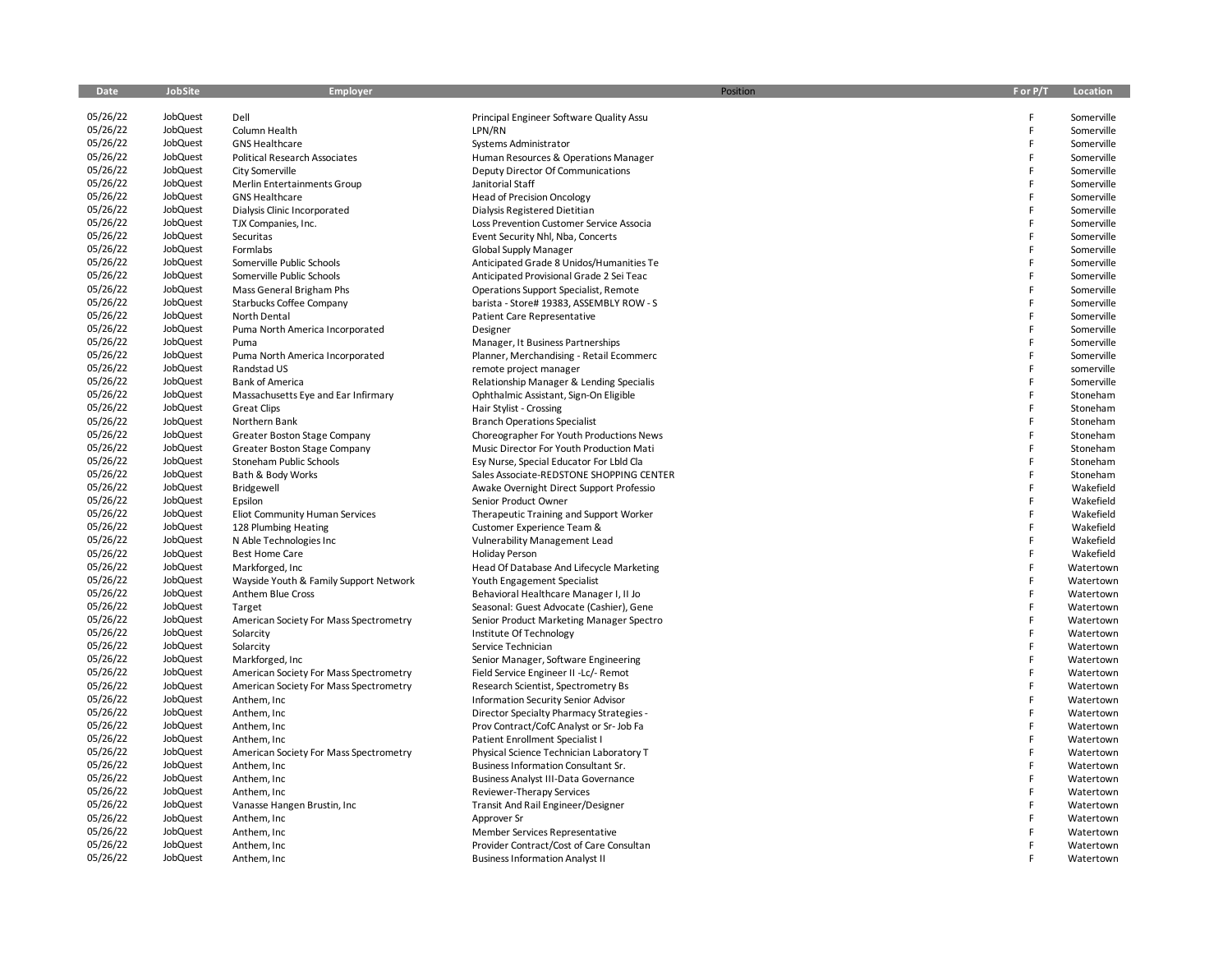| Date     | <b>JobSite</b> | <b>Employer</b>                          |                                            | Position | F or P/T | Location   |
|----------|----------------|------------------------------------------|--------------------------------------------|----------|----------|------------|
|          |                |                                          |                                            |          |          |            |
| 05/26/22 | JobQuest       | Anthem, Inc                              | Physician                                  |          | E        | Watertown  |
| 05/26/22 | JobQuest       | Anthem, Inc                              | <b>Business Change Director</b>            |          | F        | Watertown  |
| 05/26/22 | JobQuest       | Kymera Therapeutics                      | Director/Associate Director, Process Che   |          | E        | Watertown  |
| 05/26/22 | JobQuest       | American Society For Mass Spectrometry   | Principal Scientist, Analytical Chemistr   |          | F        | Watertown  |
| 05/26/22 | JobQuest       | Anthem, Inc                              | Provider Contract/CofC Consultant Sr       |          | E        | Watertown  |
| 05/26/22 | JobQuest       | Anthem, Inc                              | Sr. Network Data Specialist                |          | E        | Watertown  |
| 05/26/22 | JobQuest       | Anthem, Inc                              | Behavioral Health Liaison                  |          | E        | Watertown  |
| 05/26/22 | JobQuest       | Anthem, Inc                              | Prov Contract/CofC Analyst or Analyst Sr   |          | F        | Watertown  |
| 05/26/22 | JobQuest       | Anthem, Inc                              | <b>Business Analyst II</b>                 |          |          | Watertown  |
| 05/26/22 | JobQuest       | Vhb                                      | Human Resources Administrative Assistant   |          | E        | Watertown  |
| 05/26/22 | JobQuest       | Anthem, Inc                              | Claims Resolution Analyst Sr               |          | F        | Watertown  |
| 05/26/22 | JobQuest       | Anthem, Inc                              | Prov Contract/CofC Analyst or Analyst Sr   |          | E        | Watertown  |
| 05/26/22 | JobQuest       | Road Crew Tires / Tru Development        | Administrative Assistant/Delivery          |          | F        | Watertown  |
| 05/26/22 | JobQuest       | Anthem, Inc                              | <b>Provider Communications Coordinator</b> |          | F        | Watertown  |
| 05/26/22 | JobQuest       | Starbucks Coffee Company                 | shift manager - Store# 07382, WATERTOWN-   |          | F        | Watertown  |
| 05/26/22 | JobQuest       | Starbucks                                | Shift Manager                              |          | F        | Wilmington |
| 05/26/22 | JobQuest       | Amazon                                   | Delivery Driver Ly                         |          | E        | Wilmington |
| 05/26/22 | JobQuest       | <b>Azurity Pharmaceuticals</b>           | Quality Control Laboratory Director        |          | F        | Wilmington |
| 05/26/22 | JobQuest       | Mass Elite Basketball                    | 2022 Club Basketball Coach And Staff Ass   |          | E        | Wilmington |
| 05/26/22 | JobQuest       | Cw Services                              | Cleaner                                    |          | F        | Wilmington |
| 05/26/22 | JobQuest       | Aerovironment Incorporated               | Field Service Representative - Air Vehic   |          | E        | Wilmington |
| 05/26/22 | JobQuest       | Aerovironment Incorporated               | Field Service Representative - Mechanic    |          | F        | Wilmington |
| 05/26/22 | JobQuest       | Mackay Construction Services, Inc.       | <b>Construction Foreman</b>                |          | F        | Wilmington |
| 05/26/22 | JobQuest       | Parts Authority                          | Stock Associate                            |          | E        | Wilmington |
| 05/26/22 | JobQuest       | Parts Authority                          | P/T - Delivery Driver                      |          | P/T      | Wilmington |
| 05/26/22 | JobQuest       | <b>UPS</b>                               | Warehouse Worker                           |          | F.       | Wilmington |
| 05/26/22 | JobQuest       | Wilmington Public Schools                | Anticipated Eighth Grade Science Teacher   |          | F        | Wilmington |
| 05/26/22 | JobQuest       | North American Family Institute          | <b>Assistant Program Director</b>          |          | F        | Wilmington |
| 05/26/22 | JobQuest       | Textron                                  | <b>Test Engineer III</b>                   |          | F        | Wilmington |
| 05/26/22 | JobQuest       | Bridgestone Americas, Inc                | Sales and Service Specialist               |          | E        | Wilmington |
| 05/26/22 | JobQuest       | Lahey Health                             | Security Officer, 40Hr                     |          | F        | Winchester |
| 05/26/22 | JobQuest       | Winchester Public Schools                | School Psychologist Leave Of Absence       |          | E        | Winchester |
| 05/26/22 | JobQuest       | Lahey Health                             | Physical Therapy Aide, Per Diem            |          | F        | Winchester |
| 05/26/22 | JobQuest       | Lahey Health                             | Diet Associate, Per Diem                   |          |          | Winchester |
| 05/26/22 | JobQuest       | Lahey Health                             | Food Service Associate, Per Diem           |          | F        | Winchester |
| 05/26/22 | JobQuest       | Starbucks Coffee Company                 | shift manager - Store# 00876, WINCHESTER   |          |          | Winchester |
| 05/26/22 | JobQuest       | Aaa Osha Training And Safety Consultants | Safety Officer                             |          | E        | Winthrop   |
| 05/26/22 | JobQuest       | <b>Retrievex Financing Corp</b>          | Manager-Sales Compensation-MANAG002614     |          | E        | Woburn     |
| 05/26/22 | JobQuest       | TruGreen Limited Partnership             | Lawn Maintenance                           |          | F        | Woburn     |
| 05/26/22 | JobQuest       | TruGreen Limited Partnership             | Lawn Care Specialist                       |          | E        | Woburn     |
| 05/26/22 | JobQuest       | TruGreen Limited Partnership             | Lawn Specialist                            |          | E        | Woburn     |
| 05/26/22 | JobQuest       | TruGreen Limited Partnership             | Entry Level Labor - Route Driver           |          |          | Woburn     |
| 05/26/22 | JobQuest       | Apria                                    | Respiratory Therapist - Rt*                |          | E        | Woburn     |
| 05/26/22 | JobQuest       | Hostess, LLC                             | Prep Cook                                  |          |          | Woburn     |
| 05/26/22 | JobQuest       | On The Border                            | <b>Catering Delivery Driver</b>            |          |          | Woburn     |
| 05/26/22 | JobQuest       | On The Border                            | Server                                     |          |          | Woburn     |
| 05/26/22 | JobQuest       | <b>TruGreen Limited Partnership</b>      | General Labor - Outdoor                    |          | F        | Woburn     |
| 05/26/22 | JobQuest       | TruGreen Limited Partnership             | Landscaping Worker                         |          | F        | Woburn     |
| 05/26/22 | JobQuest       | <b>Ethos Veterinary Health</b>           | Patient Care Coordinator Front Desk        |          | F        | Woburn     |
| 05/26/22 | JobQuest       | Whole Foods Market, Inc.                 | Grocery Team Member Stocker, Inventory     |          | F        | Woburn     |
| 05/26/22 | JobQuest       | On The Border                            | Restaurant To Go Server                    |          | F        | Woburn     |
| 05/26/22 | JobQuest       | Spyglass Partners, Llc                   | Cloud Security Engineer                    |          |          | Woburn     |
| 05/26/22 | JobQuest       | Ethos Veterinary Health                  | Assistant Front Desk Supervisor            |          | F        | Woburn     |
| 05/26/22 | JobQuest       | Ethos Veterinary Health                  | Patient Care Coordinator: Front Desk, Pa   |          | E        | Woburn     |
| 05/26/22 | JobQuest       | Chinatti Realty Group                    | Real Estate Buyer Agent                    |          | F        | Woburn     |
| 05/26/22 | JobQuest       | Interim Healthcare                       | Sign-On For Homemakers - Surrounding       |          |          | Woburn     |
| 05/26/22 | JobQuest       | Lowe's                                   | P/T - Retail Sales                         |          | P/T      | Woburn     |